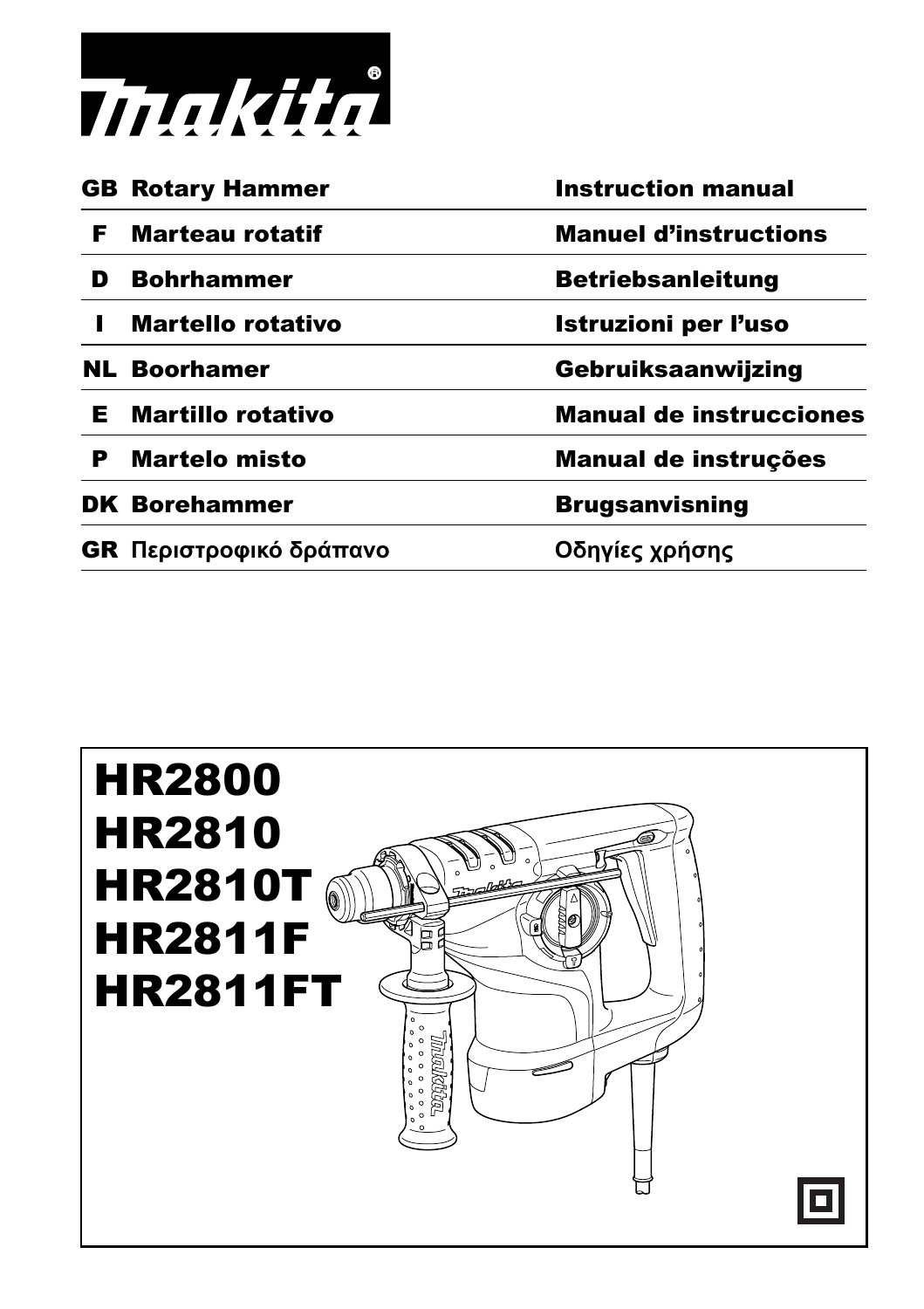

















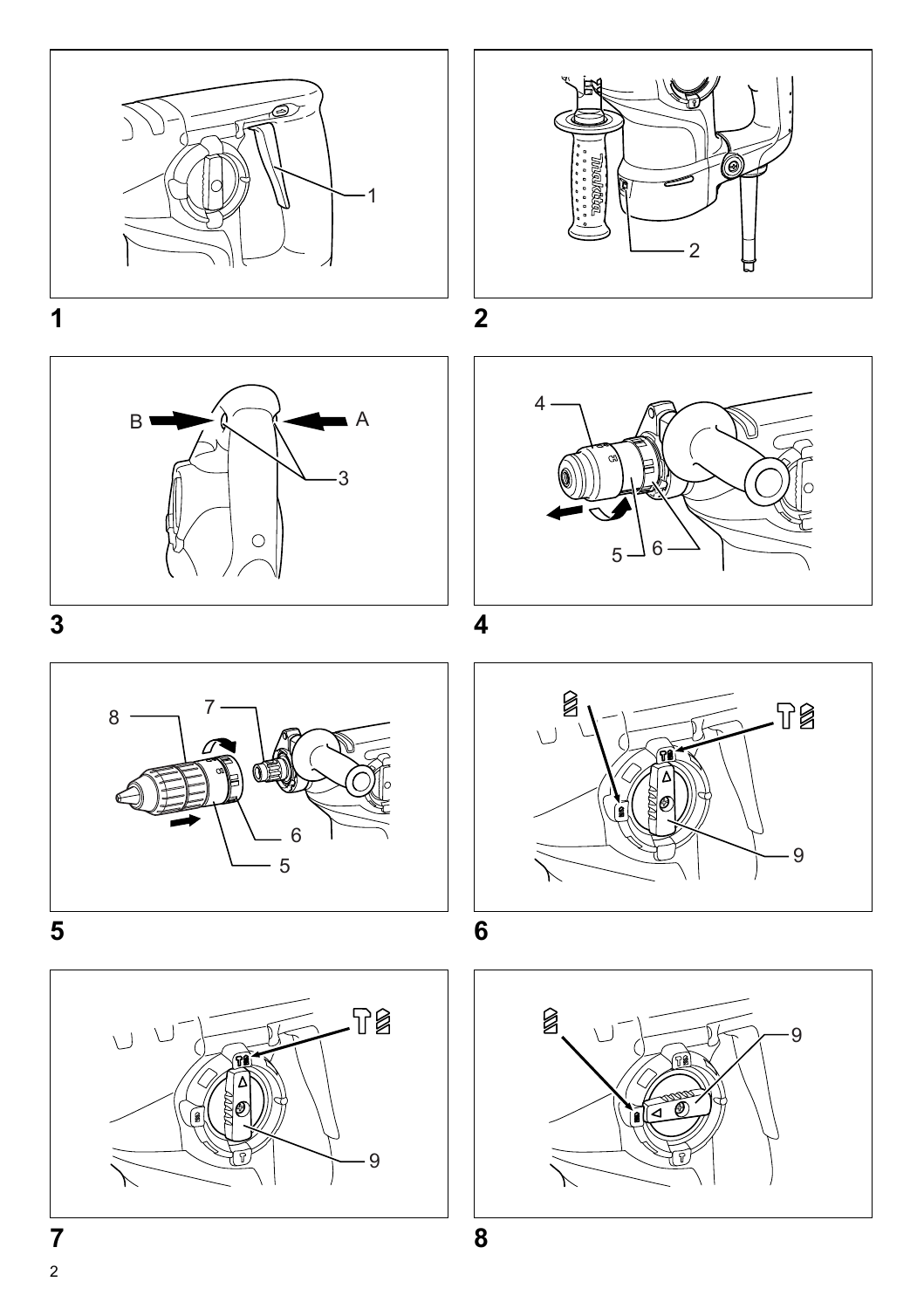



**9 10**



**11 12**













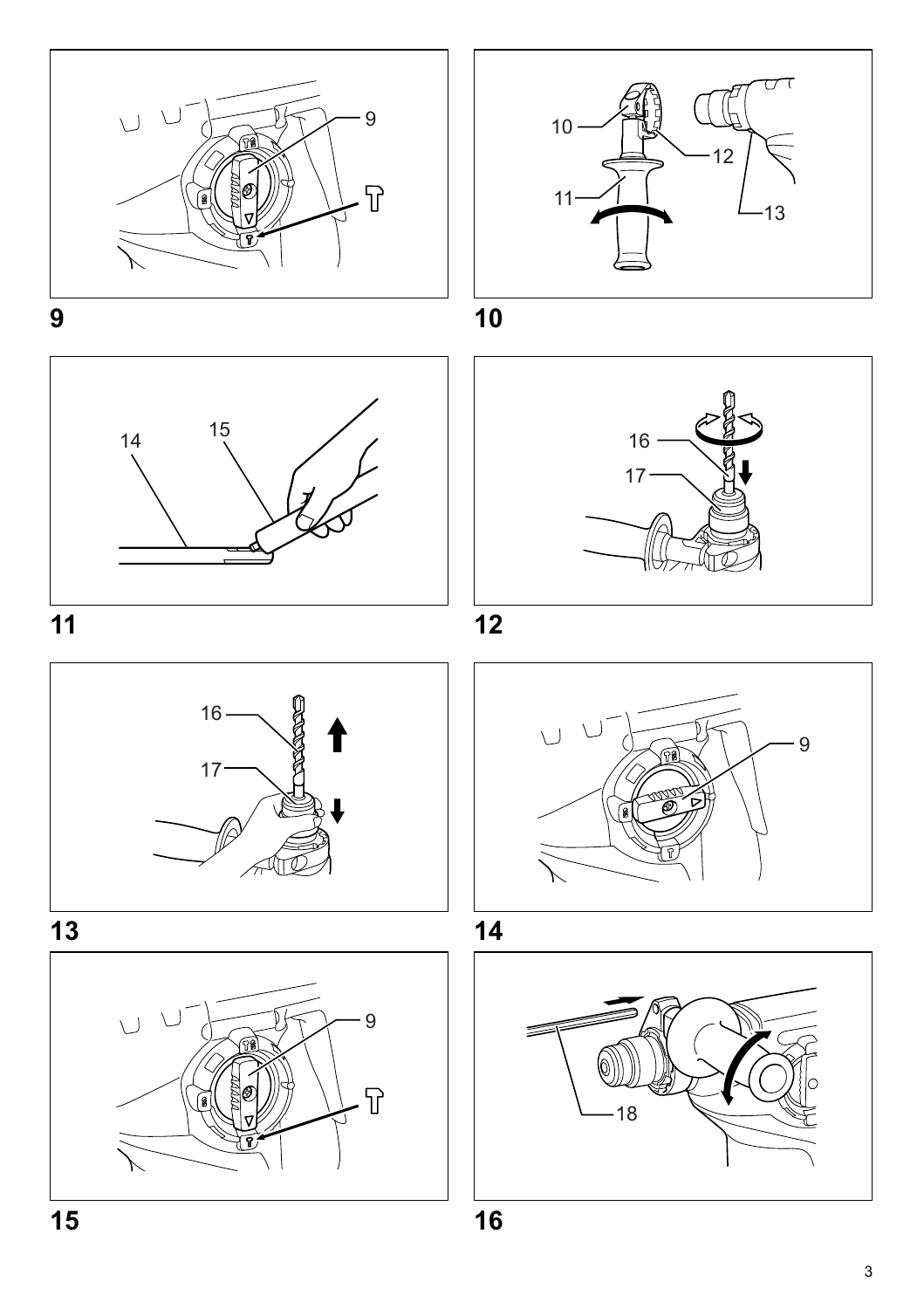



**17 18**















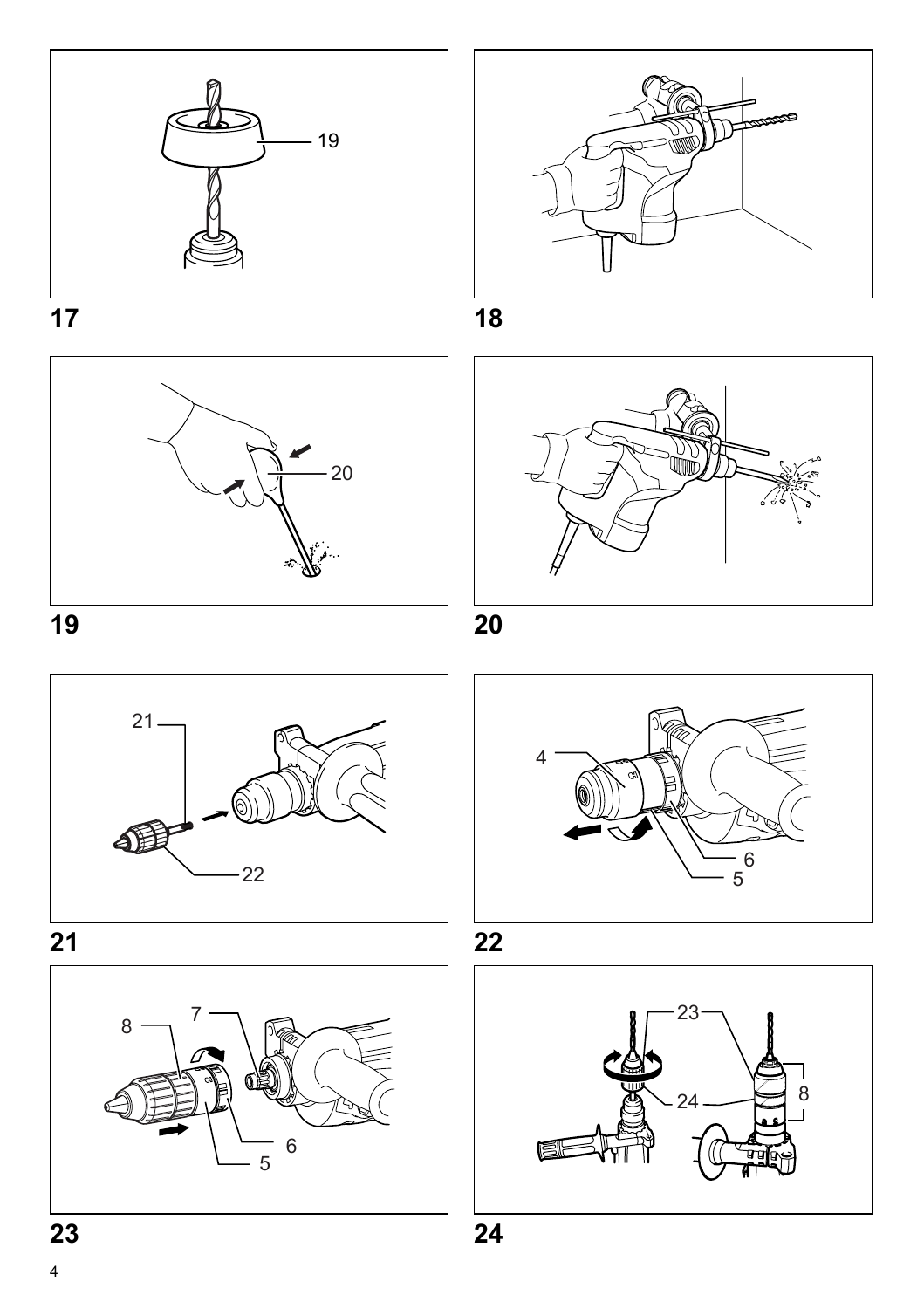# **ENGLISH**

### **Explanation of general view**

- 1. Switch trigger
- 2. Lamp
- 3. Reversing switch lever
- 4. Quick change chuck for SDS-plus
- 5. Change cover line
- 6. Change cover
- 7. Spindle
- 8. Quick change drill chuck

### 9. Action mode changing knob

- 10. Grip base
- 11. Side grip
- 12. Teeth
- 13. Protrusion
- 14. Bit shank
- 15. Bit grease
- 16. Bit
- 17. Chuck cover
	- 18. Depth gauge
		- 19. Dust cup
		- 20. Blow-out bulb
		- 21. Chuck adapter
		- 22. Keyless drill chuck
		- 23. Sleeve
		- 24. Ring

# **SPECIFICATIONS**

|                            | Model                       |                             | HR2800/<br>HR2810                    | <b>HR2810T</b> | <b>HR2811F</b> | <b>HR2811FT</b> |  |
|----------------------------|-----------------------------|-----------------------------|--------------------------------------|----------------|----------------|-----------------|--|
|                            | Tungsten-carbide tipped bit |                             | 28 mm                                |                |                |                 |  |
|                            | Concrete                    | Core bit                    | 80 mm                                |                |                |                 |  |
| Capacities                 |                             | Diamond core bit (dry type) | 80 mm                                |                |                |                 |  |
|                            | <b>Steel</b>                |                             | $13 \text{ mm}$                      |                |                |                 |  |
|                            | Wood                        |                             | 32 mm                                |                |                |                 |  |
| No load speed $(min^{-1})$ |                             |                             | $0 - 1,100$                          |                |                |                 |  |
|                            |                             | Blows per minute            |                                      | $0 - 4.500$    |                |                 |  |
|                            |                             | Overall length              | 314 mm                               | 339 mm         | 320 mm         | 345 mm          |  |
|                            |                             | Net weight                  | 3.4 kg<br>$3.5 \text{ kg}$<br>3.5 kg |                | $3.6$ kg       |                 |  |
| Safety class               |                             |                             | 回川                                   |                |                |                 |  |

• Due to our continuing program of research and development, the specifications herein are subject to change without notice.

- Specifications may differ from country to country.
- Weight according to EPTA-Procedure 01/2003

### **For Model HR2800**

### **Intended use** ENE042-1

The tool is intended for hammer drilling and drilling in brick, concrete and stone.

It is also suitable for drilling without impact in wood, metal, ceramic and plastic.

### **For Model HR2810, HR2810T, HR2811F, HR2811FT Intended use** ENE043-1

The tool is intended for hammer drilling and drilling in brick, concrete and stone as well as for chiselling work. It is also suitable for drilling without impact in wood, metal, ceramic and plastic.

### **Power supply** ENF002-1

The tool should be connected only to a power supply of the same voltage as indicated on the nameplate, and can only be operated on single-phase AC supply. They are double-insulated in accordance with European Standard and can, therefore, also be used from sockets without earth wire.

# **ROTARY HAMMER SAFETY WARNINGS** GEB007-6

**DO NOT let comfort or familiarity with product (gained from repeated use) replace strict adherence to safety rules for the subject product. If you use this tool** 

**unsafely or incorrectly, you can suffer serious personal injury.** 

- 1. **Wear ear protectors.** Exposure to noise can cause hearing loss.
- 2. **Use auxiliary handle(s), if supplied with the tool.** Loss of control can cause personal injury.
- 3. **Hold power tool by insulated gripping surfaces, when performing an operation where the cutting accessory may contact hidden wiring or its own cord.** Cutting accessory contacting a "live" wire may make exposed metal parts of the power tool "live" and could give the operator an electric shock.
- 4. **Wear a hard hat (safety helmet), safety glasses and/or face shield. Ordinary eye or sun glasses are NOT safety glasses. It is also highly recommended that you wear a dust mask and thickly padded gloves.**
- 5. **Be sure the bit is secured in place before operation.**
- 6. **Under normal operation, the tool is designed to produce vibration. The screws can come loose easily, causing a breakdown or accident. Check tightness of screws carefully before operation.**
- 7. **In cold weather or when the tool has not been used for a long time, let the tool warm up for a while by operating it under no load. This will loosen up the lubrication. Without proper warmup, hammering operation is difficult.**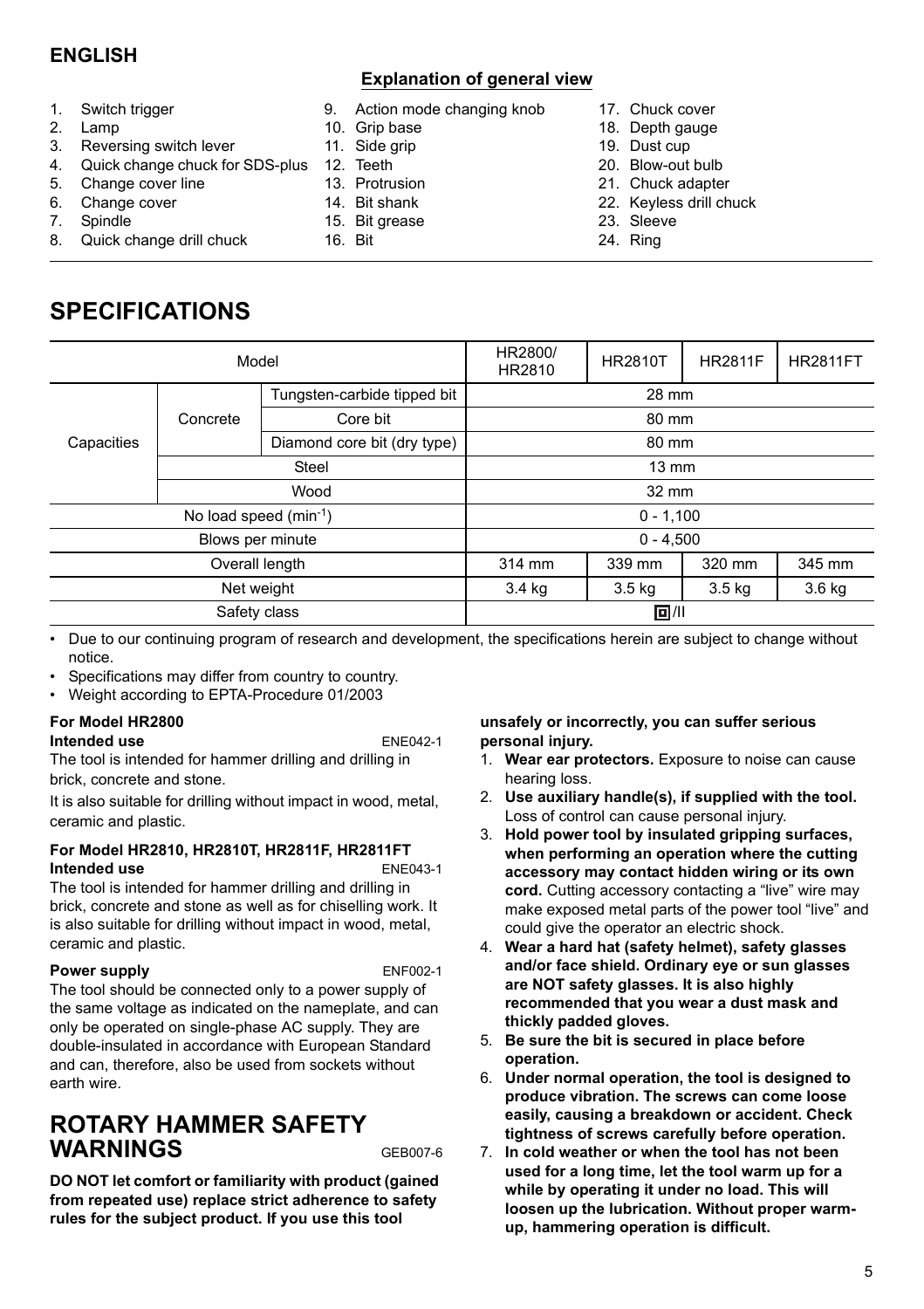- 8. **Always be sure you have a firm footing. Be sure no one is below when using the tool in high locations.**
- 9. **Hold the tool firmly with both hands.**
- 10. **Keep hands away from moving parts.**
- 11. **Do not leave the tool running. Operate the tool only when hand-held.**
- 12. **Do not point the tool at any one in the area when operating. The bit could fly out and injure someone seriously.**
- 13. **Do not touch the bit or parts close to the bit immediately after operation; they may be extremely hot and could burn your skin.**
- 14. **Some material contains chemicals which may be toxic. Take caution to prevent dust inhalation and skin contact. Follow material supplier safety data.**

# **SAVE THESE INSTRUCTIONS.**

### **WARNING:**

**MISUSE or failure to follow the safety rules stated in this instruction manual may cause serious personal injury.**

# **FUNCTIONAL DESCRIPTION**

### **CAUTION:**

• Always be sure that the tool is switched off and unplugged before adjusting or checking function on the tool.

# **Switch action (Fig. 1)**

### **CAUTION:**

• Before plugging in the tool, always check to see that the switch trigger actuates properly and returns to the "OFF" position when released.

To start the tool, simply pull the switch trigger. Tool speed is increased by increasing pressure on the switch trigger. Release the switch trigger to stop.

# **Lighting up the lamps**

### **For Models HR2811F, HR2811FT (Fig. 2)**

### **CAUTION:**

• Do not look in the light or see the source of light directly.

To turn on the lamp, pull the trigger. Release the trigger to turn it off.

### **NOTE:**

• Use a dry cloth to wipe the dirt off the lens of lamp. Be careful not to scratch the lens of lamp, or it may lower the illumination.

# **Reversing switch action (Fig. 3)**

This tool has a reversing switch to change the direction of rotation. Depress the reversing switch lever from the A side for clockwise rotation or from the B side for counterclockwise rotation.

### **CAUTION:**

- Always check the direction of rotation before operation.
- Use the reversing switch only after the tool comes to a complete stop. Changing the direction of rotation before the tool stops may damage the tool.

• When you operate the tool in counterclockwise rotation, the switch trigger is pulled only halfway and the tool runs at half speed.

# **Changing the quick change chuck for SDS-plus**

### **For model HR2810T, HR2811FT**

The quick change chuck for SDS-plus can be easily exchanged for the quick change drill chuck.

### **Removing the quick change chuck for SDS-plus (Fig. 4)**

### **CAUTION:**

• Before removing the quick change chuck for SDS-plus, always remove the bit.

Grasp the change cover of the quick change chuck for SDS-plus and turn in the direction of the arrow until the change cover line moves from the  $\triangle$  symbol to the  $\triangle$ symbol. Pull forcefully in the direction of the arrow.

# **Attaching the quick change drill chuck (Fig. 5)**

Check the line of the quick change drill chuck shows the symbol. Grasp the change cover of the quick change drill chuck and set the line to the  $\triangle$  symbol. Place the quick change drill chuck on the spindle of the tool. Grasp the change cover of the quick change drill chuck and turn the change cover line to the  $\triangle$  symbol until a click can clearly be heard.

# **Selecting the action mode**

### **For Model HR2800 (Fig. 6)**

This tool employs an action mode changing knob. Select one of the two modes suitable for your work needs by using this knob.

For rotation only, turn the knob so that the arrow on the knob points toward the  $\hat{\mathbf{z}}$  symbol on the tool body. For rotation with hammering, turn the knob so that the arrow on the knob points toward the <sub>18</sub> symbol on the tool body.

### **CAUTION:**

- Always set the knob fully to your desired mode symbol. If you operate the tool with the knob positioned halfway between the mode symbols, the tool may be damaged.
- Use the knob after the tool comes to a complete stop.

### **For models HR2810, HR2810T, HR2811F, HR2811FT Rotation with hammering (Fig. 7)**

For drilling in concrete, masonry, etc., rotate the action mode changing knob to the <sup>12</sup> symbol. Use a tungstencarbide tipped bit.

### **Rotation only (Fig. 8)**

For drilling in wood, metal or plastic materials, lock button and rotate the action mode changing knob to the symbol. Use a twist drill bit or wood bit.

### **Hammering only (Fig. 9)**

For chipping, scaling or demolition operations, rotate the action mode changing knob to the  $\nabla$  symbol. Use a bull point, cold chisel, scaling chisel, etc.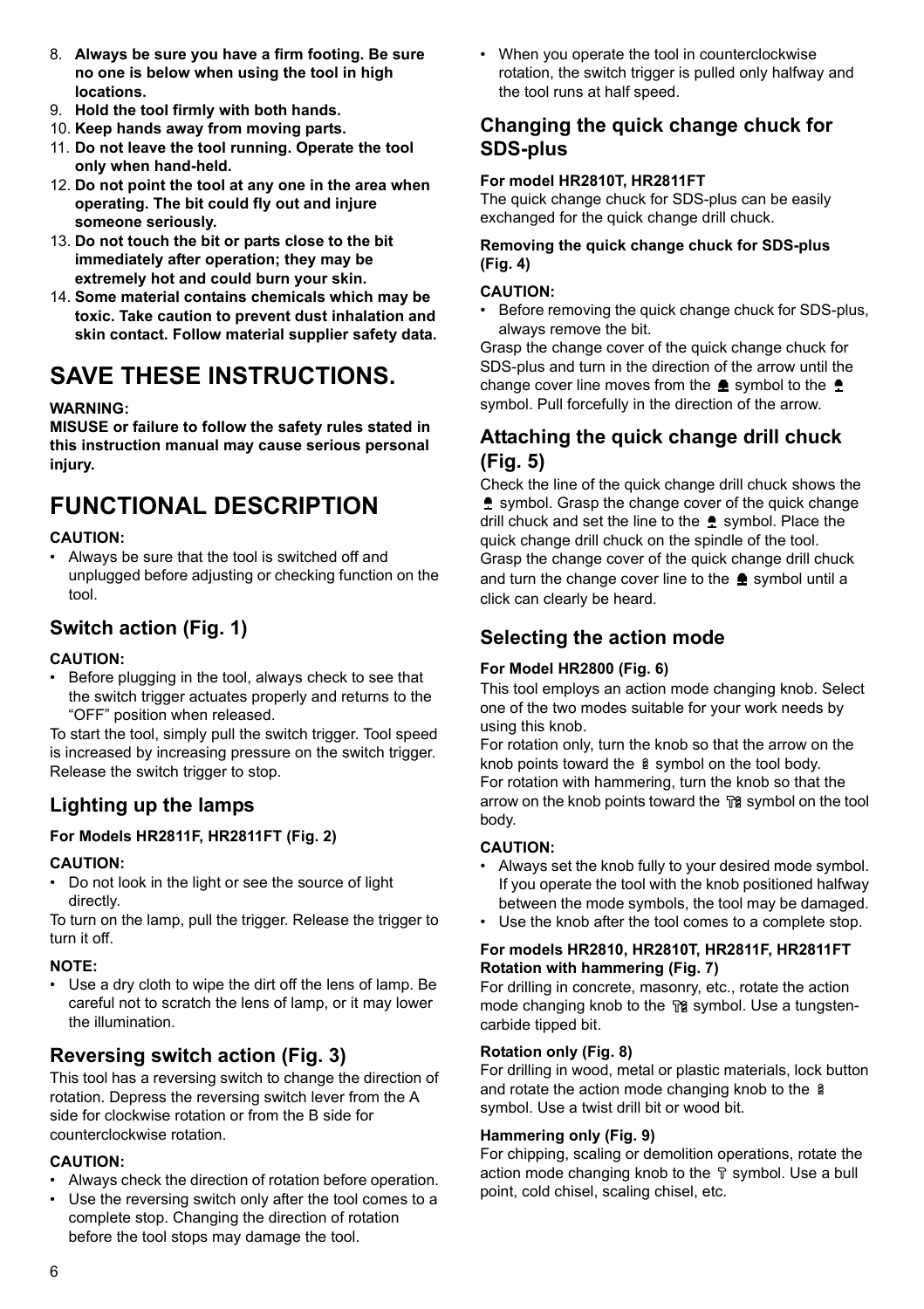### **CAUTION:**

- Do not rotate the action mode changing knob when the tool is running under load. The tool will be damaged.
- To avoid rapid wear on the mode change mechanism, be sure that the action mode changing knob is always positively located in one of the three action mode positions.

# **Torque limiter**

The torque limiter will actuate when a certain torque level is reached. The motor will disengage from the output shaft. When this happens, the bit will stop turning.

### **CAUTION:**

- As soon as the torque limiter actuates, switch off the tool immediately. This will help prevent premature wear of the tool.
- Bits such as hole saw, which tend to pintch or catch easily in the hole, are not appropriate for this tool. This is because they will cause the torque limiter to actuate too frequently.

# **ASSEMBLY**

### **CAUTION:**

• Always be sure that the tool is switched off and unplugged before carrying out any work on the tool.

# **Side grip (auxiliary handle) (Fig. 10)**

### **CAUTION:**

• Always use the side grip to ensure operating safety. Install the side grip so that the teeth on the grip fit in between the protrusions on the tool barrel. Then tighten the grip by turning clockwise at the desired position. It may be swung 360° so as to be secured at any position.

## **Bit grease**

Coat the bit shank head beforehand with a small amount of bit grease (about 0.5 - 1 g).

This chuck lubrication assures smooth action and longer service life.

# **Installing or removing the bit (Fig. 11)**

Clean the bit shank and apply bit grease before installing the bit. **(Fig. 12)**

Insert the bit into the tool. Turn the bit and push it in until it engages.

After installing, always make sure that the bit is securely held in place by trying to pull it out.

To remove the bit, pull the chuck cover down all the way and pull the bit out. **(Fig. 13)**

# **Bit angle (when chipping, scaling or demolishing)**

### **For models HR2810, HR2810T, HR2811F, HR2811FT (Fig. 14)**

The bit can be secured at the desired angle. To change the bit angle, rotate the action mode changing knob to the **O** symbol. Turn the bit to the desired angle.

Rotate the action mode changing knob to the  $\nabla$  symbol. Then make sure that the bit is securely held in place by turning it slightly. **(Fig. 15)**

# **Depth gauge (Fig. 16)**

The depth gauge is convenient for drilling holes of uniform depth. Loosen the side grip and insert the depth gauge into the hole in the side grip. Adjust the depth gauge to the desired depth and tighten the side grip.

### **NOTE:**

• The depth gauge cannot be used at the position where the depth gauge strikes against the gear housing.

# **Dust cup (Fig. 17)**

Use the dust cup to prevent dust from falling over the tool and on yourself when performing overhead drilling operations. Attach the dust cup to the bit as shown in the figure. The size of bits which the dust cup can be attached to is as follows.

|            | <b>Bit diameter</b>       |
|------------|---------------------------|
| Dust cup 5 | 6 mm - 14.5 mm            |
| Dust cup 9 | $12 \, \text{mm}$ - 16 mm |

# **OPERATION**

### **CAUTION:**

• Always use the side grip (auxiliary handle) and firmly hold the tool by both side grip and switch handle during operations.

# **Hammer drilling operation (Fig. 18)**

Set the action mode changing knob to the <sup>12</sup> symbol. Position the bit at the desired location for the hole, then pull the switch trigger.

Do not force the tool. Light pressure gives best results. Keep the tool in position and prevent it from slipping away from the hole.

Do not apply more pressure when the hole becomes clogged with chips or particles. Instead, run the tool at an idle, then remove the bit partially from the hole. By repeating this several times, the hole will be cleaned out and normal drilling may be resumed.

### **CAUTION:**

• There is a tremendous and sudden twisting force exerted on the tool/bit at the time of hole breakthrough, when the hole becomes clogged with chips and particles, or when striking reinforcing rods embedded in the concrete. Always use the side grip (auxiliary handle) and firmly hold the tool by both side grip and switch handle during operations. Failure to do so may result in the loss of control of the tool and potentially severe injury.

### **NOTE:**

Eccentricity in the bit rotation may occur while operating the tool with no load. The tool automatically centers itself during operation. This does not affect the drilling precision.

# **Blow-out bulb (optional accessory) (Fig. 19)**

After drilling the hole, use the blow-out bulb to clean the dust out of the hole.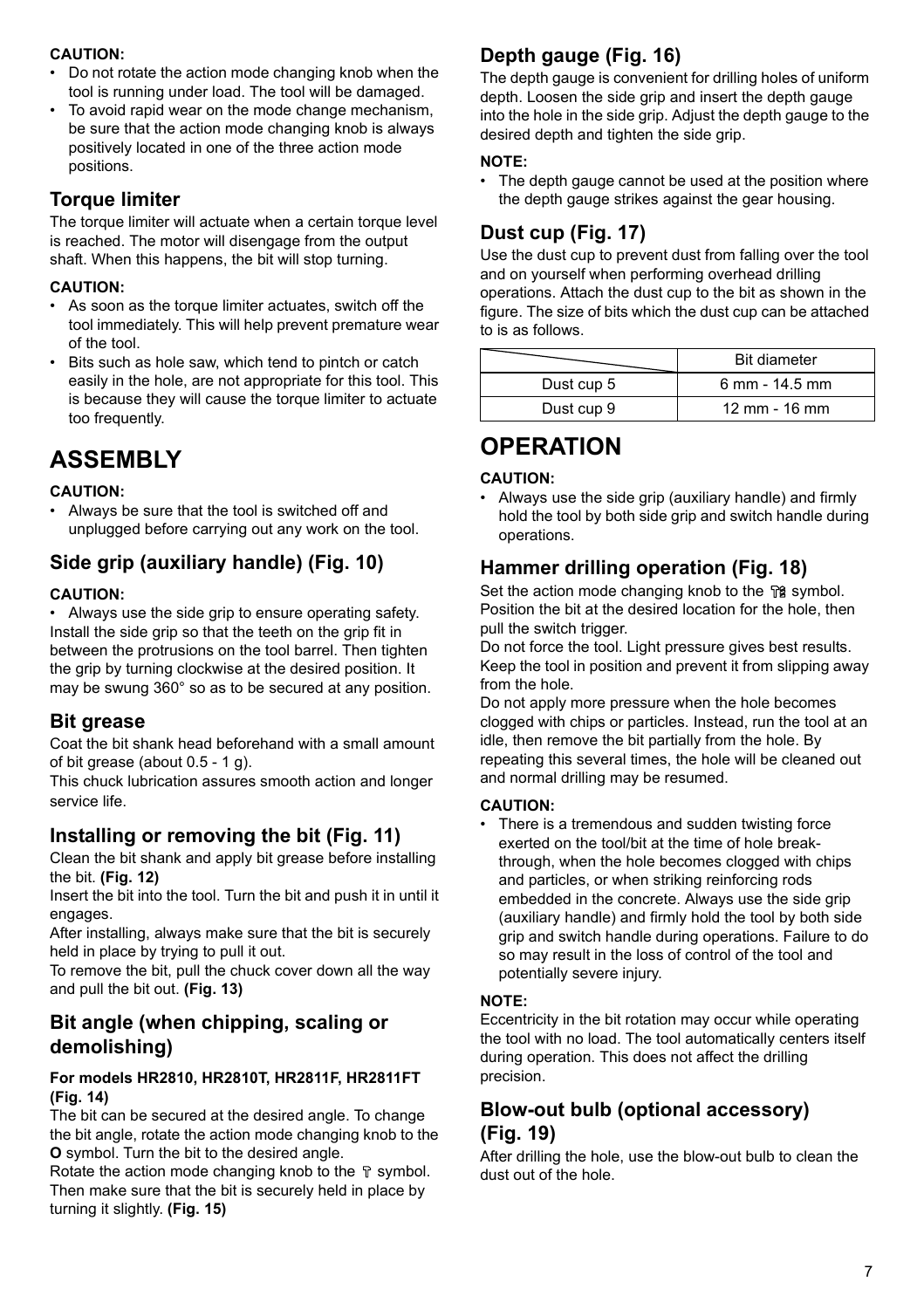# **Chipping/Scaling/Demolition**

### **For models HR2810, HR2810T, HR2811F, HR2811FT only (Fig. 20)**

Set the action mode changing knob to the  $\nabla$  symbol. Hold the tool firmly with both hands. Turn the tool on and apply slight pressure on the tool so that the tool will not bounce around, uncontrolled. Pressing very hard on the tool will not increase the efficiency.

# **Drilling in wood or metal (Fig. 21 – 24)**

## **For Model HR2800, HR28010, HR2810F**

Use the optional drill chuck assembly. When installing it, refer to "Installing or removing the bit" described on the previous page. Set the action mode changing knob so that the pointer points to the  $\frac{8}{3}$  symbol.

## **For model HR2810T, HR2811FT**

Use the quick change drill chuck as standard equipment. When installing it, refer to "changing the quick change chuck for SDS-plus" described on the previous page. Hold the ring and turn the sleeve counterclockwise to open the chuck jaws. Place the bit in the chuck as far as it will go. Hold the ring firmly and turn the sleeve clockwise to tighten the chuck. To remove the bit, hold the ring and turn the sleeve counterclockwise. Set the action mode changing knob to the  $\hat{a}$  symbol. You can drill up to 13 mm diameter in metal and up to 32 mm diameter in wood.

### **CAUTION:**

- Never use "rotation with hammering" when the quick change drill chuck is installed on the tool. The quick change drill chuck may be damaged. Also, the drill chuck will come off when reversing the tool.
- Pressing excessively on the tool will not speed up the drilling. In fact, this excessive pressure will only serve to damage the tip of your bit, decrease the tool performance and shorten the service life of the tool.
- There is a tremendous twisting force exerted on the tool/bit at the time of hole breakthrough. Hold the tool firmly and exert care when the bit begins to break through the workpiece.
- A stuck bit can be removed simply by setting the reversing switch to reverse rotation in order to back out. However, the tool may back out abruptly if you do not hold it firmly.
- Always secure small workpieces in a vise or similar hold-down device.

# **Diamond core drilling**

When performing diamond core drilling operations, always set the change lever to the & position to use "rotation only" action.

### **CAUTION:**

• If performing diamond core drilling operations using "rotation with hammering" action, the diamond core bit may be damaged.

# **MAINTENANCE**

### **CAUTION:**

• Always be sure that the tool is switched off and unplugged before attempting to perform inspection or maintenance.

To maintain product SAFETY and RELIABILITY, repairs, carbon brush inspection and replacement, any other maintenance or adjustment should be performed by Makita Authorized Service Centers, always using Makita replacement parts.

# **ACCESSORIES**

### **CAUTION:**

• These accessories or attachments are recommended for use with your Makita tool specified in this manual. The use of any other accessories or attachments might present a risk of injury to persons. Only use accessory or attachment for its stated purpose.

If you need any assistance for more details regarding these accessories, ask your local Makita Service Center.

- SDS-Plus Carbide-tipped bits
- Bull point
- Core bit
- Cold chisel
- Diamond core bit
- Scaling chisel
- Grooving chisel
- Drill chuck assembly
- Drill chuck S13
- Chuck adapter
- Chuck key S13
- **Bit grease**
- Side grip
- Depth gauge
- Blow-out bulb
- Dust cup
- Dust extractor attachment
- Safety goggles
- Plastic carrying case
- Keyless drill chuck

### **For Model HR2800**

### **Noise** ENG102-3

The typical A-weighted noise level determined according to EN60745:

Sound pressure level  $(L_{pA})$ : 89 dB  $(A)$ Sound power level  $(L_{WA})$ : 100 dB  $(A)$ Uncertainty (K): 3 dB (A)

## **Wear ear protection.**

### **Vibration** ENG217-2

The vibration total value (tri-axial vector sum) determined according to EN60745:

Work mode: hammer drilling into concrete Vibration emission  $(a<sub>b HD</sub>)$ : 20.0 m/s<sup>2</sup> Uncertainty (K): 1.5 m/s<sup>2</sup>

#### ENG302-2

Work mode: drilling into metal Vibration emission  $(a_{h,D})$ : 2.5 m/s<sup>2</sup> or less Uncertainty (K):  $1.5 \text{ m/s}^2$ 

#### **For Model HR2810, HR2810T Noise** ENG102-3

The typical A-weighted noise level determined according to EN60745:

Sound pressure level  $(L_{pA})$ : 89 dB (A) Sound power level  $(L_{WA})$ : 100 dB  $(A)$ Uncertainty (K): 3 dB (A)

**Wear ear protection.**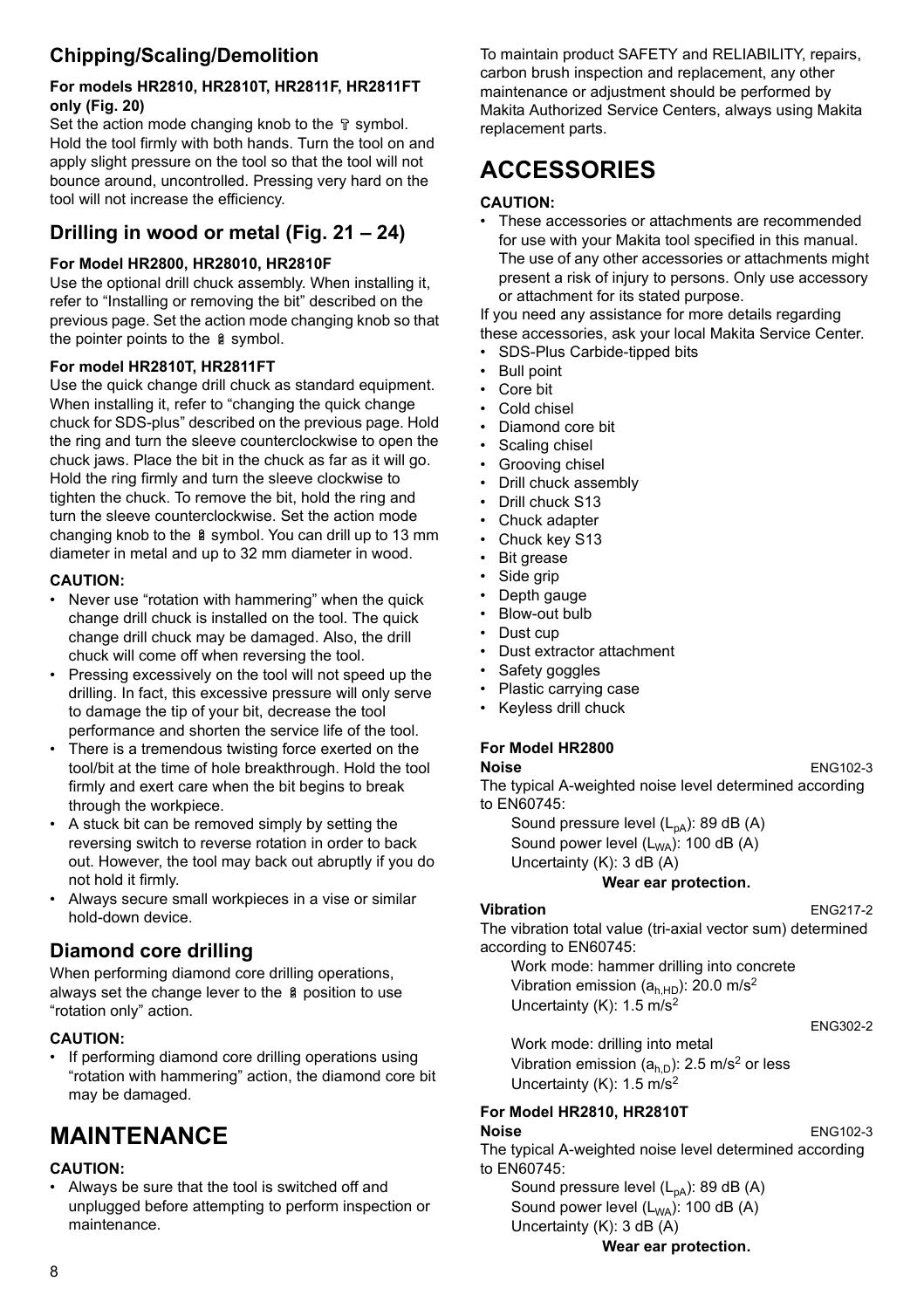### **Vibration** ENG215-2

The vibration total value (tri-axial vector sum) determined according to EN60745:

Work mode: chiseling function Vibration emission ( $a_{h,CHen}$ ): 15.5 m/s<sup>2</sup> Uncertainty  $(K)$ : 1.5 m/s<sup>2</sup>

ENG303-2 Work mode: hammer drilling into concrete Vibration emission  $(a<sub>h.HD</sub>)$ : 20.0 m/s<sup>2</sup> Uncertainty (K): 1.5 m/s<sup>2</sup>

ENG302-2

Work mode: drilling into metal Vibration emission  $(a<sub>h,D</sub>)$ : 2.5 m/s<sup>2</sup> or less Uncertainty (K): 1.5 m/s<sup>2</sup>

#### **For Model HR2811F, HR2811FT Noise** ENG102-3

The typical A-weighted noise level determined according to EN60745:

Sound pressure level  $(L_{pA})$ : 90 dB (A) Sound power level  $(L_{WA})$ : 101 dB  $(A)$ Uncertainty (K): 3 dB (A)

**Wear ear protection.**

### **Vibration** ENG215-2

The vibration total value (tri-axial vector sum) determined according to EN60745:

Work mode: chiseling function Vibration emission  $(a_{h,CHeq})$ : 11.5 m/s<sup>2</sup> Uncertainty (K): 1.5 m/s<sup>2</sup>

ENG303-2

Work mode: hammer drilling into concrete Vibration emission  $(a<sub>h HD</sub>)$ : 15.0 m/s<sup>2</sup> Uncertainty (K): 1.5 m/s2

Work mode: drilling into metal Vibration emission  $(a<sub>h,D</sub>)$ : 2.5 m/s<sup>2</sup> Uncertainty (K): 1.5 m/s2

ENG301-1

### **EC Declaration of Conformity** ENH101-12

**We Makita Corporation as the responsible manufacturer declare that the following Makita machine(s):**

Designation of Machine: Rotary Hammer Model No./ Type: HR2800, HR2810, HR2810T, HR2811F, HR2811FT are of series production and

**Conforms to the following European Directives:**

98/37/EC until 28th December 2009 and then with 2006/42/EC from 29th December 2009

And are manufactured in accordance with the following standards or standardised documents:

EN60745

The technical documentation is kept by our authorised representative in Europe who is:

Makita International Europe Ltd., Michigan, Drive, Tongwell, Milton Keynes, MK15 8JD, England

30th January 2009

Tomoyasu Kato Director Makita Corporation 3-11-8, Sumiyoshi-cho, Anjo, Aichi, JAPAN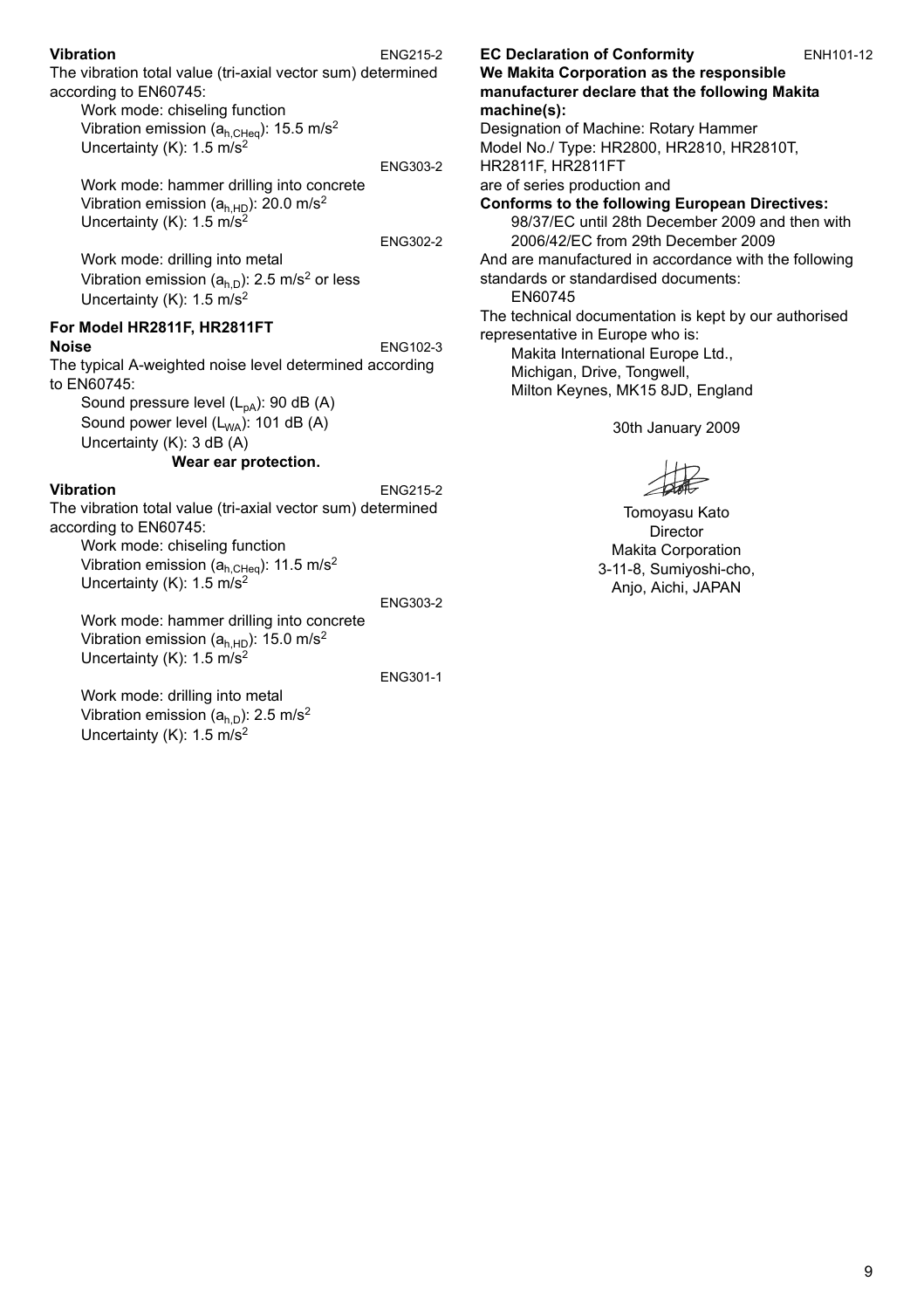## **FRANÇAIS**

**Descriptif**

- 1. Gâchette
- 2. Lampe
- 3. Levier de l'inverseur
- 4. Mandrin à remplacement rapide pour SDS-plus
- 5. Ligne du couvercle de remplacement
- 6. Couvercle de remplacement
- 7. Axe

# **SPÉCIFICATIONS**

- 8. Mandrin de perçage à remplacement rapide
- 9. Bouton de changement de mode
- 10. Base de la poignée
- 11. Poignée latérale
- 12. Dents
- 13. Partie saillante
- 14. Arbre du foret
- 15. Graisse à foret
- 16. Foret
- 17. Couvercle du mandrin
- 18. Jauge de profondeur
- 19. Collecteur de poussières
- 20. Poire soufflante
- 21. Adaptateur de mandrin
- 22. Mandrin autoserrant
- 23. Manchon
- 24. Bague

|                    | Modèle             |                                                              | HR2800/<br>HR2810 | <b>HR2810T</b> | <b>HR2811F</b> | <b>HR2811FT</b> |  |
|--------------------|--------------------|--------------------------------------------------------------|-------------------|----------------|----------------|-----------------|--|
|                    |                    | Foret à pointe de carbure de<br>tungstène                    | 28 mm             |                |                |                 |  |
|                    | Béton              | Trépan carottier                                             | 80 mm             |                |                |                 |  |
| Capacités          |                    | Trépan diamanté (type sec)                                   | 80 mm             |                |                |                 |  |
|                    | Acier              |                                                              | $13 \text{ mm}$   |                |                |                 |  |
|                    | <b>Bois</b>        |                                                              | $32 \text{ mm}$   |                |                |                 |  |
|                    |                    | Vitesse à vide $(min^{-1})$                                  | $0 - 1100$        |                |                |                 |  |
|                    | Frappes par minute |                                                              | $0 - 4500$        |                |                |                 |  |
|                    | Lonqueur totale    |                                                              | 314 mm            | 339 mm         | 320 mm         | 345 mm          |  |
| Poids net          |                    | 3,6 kg<br>$3,4$ kg<br>3.5 <sub>kq</sub><br>3.5 <sub>kg</sub> |                   |                |                |                 |  |
| Niveau de sécurité |                    |                                                              | 回川                |                |                |                 |  |
|                    |                    |                                                              |                   |                |                |                 |  |

• Étant donné l'évolution constante de notre programme de recherche et de développement, les spécifications contenues dans ce manuel sont sujettes à modification sans préavis.

- Les spécifications peuvent varier d'un pays à l'autre.
- Poids conforme à la procédure EPTA 01/2003

### **Pour le modèle HR2800**

### **Utilisations** ENE042-1

L'outil est conçu pour le perçage avec impacts et le perçage dans la brique, le béton et la pierre.

Il convient également au perçage sans impacts dans le bois, le métal, la céramique et le plastique.

#### **Pour les modèles HR2810, HR2810T, HR2811F, HR2811FT Utilisations** ENE043-1

L'outil est conçu pour le perçage avec impacts et le perçage dans la brique, le béton et la pierre, ainsi que pour les travaux de défoncement. Il convient également au perçage sans impacts dans le bois, le métal, la céramique et le plastique.

### **Alimentation** ENF002-1

L'outil ne doit être raccordé qu'à une alimentation de la même tension que celle qui figure sur la plaque signalétique, et il ne peut fonctionner que sur un courant secteur monophasé. Réalisé avec une double isolation, il est conforme à la réglementation européenne et peut de ce fait être alimenté sans mise à la terre.

# **CONSIGNES DE SÉCURITÉ DU MARTEAU ROTATIF** GEB007-6

**NE vous laissez PAS tromper (au fil d'une utilisation répétée) par un sentiment d'aisance et de familiarité avec le produit, en négligeant le respect rigoureux des consignes de sécurité qui accompagnent l'outil. En utilisant cet outil dans des conditions dangereuses ou incorrectes, vous vous exposez à un risque de blessures graves.** 

- 1. **Portez des protections auditives.** L'exposition au bruit peut entraîner la surdité.
- 2. **Utilisez la/les poignée(s) auxiliaire(s) de l'outil.** La perte de maîtrise comporte un risque de blessures.
- 3. **Tenez l'outil à l'aide des surfaces de prise isolées lorsque vous exécutez une opération susceptible de mettre en contact l'accessoire de coupe et les fils cachés ou le propre cordon de l'outil.** Il est possible que le contact avec un fil sous tension mette les parties métalliques exposées de l'outil sous tension, risquant ainsi de provoquer un choc électrique chez l'utilisateur.
- 4. **Portez un casque de protection (casque de sécurité), des lunettes de sécurité et/ou un écran facial. Les lunettes ordinaires et les lunettes de soleil ne sont PAS des lunettes de sécurité. Nous vous recommandons également de porter un masque anti-poussière et des gants très épais.**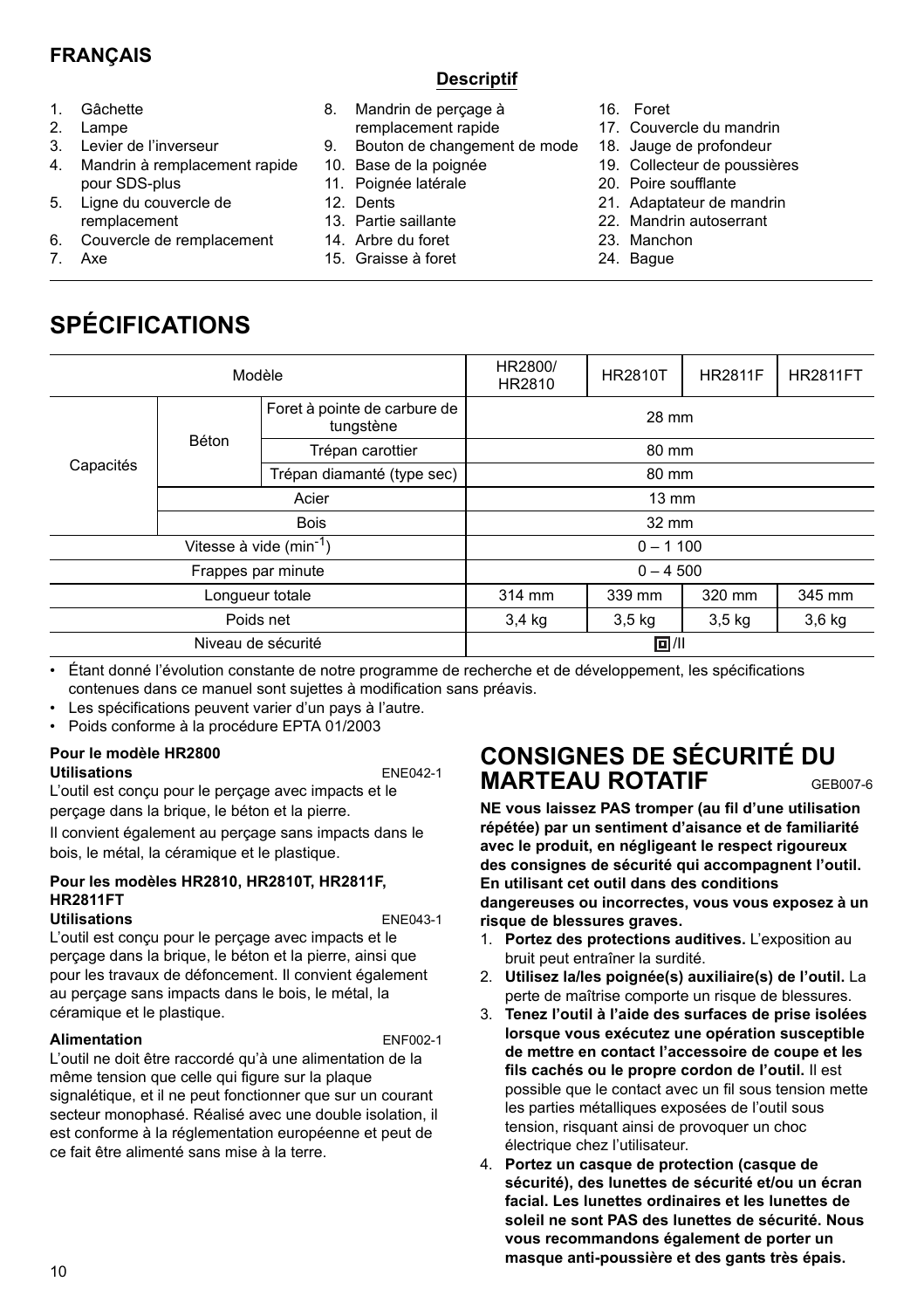- 5. **Assurez-vous que le foret est bien serré avant d'utiliser l'outil.**
- 6. **Même en conditions normales d'utilisation, l'outil produit des vibrations. Les vis peuvent ainsi se relâcher facilement, ce qui risque d'entraîner une rupture de pièce ou un accident. Avant l'utilisation, vérifiez avec soin que les vis sont bien serrées.**
- 7. **À basse température ou lorsque l'outil est resté inutilisé pendant une période prolongée, laissez-le réchauffer un instant en le faisant fonctionner à vide. Cela permettra au lubrifiant de réchauffer. Le martèlement sera difficile si l'outil n'est pas bien réchauffé.**
- 8. **Veillez à toujours avoir une bonne position d'équilibre. Assurez-vous que personne ne se trouve sous l'outil lorsque vous l'utilisez en position élevée.**
- 9. **Tenez l'outil fermement à deux mains.**
- 10. **Gardez les mains éloignées des pièces en mouvement.**
- 11. **N'abandonnez pas l'outil alors qu'il tourne. Ne faites fonctionner l'outil qu'une fois que vous l'avez bien en main.**
- 12. **Pendant l'utilisation de l'outil, ne le pointez vers personne dans la zone de travail. Vous risqueriez de blesser gravement quelqu'un en cas d'éjection du foret.**
- 13. **Ne touchez ni le foret ni les pièces adjacentes immédiatement après l'utilisation de l'outil. Ils risquent d'être extrêmement chauds et de vous brûler gravement la peau.**
- 14. **Certains matériaux contiennent des produits chimiques qui peuvent être toxiques. Veillez à éviter toute inhalation de poussière et tout contact avec la peau. Respectez les instructions de sécurité du fournisseur du matériel.**

# **CONSERVEZ CES INSTRUCTIONS.**

### **AVERTISSEMENT :**

**Une UTILISATION INCORRECTE de l'outil ou un nonrespect des consignes de sécurité indiquées dans ce manuel d'instructions peuvent entraîner des blessures graves.**

# **DESCRIPTION DU FONCTIONNEMENT**

### **ATTENTION :**

• Assurez-vous toujours que l'outil est éteint et débranché avant de l'ajuster ou de vérifier son fonctionnement.

# **Interrupteur (Fig. 1)**

### **ATTENTION :**

• Avant de brancher l'outil, vérifiez toujours que la gâchette fonctionne correctement et revient en position d'arrêt (« OFF ») lorsqu'elle est relâchée.

Pour mettre l'outil en marche, appuyez simplement sur la gâchette. La vitesse de l'outil augmente à mesure que l'on accroît la pression exercée sur la gâchette. Pour l'arrêter, relâchez la gâchette.

# **Allumage des lampes**

### **Pour les modèles HR2811F, HR2811FT (Fig. 2)**

### **ATTENTION :**

• Ne regardez pas directement la lumière ou la source de lumière.

Pour allumer la lampe, tirez sur la gâchette. Pour l'éteindre, relâchez la gâchette.

### **REMARQUE :**

• Utilisez un chiffon sec pour essuyer les saletés qui recouvrent la lentille de la lampe. Prenez garde de rayer la lentille de la lampe, sinon sa capacité d'éclairage sera affectée.

# **Marche arrière (Fig. 3)**

L'outil possède un inverseur qui permet de changer le sens de rotation. Appuyez sur le levier de l'inverseur par le côté A pour une rotation dans le sens des aiguilles d'une montre, ou par le côté B pour une rotation en sens inverse.

### **ATTENTION :**

- Vérifiez toujours le sens de rotation avant de mettre l'outil en marche.
- N'actionnez l'inverseur qu'une fois l'outil complètement arrêté. Si vous changez le sens de rotation de l'outil avant l'arrêt de l'outil, vous risquez de l'endommager.
- Lorsque vous faites fonctionner l'outil dans le sens anti-horaire, la gâchette n'est enfoncée qu'à mi-course et l'outil fonctionne à mi-régime.

# **Remplacement du mandrin à remplacement rapide pour SDS-plus**

### **Pour les modèles HR2810T, HR2811FT**

Le mandrin à remplacement rapide pour SDS-plus peut être aisément remplacé par le mandrin de perçage.

### **Dépose du mandrin à remplacement rapide pour SDSplus (Fig. 4)**

### **ATTENTION :**

• Avant de déposer le mandrin à remplacement rapide pour SDS-plus, retirez toujours le foret.

Saisissez le couvercle de remplacement du mandrin à remplacement rapide pour SDS-plus et tournez-le dans le sens de la flèche jusqu'à ce que la ligne du couvercle de remplacement se déplace du symbole  $\triangle$  au symbole  $\triangle$ . Tirez-le avec force dans le sens de la flèche.

# **Fixation du mandrin de perçage à remplacement rapide (Fig. 5)**

Vérifiez que la ligne du mandrin de perçage à remplacement rapide présente le symbole  $\triangle$ . Saisissez le couvercle de remplacement du mandrin de perçage à remplacement rapide et placez la ligne en face du symbole  $\triangle$ . Placez le mandrin de percage à remplacement rapide sur l'axe de l'outil. Saisissez le couvercle de remplacement du mandrin de

perçage à remplacement rapide et tournez la ligne du couvercle de remplacement pour l'aligner sur le symbole usqu'à ce qu'un déclic clair retentisse.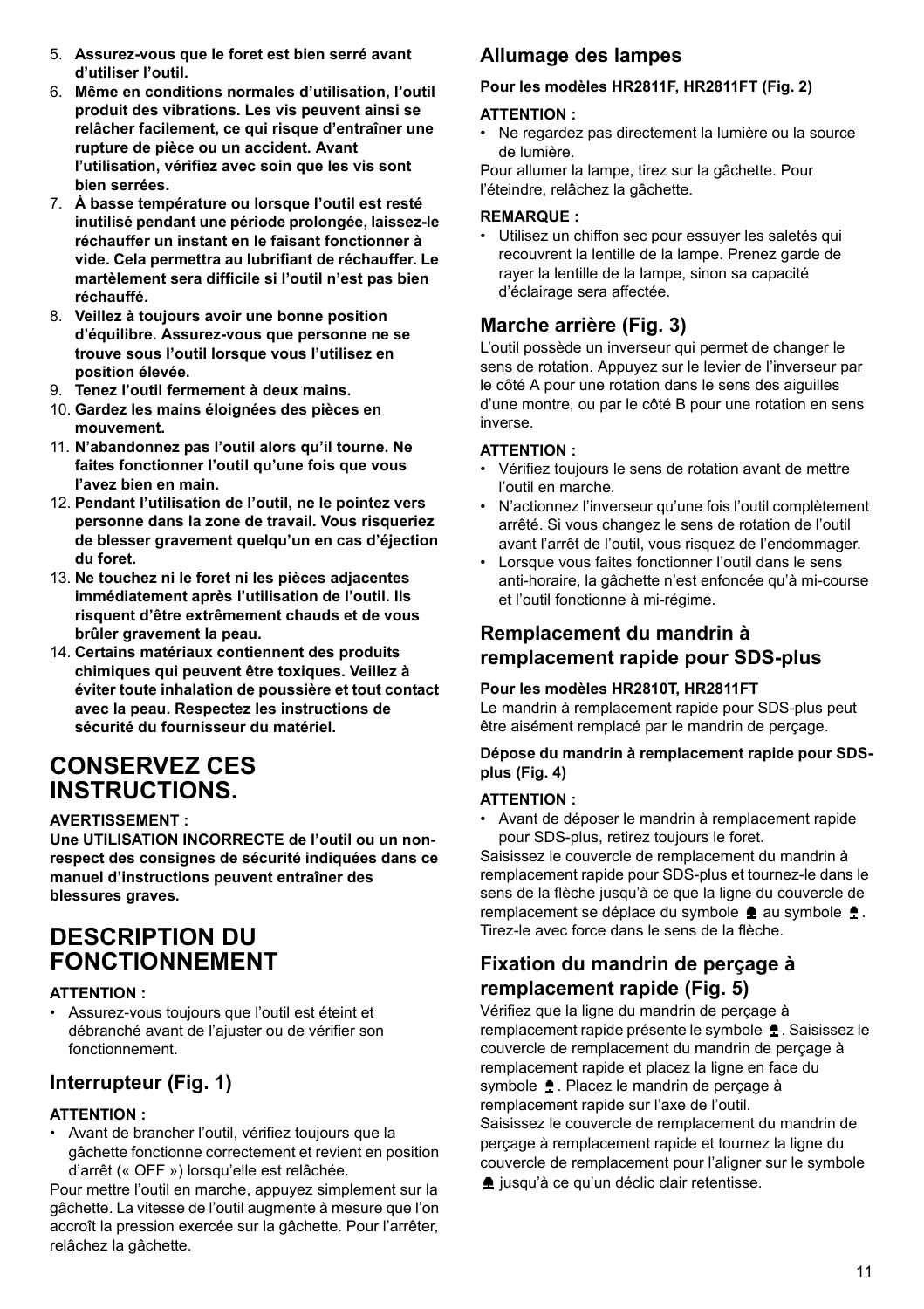# **Sélection du mode de fonctionnement**

## **Pour le modèle HR2800 (Fig. 6)**

Cet outil est doté d'un bouton de changement de mode. Utilisez-le pour sélectionner, parmi les deux modes disponibles, celui qui convient au travail à exécuter. Pour la rotation uniquement, tournez le bouton de sorte que sa flèche pointe vers le symbole § sur le corps de l'outil.

Pour la rotation avec impacts, tournez le bouton de sorte que sa flèche pointe vers le symbole f sur le corps de l'outil.

## **ATTENTION :**

- Placez toujours le bouton avec précision sur l'indication du mode désiré. Si vous utilisez l'outil alors que le bouton se trouve à mi-course entre deux symboles de mode, l'outil risque de subir des dommages.
- N'actionnez le bouton qu'une fois l'outil complètement arrêté.

### **Pour les modèles HR2810, HR2810T, HR2811F, HR2811FT**

### **Rotation avec impacts (Fig. 7)**

Pour percer dans le béton, la maçonnerie, etc., tournez le bouton de changement de mode jusqu'au symbole  $\mathbb{T}$ 8. Utilisez un foret à pointe de carbure de tungstène.

### **Rotation seulement (Fig. 8)**

Pour percer dans le bois, le métal ou les matériaux à base de plastique, verrouillez le bouton et tournez le bouton de changement de mode jusqu'au symbole  $\hat{a}$ . Utilisez un foret hélicoïdal ou un foret à bois.

### **Impacts seulement (Fig. 9)**

Pour les travaux de burinage, d'écaillage ou de démolition, tournez le bouton de changement de mode jusqu'au symbole  $\mathbb T$ . Utilisez un pic, un ciseau à froid, un ciseau à écailler, etc.

## **ATTENTION :**

- Ne tournez pas le bouton de changement de mode pendant que l'outil est en cours d'utilisation. Cela endommagera l'outil.
- Pour éviter l'usure rapide du mécanisme de changement de mode, assurez-vous que le bouton de changement de mode est toujours placé avec exactitude sur une des trois positions de mode.

# **Limiteur de couple**

Le limiteur de couple s'active lorsqu'un niveau de couple donné est atteint. Le moteur débrayera alors de l'arbre de sortie. Lorsque cela se produit, le foret cesse de tourner.

## **ATTENTION :**

- Éteignez l'outil immédiatement lorsque le limiteur de couple s'active. Cela aidera à prévenir l'usure trop rapide de l'outil.
- Les forets tels que la scie-cloche, qui ont tendance à pincer ou s'accrocher facilement dans le trou, ne conviennent pas à cet outil. En effet, ils provoquent l'activation trop fréquente du limiteur de couple.

# **ASSEMBLAGE**

### **ATTENTION :**

• Avant d'effectuer toute intervention sur l'outil, assurezvous toujours qu'il est éteint et débranché.

# **Poignée latérale (poignée auxiliaire) (Fig. 10)**

### **ATTENTION :**

• Pour une utilisation sûre, utilisez toujours la poignée latérale.

Installez la poignée latérale de sorte que les dents de la poignée pénètrent entre les saillies du barillet de l'outil. Serrez ensuite la poignée en la tournant dans le sens des aiguilles d'une montre jusqu'à la position désirée. Elle peut être fixée sur n'importe quelle position puisqu'elle pivote sur 360°.

# **Graisse à foret**

Enduisez à l'avance la tête de l'arbre du foret d'une petite quantité de graisse à foret (environ 0,5 à 1 g). Cette lubrification du mandrin assure un fonctionnement fluide et une durée de vie plus longue.

# **Installation et retrait du foret (Fig. 11)**

Nettoyez l'arbre du foret et appliquez de la graisse à foret avant d'installer le foret. **(Fig. 12)** Insérez le foret dans l'outil. Tournez le foret et enfoncez-le jusqu'à ce qu'il s'engage.

Après l'installation, tirez toujours sur le foret pour vous assurer qu'il demeure fermement en place. Pour retirer le foret, tirez le couvercle du mandrin complètement vers le bas puis tirez sur le foret. **(Fig. 13)**

# **Angle du foret (lors du burinage, de l'écaillage ou de la démolition)**

### **Pour les modèles HR2810, HR2810T, HR2811F, HR2811FT (Fig. 14)**

Vous pouvez fixer le foret sur l'angle désiré. Pour changer l'angle du foret, tournez le bouton de changement de mode jusqu'au symbole **O**. Tournez le foret jusqu'à l'angle désiré.

Tournez le bouton de changement de mode sur le symbole  $T$ . Assurez-vous ensuite que le foret est solidement maintenu en place en le tournant légèrement. **(Fig. 15)**

# **Jauge de profondeur (Fig. 16)**

La jauge de profondeur est pratique pour percer des trous de même profondeur. Desserrez la poignée latérale et insérez la jauge de profondeur dans l'orifice de la poignée latérale. Réglez la jauge de profondeur sur la profondeur désirée et serrez la poignée latérale.

## **REMARQUE :**

• Il n'est pas possible d'utiliser la jauge de profondeur sur la position où elle frappe contre le carter d'engrenages.

# **Collecteur de poussières (Fig. 17)**

Utilisez le collecteur de poussières pour éviter que les poussières ne tombent de l'outil et sur vous lors des travaux de perçage au-dessus de la tête. Fixez le collecteur de poussières au foret comme indiqué sur la figure. Les tailles de foret qui permettent de fixer le collecteur de poussières sont les suivantes.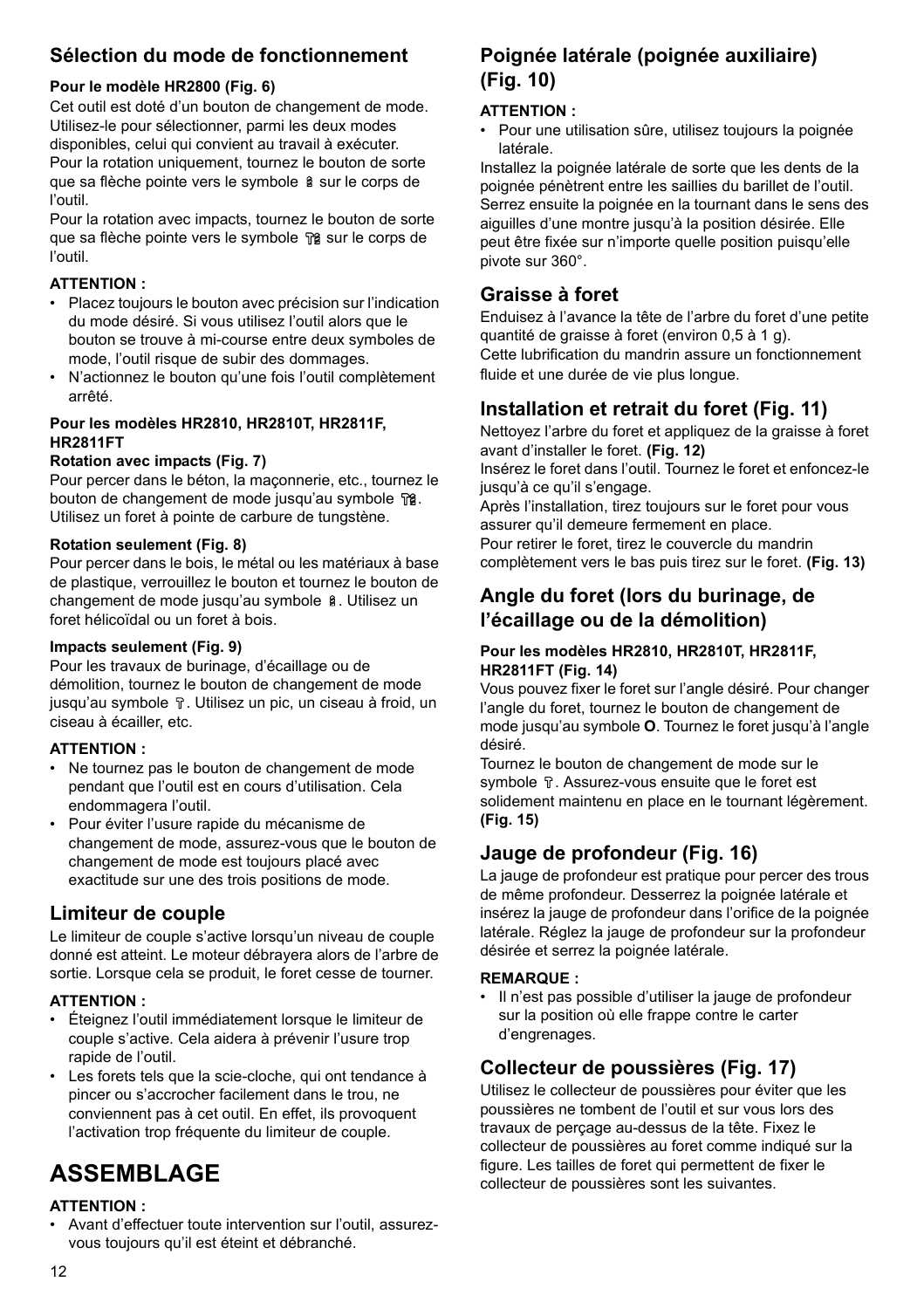|                            | Diamètre du foret |
|----------------------------|-------------------|
| Collecteur de poussières 5 | 6 mm à 14.5 mm    |
| Collecteur de poussières 9 | 12 mm à 16 mm     |

# **UTILISATION**

### **ATTENTION :**

• Utilisez toujours la poignée latérale (poignée auxiliaire) et tenez fermement l'outil par la poignée latérale et la poignée de la gâchette pendant l'utilisation.

# **Perçage avec impacts (Fig. 18)**

Réglez le bouton de changement de mode sur le symbole . Placez le foret au point où vous désirez percer le trou, puis tirez sur la gâchette.

Ne forcez pas l'outil. Vous obtiendrez de meilleurs résultats avec une légère pression. Gardez l'outil dans cette position et évitez qu'il ne glisse à l'extérieur du trou. N'appliquez pas plus de pression lorsque le trou se bouche de copeaux ou particules. Faites plutôt tourner l'outil au ralenti, puis retirez partiellement le foret du trou. Vous pourrez poursuivre le perçage de façon normale après avoir répété plusieurs fois cette opération.

### **ATTENTION :**

• Une force de torsion énorme et soudaine s'exerce sur l'outil et le foret lors du percage du trou, lorsque ce dernier est bouché par des copeaux et particules ou lorsque le foret frappe contre les armatures d'une structure en béton armé. Utilisez toujours la poignée latérale (poignée auxiliaire) et tenez fermement l'outil par la poignée latérale et la poignée de la gâchette pendant l'utilisation. Autrement vous risquez de perdre la maîtrise de l'outil et vous courez un risque de blessure grave.

### **REMARQUE :**

Il se peut que le foret tourne de manière excentrique lorsque l'outil fonctionne à vide. L'outil se recentre de luimême pendant l'opération. Cela n'affecte pas la précision du perçage.

## **Poire soufflante (accessoire en option) (Fig. 19)**

Une fois le trou percé, utilisez la poire soufflante pour retirer la poussière du trou.

# **Burinage/Écaillage/Démolition**

### **Pour les modèles HR2810, HR2810T, HR2811F, HR2811FT uniquement (Fig. 20)**

Réglez le bouton de changement de mode sur le symbole .

Tenez l'outil fermement à deux mains. Mettez le contact et appliquez une légère pression sur l'outil de façon à en garder la maîtrise et éviter qu'il ne saute d'un côté et de l'autre. L'application d'une très grande pression sur l'outil n'augmentera pas l'efficacité de l'opération.

### **Perçage dans le bois ou le métal (Fig. 21 à 24)**

**Pour les modèles HR2800, HR28010, HR2810F**  Utilisez l'ensemble mandrin de perçage en option. Pour l'installer, reportez-vous à « Installation ou retrait du

foret », page précédente. Réglez le bouton de changement de mode de sorte que l'index pointe sur le symbole  $\frac{8}{3}$ .

### **Pour les modèles HR2810T, HR2811FT**

Utilisez le mandrin de perçage à remplacement rapide en tant qu'outil standard. Pour l'installer, reportez-vous à « Remplacement du mandrin à remplacement rapide pour SDS-plus », page précédente. Tenez la bague et tournez le manchon vers la gauche pour ouvrir les mâchoires du mandrin. Insérez le foret à fond dans le mandrin. Tenez la bague fermement et tournez le manchon vers la droite pour serrer le mandrin. Pour retirer le foret, tenez la bague et tournez le manchon vers la gauche. Réglez le bouton de changement de mode sur le symbole  $\frac{8}{3}$ . Vous pouvez percer selon un diamètre maximal de 13 mm dans le métal et de 32 mm dans le bois.

### **ATTENTION :**

- N'utilisez jamais le mode « rotation avec impacts » lorsque le mandrin de perçage à remplacement rapide est installé sur l'outil. Le mandrin de perçage à remplacement rapide pourrait être endommagé. De plus, le mandrin se détachera si vous retournez l'outil.
- Une pression excessive sur l'outil n'accélère pas le perçage. En fait, une pression excessive endommagera le bout du foret, réduira l'efficacité de l'outil et raccourcira sa durée de vie.
- Une force énorme s'exerce sur l'outil et le foret lorsque ce dernier sort par la face opposée de la pièce. Tenez l'outil fermement et faites bien attention lorsque le foret se met à sortir par la face opposée de la pièce.
- Un foret coincé peut être retiré en réglant simplement l'inverseur sur la rotation inverse pour faire marche arrière. L'outil peut toutefois faire brusquement marche arrière si vous ne le tenez pas fermement.
- Immobilisez toujours les petites pièces à travailler dans un étau ou un dispositif de fixation similaire.

## **Perçage avec un trépan diamanté**

Lors du perçage avec un trépan diamanté, positionnez toujours le levier de réglage sur  $\frac{8}{3}$  la fonction « rotation uniquement ».

### **ATTENTION :**

• En cas d'utilisation de la fonction « rotation avec impacts » pendant le perçage avec un trépan diamanté, ce dernier risque d'être endommagé.

# **MAINTENANCE**

### **ATTENTION :**

• Assurez-vous toujours que l'outil est éteint et débranché avant d'effectuer tout travail d'inspection ou de maintenance.

Pour maintenir la SÉCURITÉ et la FIABILITÉ du produit, les réparations, l'inspection et le remplacement des charbons, et tout autre travail d'entretien ou de réglage doivent être effectués dans un centre de service aprèsvente Makita agréé, exclusivement avec des pièces de rechange Makita.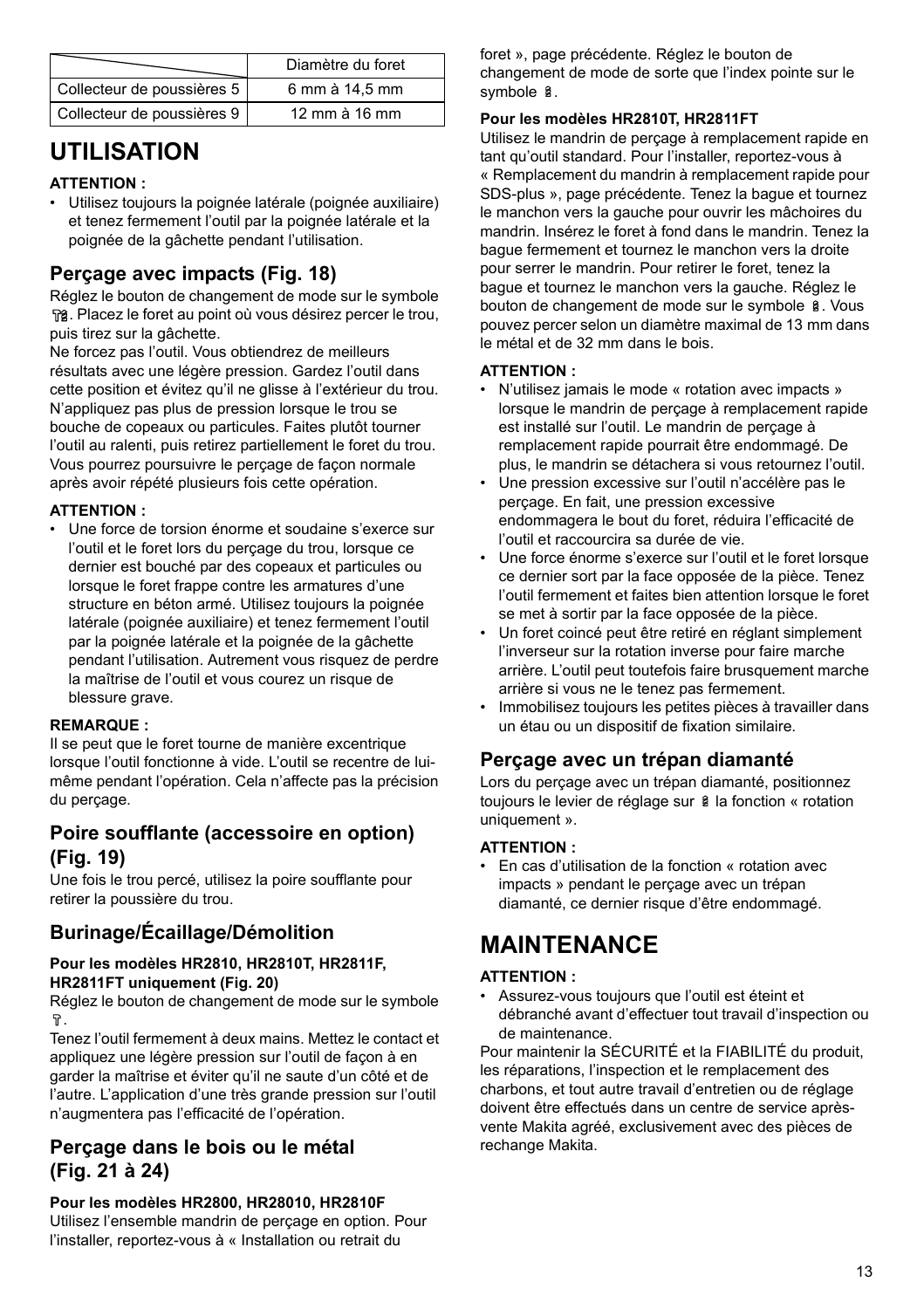# **ACCESSOIRES**

### **ATTENTION :**

• Ces accessoires ou pièces complémentaires sont recommandés pour l'utilisation avec l'outil Makita spécifié dans ce manuel. L'utilisation de tout autre accessoire ou pièce complémentaire comporte un risque de blessures. Utilisez uniquement l'accessoire ou la pièce complémentaire dans le but spécifié.

Pour obtenir plus de détails sur ces accessoires, contactez un Centre de service après-vente local Makita.

- Forets à pointe de carbure SDS-Plus
- Pic
- Trépan carottier
- Ciseau à froid
- Trépan diamanté
- Ciseau à écailler
- Burin à rainures
- Ensemble mandrin
- Mandrin S13
- Adaptateur de mandrin
- Clé de mandrin S13
- Graisse à foret
- Poignée latérale
- Jauge de profondeur
- Poire soufflante
- Collecteur de poussières
- Fixation d'extracteur de poussières
- Lunettes de sécurité
- Étui en plastique
- Mandrin autoserrant

#### **Pour le modèle HR2800 Bruit** ENG102-3

Les niveaux de bruit pondéré A typiques ont été mesurés selon la norme EN60745 :

Niveau de pression sonore  $(L_{pA})$ : 89 dB (A) Niveau de puissance sonore  $(L_{WA})$ : 100 dB  $(A)$ 

Incertitude (K) : 3 dB (A)

### **Portez des protections auditives.**

**Vibration** ENG217-2

La valeur totale de vibration (somme du vecteur triaxial) déterminée selon la norme EN60745 :

Mode de fonctionnement : perçage à percussion dans le béton

Émission de vibrations ( $a<sub>h,HD</sub>$ ) : 20,0 m/s<sup>2</sup> Incertitude  $(K)$  : 1,5 m/s<sup>2</sup>

ENG302-2

Mode de fonctionnement : perçage du métal Emission de vibrations  $(a<sub>h,D</sub>)$  : 2,5 m/s<sup>2</sup> ou moins Incertitude  $(K)$  : 1,5 m/s<sup>2</sup>

### **Pour les modèles HR2810, HR2810T Bruit** ENG102-3

Les niveaux de bruit pondéré A typiques ont été mesurés selon la norme EN60745 :

Niveau de pression sonore  $(L_{pA})$  : 89 dB (A) Niveau de puissance sonore  $(L_{WA})$ : 100 dB (A) Incertitude (K) : 3 dB (A)

### **Portez des protections auditives.**

**Vibration** ENG215-2 La valeur totale de vibration (somme du vecteur triaxial) déterminée selon EN60745 :

Mode de fonctionnement : fonction de ciselure Émission de vibrations ( $a_{h,CHea}$ ) : 15,5 m/s<sup>2</sup> Incertitude  $(K)$  : 1,5 m/s<sup>2</sup>

### ENG303-2

Mode de fonctionnement : perçage à percussion dans le béton Émission de vibrations  $(a_{h,HD})$  : 20,0 m/s<sup>2</sup> Incertitude  $(K)$  : 1,5 m/s<sup>2</sup>

#### ENG302-2

Mode de fonctionnement : perçage du métal Emission de vibrations  $(a<sub>h,D</sub>)$  : 2,5 m/s<sup>2</sup> ou moins Incertitude  $(K)$  : 1.5 m/s<sup>2</sup>

### **Pour les modèles HR2811F, HR2811FT Bruit** ENG102-3

Les niveaux de bruit pondéré A typiques ont été mesurés selon la norme EN60745 :

Niveau de pression sonore  $(L_{pA})$  : 90 dB (A)

Niveau de puissance sonore  $(L_{WA})$ : 101 dB (A) Incertitude (K) : 3 dB (A)

#### **Portez des protections auditives.**

### **Vibration** ENG215-2

La valeur totale de vibration (somme du vecteur triaxial) déterminée selon EN60745 :

Mode de fonctionnement : fonction de ciselure Émission de vibrations ( $a_{h,CHea}$ ) : 11,5 m/s<sup>2</sup> Incertitude  $(K)$  : 1,5 m/s<sup>2</sup>

ENG303-2

Mode de fonctionnement : perçage à percussion dans le béton Émission de vibrations ( $a<sub>h.HD</sub>$ ) : 15,0 m/s<sup>2</sup> Incertitude  $(K)$  : 1,5 m/s<sup>2</sup>

#### ENG301-1

Mode de fonctionnement : perçage du métal Emission de vibrations  $(a<sub>h,D</sub>)$  : 2,5 m/s<sup>2</sup> Incertitude  $(K)$  : 1.5 m/s<sup>2</sup>

#### Déclaration de conformité CE ENH101-12 **Nous, Makita Corporation, en tant que fabricant responsable, déclarons que les machines Makita suivantes :**

Nom de la machine : Marteau rotatif N° de modèle/Type : HR2800, HR2810, HR2810T, HR2811F, HR2811FT sont fabriquées en série et

#### **sont conformes aux directives européennes suivantes :**

98/37/CE jusqu'au 28 décembre 2009 puis, à partir du 29 décembre 2009, à la 2006/42/CE et sont produites conformément aux normes ou documents de normalisation suivants :

EN60745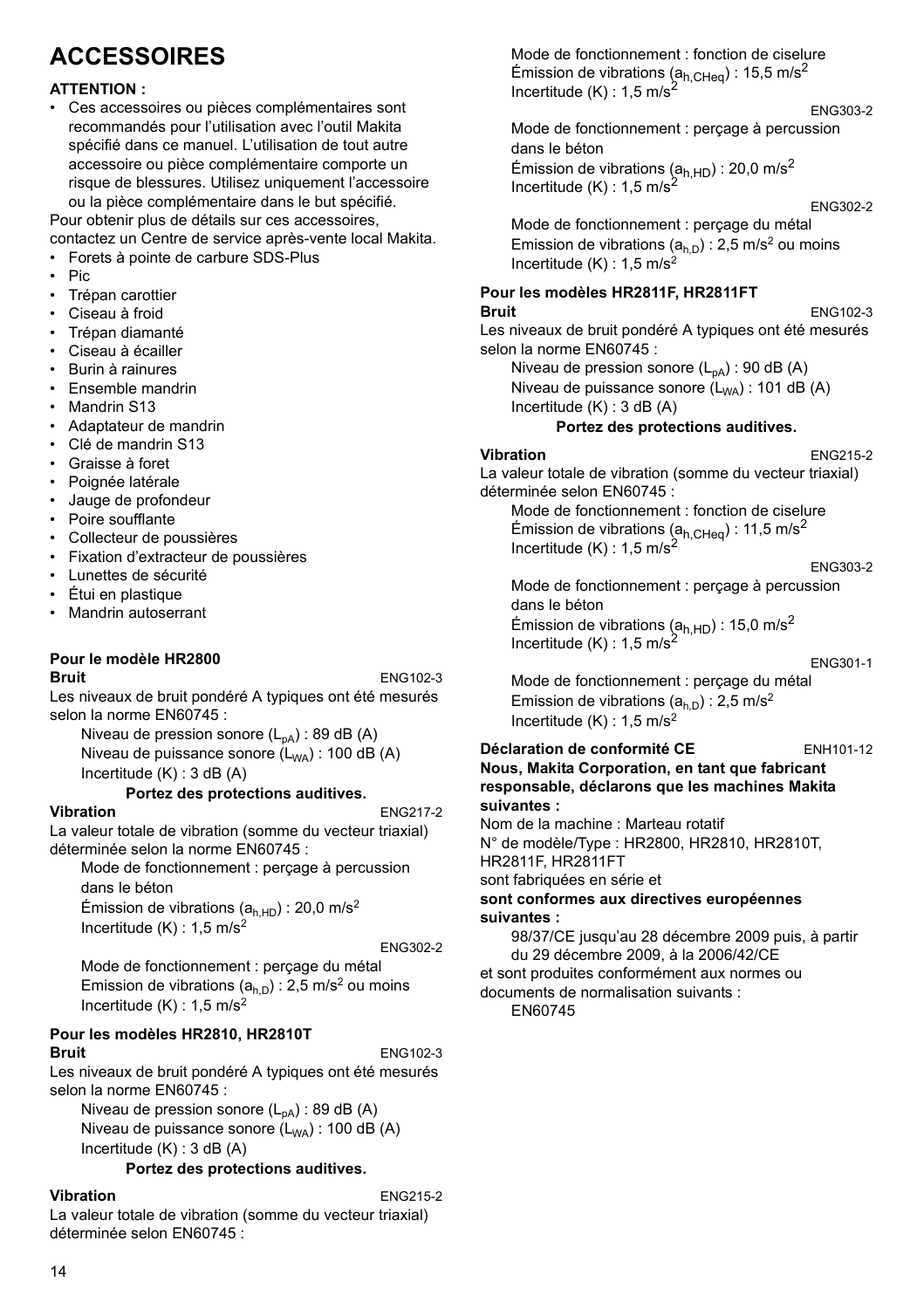La documentation technique est disponible auprès de notre représentant en Europe qui est : Makita International Europe Ltd., Michigan, Drive, Tongwell, Milton Keynes, MK15 8JD, Angleterre

30 janvier 2009

 $H2$ 

Tomoyasu Kato **Directeur** Makita Corporation 3-11-8, Sumiyoshi-cho, Anjo, Aichi, JAPAN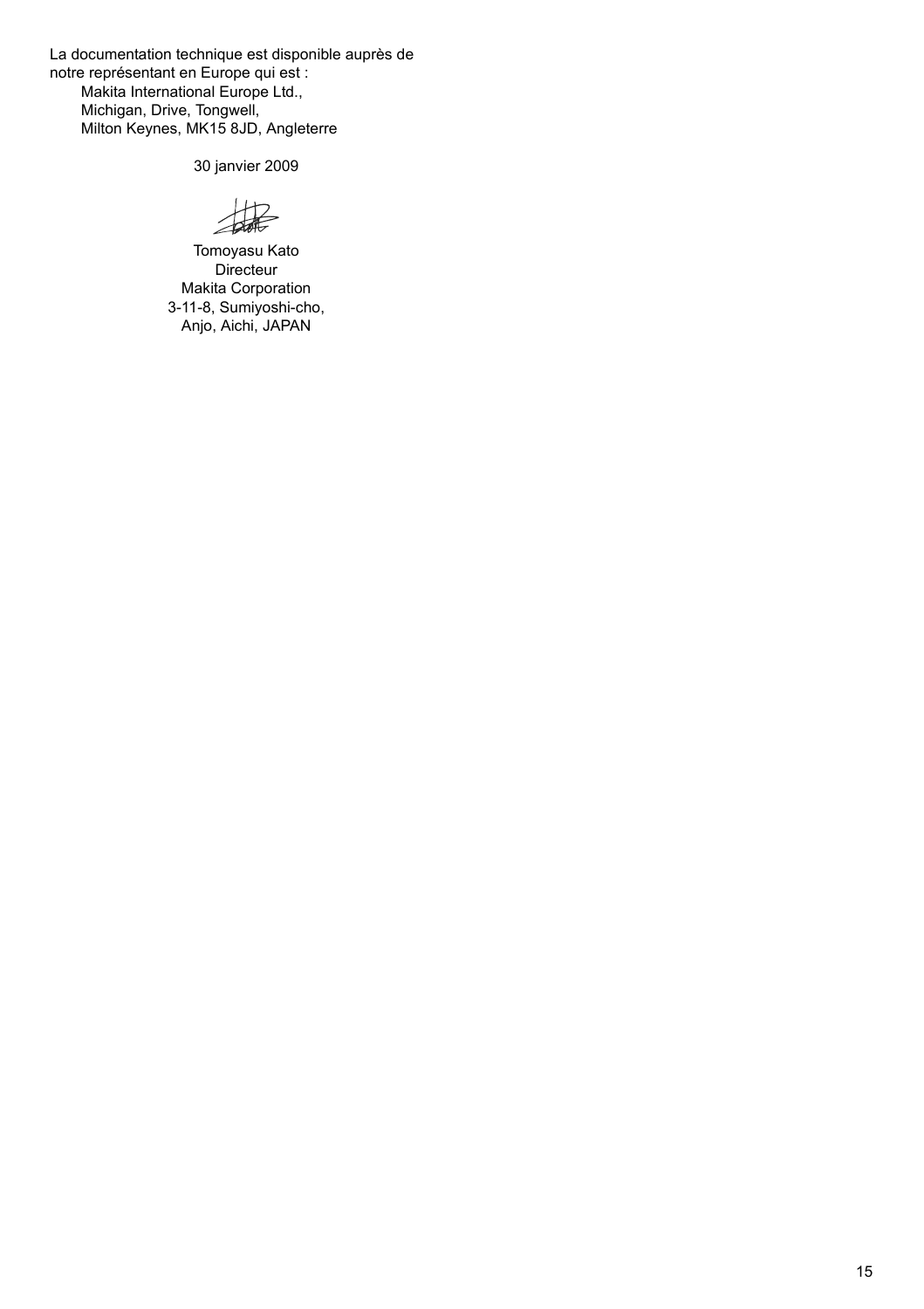# **DEUTSCH**

- 1. Auslöseschaltung
- 2. Lampe
- 3. Umschalthebel
- 4. Schnellwechselfutter für SDS-Plus
- 5. Markierung der Wechselhülse
- 6. Wechselhülse
- 7. Spindel
- 8. Schnellwechselbohrfutter

### **Erklärung der Gesamtdarstellung**

- 9. Drehknopf zum Wechsel der Aktionsbetriebsart
- 10. Grifffläche
- 11. Seitenzusatzgriff
- 12. Zähne
- 13. Vorsprung
- 14. Aufnahmeschaft
- 15. Bohrer-/Meißelfett
- 16. Einsatz
- 17. Werkzeugverriegelung
- 18. Tiefenanschlag
- 19. Staubschutzkappe
- 20. Ausblasvorrichtung
- 21. Bohrfutteradapter
- 22. Schlüsselloses Bohrfutter
- 23. Kranz
- 24. Ring

# **TECHNISCHE ANGABEN**

|           | Modell                                       |                                  | HR2800/<br>HR2810 | <b>HR2810T</b> | <b>HR2811F</b>    | <b>HR2811FT</b> |  |
|-----------|----------------------------------------------|----------------------------------|-------------------|----------------|-------------------|-----------------|--|
|           | Einsatz mit einer<br>Hartmetallspitze        |                                  | 28 mm             |                |                   |                 |  |
|           | Beton                                        | <b>Bohrkrone</b>                 | 80 mm             |                |                   |                 |  |
| Kapazität |                                              | Diamantbohrkrone<br>(Trockentyp) | 80 mm             |                |                   |                 |  |
|           | Stahl                                        |                                  | $13 \text{ mm}$   |                |                   |                 |  |
|           | Holz                                         |                                  | 32 mm             |                |                   |                 |  |
|           | Leerlaufgeschwindigkeit (min <sup>-1</sup> ) |                                  | $0 - 1.100$       |                |                   |                 |  |
|           | Schläge pro Minute                           |                                  | $0 - 4.500$       |                |                   |                 |  |
|           | Gesamtlänge                                  |                                  | 314 mm            | 339 mm         | 320 mm            | 345 mm          |  |
|           | Nettogewicht                                 |                                  | 3,4 kg            | $3,5$ kg       | 3.5 <sub>kq</sub> | $3,6$ kg        |  |
|           | Sicherheitsklasse                            |                                  |                   | 回川             |                   |                 |  |

• Aufgrund unserer fortschreitenden Forschungen und Entwicklungen sind Änderungen an den hier wiedergegebenen Angaben ohne Vorankündigung vorbehalten.

- Die Angaben können sich je nach Land unterscheiden.
- Gewicht entsprechend EPTA-Verfahren 01/2003

## **Modell HR2800**

**Verwendungszweck** ENE042-1

Das Werkzeug ist zum Schlagbohren und Bohren in Ziegelstein, Beton und Stein vorgesehen.

Es eignet sich auch für normales Bohren in Holz, Metall, Keramik und Kunststoff.

### **Modelle HR2810, HR2810T, HR2811F, HR2811FT Verwendungszweck** ENE043-1

Das Werkzeug ist für Schlagbohren und Bohren in Ziegel, Beton und Stein sowie für Meißelarbeiten vorgesehen. Es eignet sich auch für normales Bohren in Holz, Metall, Keramik und Kunststoff.

### **Stromversorgung** ENF002-1

Das Werkzeug darf nur an Stromquellen mit der auf dem Typenschild angegebenen Spannung und einphasigem Wechselstrom angeschlossen werden. Aufgrund der Doppelisolierung nach europäischem Standard kann das Werkzeug auch an Steckdosen ohne Erdungsleiter betrieben werden.

# **SICHERHEITSREGELN FÜR BOHRHAMMER** GEB007-6

**Lassen Sie sich NIE durch Bequemlichkeit oder (aus fortwährendem Gebrauch gewonnener) Vertrautheit mit dem Werkzeug dazu verleiten, die Sicherheitsregeln für das Werkzeug zu missachten. Wenn Sie dieses Werkzeug fahrlässig oder nicht ordnungsgemäß verwenden, können Sie sich schwer verletzen.** 

- 1. **Tragen Sie Gehörschutz.** Lärm ausgesetzt zu sein, kann zu Gehörverlust führen.
- 2. **Verwenden Sie die mit dem Werkzeug gelieferten Zusatzgriffe.** Ein Verlust der Kontrolle über das Werkzeug kann zu Verletzungen führen.
- 3. **Halten Sie das Elektrowerkzeug an den isolierten Griffflächen, wenn Sie unter Bedingungen arbeiten, bei denen das Schneidwerkzeug verborgene Verkabelung oder das eigene Kabel berühren kann.** Bei Kontakt des Trennwerkzeugs mit einem Strom führenden Kabel wird der Strom an die Metallteile des Elektrowerkzeugs und dadurch an den Bediener weitergeleitet, und der Bediener erleidet einen Stromschlag.
- 4. **Tragen Sie einen Sicherheitshelm, eine Sicherheitsschutzbrille und/oder Gesichtsschutz.**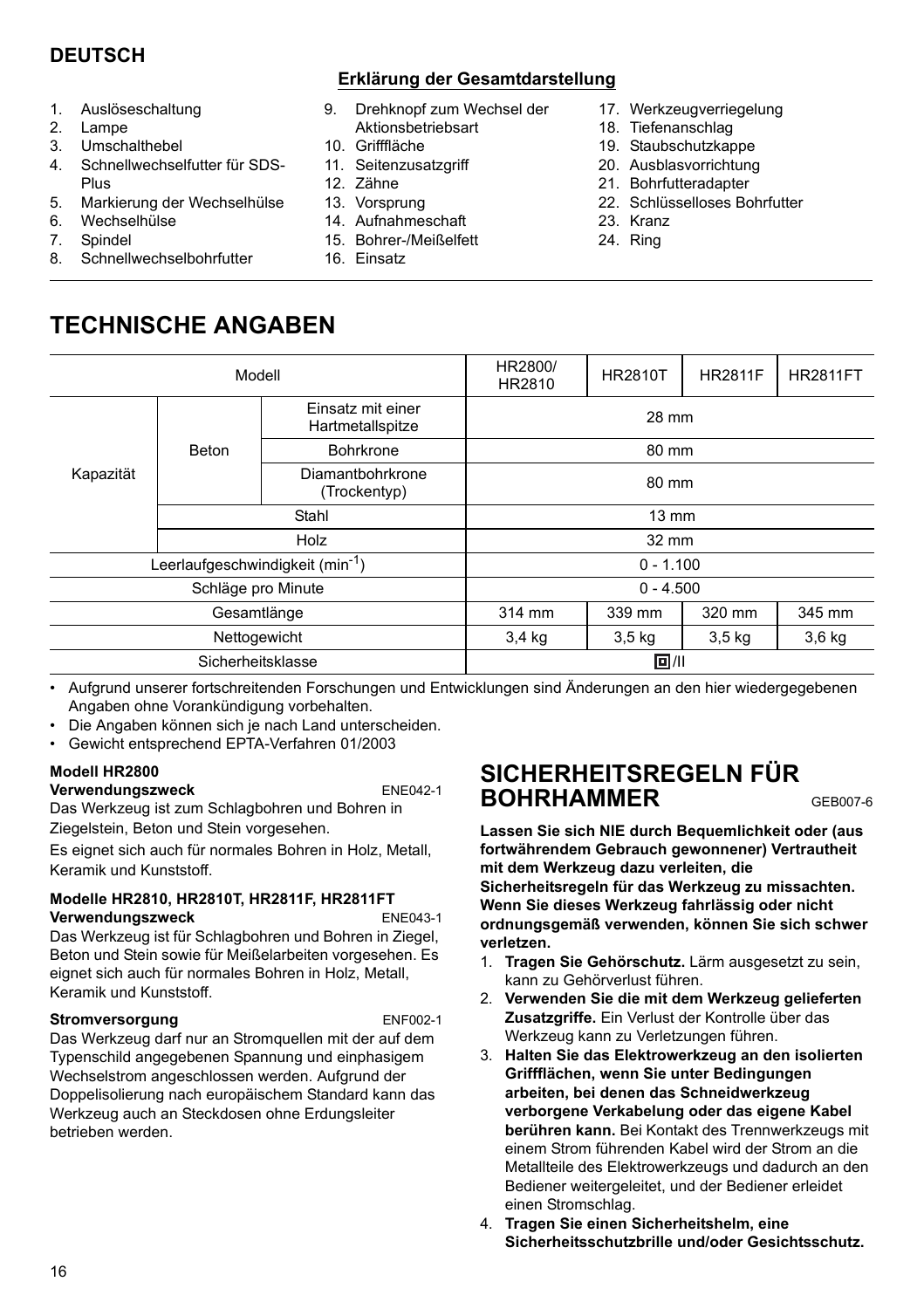**Gewöhnliche Brillen und Sonnenbrillen sind KEINE Sicherheitsbrillen oder Arbeitsschutzbrillen. Auch das Tragen dick gefütterter Handschuhe und einer Staubmaske wird empfohlen.** 

- 5. **Überprüfen Sie vor der Inbetriebnahme, ob der Bohrmeißel gesichert ist.**
- 6. **Unter normalen Betriebsbedingungen erzeugt das Werkzeug Vibrationen. Hierdurch können sich Schrauben lösen, was zu Aus- und Unfällen führen kann. Überprüfen Sie vor der Arbeit sorgsam den festen Sitz der Schrauben.**
- 7. **Lassen Sie das Gerät bei kaltem Wetter oder wenn das Werkzeug längere Zeit nicht benutzt wurde, eine Zeit lang ohne Last warm laufen. Hierdurch wird die Schmierung gelockert. Ohne ordentliches Aufwärmen ist der Betrieb des Hammers schwierig.**
- 8. **Achten Sie jederzeit auf sicheren und festen Stand. Achten Sie darauf, dass sich niemand unter dem Standort des Bedieners befindet, wenn das Werkzeug an erhöhten Orten verwendet wird.**
- 9. **Halten Sie das Werkzeug mit beiden Händen fest.**
- 10. **Halten Sie Ihre Hände von den beweglichen Teilen fern.**
- 11. **Lassen Sie das Werkzeug nicht unbeaufsichtigt eingeschaltet. Das Werkzeug darf nur dann eingeschaltet werden, wenn es festgehalten wird.**
- 12. **Zeigen Sie mit dem Werkzeug während des Betriebs nicht auf Personen in Ihrer Umgebung. Der Bohrmeißel könnte sich lösen und zu schweren Verletzungen führen.**
- 13. **Berühren Sie kurz nach dem Betrieb den Bohrmeißel oder ihm nahe liegende Teile nicht. Diese können extrem heiß sein und Verbrennungen verursachen.**
- 14. **Manche Materialien enthalten möglicherweise giftige Chemikalien. Vermeiden Sie das Einatmen von Staub und den Hautkontakt mit diesen Materialien. Befolgen Sie die Sicherheitshinweise des Materialherstellers.**

# **BEWAHREN SIE DIESE ANLEITUNG SORGFÄLTIG AUF.**

### **WARNUNG:**

**MISSBRAUCH oder Missachtung der in diesem Handbuch enthaltenen Sicherheitshinweise können zu schweren Personenschäden führen.**

# **FUNKTIONSBESCHREIBUNG**

### **ACHTUNG:**

• Schalten Sie das Werkzeug stets aus und ziehen Sie den Stecker, bevor Sie Einstellungen oder eine Funktionsprüfung des Werkzeugs vornehmen.

# **Bedienung des Schalters (Abb. 1)**

### **ACHTUNG:**

• Achten Sie vor dem Einstecken des Werkzeug-Netzsteckers darauf, dass sich der Ein/Aus-Schalter korrekt bedienen lässt und beim Loslassen in die Position "OFF" (AUS) zurückkehrt.

Betätigen Sie zum Starten des Werkzeugs einfach den Ein/Aus-Schalter. Die Geschwindigkeit des Werkzeugs wird durch erhöhten Druck auf den Ein/Aus-Schalter gesteigert. Lassen Sie zum Ausschalten des Werkzeugs den Ein/Aus-Schalter los.

# **Einschalten der Lampen**

### **Modelle HR2811F, HR2811FT (Abb. 2)**

### **ACHTUNG:**

• Schauen Sie nicht direkt in das Licht oder in die Lichtquelle.

Ziehen Sie zum Einschalten der Lampe die Auslöseschaltung. Lassen Sie diese los, um die Lampe auszuschalten.

### **HINWEIS:**

• Wischen Sie Schmutz auf der Lampenlinse mit einem trockenen Tuch ab. Achten Sie darauf, die Lampenlinse nicht zu zerkratzen, da dies die Beleuchtungsstärke mindern kann.

# **Bedienung des Umschalters (Abb. 3)**

Dieses Werkzeug verfügt über einen Umschalter, mit dem die Drehrichtung geändert werden kann. Für eine Drehbewegung im Uhrzeigersinn muss der Umschalthebel von der Seite A nach unten gedrückt werden, und für eine Drehbewegung gegen den Uhrzeigersinn von der Seite B.

### **ACHTUNG:**

- Überprüfen Sie vor jedem Betrieb immer die Drehrichtung.
- Der Umschalter darf nur betätigt werden, wenn das Werkzeug ganz angehalten wurde. Wenn Sie die Drehrichtung ändern, solange das Werkzeug noch läuft, kann es beschädigt werden.
- Wenn Sie das Werkzeug in einer Drehbewegung gegen den Uhrzeigersinn betreiben, wird der Ein/Aus-Schalter nur zur Hälfte betätigt und das Werkzeug läuft mit halber Drehzahl.

# **Wechseln des Schnellwechselfutters für SDS-Plus**

### **Modelle HR2810T, HR2811FT**

Das Schnellwechselfutter für SDS-Plus kann auf einfache Weise gegen das Schnellwechselbohrfutter ausgetauscht werden.

### **Abnehmen des Schnellwechselfutters für SDS-Plus (Abb. 4)**

### **ACHTUNG:**

• Entfernen Sie stets den Einsatz, bevor Sie das Schnellwechselfutter für SDS-Plus abmontieren. Drehen Sie die Wechselhülse des Schnellwechselfutters für SDS-Plus in Pfeilrichtung, bis ihre Markierung vom Symbol  $\triangleq$  auf das Symbol  $\triangleq$  springt. Üben Sie einen kräftigen Zug in Pfeilrichtung aus.

# **Anbringen des Schnellwechselbohrfutters (Abb. 5)**

Vergewissern Sie sich, dass die Markierung des Schnellwechselbohrfutters auf dem Symbol  $\triangle$  steht. Nehmen Sie die Wechselhülse des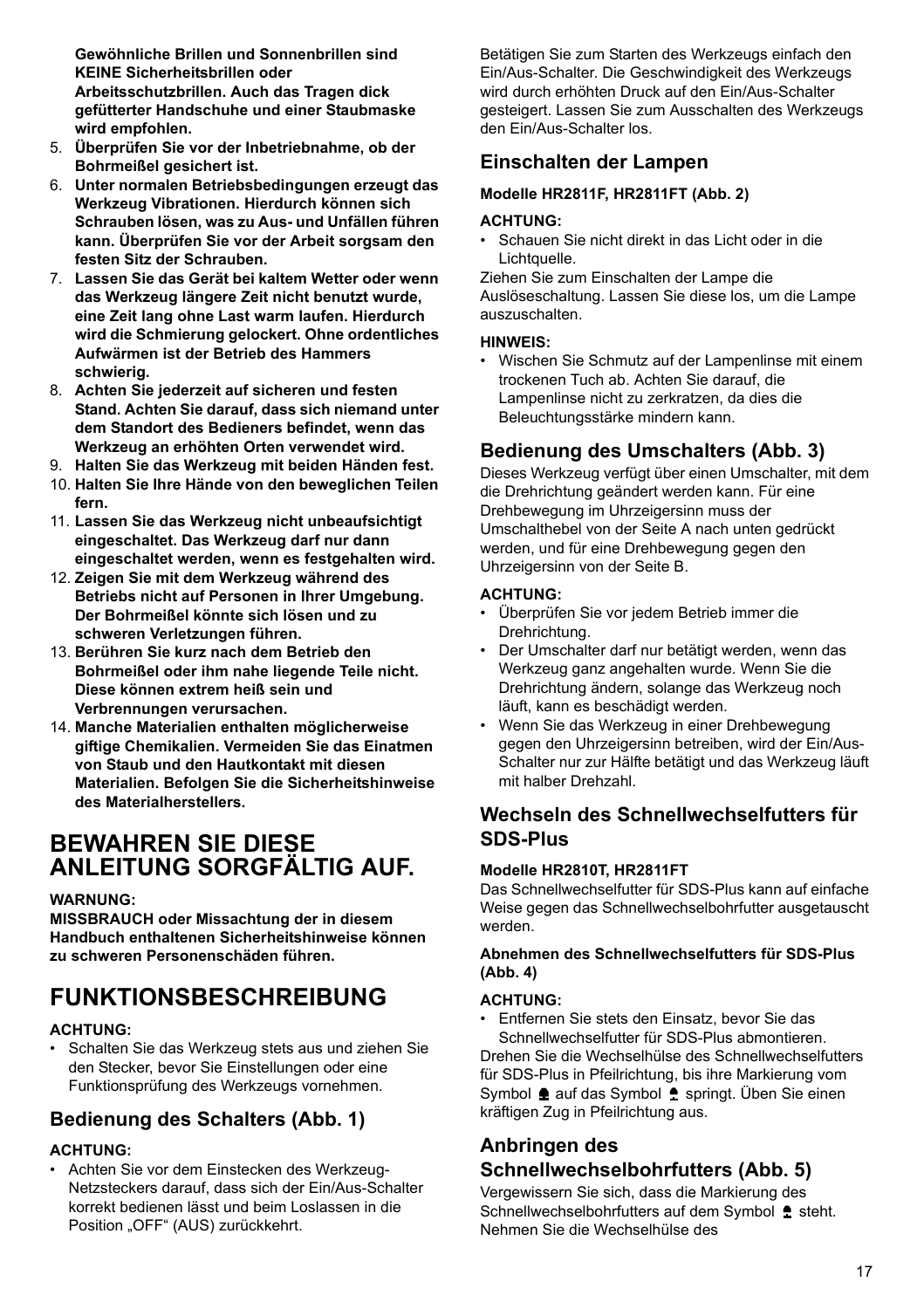Schnellwechselbohrfutters in die Hand, und stellen Sie die Markierung auf das Symbol . Setzen Sie das Schnellwechselbohrfutter auf die Spindel des Werkzeugs.

Drehen Sie die Wechselhülse des Schnellwechselbohrfutters, bis ihre Markierung auf dem

Symbol  $\triangleq$  steht und das Futter mit einem deutlichen Klick einrastet.

# **Auswahl der Aktionsbetriebsart**

### **Modell HR2800 (Abb. 6)**

Dieses Werkzeug verfügt über einen Drehknopf zum Wechsel der Aktionsbetriebsart. Mit Hilfe dieses Drehknopfes können Sie die Betriebsart auswählen, die sich für Ihre Arbeitsanforderungen am besten eignet. Es stehen zwei Betriebsarten zur Auswahl.

Für eine reine Drehbewegung müssen Sie den Drehknopf so drehen, dass der Pfeil auf dem Drehknopf auf das Symbol & am Werkzeugkörper zeigt.

Zum Schlagbohren müssen Sie den Drehknopf so drehen, dass der Pfeil auf dem Drehknopf auf das Symbol am Werkzeugkörper zeigt.

### **ACHTUNG:**

- Stellen Sie den Drehknopf immer richtig auf das Symbol für die gewünschte Betriebsart ein. Wenn Sie das Werkzeug betreiben und sich der Drehknopf zwischen den einzelnen Betriebsartsymbolen befindet, kann das Werkzeug beschädigt werden.
- Betätigen Sie den Drehknopf erst, wenn das Werkzeug ganz angehalten wurde.

### **Modelle HR2810, HR2810T, HR2811F, HR2811FT Schlagbohren (Abb. 7)**

Drehen Sie für Bohrarbeiten in Beton, Mauerwerk usw. den Drehknopf zum Wechsel der Aktionsbetriebsart auf das Symbol fig. Verwenden Sie einen Einsatz mit einer Hartmetallspitze.

### **Reine Drehbewegung (Abb. 8)**

Betätigen Sie für Bohrarbeiten in Holz, Metall oder Kunststoff die Arretiertaste, und stellen Sie den Drehknopf zum Wechsel der Aktionsbetriebsart auf das Symbol @. Verwenden Sie einen Spiral- oder Holzbohreinsatz.

### **Reiner Schlagbetrieb (Abb. 9)**

Drehen Sie zum Splittern, Abblättern oder für Abbrucharbeiten den Drehknopf zum Wechsel der Aktionsbetriebsart auf das Symbol  $\hat{v}$ . Verwenden Sie einen Punkthammer, Kaltmeißel, Verzunderungsmeißel usw.

### **ACHTUNG:**

- Der Drehknopf zum Wechsel der Aktionsbetriebsart darf nicht betätigt werden, solange das Werkzeug unter Last läuft. Andernfalls wird das Werkzeug beschädigt.
- Zur Vermeidung eines vorzeitigen Verschleißes des Mechanismus zum Wechsel der Betriebsart müssen Sie darauf achten, dass der Drehknopf zum Wechsel der Aktionsbetriebsart immer richtig an einer der drei Positionen der Aktionsbetriebsart sitzt.

## **Drehmomentbegrenzung**

Die Drehmomentbegrenzung schaltet sich ein, wenn eine bestimmte Drehmomentstufe erreicht ist. Der Motor wird von der Antriebswelle ausgekuppelt. In diesem Fall kommt der Einsatz zum Stillstand.

### **ACHTUNG:**

- Wenn sich die Drehmomentbegrenzung einschaltet, muss das Werkzeug sofort ausgeschaltet werden. Auf diese Weise wird ein vorzeitiger Verschleiß des Werkzeugs vermieden.
- Einsätze wie beispielsweise Lochsägen, die sich leicht verkanten oder in der Bohrung hängen bleiben, eignen sich nicht für dieses Werkzeug. Der Grund hierfür ist, dass derartige Verkantungen zu einem übermäßigen Einsatz der Drehmomentbegrenzung führen.

# **MONTAGE**

### **ACHTUNG:**

• Schalten Sie das Werkzeug stets aus und ziehen Sie den Stecker, bevor Sie irgendwelche Arbeiten am Werkzeug durchführen.

# **Seitengriff (Zusatzgriff) (Abb. 10)**

### **ACHTUNG:**

• Verwenden Sie stets den Seitengriff, um die Betriebssicherheit zu gewährleisten.

Montieren Sie den Seitengriff so, dass die Zähne an der Grifffläche zwischen die Vorsprünge an der Werkzeugtrommel passen. Ziehen Sie anschließend den Griff an, indem Sie ihn an der gewünschten Position im Uhrzeigersinn drehen. Da er um 360° gedreht werden kann, kann er an jeder beliebigen Stelle befestigt werden.

## **Bohrer-/Meißelfett**

Schmieren Sie den Aufnahmeschaftkopf im Vorfeld mit etwas Bohrerfett (ca. 0,5 - 1 g).

Diese Schmierung des Bohrfutters garantiert einen reibungslosen Betrieb und eine längere Lebensdauer.

## **Montage und Demontage des Einsatzes (Abb. 11)**

Reinigen Sie den Aufnahmeschaft, und schmieren Sie ihn vor der Montage des Einsatzes mit ein wenig Fett. **(Abb. 12)**

Montieren Sie den Einsatz am Werkzeug. Drehen Sie den Einsatz und drücken Sie ihn hinein, bis er einrastet. Überprüfen Sie nach der Montage stets, ob der Einsatz einwandfrei sitzt, indem Sie versuchen, ihn herausziehen. Ziehen Sie die Werkzeugverriegelung zum Entfernen des Einsatzes ganz nach unten, und ziehen Sie den Einsatz heraus. **(Abb. 13)**

# **Winkel des Einsatzes (beim Splittern, Abblättern oder Abbruch)**

### **Modelle HR2810, HR2810T, HR2811F, HR2811FT (Abb. 14)**

Der Einsatz kann im gewünschten Winkel gesichert werden. Drehen Sie zur Änderung des Einsatzwinkels den Drehknopf zum Wechsel der Aktionsbetriebsart auf das Symbol **O**. Drehen Sie den Einsatz bis zum gewünschten Winkel.

Drehen Sie den Drehknopf zum Wechsel der Aktionsbetriebsart auf das Symbol T. Überprüfen Sie anschließend durch leichtes Drehen am Einsatz, ob er fest sitzt. **(Abb. 15)**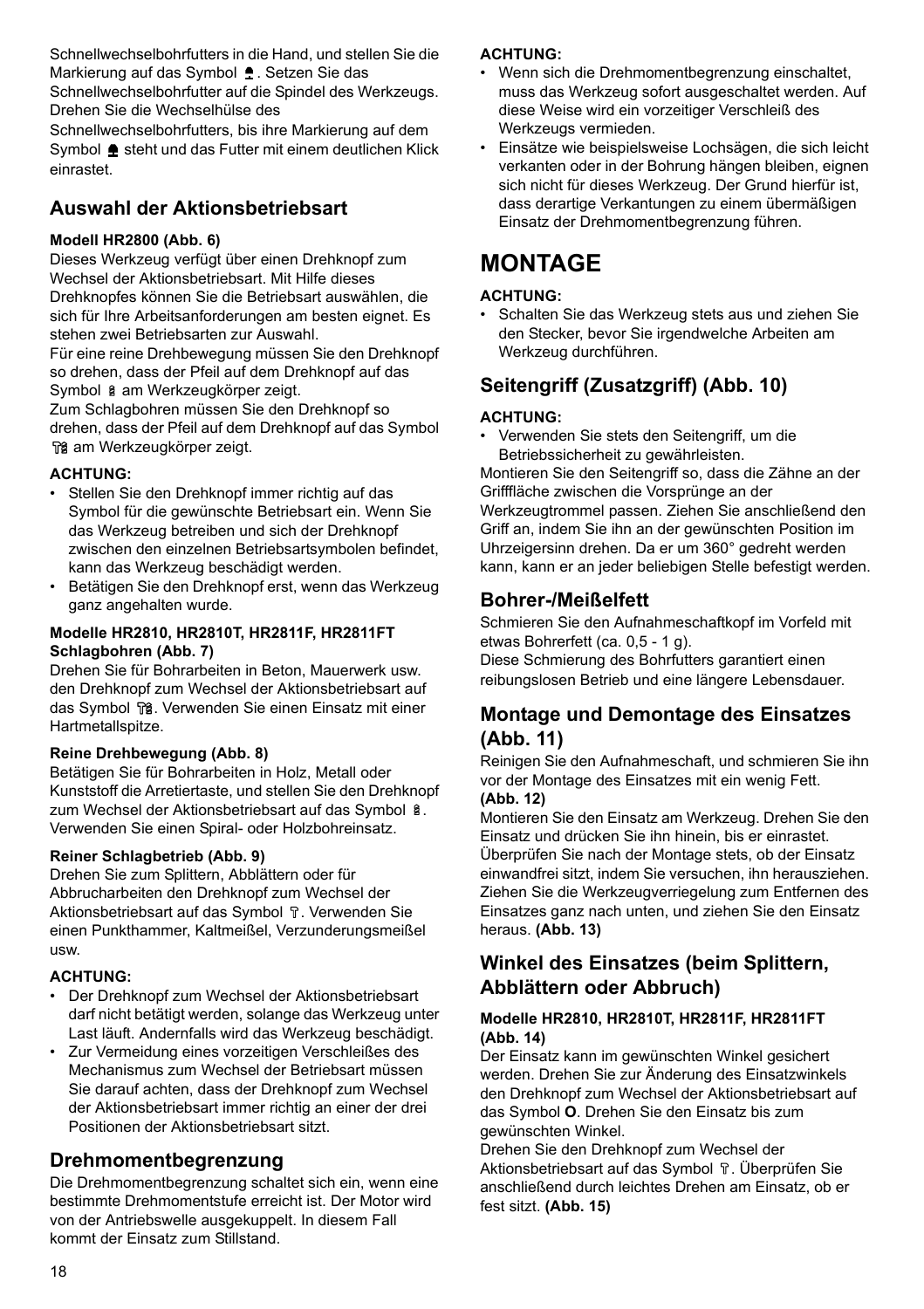# **Tiefenanschlag (Abb. 16)**

Der Tiefenanschlag ist beim Bohren von Löchern mit einer einheitlichen Bohrtiefe hilfreich. Lockern Sie den Seitengriff und setzen Sie den Tiefenanschlag in die Öffnung am Seitengriff. Stellen Sie den Tiefenanschlag auf die gewünschte Tiefe ein und ziehen Sie den Seitengriff an

### **HINWEIS:**

• Der Tiefenanschlag kann nicht an der Stelle verwendet werden, an der er gegen das Getriebegehäuse schlägt.

# **Staubschutzkappe (Abb. 17)**

Verwenden Sie bei Überkopfbohrarbeiten die Staubschutzkappe, damit kein Staub auf das Werkzeug oder Sie selbst fällt. Befestigen Sie die Staubschutzkappe wie in der Abbildung dargestellt auf dem Einsatz. Die Staubschutzkappe kann für folgende Bohreinsatzgrößen verwendet werden.

|                    | Einsatzdurchmesser        |
|--------------------|---------------------------|
| Staubschutzkappe 5 | 6 mm - 14,5 mm            |
| Staubschutzkappe 9 | $12 \, \text{mm}$ - 16 mm |

# **BETRIEB**

### **ACHTUNG:**

• Verwenden Sie stets den Seitengriff (Zusatzgriff) und halten Sie während der Arbeit das Werkzeug am Seitengriff und am Schaltergriff fest.

## **Schlagbohrbetrieb (Abb. 18)**

Stellen Sie den Drehknopf zum Wechsel der Aktionsbetriebsart auf das Symbol få. Setzen Sie den Einsatz auf die gewünschte Position für die Bohrung, und betätigen Sie dann den Ein/Aus-Schalter.

Üben Sie keinen übermäßigen Druck auf das Werkzeug aus. Wenn Sie nur leichten Druck ausüben, erzielen Sie die besten Ergebnisse. Halten Sie das Werkzeug in Position, und achten Sie darauf, dass es nicht von der Bohrung abrutscht.

Verstärken Sie den Druck nicht, wenn die Bohrung durch Holzspäne oder -partikel verstopft ist. Führen Sie stattdessen das Werkzeug im Leerlauf aus, und entfernen Sie dann den Einsatz teilweise aus der Bohrung. Wenn Sie diesen Vorgang mehrmals wiederholen, wird die Bohrung gesäubert, und Sie können den normalen Bohrvorgang fortsetzen.

### **ACHTUNG:**

• Beim Lochdurchschlag, wenn die Bohrung durch Holzspäne und -partikel verstopft ist oder wenn das Werkzeug auf Verstärkungsstangen im Beton trifft, wirken enorme und abrupte Drehkräfte auf das Werkzeug bzw. den Einsatz. Verwenden Sie stets den Seitengriff (Zusatzgriff) und halten Sie während der Arbeit das Werkzeug am Seitengriff und am Schaltergriff fest. Ansonsten kann es sein, dass Sie die Kontrolle über das Werkzeug verlieren und sich schwer verletzen.

### **HINWEIS:**

Es kann zu einer Rundlaufabweichung in der Bohrerdrehung kommen, wenn das Werkzeug mit Nulllast betrieben wird. Während des Betriebs zentriert sich das

Werkzeug automatisch. Dies hat keinen Einfluss auf die Bohrgenauigkeit.

### **Ausblasvorrichtung (optionales Zubehör) (Abb. 19)**

Wenn Sie das Loch gebohrt haben, entfernen Sie mit Hilfe der Ausblasvorrichtung den Staub aus der Bohrung.

## **Splittern/Abblättern/Abbruch**

### **Nur Modelle HR2810, HR2810T, HR2811F, HR2811FT (Abb. 20)**

Stellen Sie den Drehknopf zum Wechsel der Aktionsbetriebsart auf das Symbol  $\Gamma$ . Halten Sie das Werkzeug mit beiden Händen fest. Schalten Sie das Werkzeug ein und üben Sie leichten Druck darauf aus, so dass es nicht unkontrolliert herumspringt. Ein stärkerer Druck auf das Werkzeug erhöht nicht dessen Wirkungsgrad.

### **Bohren in Holz oder Metall (Abb. 21 bis 24)**

### **Modelle HR2800, HR28010, HR2810F**

Verwenden Sie den optionalen Bohrfuttersatz. Lesen Sie zu dessen Montage den Abschnitt "Montage und Demontage des Einsatzes" auf der vorherigen Seite. Stellen Sie den Drehknopf zum Wechsel der Aktionsbetriebsart so ein, dass der Zeiger auf das Symbol zeigt.

### **Modelle HR2810T, HR2811FT**

Verwenden Sie das Schnellwechselbohrfutter als Standardausrüstung. Lesen Sie zu dessen Montage den Abschnitt "Wechseln des Schnellwechselfutters für SDS-Plus" auf der vorherigen Seite. Halten Sie den Ring fest, und drehen Sie den Kranz gegen den Uhrzeigersinn, um die Spannfutterbacken zu öffnen. Schieben Sie den Bohrer so weit wie möglich in das Spannfutter. Halten Sie den Ring fest, und drehen Sie den Kranz im Uhrzeigersinn, um das Spannfutter anzuziehen. Wenn Sie den Bohrer entfernen möchten, müssen Sie den Ring festhalten und den Kranz gegen den Uhrzeigersinn drehen. Stellen Sie den Drehknopf zum Wechsel der Aktionsbetriebsart auf das Symbol @. Der maximale Bohrdurchmesser beträgt 13 mm bei Metall und 32 mm bei Holz.

### **ACHTUNG:**

- Wenn das Schnellwechselbohrfutter am Werkzeug montiert ist, darf auf keinen Fall die Betriebsart "Schlagbohren" verwendet werden. Andernfalls kann das Schnellwechselbohrfutter beschädigt werden. Darüber hinaus kann sich das Bohrfutter bei Linkslauf des Werkzeugs lösen.
- Der Bohrvorgang kann durch übermäßigen Druck auf das Werkzeug nicht beschleunigt werden. Dieser übermäßige Druck beschädigt im Gegenteil die Spitze Ihres Bohrers, vermindert die Leistung des Werkzeugs und verkürzt dessen Lebensdauer.
- Beim Lochdurchschlag wirken enorme Drehkräfte auf das Werkzeug/den Einsatz. Halten Sie das Werkzeug fest, und seien Sie vorsichtig, wenn der Bohrer das Werkstück durchbricht.
- Ein festsitzender Einsatz kann einfach wieder herausgezogen werden, indem die Drehrichtung mit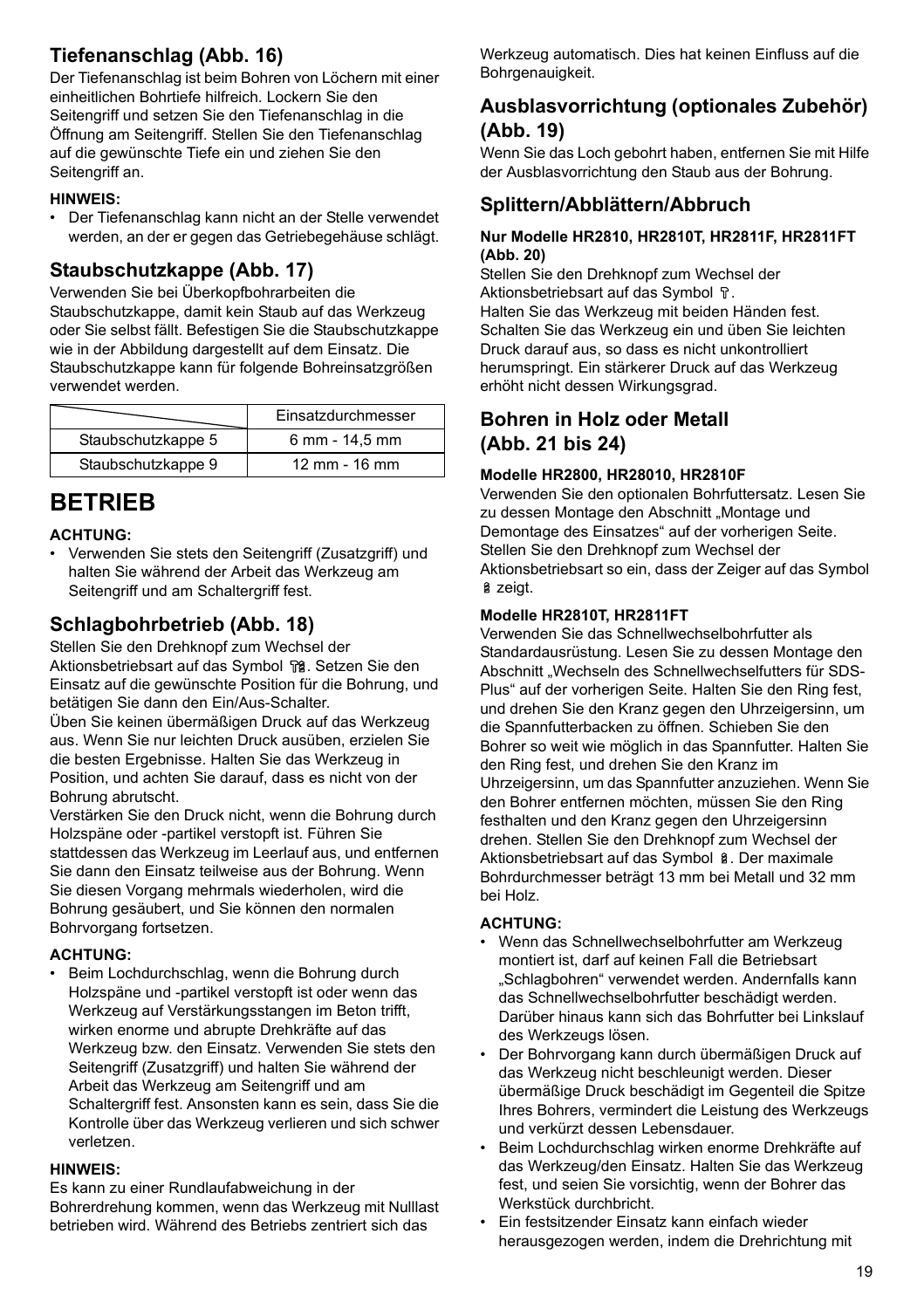dem Umschalter geändert wird. Es kann jedoch zu einem abrupten Rückschlag des Werkzeugs kommen, wenn Sie es nicht ganz fest halten.

• Befestigen Sie kleine Werkstücke immer in einem Schraubstock oder einer ähnlichen Haltevorrichtung.

### **Diamantkernbohren**

Stellen Sie den Umschalthebel beim Diamantkernbohren immer auf die Position § ein, um die Betriebsart mit "reiner Drehbewegung" zu verwenden.

### **ACHTUNG:**

• Ist beim Diamantkernbohren hingegen die Betriebsart "Schlagbohren" eingestellt, kann die Diamantbohrkrone gegebenenfalls beschädigt werden.

# **WARTUNG**

### **ACHTUNG:**

• Schalten Sie das Werkzeug stets aus und ziehen Sie den Stecker, bevor Sie Prüfungen oder

Wartungsarbeiten am Werkzeug durchführen. Um die SICHERHEIT und ZUVERLÄSSIGKEIT des Produkts zu gewährleisten, sollten Reparaturen, Kohlebürsteninspektion und -ersatz sowie alle anderen Wartungsarbeiten und Einstellungen nur durch von Makita autorisierte Service Center durchgeführt und immer Makita-Ersatzteile verwendet werden.

# **ZUBEHÖR**

### **ACHTUNG:**

• Die folgenden Zubehör- und Zusatzteile werden für das in diesem Handbuch beschriebene Makita-Werkzeug empfohlen. Die Verwendung anderer Zubehör- und Zusatzteile kann zu Personenschäden führen. Verwenden Sie Zubehör- und Zusatzteile nur für den vorgesehenen Zweck.

Informationen zu diesem Zubehör erhalten Sie bei einem Makita-Servicecenter in Ihrer Nähe.

- SDS-Plus-Hartmetallspitzen
- Punkthammer
- Bohrkrone
- Kaltmeißel
- Diamantbohrkrone
- Verzunderungsmeißel
- Nutenmeißel
- Bohrfuttersatz
- Bohrfutter S13
- Bohrfutteradapter
- Spannfutterschlüssel S13
- Bohrer-/Meißelfett
- Seitenzusatzgriff
- Tiefenanschlag
- Ausblasvorrichtung
- Staubschutzkappe
- **Staubabzugsvorrichtung**
- Schutzbrille
- Plastiktragekoffer
- Schlüsselloses Bohrfutter

# **Modell HR2800**

Typischer A-bewerteter Lärmpegel nach EN60745:

Schalldruckpegel  $(L_{pA})$ : 89 dB  $(A)$ 

- Schallleistungspegel (L<sub>WA</sub>): 100 dB (A)
- Abweichung (K): 3 dB (A) **Tragen Sie Gehörschutz.**

# **Vibrationen** ENG217-2

Vibrationsgesamtwert (Vektorsumme dreier Achsen) nach EN60745:

Arbeitsmodus: Schlagbohren in Beton Vibrationsbelastung  $(a<sub>h,HD</sub>)$ : 20,0 m/s<sup>2</sup> Abweichung (K): 1,5 m/s2

ENG302-2

Arbeitsmodus: Bohren in Metall Vibrationsbelastung  $(a_{h,D})$ : 2,5 m/s<sup>2</sup> oder weniger Abweichung (K): 1,5 m/s2

### **Modell HR2810, HR2810T**

#### Geräusche ENG102-3

Typischer A-bewerteter Lärmpegel nach EN60745: Schalldruckpegel  $(L_{pA})$ : 89 dB  $(A)$ 

Schallleistungspegel (L<sub>WA</sub>): 100 dB (A) Abweichung (K): 3 dB (A)

### **Tragen Sie Gehörschutz.**

**Schwingung** ENG215-2 Schwingungsgesamtwerte (Vektorsumme dreier Achsen) nach EN60745: Arbeitsmodus: Meißelfunktion

Schwingungsbelastung ( $a_{h,CHeq}$ ): 15,5 m/s<sup>2</sup> Abweichung  $(K)$ : 1,5 m/s<sup>2</sup>

ENG303-2

Arbeitsmodus: Schlagbohren in Beton Schwingungsbelastung ( $a_{h,HD}$ ): 20,0 m/s<sup>2</sup> Abweichung (K):  $1.5 \text{ m/s}^2$ 

ENG302-2

Arbeitsmodus: Bohren in Metall Vibrationsbelastung ( $a_{h,D}$ ): 2,5 m/s<sup>2</sup> oder weniger Abweichung (K): 1,5 m/s2

### **Modell HR2811F, HR2811FT**

Geräusche ENG102-3 Typischer A-bewerteter Lärmpegel nach EN60745: Schalldruckpegel  $(L_{pA})$ : 90 dB  $(A)$ Schallleistungspegel (L<sub>WA</sub>): 101 dB (A) Abweichung (K): 3 dB (A)

### **Tragen Sie Gehörschutz.**

**Schwingung ENG215-2** 

Schwingungsgesamtwerte (Vektorsumme dreier Achsen) nach EN60745:

Arbeitsmodus: Meißelfunktion Schwingungsbelastung ( $a_{h,CHeq}$ ): 11,5 m/s<sup>2</sup> Abweichung  $(K)$ : 1,5 m/s<sup>2</sup>

#### ENG303-2

Arbeitsmodus: Schlagbohren in Beton Schwingungsbelastung ( $a<sub>h,HD</sub>$ ): 15,0 m/s<sup>2</sup> Abweichung (K): 1,5 m/s<sup>2</sup>

#### ENG301-1

Arbeitsmodus: Bohren in Metall Vibrationsbelastung  $(a<sub>h,D</sub>)$ : 2,5 m/s<sup>2</sup> Abweichung (K):  $1,5 \text{ m/s}^2$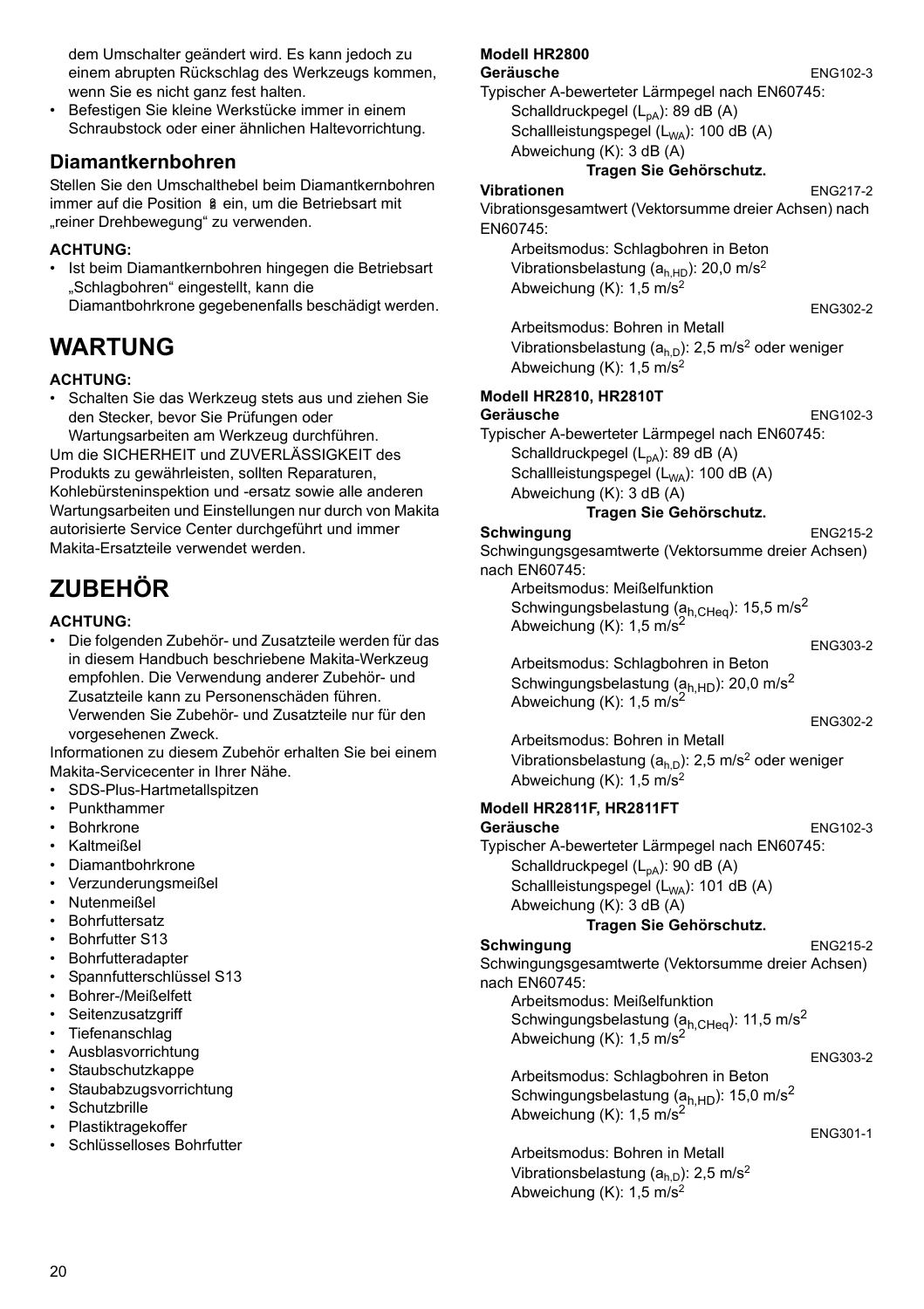**EU-Konformitätserklärung** ENH101-12 **Wir, Makita Corporation als verantwortlicher Hersteller, erklären, dass die folgenden Geräte der Marke Makita:** Bezeichnung des Geräts: Bohrhammer Nummer / Typ des Modells: HR2800, HR2810, HR2810T, HR2811F, HR2811FT in Serienfertigung hergestellt werden und **den folgenden Richtlinien der Europäischen Union genügen:** 98/37/EC bis 28. Dezember 2009 und 2006/42/EC ab dem 29. Dezember 2009 Außerdem werden die Geräte gemäß den folgenden Standards oder Normen gefertigt: EN60745 Die technische Dokumentation erfolgt durch unseren Bevollmächtigten in Europa: Makita International Europe Ltd., Michigan, Drive, Tongwell, Milton Keynes, MK15 8JD, England

30. Januar 2009

Tomoyasu Kato Direktor Makita Corporation 3-11-8, Sumiyoshi-cho, Anjo, Aichi, JAPAN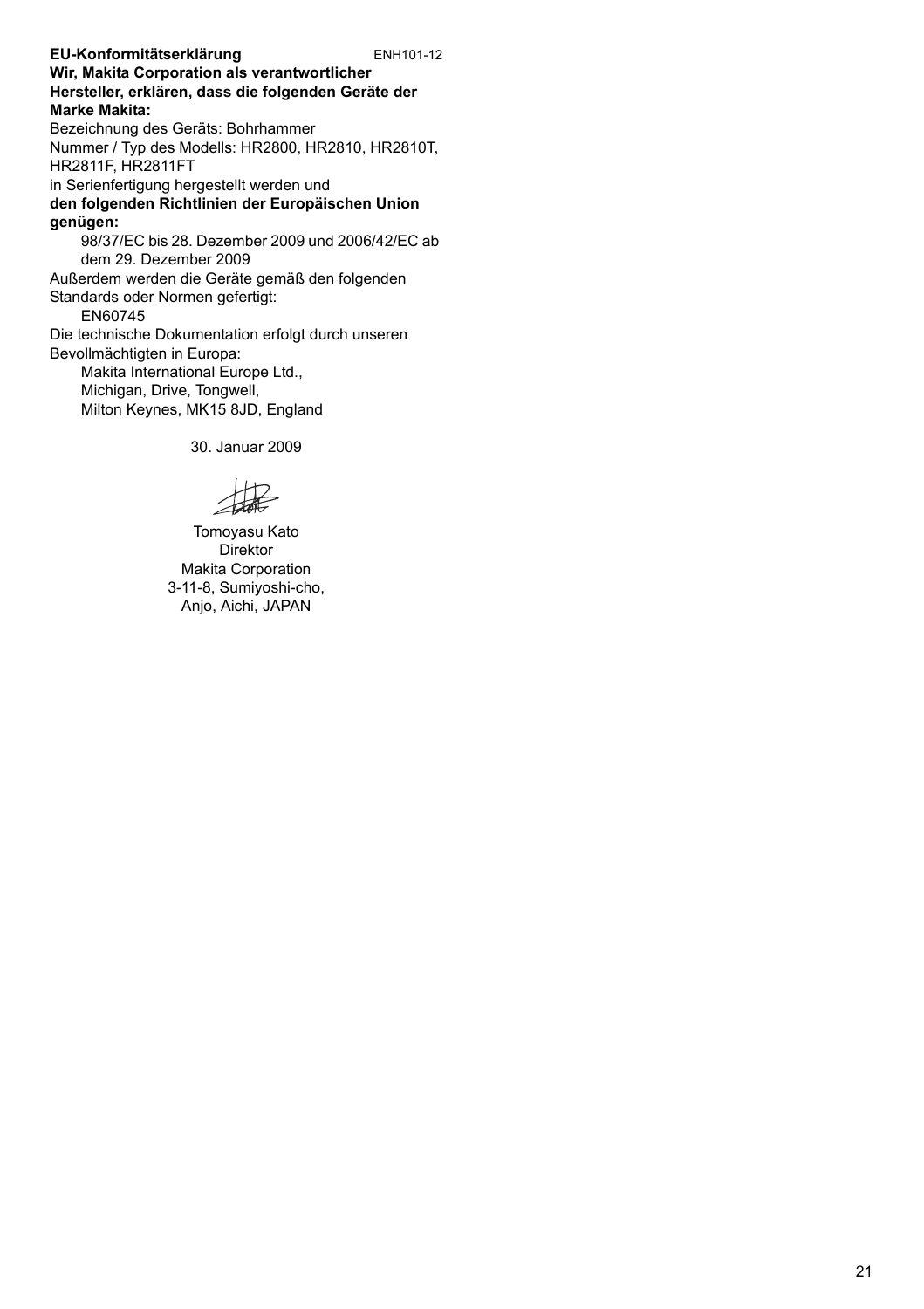# **ITALIANO**

### **Spiegazione della vista generale**

- 1. Interruttore
- 2. Lampada
- 3. Leva di inversione della rotazione
- 4. Mandrino a cambio rapido per SDS-plus
- 5. Base del coperchio di cambio
- 6. Coperchio di cambio
- 7. Mandrino
- 8. Mandrino di perforazione a cambio rapido

### 9. Manopola per la modifica della modalità di azione

- 10. Base dell'impugnatura
- 11. Impugnatura laterale
- 12. Denti
- 13. Sporgenza
- 14. Gambo della punta
- 15. Grasso per punte
- 16. Punta
- 17. Copertura del mandrino
- 18. Calibro di profondità
- 19. Scodellino per la polvere
- 20. Soffietto a peretta
- 21. Adattatore per mandrino
- 22. Mandrino trapano senza chiave
- 23. Manicotto
- 24. Anello

# **CARATTERISTICHE TECNICHE**

|                         | Modello                               |                                                | HR2800/<br>HR2810 | <b>HR2810T</b> | <b>HR2811F</b>    | <b>HR2811FT</b> |  |
|-------------------------|---------------------------------------|------------------------------------------------|-------------------|----------------|-------------------|-----------------|--|
|                         |                                       | Punta con estremità in<br>carburo di tungsteno | 28 mm             |                |                   |                 |  |
|                         | Cemento                               | Punta centrale                                 | 80 mm             |                |                   |                 |  |
| Capacità di<br>foratura |                                       | Punta centrale diamantata<br>(tipo a secco)    | 80 mm             |                |                   |                 |  |
|                         | Acciaio                               |                                                | $13 \text{ mm}$   |                |                   |                 |  |
|                         | Legno                                 |                                                | 32 mm             |                |                   |                 |  |
|                         | Velocità a vuoto (min <sup>-1</sup> ) |                                                | $0 - 1.100$       |                |                   |                 |  |
|                         | Colpi al minuto                       |                                                |                   | $0 - 4.500$    |                   |                 |  |
|                         | Lunghezza totale                      |                                                | 314 mm            | 339 mm         | 320 mm            | 345 mm          |  |
|                         | Peso netto                            |                                                | $3,4$ kg          | $3,5$ kg       | 3.5 <sub>kq</sub> | 3,6 kg          |  |
|                         | Classe di sicurezza                   |                                                |                   | 回川             |                   |                 |  |

• Le caratteristiche tecniche riportate di seguito sono soggette a modifiche senza preavviso in virtù del nostro programma continuo di ricerca e sviluppo.

- Le caratteristiche tecniche possono differire da paese a paese.
- Peso determinato in conformità con la EPTA-Procedure 01/2003

### **Per il modello HR2800**  Uso previsto **ENE042-1**

L'utensile è progettato per la foratura con martellamento e per la foratura di mattoni, cemento e pietre.

Esso è utilizzabile anche per la foratura senza impatto del legno, del metallo, della ceramica e della plastica.

#### **Per i modelli HR2810, HR2810T, HR2811F, HR2811FT Uso previsto** ENE043-1

L'utensile è progettato per la foratura con martellamento e per la foratura di mattoni, cemento e pietre, nonché per lavori di scalpellatura. Esso è utilizzabile anche per la foratura senza impatto del legno, del metallo, della ceramica e della plastica.

### **Alimentazione** ENF002-1

L'utensile deve essere collegato a una presa di corrente con la stessa tensione di quella indicata sulla targhetta e può funzionare soltanto con corrente alternata monofase. L'utensile è dotato di doppio isolamento in osservanza alle norme europee, pertanto può essere usato anche con prese di corrente sprovviste della messa a terra.

# **AVVERTENZE DI SICUREZZA PER IL MARTELLO ROTATIVO** GEB007-6

**NON lasciare che la familiarità acquisita con il prodotto (dovuta all'uso ripetuto) provochi l'inosservanza delle regole di sicurezza per il presente utensile. Se questo utensile viene utilizzato in modo improprio o errato, è possibile subire lesioni personali gravi.** 

- 1. **Indossare protezioni acustiche.** L'esposizione al rumore può causare la perdita della capacità uditiva.
- 2. **Utilizzare le maniglie ausiliarie, se fornite con l'utensile.** La perdita di controllo può provocare lesioni personali.
- 3. **Se vengono eseguite operazioni in cui l'accessorio di taglio può toccare fili nascosti o il cavo di alimentazione dell'utensile, impugnare l'utensile utilizzando i punti di presa isolati.** Se l'accessorio da taglio entra a contatto con un filo percorso da corrente, le parti metalliche esposte dell'utensile si troveranno anch'esse sotto tensione e potrebbero provocare scosse elettriche all'operatore.
- 4. **Indossare un elmetto (casco di sicurezza), occhiali di sicurezza e/o visiere protettrici. I comuni occhiali da vista o da sole NON sono occhiali di**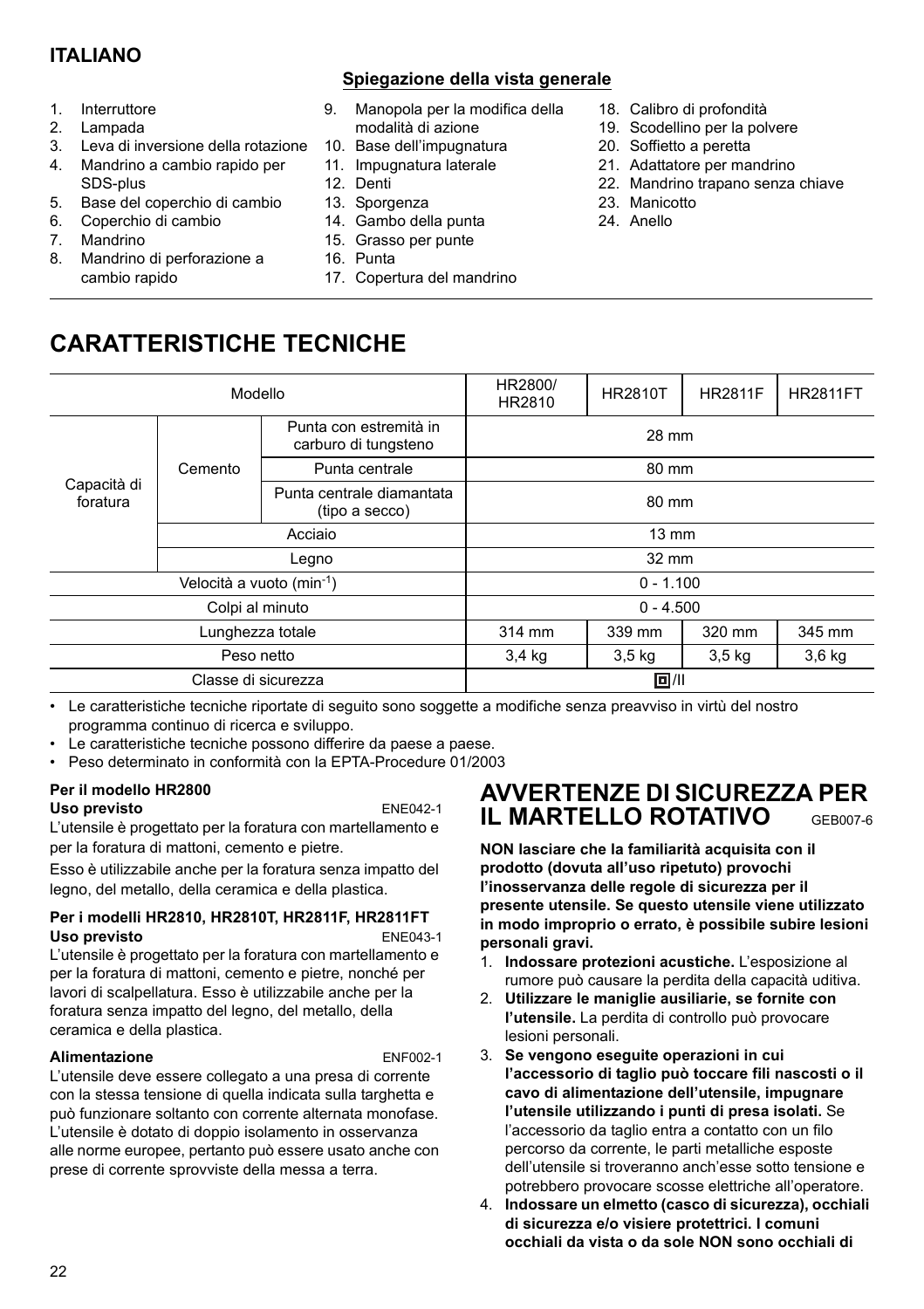**sicurezza. Si consiglia anche di indossare una maschera antipolvere e guanti imbottiti.** 

- 5. **Prima di azionare l'utensile, verificare che la punta sia fissata nella posizione corretta.**
- 6. **In condizioni d'uso normali, l'utensile è progettato per produrre vibrazioni. Le viti possono svitarsi facilmente, causando una rottura o un incidente. Prima di azionare l'utensile, controllare che le viti siano serrate.**
- 7. **In caso di temperature fredde oppure se l'utensile non è stato utilizzato a lungo, lasciare riscaldare l'utensile per qualche istante azionandolo senza alcun carico. In tal modo il lubrificante sarà meno viscoso e più efficace. Le operazioni di martellatura risultano più difficoltose senza un preriscaldamento adeguato.**
- 8. **Accertarsi sempre di avere un equilibrio stabile. Controllare che nessuno si trovi sotto all'utensile quando lo si utilizza in posizioni elevate.**
- 9. **Tenere saldamente l'utensile con entrambe le mani.**
- 10. **Mantenere le mani lontano dalle parti in movimento.**
- 11. **Non lasciare l'utensile acceso. Azionare l'utensile solo dopo averlo impugnato.**
- 12. **Non puntare l'utensile verso persone presenti nell'area di lavoro. Un'eventuale fuoriuscita della punta potrebbe provocare lesioni gravi.**
- 13. **Non toccare la punta o le parti vicino alla punta subito dopo aver utilizzato l'utensile in quanto possono raggiungere temperature elevate e provocare ustioni.**
- 14. **Alcuni materiali contengono prodotti chimici che possono essere tossici. Evitare l'inalazione della polvere e il contatto con la pelle. Attenersi alle istruzioni per la sicurezza del fornitore dei materiali.**

# **CONSERVARE QUESTE ISTRUZIONI.**

### **AVVERTENZA:**

**L'USO IMPROPRIO o la mancata osservanza delle norme di sicurezza contenute in questo manuale può provocare lesioni personali gravi.**

# **DESCRIZIONE FUNZIONALE**

### **ATTENZIONE:**

• Prima di regolare o controllare le funzioni dell'utensile, verificare sempre di averlo spento e scollegato dall'alimentazione.

# **Azionamento dell'interruttore (Fig. 1)**

### **ATTENZIONE:**

• Prima di collegare l'utensile, controllare che l'interruttore funzioni correttamente e ritorni alla posizione "OFF" una volta rilasciato.

Per accendere l'utensile è sufficiente premere l'interruttore. Per aumentare la velocità dell'utensile, aumentare la pressione sull'interruttore. Per spegnere l'utensile, rilasciare l'interruttore.

# **Accensione delle lampade**

### **Per i modelli HR2811F, HR2811FT (Fig. 2)**

### **ATTENZIONE:**

• Non osservare direttamente la luce o la fonte luminosa. Per accendere la lampada, tirare la leva. Per spegnerla, rilasciare la leva.

### **NOTA:**

• Utilizzare un panno asciutto per pulire la lente della lampada. Fare attenzione a non graffiare la lente della lampada per evitare riduzioni dell'intensità luminosa.

## **Azionamento della leva di inversione della rotazione (Fig. 3)**

Questo utensile è dotato di una leva di inversione che consente di modificare la direzione di rotazione. Premere la leva di inversione dal lato A se si desidera una rotazione in senso orario, dal lato B se si desidera una rotazione in senso antiorario.

### **ATTENZIONE:**

- Prima di azionare l'utensile, controllare sempre la direzione di rotazione impostata.
- Utilizzare la leva di inversione solo quando l'utensile è completamente fermo. Modificare la direzione di rotazione prima dell'arresto può danneggiare l'utensile.
- Quando l'utensile viene azionato nella rotazione antioraria, l'interruttore viene tirato soltanto a metà e l'utensile viene azionato a mezza velocità.

# **Sostituzione del mandrino a cambio rapido per SDS-plus**

### **Per i modelli HR2810T, HR2811FT**

Il mandrino a cambio rapido per SDS-plus può essere facilmente scambiato con il mandrino di perforazione a cambio rapido.

### **Sostituzione del mandrino a cambio rapido per SDSplus (Fig. 4)**

### **ATTENZIONE:**

• Prima di rimuovere il mandrino a cambio rapido per SDS-plus, rimuovere sempre la punta.

Afferrare il coperchio di cambio del mandrino a cambio rapido per SDS-plus e ruotarlo in direzione della freccia fino a che la base del coperchio di cambio passa dal simbolo  $\triangleq$  al simbolo  $\triangleq$ . Tirare con forza nella direzione della freccia.

# **Applicazione del mandrino di perforazione a cambio rapido (Fig. 5)**

Verificare che la linea del mandrino di perforazione a cambio rapido mostri il simbolo  $\triangle$ . Afferrare il coperchio di cambio del mandrino di perforazione a cambio rapido e impostare la linea sul simbolo  $\triangle$ . Posizionare il mandrino di perforazione a cambio rapido sul mandrino dell'utensile.

Afferrare il coperchio di cambio del mandrino di perforazione a cambio rapido e ruotare la base del coperchio di cambio sul simbolo  $\triangle$  fino ad udire chiaramente uno scatto.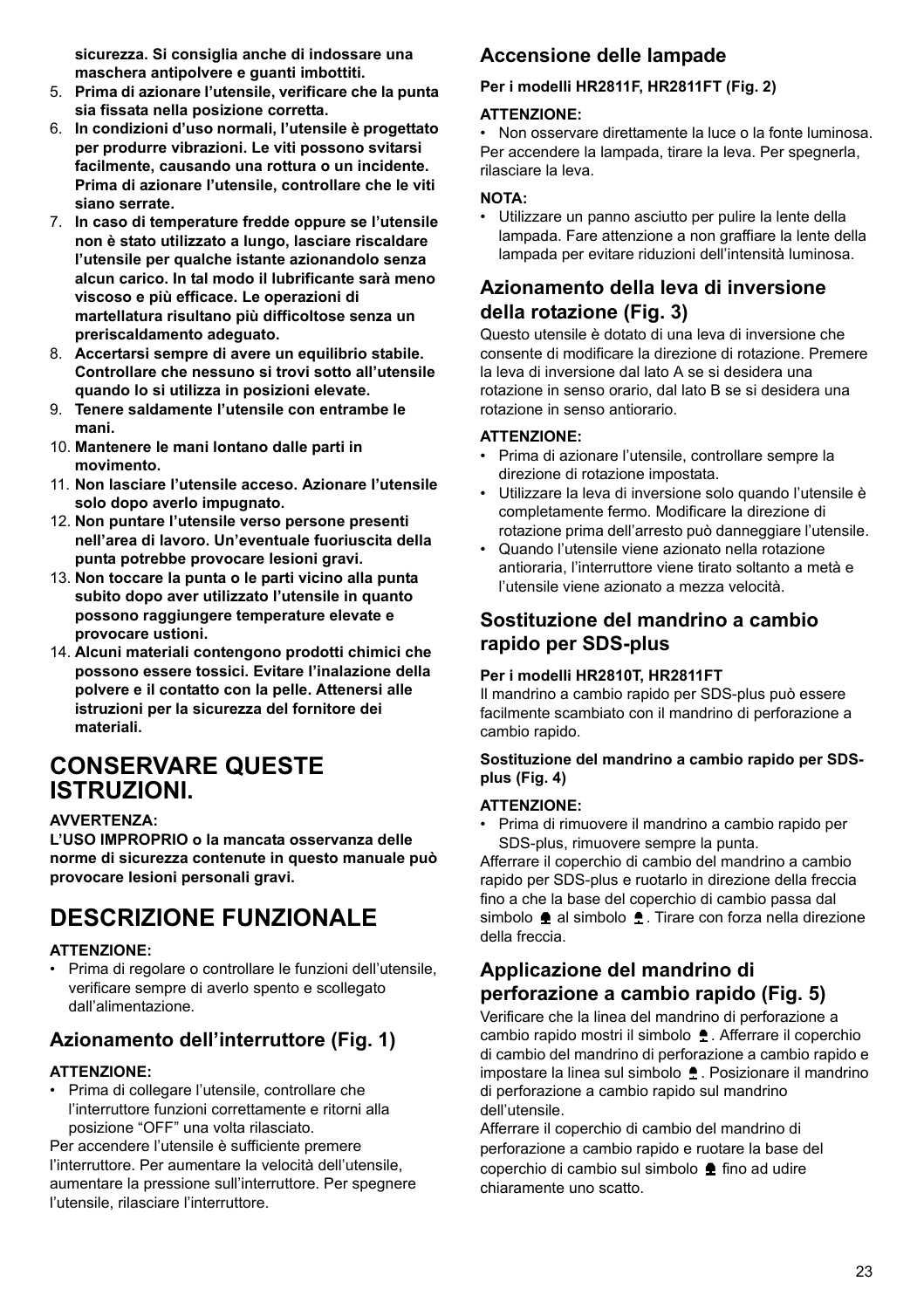# **Selezione della modalità operativa**

### **Per il modello HR2800 (Fig. 6)**

Questo utensile dispone di una manopola che consente di modificare la modalità operativa. Selezionare con la manopola la modalità operativa più appropriata per il lavoro da eseguire.

Per selezionare la foratura semplice, ruotare la manopola fino a quando la freccia posta su di essa indica il simbolo sul corpo dell'utensile.

Per selezionare la foratura con percussione, ruotare la manopola fino a quando la freccia posta su di essa indica il simbolo fra sul corpo dell'utensile.

### **ATTENZIONE:**

- Impostare sempre la manopola in corrispondenza del simbolo di modalità desiderata. Se si aziona l'utensile mentre la manopola si trova in una posizione intermedia tra due modalità, l'utensile potrebbe essere danneggiato.
- Utilizzare la manopola solo quando l'utensile è completamente fermo.

### **Per i modelli HR2810, HR2810T, HR2811F, HR2811FT Foratura con percussione (Fig. 7)**

Per la foratura di cemento, muratura, ecc., ruotare la manopola per la modifica della modalità di azione fino al simbolo  $\frac{1}{2}$ . Utilizzare una punta a carburo di tungsteno.

### **Solo rotazione (Fig. 8)**

Per la foratura del legno, del metallo o di materiali in plastica., bloccare il pulsante e ruotare la manopola per la modifica della modalità di azione fino al simbolo . Utilizzare una punta elicoidale o una punta per il legno.

### **Solo martellatura (Fig. 9)**

Per operazioni di scalpellatura, scagliatura o demolizione, ruotare la manopola per la modifica della modalità di azione fino al simbolo  $\hat{r}$ . Utilizzare una punta gigante, uno scalpello a freddo, uno scalpello per scagliatura, eccetera.

### **ATTENZIONE:**

- Non ruotare la manopola per la modifica della modalità di azione mentre l'utensile è sotto carico. L'utensile potrebbe essere danneggiato.
- Per evitare una rapida usura del meccanismo di modifica della modalità, accettarsi che la manopola per la modifica della modalità di azione sia posizionata correttamente su una delle tre posizioni di modalità di azione.

## **Limitatore di coppia**

Il limitatore di coppia si attiva quando viene raggiunto un certo livello di coppia. Il motore si disinnesta dall'albero motore. In tal caso, la punta smette di girare.

### **ATTENZIONE:**

- Non appena il limitatore di coppia si attiva, spegnere immediatamente l'utensile. Questo previene l'usura prematura dell'utensile.
- Punte come quelle delle seghe frontali a corona, che tendono a contrarsi o a penetrare facilmente nel foro, non sono adatte per questo utensile, poiché provocherebbero la frequente attivazione del limitatore di coppia.

# **MONTAGGIO**

### **ATTENZIONE:**

• Accertarsi sempre che l'utensile sia spento e scollegato dalla presa di corrente prima di iniziare qualsiasi operazione su di esso.

## **Impugnatura laterale (maniglia ausiliaria) (Fig. 10)**

### **ATTENZIONE:**

• Utilizzare sempre l'impugnatura laterale per operare in sicurezza.

Installare l'impugnatura laterale in modo che i denti sull'impugnatura si inseriscano tra le sporgenze sul portautensili. Quindi serrare l'impugnatura ruotandola in senso orario fino alla posizione desiderata. Può ruotare a 360° per essere fissata in qualsiasi posizione.

### **Grasso per punte**

Spalmare una piccola quantità di grasso (0,5 – 1 g circa) sulla testa del gambo della punta prima di cominciare il lavoro.

Questa lubrificazione del mandrino ne assicura il movimento scorrevole e la lunga durata.

## **Installazione o rimozione della punta (Fig. 11)**

Pulire il gambo della punta e applicare il grasso prima di installare la punta. **(Fig. 12)**

Inserire la punta nell'utensile. Ruotare la punta e spingere fino ad agganciarla.

Dopo l'installazione, verificare sempre che la punta rimanga saldamente in posizione, provando ad estrarla. Per rimuovere la punta, abbassare completamente la copertura del mandrino ed estrarre la punta. **(Fig. 13)**

### **Angolo della punta (durante la scalpellatura, la scagliatura o la demolizione)**

### **Per i modelli HR2810, HR2810T, HR2811F, HR2811FT (Fig. 14)**

È possibile fissare la punta secondo l'angolo desiderato. Per modificare l'angolo della punta, ruotare la manopola per la modifica della modalità di azione fino al simbolo **O**. Ruotare la punta fino all'angolo desiderato.

Ruotare la manopola per la modifica della modalità di azione fino al simbolo  $\Gamma$ . Quindi verificare che la punta rimanga saldamente in posizione ruotandola leggermente. **(Fig. 15)**

# **Calibro di profondità (Fig. 16)**

Il calibro di profondità è utile per praticare fori della stessa profondità. Allentare l'impugnatura laterale e inserire il calibro di profondità nel foro dell'impugnatura stessa. Regolare il calibro di profondità in base alla profondità desiderata e serrare l'impugnatura laterale.

### **NOTA:**

• Non è possibile utilizzare il calibro di profondità quando tocca l'alloggiamento degli ingranaggi.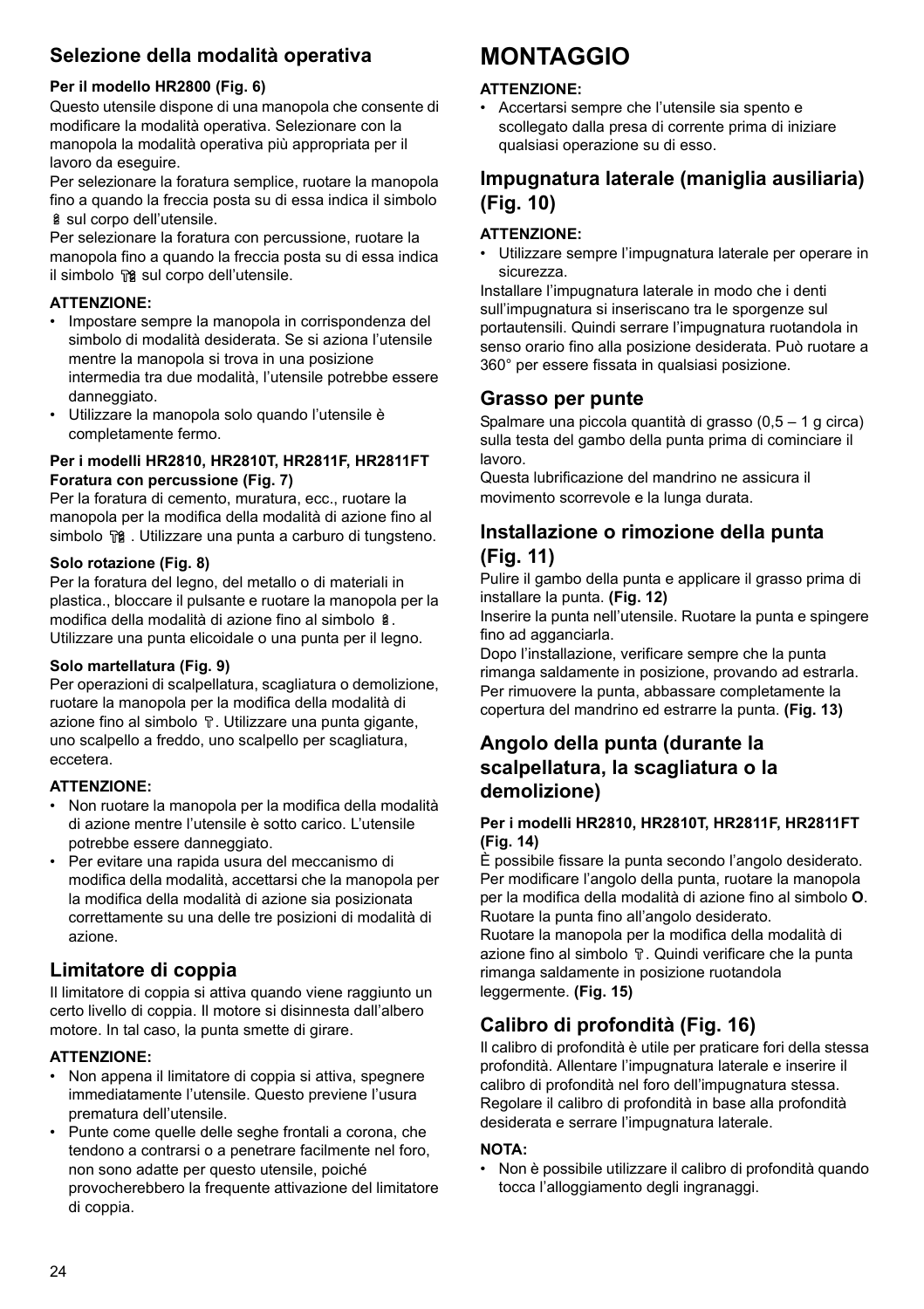# **Scodellino per la polvere (Fig. 17)**

Utilizzare lo scodellino per la polvere per evitare che la polvere cada sull'utensile o sull'operatore quando si effettuano forature in posizioni elevate, al di sopra della testa. Attaccare lo scodellino per la polvere alla punta come mostrato nella figura. Le dimensioni delle punte a cui si possono attaccare gli scodellini per la polvere sono indicate di seguito.

|                             | Diametro punta |
|-----------------------------|----------------|
| Scodellino per la polvere 5 | 6 mm - 14,5 mm |
| Scodellino per la polvere 9 | 12 mm - 16 mm  |

# **USO**

### **ATTENZIONE:**

• Durante il funzionamento, tenere sempre l'utensile utilizzando sia l'impugnatura con l'interruttore sia la maniglia ausiliaria laterale.

## **Foratura con percussione (Fig. 18)**

Impostare la manopola per la modifica della modalità di azione sul simbolo pa. Collocare la punta nella posizione desiderata per il foro, quindi premere l'interruttore. Non forzare l'utensile. Una pressione lieve produce i risultati migliori. Mantenere l'utensile in posizione e impedire che la punta fuoriesca dal foro.

Non aumentare la pressione quando il foro è ostruito da frammenti o schegge. Al contrario, azionare l'utensile alla velocità minima, quindi rimuovere parzialmente la punta dal foro. Ripetere l'operazione più volte fino a quando il foro risulta sgombro ed è possibile riprendere la foratura.

### **ATTENZIONE:**

• Quando la foratura è al termine, quando il foro è ostruito da frammenti e schegge o quando la punta colpisce i tondini di metallo incorporati nel cemento, la punta e lo strumento sono soggetti a una forza di torsione di notevole intensità. Durante il funzionamento, tenere sempre l'utensile utilizzando sia l'impugnatura con l'interruttore sia la maniglia ausiliaria laterale. In caso contrario è possibile perdere il controllo dell'utensile e incorrere nel rischio di gravi lesioni personali.

### **NOTA:**

Durante il funzionamento senza carico dell'utensile, si potrebbe verificare l'eccentricità nella rotazione della punta. L'utensile si centra automaticamente durante il funzionamento. Ciò non ha alcun effetto sulla precisione della foratura.

# **Soffietto a peretta (accessorio opzionale) (Fig. 19)**

Al termine dalla foratura, utilizzare il soffietto a peretta per ripulire il foro dalla polvere.

### **Scalpellatura/scagliatura/demolizione**

### **Per i modelli HR2810, HR2810T, HR2811F, HR2811FT only (Fig. 20)**

Impostare la manopola per la modifica della modalità di azione sul simbolo  $\sqrt{n}$ .

Tenere saldamente l'utensile con entrambe le mani. Accendere l'utensile e applicare una leggera pressione in modo da evitare rimbalzi non controllati. L'efficienza dell'utensile non aumenta se si applica una pressione più forte.

# **Foratura del legno o del metallo (Fig. 21 – 24)**

### **Per i modelli HR2800, HR28010, HR2810F**

Utilizzare il gruppo mandrino trapano opzionale. Per eseguire l'installazione, fare riferimento a "Installazione o rimozione della punta" descritta nella pagina precedente. Impostare la manopola per la modifica della modalità di azione in modo tale che l'indicatore si trovi in corrispondenza del simbolo  $\frac{8}{3}$ .

### **Per i modelli HR2810T, HR2811FT**

Utilizzare il mandrino di perforazione a cambio rapido come attrezzatura standard. Per eseguire l'installazione, fare riferimento al paragrafo "Sostituzione del mandrino a cambio rapido per SDS-plus" descritto nella pagina precedente. Tenere fermo l'anello e ruotare il manicotto in senso antiorario per aprire le griffe del mandrino. Inserire completamente la punta nel mandrino. Tenere saldamente l'anello e ruotare il manicotto in senso orario per serrare il mandrino. Per rimuovere la punta, tenere fermo l'anello e ruotare il manicotto in senso antiorario. Impostare la manopola per la modifica della modalità di azione sul simbolo  $\hat{a}$ . È possibile effettuare fori fino a 13 mm di diametro nel metallo e fino a 32 mm di diametro nel legno.

### **ATTENZIONE:**

- Non utilizzare mai la "foratura con percussione" quando il mandrino di perforazione a cambio rapido è installato sull'utensile, in quanto il mandrino potrebbe danneggiarsi. Inoltre, quando si inverte la rotazione dell'utensile, il mandrino di perforazione può staccarsi.
- Se si applica una pressione eccessiva sull'utensile non si accelera la foratura. Al contrario, una pressione eccessiva può danneggiare l'estremità della punta, diminuire l'efficacia dell'utensile e abbreviarne la durata operativa.
- Quando avviene lo sfondamento, l'utensile e la punta sono soggetti a una forza rotatoria molto intensa. Impugnare saldamente l'utensile e prestare particolare attenzione quando il foro è quasi completato.
- Per rimuovere una punta inceppata è sufficiente invertire il senso di rotazione dell'utensile ed azionarlo brevemente. Tuttavia, se non si impugna saldamente l'utensile, questo potrebbe arretrare improvvisamente.
- Fissare sempre i pezzi in lavorazione di piccole dimensioni utilizzando una morsa o un dispositivo simile.

## **Foratura con punta diamantata**

Quando si effettuano forature con punte diamantate, impostare sempre la leva di modifica nella posizione per utilizzare la modalità "solo rotazione".

### **ATTENZIONE:**

• Se si effettuano forature con la punta diamantata utilizzando la modalità "foratura con percussione", la punta centrale diamantata potrebbe danneggiarsi.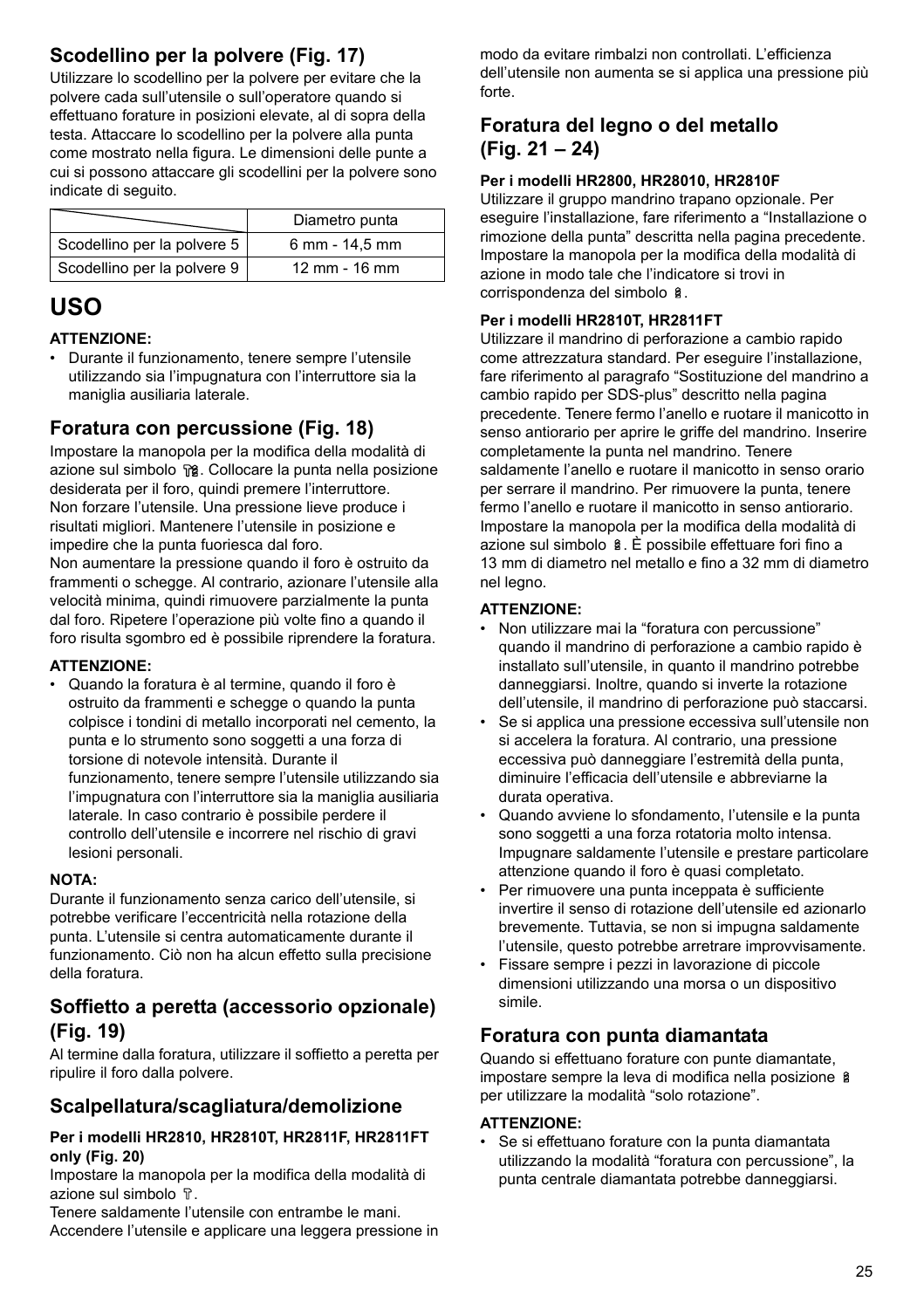# **MANUTENZIONE**

### **ATTENZIONE:**

• Prima di effettuare controlli e operazioni di manutenzione, verificare sempre che l'utensile sia spento e scollegato.

Per mantenere la SICUREZZA e l'AFFIDABILITÀ del prodotto, le riparazioni, il controllo della spazzola di carbone, le sostituzioni e qualsiasi altra operazione di manutenzione o regolazione devono essere eseguite da un centro di assistenza Makita autorizzato usando sempre ricambi Makita.

# **ACCESSORI**

### **ATTENZIONE:**

• Si raccomanda di usare questi accessori per l'utensile Makita descritto in questo manuale. L'uso di qualsiasi altro accessorio potrebbe provocare lesioni personali. Utilizzare gli accessori esclusivamente per l'uso dichiarato.

Per l'assistenza e ulteriori informazioni su tali accessori, rivolgersi al centro di assistenza Makita più vicino.

- Punte SDS Plus con estremità al carburo di tungsteno • Punta gigante
- Punta centrale
- Scalpello a freddo
- Punta centrale diamantata
- 
- Scalpello per scagliatura
- Scalpello per scanalature • Gruppo mandrino trapano
- 
- Mandrino trapano S13
- Adattatore per mandrino • Chiave per mandrino S13
- Grasso per punte
- Impugnatura laterale
- Calibro di profondità
- Soffietto a peretta
- Scodellino per la polvere
- Accessorio estrattore polvere
- Occhiali di protezione
- Valigetta di trasporto di plastica
- Mandrino trapano senza chiave

#### **Per il modello HR2800 Rumore** ENG102-3

Il tipico livello di rumore ponderato "A" è determinato in conformità con la norma EN60745:

Livello di pressione sonora  $(L_{pA})$ : 89 dB (A) Livello di potenza sonora $(L_{WA})$ : 100 dB (A) Variazione (K): 3 dB (A)

### **Indossare una protezione acustica.**

### **Vibrazione** ENG217-2

Il valore totale della vibrazione (somma vettoriale triassiale) viene determinato in conformità con la norma EN60745:

Modalità di lavoro: foratura con martellamento del cemento Emissione di vibrazioni ( $a<sub>h,HD</sub>$ ): 20,0 m/s<sup>2</sup> Variazione  $(K)$ : 1,5 m/s<sup>2</sup>

ENG302-2

Modalità di lavoro: foratura metallo Emissione di vibrazioni ( $a<sub>h,D</sub>$ ): 2,5 m/s<sup>2</sup> o inferiore Variazione (K): 1,5 m/s<sup>2</sup>

#### **Per il modello HR2810, HR2810T Rumore** ENG102-3

Il tipico livello di rumore ponderato "A" è determinato in conformità con la norma EN60745:

Livello di pressione sonora  $(L_{pA})$ : 89 dB  $(A)$ 

Livello di potenza sonora(L<sub>WA</sub>): 100 dB (A) Variazione (K): 3 dB (A)

### **Indossare una protezione acustica.**

### **Vibrazione** ENG215-2

Il valore totale della vibrazione (somma vettoriale triassiale) è determinato in conformità con la norma EN60745:

Modalità di lavoro: scalpellatura Emissione di vibrazioni ( $a_{h,CHea}$ ): 15,5 m/s<sup>2</sup>. Variazione  $(K)$ : 1.5 m/s<sup>2</sup>.

ENG303-2

Modalità di lavoro: foratura con martellamento del cemento Emissione di vibrazioni ( $a<sub>h,HD</sub>$ ): 20,0 m/s<sup>2</sup>.

Variazione  $(K)$ : 1.5 m/s<sup>2</sup>.

ENG302-2

Modalità di lavoro: foratura metallo Emissione di vibrazioni  $(a<sub>h,D</sub>)$ : 2,5 m/s<sup>2</sup> o inferiore Variazione (K): 1,5 m/s<sup>2</sup>

#### **Per il modello HR2811F, HR2811FT Rumore** ENG102-3

Il tipico livello di rumore ponderato "A" è determinato in conformità con la norma EN60745:

Livello di pressione sonora  $(L_{pA})$ : 90 dB  $(A)$ Livello di potenza sonora $(L_{WA})$ : 101 dB (A)

Variazione (K): 3 dB (A)

### **Indossare una protezione acustica.**

#### **Vibrazione** ENG215-2

Il valore totale della vibrazione (somma vettoriale triassiale) è determinato in conformità con la norma EN60745:

Modalità di lavoro: scalpellatura Emissione di vibrazioni ( $a_{h,CHea}$ ): 11,5 m/s<sup>2</sup>. Variazione (K): 1,5 m/s<sup>2</sup>.

#### ENG303-2

Modalità di lavoro: foratura con martellamento del cemento

Emissione di vibrazioni ( $a<sub>h HD</sub>$ ): 15,0 m/s<sup>2</sup>. Variazione  $(K)$ : 1,5 m/s<sup>2</sup>.

ENG301-1

Modalità di lavoro: foratura metallo Emissione di vibrazioni  $(a<sub>h,D</sub>)$ : 2,5 m/s<sup>2</sup> Variazione (K): 1.5 m/s<sup>2</sup>

**Dichiarazione di conformità CE** ENH101-12

#### **Makita Corporation, in qualità di produttore responsabile, dichiara che gli utensili Makita indicati di seguito:**

Denominazione dell'utensile: Martello rotativo N. modello /Tipo: HR2800, HR2810, HR2810T, HR2811F, HR2811FT

appartengono a una produzione in serie e

**sono conformi alle seguenti direttive europee:** 98/37/CE fino al 28 dicembre 2009 e 2006/42/CE a partire dal 29 dicembre 2009

Sono inoltre prodotti in conformità con gli standard o i documenti standardizzati riportati di seguito:

EN60745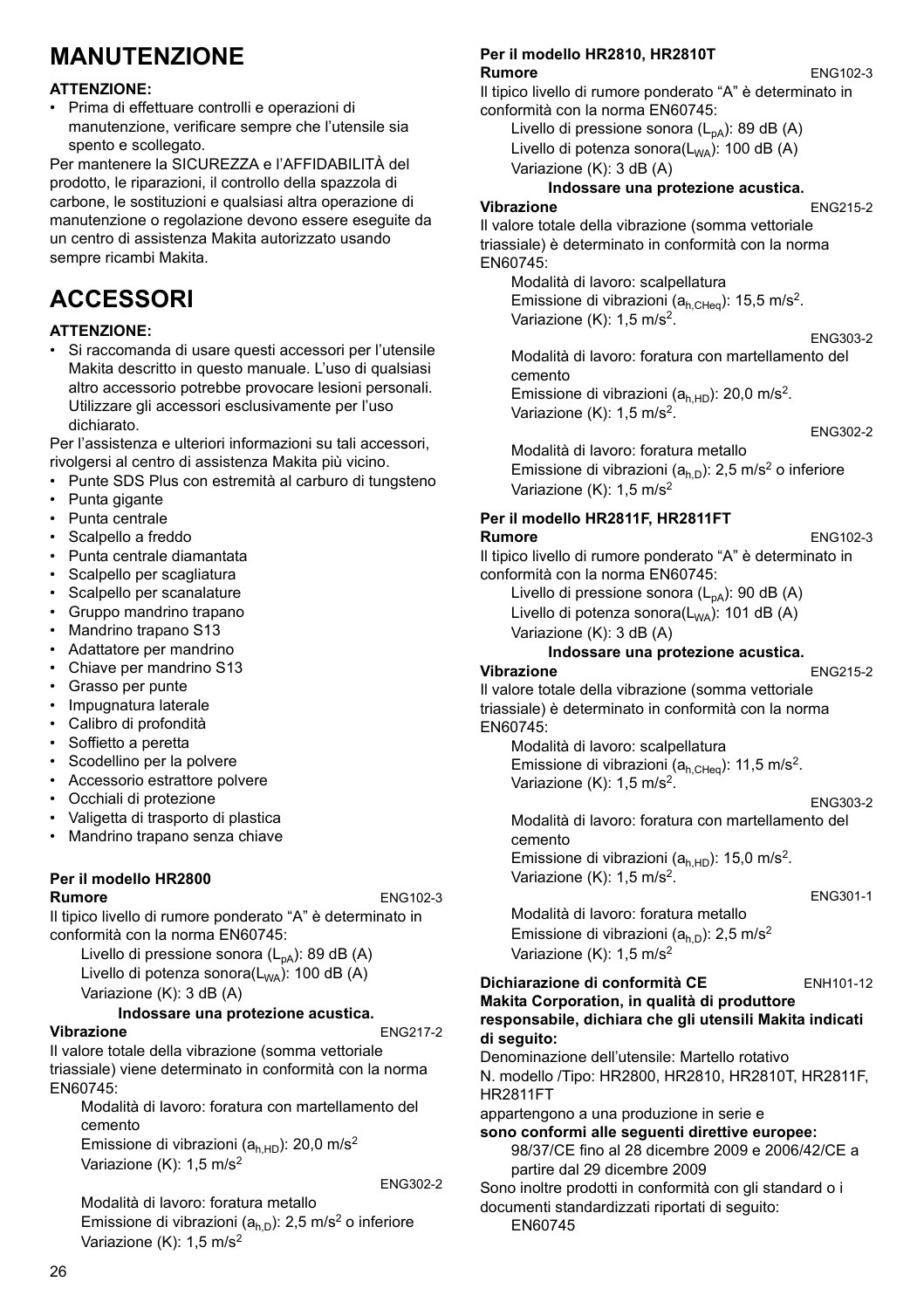La documentazione tecnica viene conservata dal rappresentante autorizzato Makita in Europa, ovvero: Makita International Europe Ltd., Michigan, Drive, Tongwell, Milton Keynes, MK15 8JD, Inghilterra

30 gennaio 2009

Tomoyasu Kato **Direttore** Makita Corporation 3-11-8, Sumiyoshi-cho, Anjo, Aichi, JAPAN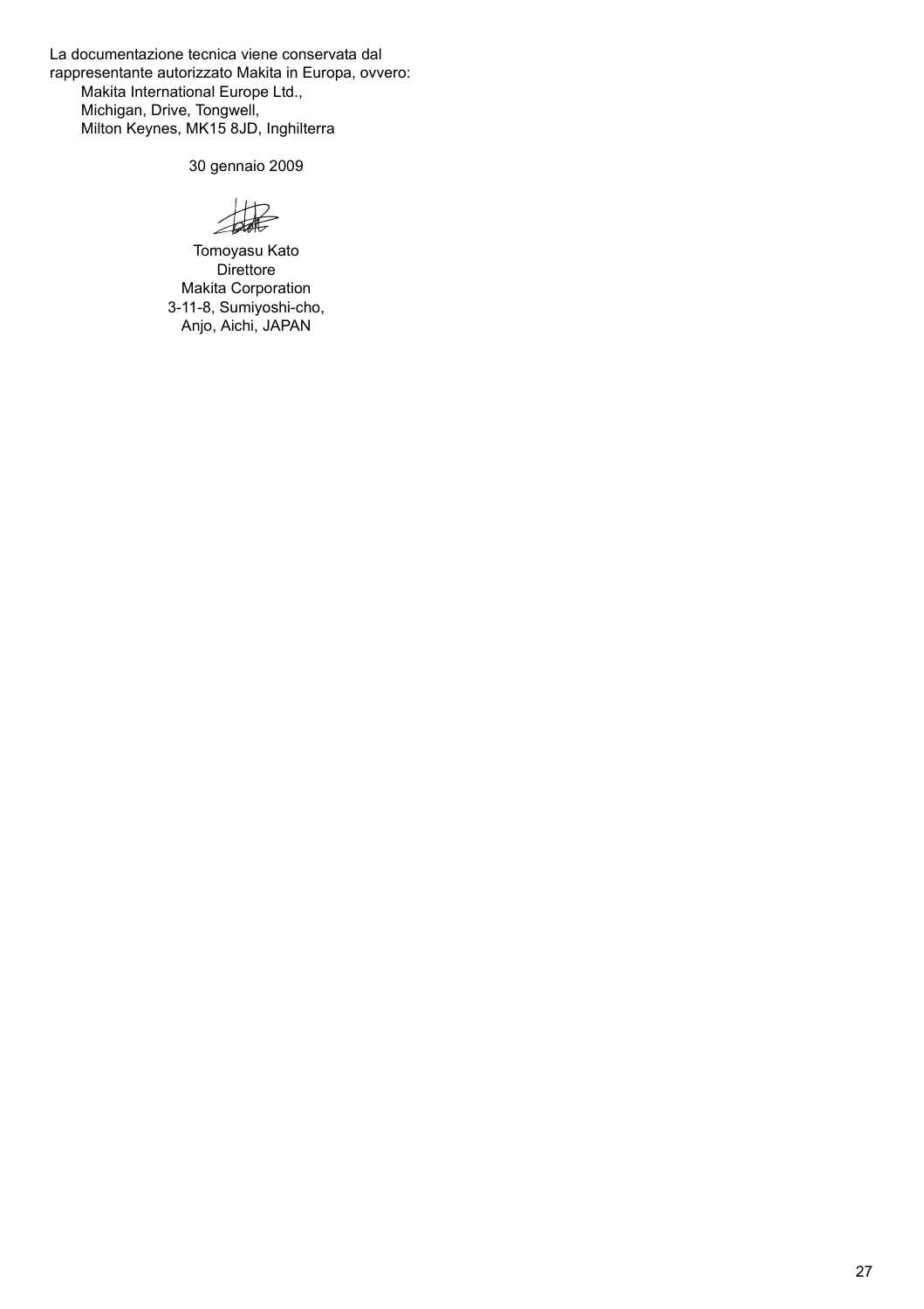# **NEDERLANDS**

- 1. Aan/uit-schakelaar
- 2. Lamp
- 3. Omkeerschakelaarknop
- 4. Snelwisselkop voor SDS-plus
- 5. Streep op wisselmof
- 6. Wisselmof
- 7. As
- 8. Snelwisselboorkop

### **Verklaring van algemene gegevens**

- 9. Werkingsfunctie-keuzeknop
- 10. Basis van de zijhandgreep
- 11. Zijhandgreep
- 12. Tanden
- 13. Uitsteeksel
- 14. Boorschacht
- 15. Boorvet
- 16. Boor
- 17. Boormof
- 18. Diepteaanslag
- 19. Stofvanger
- 20. Blaasbalgje
- 21. Boorkop-adapter
- 22. Sleutelloze boorkop
- 23. Bus
- 24. Ring

# **TECHNISCHE GEGEVENS**

|          | Model                                 |                                     | HR2800/<br>HR2810 | <b>HR2810T</b> | <b>HR2811F</b> | <b>HR2811FT</b> |  |
|----------|---------------------------------------|-------------------------------------|-------------------|----------------|----------------|-----------------|--|
|          | Boortje met hardmetalen<br>punt       |                                     | 28 mm             |                |                |                 |  |
|          | Beton                                 | Kroonboortje                        | 80 mm             |                |                |                 |  |
| Vermogen |                                       | Diamantkroonboortje (droog<br>type) | 80 mm             |                |                |                 |  |
|          | Staal                                 |                                     | $13 \text{ mm}$   |                |                |                 |  |
|          | Hout                                  |                                     | 32 mm             |                |                |                 |  |
|          | Nullasttoerental (min <sup>-1</sup> ) |                                     | $0 - 1.100$       |                |                |                 |  |
|          | Aantal slagen/minuut                  |                                     |                   | $0 - 4.500$    |                |                 |  |
|          | <b>Totale lengte</b>                  |                                     | 314 mm            | 339 mm         | 320 mm         | 345 mm          |  |
|          | Netto gewicht                         |                                     | 3,4 kg            | $3,5$ kg       | $3,5$ kg       | $3,6$ kg        |  |
|          |                                       | Veiligheidsklasse                   |                   | 0/11           |                |                 |  |

• Als gevolg van ons doorlopende onderzoeks- en ontwikkelingsprogramma, zijn de technische gegevens van dit gereedschap onderhevig aan veranderingen zonder voorafgaande kennisgeving.

• De technische gegevens kunnen van land tot land verschillen.

• Gewicht volgens EPTA-procedure 01/2003

### **Voor model HR2800**

### **Gebruiksdoeleinden** ENE042-1

Het gereedschap is bedoeld voor hamerboren en boren in baksteen, beton en steen.

Het is ook geschikt voor boren zonder slag in hout, metaal, keramisch materiaal en kunststof.

### **Voor modellen HR2810, HR2810T, HR2811F en HR2811FT**

#### Gebruiksdoeleinden **ENE043-1**

Het gereedschap is bedoeld voor hamerboren en boren in baksteen, beton en steen, en tevens voor beitelwerk. Het is ook geschikt voor boren zonder slag in hout, metaal, keramisch materiaal en kunststof.

### **Voeding** ENF002-1

Het gereedschap mag uitsluitend worden aangesloten op een voeding met dezelfde spanning als aangegeven op het identificatieplaatje en werkt alleen op enkele-fase wisselstroom. Het gereedschap is dubbel geïsoleerd volgens de Europese norm en mag derhalve ook op een niet-geaard stopcontact worden aangesloten.

# **VEILIGHEIDSWAARSCHUWINGEN VOOR BOORHAMER** GEB007-6

**Laat u NIET misleiden door een vals gevoel van comfort en bekendheid met het gereedschap (na veelvuldig gebruik) en neem alle veiligheidsvoorschriften van het betreffende product altijd strikt in acht. Bij onveilig of verkeerd gebruik van het gereedschap, bestaat de kans op ernstig persoonlijk letsel.** 

- 1. **Draag gehoorbescherming.** Blootstelling aan harde geluiden kan leiden tot gehoorbeschadiging.
- 2. **Gebruik de hulphandgrepen, als deze bij het gereedschap werden geleverd.** Als u de controle over het gereedschap verliest, kan dit leiden tot persoonlijk letsel.
- 3. **Houd elektrisch gereedschap vast aan het geïsoleerde oppervlak van de handgrepen wanneer u werkt op plaatsen waar het bitaccessoire met verborgen bedrading of zijn eigen snoer in aanraking kan komen.** Wanneer het bitaccessoire in aanraking komen met onder spanning staande draden, zullen de niet-geïsoleerde metalen delen van het gereedschap onder spanning komen te staan zodat de gebruiker een elektrische schok kan krijgen.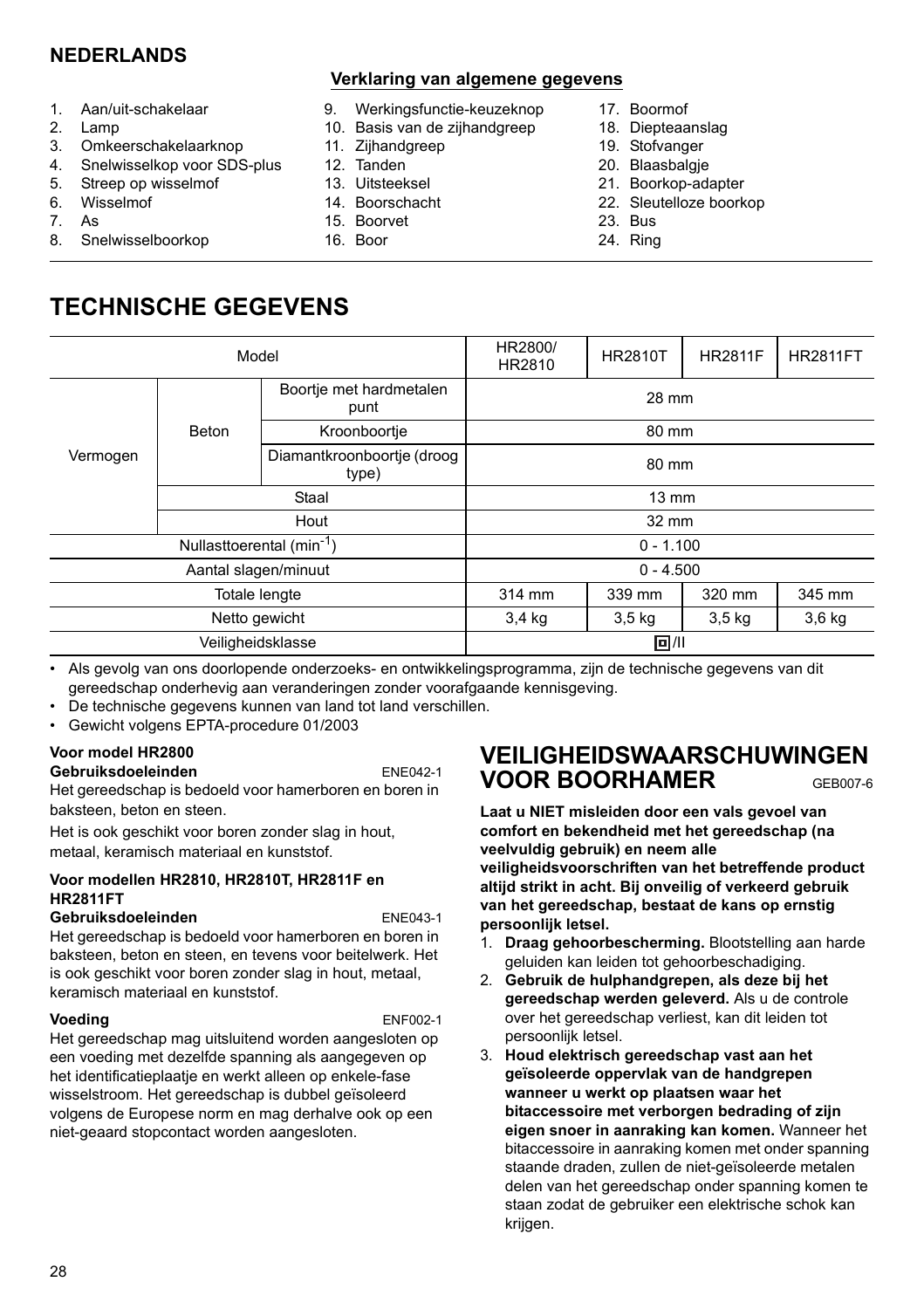- 4. **Draag een veiligheidshelm, veiligheidsbril en/of gezichtsbescherming. Een gewone bril of een zonnebril is GEEN veiligheidsbril. Het wordt tevens sterk aanbevolen een stofmasker en dik gevoerde handschoenen te dragen.**
- 5. **Controleer of het bit stevig op zijn plaats zit voordat u het gereedschap gebruikt.**
- 6. **Bij normale bediening behoort het gereedschap te trillen. De schroeven kunnen gemakkelijk losraken, waardoor een defect of ongeluk kan ontstaan. Controleer of de schroeven goed zijn aangedraaid, alvorens het gereedschap te gebruiken.**
- 7. **In koude weersomstandigheden of wanneer het gereedschap gedurende een lange tijd niet is gebruikt, laat u het gereedschap eerst opwarmen door het onbelast te laten werken. Hierdoor zal de smering worden verbeterd. Zonder degelijk opwarmen, zal de hamerwerking moeilijk zijn.**
- 8. **Zorg er altijd voor dat u stevig staat. Zorg ervoor dat er niemand zich onder u bevindt wanneer u het gereedschap op een hoge plaats gebruikt.**
- 9. **Houd het gereedschap met beide handen stevig vast.**
- 10. **Houd uw handen uit de buurt van bewegende delen.**
- 11. **Laat het gereedschap niet ingeschakeld liggen. Bedien het gereedschap alleen wanneer u het vasthoudt.**
- 12. **Richt het gereedschap niet op iemand in de buurt terwijl het is ingeschakeld. Het bit zou eruit kunnen vliegen en iemand ernstig verwonden.**
- 13. **Raak het bit en onderdelen in de buurt van het bit niet onmiddellijk na gebruik aan. Zij kunnen bijzonder heet zijn en brandwonden op uw huid veroorzaken.**
- 14. **Sommige materialen bevatten chemische stoffen die giftig kunnen zijn. Neem voorzorgsmaatregelen tegen het inademen van stof en contact met de huid. Volg de veiligheidsinstructies van de leverancier van het materiaal op.**

# **BEWAAR DEZE INSTRUCTIES.**

### **WAARSCHUWING:**

**VERKEERD GEBRUIK of het niet volgen van de veiligheidsinstructies in deze gebruiksaanwijzing kan leiden tot ernstig persoonlijk letsel.** 

# **BESCHRIJVING VAN DE FUNCTIES**

### **LET OP:**

• Controleer altijd of het gereedschap is uitgeschakeld en de stekker uit het stopcontact is getrokken alvorens de functies van het gereedschap te controleren of af te stellen.

# **Aan/uit-schakelaar (zie afb. 1)**

### **LET OP:**

• Controleer altijd, voordat u de stekker in het stopcontact steekt, of de aan/uit-schakelaar op de juiste manier schakelt en weer terugkeert naar de uitstand nadat deze is losgelaten.

Om het gereedschap in te schakelen, knijpt u gewoon de aan/uit-schakelaar in. De draaisnelheid van het gereedschap neemt toe naarmate u meer druk uitoefent op de aan/uit-schakelaar. Laat de aan/uit-schakelaar los om het gereedschap te stoppen

## **Het verlichten van de lampen**

### **Voor modellen HR2811F en HR2811FT (zie afb. 2)**

### **LET OP:**

• Kijk niet rechtstreeks in het licht of naar de bron van de lamp.

Trek aan de aan/uit-schakelaar om de lamp in te schakelen. Laat de aan/uit-schakelaar los om de lamp uit te schakelen.

### **OPMERKING:**

• Gebruik een doek om het vuil van de lens van de lamp te vegen. Wees voorzichtig de lens van de lamp niet te bekrassen om de lichtopbrengst niet te verlagen.

## **Werking van de omkeerschakelaar (zie afb. 3)**

Dit gereedschap is uitgerust met een omkeerschakelaar waarmee u de draairichting kunt omkeren. Druk op de omkeerschakelaar vanaf kant A voor de draairichting rechtsom, of vanaf kant B voor de draairichting linksom.

### **LET OP:**

- Controleer altijd de draairichting alvorens het gereedschap te gebruiken.
- Gebruik de omkeerschakelaar alleen nadat het gereedschap volledig tot stilstand is gekomen. Als u de draairichting verandert voordat het gereedschap volledig stilstaat, kan het gereedschap worden beschadigd.
- Wanneer u het gereedschap gebruikt met de draairichting linksom, kan de aan/uit-schakelaar slechts tot halverwege worden ingeknepen en draait het gereedschap op halve snelheid.

# **De snelwisselkop voor SDS-plus vervangen**

### **Voor modellen HR2810T en HR2811FT**

De snelwisselkop voor SDS-plus kan eenvoudig worden vervangen door de snelwisselboorkop.

### **De snelwisselkop voor SDS-plus verwijderen (zie afb. 4)**

### **LET OP:**

• Haal altijd het boortje eruit voordat u de snelwisselkop voor SDS-plus verwijdert.

Pak de wisselmof van de snelwisselkop voor SDS-plus vast en draai deze in de richting van de pijl totdat de streep op de wisselmof van het symbool  $\triangle$  naar het symbool  $\triangleq$  is verplaatst. Trek krachtig in de richting van de pijl.

## **De snelwisselboorkop aanbrengen (zie afb. 5)**

Controleer of de streep op de snelwisselboorkop bij het symbool  $\triangle$  staat. Pak de wisselmof van de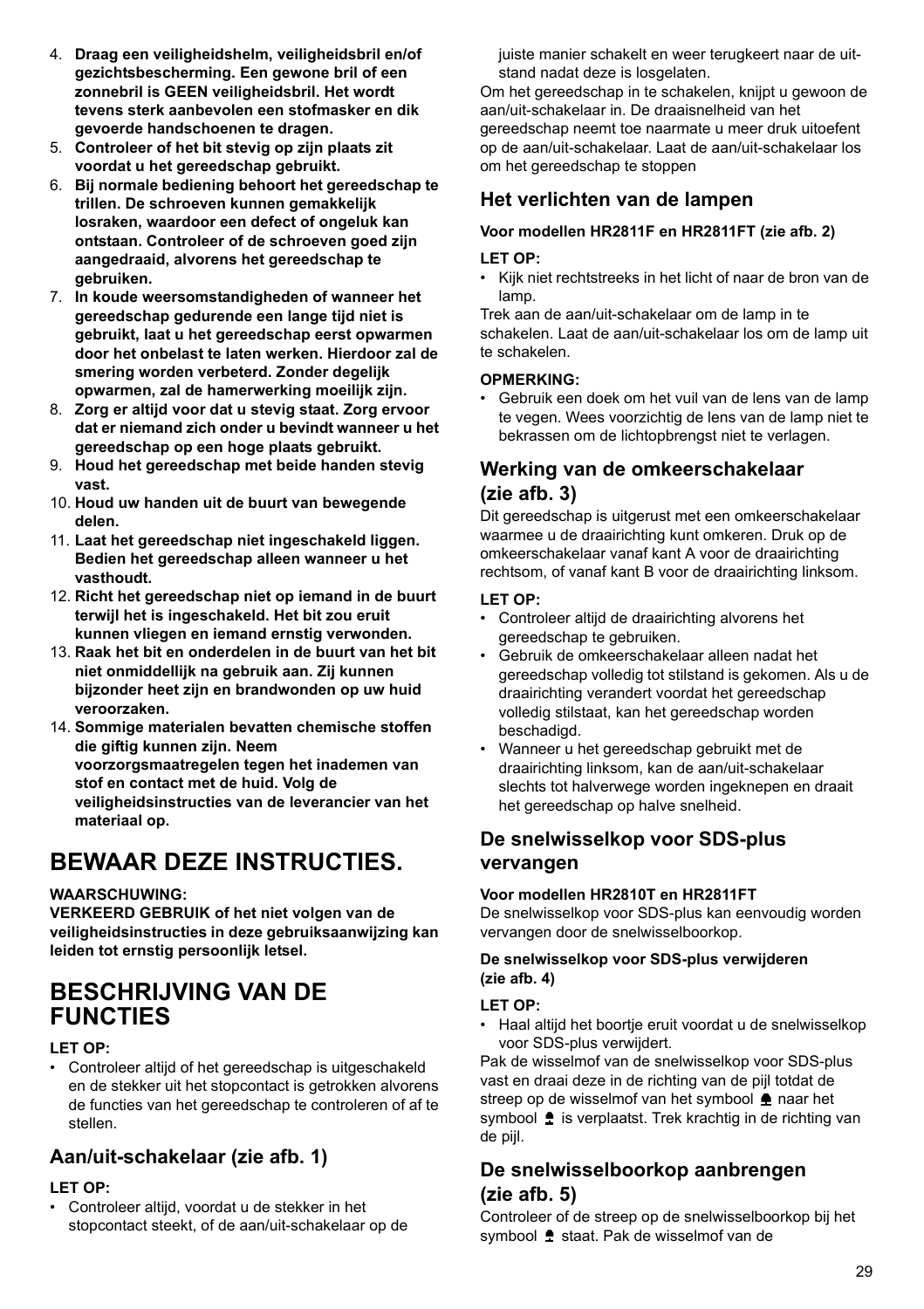snelwisselboorkop vast en zet de streep bij het symbool

. Zet de snelwisselboorkop op de as van het gereedschap.

Pak de wisselmof van de snelwisselboorkop en draai de streep op de wisselmof naar het symbool  $\triangle$  totdat een duidelijke klik wordt gehoord.

# **De werkingsfunctie selecteren**

### **Voor model HR2800 (zie afb. 6)**

Dit gereedschap is uitgerust met een werkingsfunctiekeuzeknop. Kies met deze keuzeknop van de twee beschikbare werkingsfuncties de functie die het meest geschikt is voor uw klus.

Voor alleen ronddraaien, draait u de werkingsfunctiekeuzeknop zodat de pijlpunt op het gereedschap op het symbool & op de ring staat.

Voor ronddraaien met de hameren draait u de werkingsfunctie-keuzeknop zodat de pijlpunt op het gereedschap op het symbool <sub>is</sub> op de ring staat.

### **LET OP:**

- Stel de werkingsfunctie-keuzeknop altijd volledig in op het symbool van de juiste stand van uw keuze. Als u het gereedschap bedient met de werkingsfunctiekeuzeknop ingesteld tussen de twee werkingsfunctiesymbolen in, kan het gereedschap beschadigd raken.
- Draai de werkingsfunctie-keuzeknop alleen nadat het gereedschap volledig tot stilstand is gekomen.

### **Voor modellen HR2810, HR2810T, HR2811F en HR2811FT**

### **Ronddraaien met hameren (zie afb. 7)**

Voor het boren in beton, metselwerk, enz., draait u de werkingsfunctie-keuzeknop naar het symbool fp. Gebruik een boortie met een hardmetalen punt.

### **Alleen ronddraaien (zie afb. 8)**

Voor het boren in hout, metaal of kunststofmaterialen, draait u de werkingsfunctie-keuzeknop naar het symbool . Gebruik een spiraalboor of houtboor.

### **Alleen hameren (zie afb. 9)**

Voor het beitelen, bikken of sloopwerkzaamheden, draait u de werkingsfunctie-keuzeknop naar het symbool  $\Gamma$ . Gebruik een ronde boor, koudbeitel, bikbeitel, enz.

### **LET OP:**

- Draai de werkingsfunctie-keuzeknop niet terwijl het gereedschap onder belasting draait. Het gereedschap zal hierdoor worden beschadigd.
- Om snelle slijtage van het werkingsfunctieomschakelmechanisme te voorkomen, zorgt u ervoor dat de werkingsfunctie-keuzeknop altijd precies in een van de drie standen staat.

## **Koppelbegrenzer**

De koppelbegrenzer treedt in werking wanneer de motor een bepaald koppel bereikt. De motor wordt dan ontkoppeld van de uitgangsas. Wanneer dit gebeurt, zal de boor ophouden met draaien.

### **LET OP:**

• Schakel het gereedschap onmiddellijk uit wanneer de koppelbegrenzer in werking treedt. Hiermee helpt u vroegtijdige slijtage van het gereedschap voorkomen. • Opzetstukken, zoals gatenzagen, die gemakkelijk bekneld raken in het boorgat, mogen niet worden gebruikt met dit gereedschap. Dit is omdat zij de koppelbegrenzer te vaak in werking doen treden.

# **ONDERDELEN AANBRENGEN/ VERWIJDEREN**

### **LET OP:**

• Controleer altijd of het gereedschap is uitgeschakeld en de stekker uit het stopcontact is getrokken alvorens enige werk aan het gereedschap uit te voeren.

# **Zijhandgreep (hulphandgreep) (zie afb. 10)**

### **LET OP:**

• Gebruik altijd de zijhandgreep zodat u veilig kunt werken.

Plaats de zijhandgreep zodanig over de kop van het gereedschap dat de tanden van de zijhandgreep in de uitsteeksels van het gereedschap passen. Draai daarna de zijhandgreep vast door deze in de gewenste stand rechtsom te draaien. De zijhandgreep kan 360° rond het gereedschap gedraaid worden en in iedere gewenste stand worden vastgezet.

# **Boorvet**

Voordat u de boor aanbrengt, smeert u een beetje boorvet (ong. 0,5 tot 1 gram) op de kop van de boorschacht. Met een ingevette boorkop zal het gereedschap beter werken en langer meegaan.

# **De boor aanbrengen en verwijderen (zie afb. 11)**

Reinig de boorschacht en smeer er boorvet op alvorens de boor aan te brengen. **(zie afb. 12)**

Steek het boortje in het gereedschap. Draai het boortje en duw hem naar binnen tot hij vergrendelt.

Controleer na het aanbrengen altijd of het boortje stevig in het gereedschap is bevestigd door te proberen het eruit te trekken.

Om de boor te verwijderen, trekt u de boorkopmof helemaal omlaag en dan trekt u de boor eruit. **(zie afb. 13)**

# **Beitelhoek (bij beitelen, bikken of slopen)**

### **Voor modellen HR2810, HR2810T, HR2811F en HR2811FT (zie afb. 14)**

De beitel kan onder de gewenste hoek worden vastgezet. Om de beitelhoek te veranderen, draair u de

werkingsfunctie-keuzeknop naar het symbool **O**. Draai de beitel naar de gewenste hoek.

Draai de werkingsfunctie-keuzeknop naar het symbool  $\Gamma$ . Controleer daarna dat de beitel stevig op zijn plaats vastzit door deze iets te draaien. **(zie afb. 15)**

# **Diepteaanslag (zie afb. 16)**

De diepteaanslag is handig voor het boren van gaten van gelijke diepte. Maak de zijhandgreep los en steek de diepteaanslag in het gat in de zijhandgreep. Stel de diepteaanslag af op de gewenste diepte en zet de zijhandgreep vast.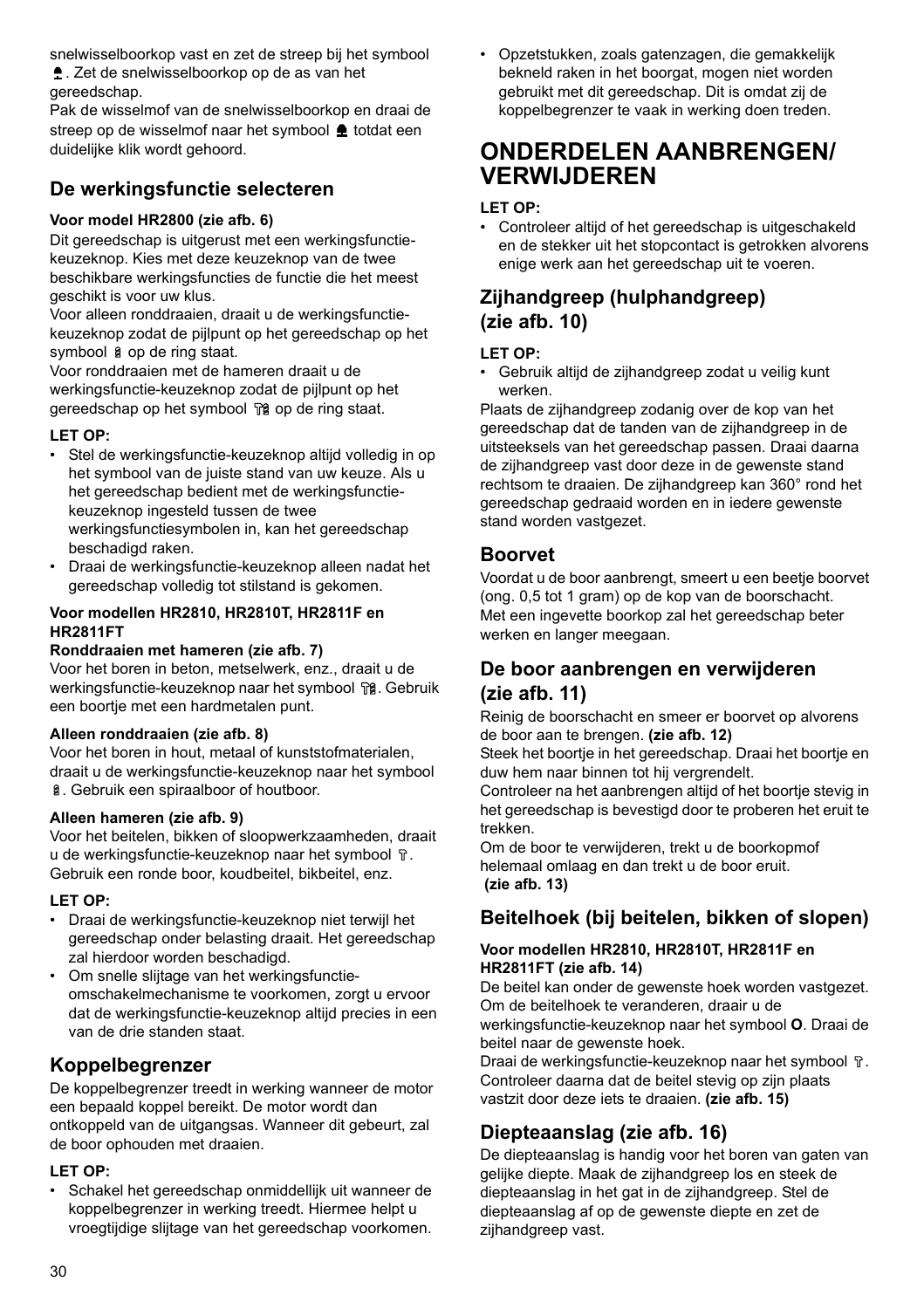### **OPMERKING:**

• De diepteaanslag kan niet worden gebruikt in de positie waarbij deze tegen het tandwielhuis aanstoot.

# **Stofvanger (zie afb. 17)**

Gebruik de stofvanger om te voorkomen dat stof op het gereedschap en op uzelf terechtkomt wanneer u boven uw hoofd boort. Bevestig de stofvanger aan de boor zoals aangegeven in de afbeelding. De diameter van de boren waaraan de stofvanger kan worden bevestigd is als volgt.

|              | Boordiameter      |
|--------------|-------------------|
| Stofvanger 5 | 6 mm t/m 14,5 mm  |
| Stofvanger 9 | 12 mm $t/m$ 16 mm |

# **BEDIENING**

### **LET OP:**

• Gebruik altijd de zijhandgreep (hulphandgreep) en houd het gereedschap tijdens gebruik stevig vast aan zowel de zijhandgreep als de hoofdhandgreep.

## **Gebruik als boorhamer (zie afb. 18)**

Draai de werkingsfunctie-keuzeknop naar het symbool . Plaats de punt van de boor op de gewenste plaats waar geboord moet worden en trek vervolgens de schakelaar in.

Forceer het gereedschap niet. Een lichte druk geeft de beste resultaten. Houd het gereedschap stevig vast en zorg dat het niet uitglijdt.

Oefen geen grotere druk uit wanneer het boorgat verstopt raakt met schilfertjes of metaaldeeltjes. Laat in zo'n geval het gereedschap langzaam lopen en verwijder de boor gedeeltelijk uit het boorgat. Wanneer dit verschillende keren wordt herhaald, zal het boorgat schoon worden en kunt u normaal verder boren.

### **LET OP:**

• Op het moment dat het boorgat doorbreekt, het boorgat verstopt raakt met schilfertjes of metaaldeeltjes, of de boorhamer de bewapening in het beton raakt, wordt een enorme kracht uitgeoefend op het gereedschap/de boor. Gebruik altijd de zijhandgreep (hulphandgreep) en houd het gereedschap tijdens gebruik stevig vast aan zowel de zijhandgreep als de hoofdhandgreep Als u dit niet doet, kan u de controle over het gereedschap verliezen en mogelijk ernstig letsel veroorzaken.

### **OPMERKING:**

Terwijl het gereedschap onbelast wordt gebruikt, kan de boor excentrisch draaien. Het gereedschap centreert zichzelf automatisch tijdens het gebruik. Dit heeft geen nadelige invloed op de nauwkeurigheid van het boren.

# **Luchtblazer (los verkrijgbaar) (zie afb. 19)**

Gebruik na het boren het blaasbalgje om het stof uit het boorgat te blazen.

# **Afbikken en slopen**

### **Alleen voor modellen HR2810, HR2810T, HR2811F en HR2811FT (zie afb. 20)**

Draai de werkingsfunctie-keuzeknop naar het symbool  $\sqrt{r}$ . Houd het gereedschap met beide handen stevig vast. Schakel het gereedschap in en oefen er enige kracht op

uit zodat het gereedschap niet oncontroleerbaar in het rond springt. Het gereedschap werkt niet efficiënter als u grote druk op het gereedschap uitoefent.

# **Boren in hout of metaal (zie afb. 21 t/m 24)**

### **Voor modellen HR2800, HR2810 en HR2811F**

Gebruik de los verkrijgbare boorkopmontage. Om deze te installeren, zie "Aanbrengen en verwijderen van de boor" op de vorige pagina. Draai de werkingsfunctie-keuzeknop zodanig dat de aanwijspunt naar het symbool § wijst.

### **Voor modellen HR2810T en HR2811FT**

Gebruik de snelwisselboorkop als standaarduitrusting. Om deze aan te brengen, zie "De snelwisselkop voor SDS-plus vervangen" op de vorige pagina. Houd de ring op zijn plaats en draai de bus linksom om de klauwen in de boorkop te openen. Steek de boor zo ver mogelijk in de boorkop. Houd de ring stevig op zijn plaats en draai de bus rechtsom om de klauwen in de boorkop te sluiten. Om de boor te verwijderen, houdt u de ring op zijn plaats en draait u de bus linksom. Draai de werkingsfunctiekeuzeknop naar het symbool  $\hat{a}$ . U kunt gaten tot een diameter van 13 mm in metaal en tot een diameter van 32 mm in hout boren.

### **LET OP:**

- Gebruik nooit "Ronddraaien met hameren" wanneer de snelwisselboorkop op het gereedschap is aangebracht. De snelwisselboorkop kan worden beschadigd. Bovendien zal de boorkop loskomen wanneer de draairichting van het gereedschap wordt omgekeerd.
- Het boren zal niet sneller verlopen als u hard op het gereedschap drukt. In feite zal dergelijk duwen alleen maar leiden tot beschadiging van de boor, verlagen van de prestaties van het gereedschap, en verkorten van de levensduur van het gereedschap.
- Op het moment dat het boorgat doorbreekt wordt een enorme draaikracht uitgeoefend op het gereedschap/ de boor. Houd het gereedschap stevig vast en let goed op wanneer het boortje door het werkstuk breekt.
- Een vastgelopen boor kan eenvoudigweg worden verwijderd door de omkeerschakelknop in de stand voor achteruitdraaien te zetten om de boor te verwijderen. Het gereedschap kan echter plotseling achteruit komen als u het niet stevig vasthoudt.
- Zet kleine werkstukken altijd vast in een bankschroef of soortgelijk bevestigingsmiddel.

## **Diamantkroonboren**

Wanneer u werkzaamheden met diamantkroonboren uitvoert, moet u de keuzeknop altijd in de stand & voor "alleen ronddraaien" zetten.

### **LET OP:**

• Als u werkzaamheden met diamantkroonboren uitvoert in de stand "ronddraaien met hameren" kan de diamantkroonboor beschadigd raken.

# **ONDERHOUD**

### **LET OP:**

Zorg er altijd voor dat het gereedschap is uitgeschakeld en de stekker uit het stopcontact is getrokken, voordat u een inspectie of onderhoud uitvoert.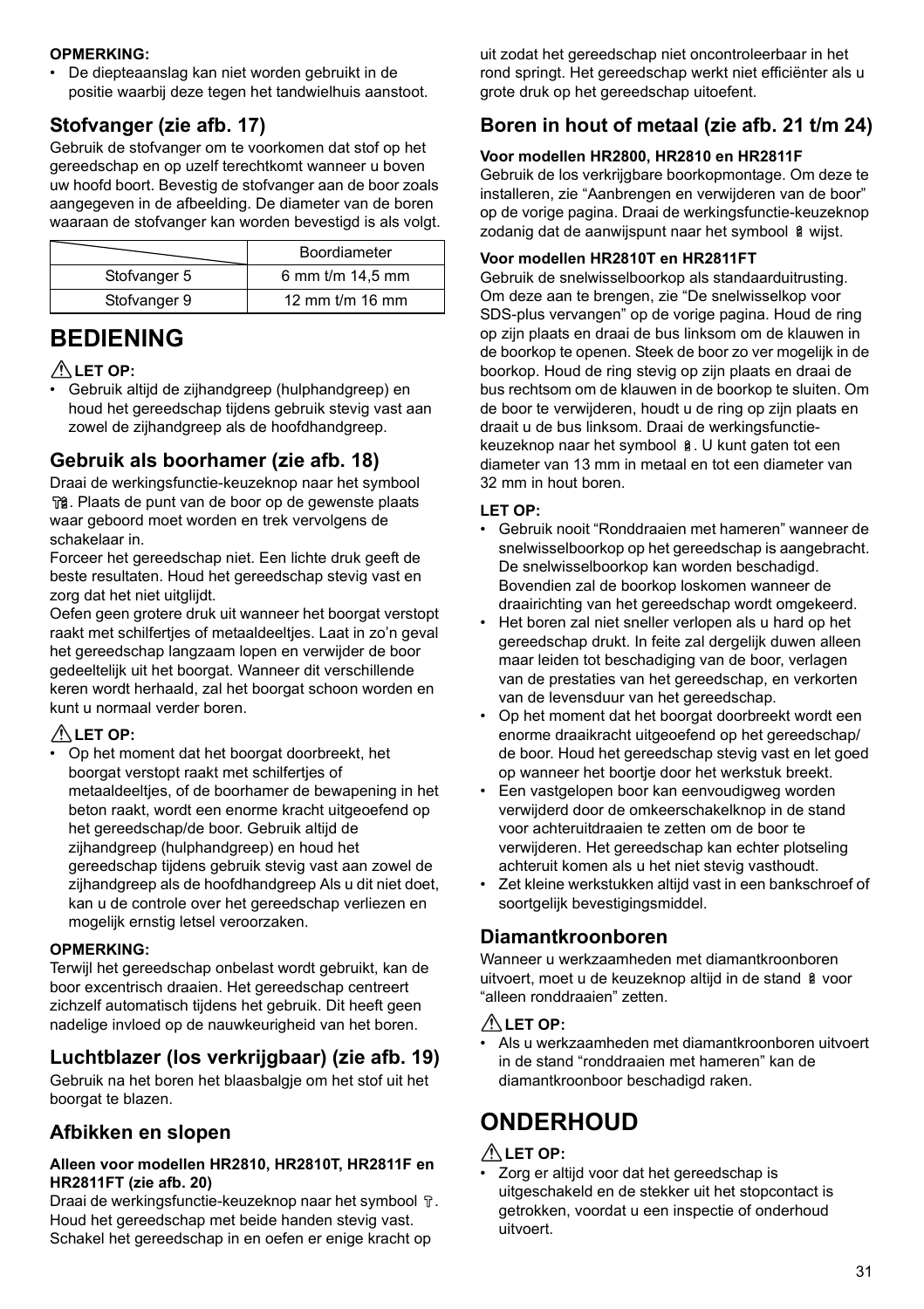Om de VEILIGHEID en BETROUWBAARHEID van het gereedschap te handhaven, dienen alle reparaties, controle en vervanging van de koolborstels, onderhoud en afstellingen te worden uitgevoerd door een erkend Makita-servicecentrum, en altijd met gebruikmaking van originele Makita-vervangingsonderdelen.

# **ACCESSOIRES**

### **LET OP:**

• Deze accessoires of hulpstukken worden aanbevolen voor gebruik met het Makita-gereedschap dat in deze gebruiksaanwijzing wordt beschreven. Het gebruik van andere accessoires of hulpstukken kan gevaar voor persoonlijk letsel opleveren. Gebruik de accessoires of hulpstukken uitsluitend voor de aangegeven gebruiksdoeleinden.

Mocht u meer informatie willen hebben over deze accessoires, dan kunt u contact opnemen met uw plaatselijke Makita-servicecentrum.

- SDS-Plus boren met een hardmetalen punt
- Ronde boor
- Kroonboortie
- Koudbeitel
- Diamantkroonboortje
- Bikbeitel
- Groefbeitel
- Boorkopmontage
- Boorkop S13
- Boorkop-adapter
- Boorkopsleutel S13
- Boorvet
- Zijhandgreep
- Diepteaanslag
- Blaasbalgje
- Stofvanger
- Hulpstuk voor stofafscheiding
- Veiligheidsbril
- Kunststoffen draagdoos
- Sleutelloze boorkop

#### **Voor model HR2800 Geluid** ENG102-3

ENG302-2

Het standaard A-gewogen geluidsniveau zoals vastgesteld conform EN60745: Geluidsdrukniveau  $(L_{pA})$ : 89 dB (A)

Geluidsvermogenniveau (L<sub>WA</sub>): 100 dB (A) Onzekerheid (K): 3 dB (A)

### **Draag gehoorbescherming.**

#### **Trilling** ENG217-2

De totale trilwaarde (triaxiale vectorsom) zoals vastgesteld volgens EN60745: Gebruikstoepassing: hamerboren in beton Trillingsemissie ( $a<sub>h HD</sub>$ ): 20,0 m/s<sup>2</sup> Onzekerheid (K): 1,5 m/s2

Gebruikstoepassing: boren in metaal Trillingsemissie  $(a<sub>h,D</sub>)$ : 2,5 m/s<sup>2</sup> of minder Onzekerheid (K): 1,5 m/s2

| Voor modellen HR2810 en HR2810T                                                                         |                 |
|---------------------------------------------------------------------------------------------------------|-----------------|
| Geluid                                                                                                  | ENG102-3        |
| Het standaard A-gewogen geluidsniveau zoals                                                             |                 |
| vastgesteld conform EN60745:                                                                            |                 |
| Geluidsdrukniveau (L <sub>pA</sub> ): 89 dB (A)<br>Geluidsvermogenniveau (L <sub>WA</sub> ): 100 dB (A) |                 |
| Onzekerheid (K): 3 dB (A)                                                                               |                 |
| Draag gehoorbescherming.                                                                                |                 |
| <b>Trilling</b>                                                                                         | ENG215-2        |
| De totale trilwaarde (triaxiale vectorsom) zoals                                                        |                 |
| vastgesteld conform EN60745:                                                                            |                 |
| Werkmodus: beitelen                                                                                     |                 |
| Trillingsemissie $(a_{h,CHeq})$ : 15,5 m/s <sup>2</sup> .                                               |                 |
| Onzekerheid (K): 1,5 m/s <sup>2</sup>                                                                   |                 |
|                                                                                                         | ENG303-2        |
| Gebruikstoepassing: hamerboren in beton                                                                 |                 |
| Trillingsemissie ( $a_{h,HD}$ ): 20,0 m/s <sup>2</sup> .                                                |                 |
| Onzekerheid (K): 1,5 m/s <sup>2</sup> .                                                                 | <b>ENG302-2</b> |
| Gebruikstoepassing: boren in metaal                                                                     |                 |
| Trillingsemissie $(ah,D)$ : 2,5 m/s <sup>2</sup> of minder                                              |                 |
| Onzekerheid (K): 1,5 m/s <sup>2</sup>                                                                   |                 |
|                                                                                                         |                 |
| Voor modellen HR2811F en HR2811FT<br>Geluid                                                             |                 |
| Het standaard A-gewogen geluidsniveau zoals                                                             | ENG102-3        |
| vastgesteld conform EN60745:                                                                            |                 |
| Geluidsdrukniveau (L <sub>pA</sub> ): 90 dB (A)                                                         |                 |
| Geluidsvermogenniveau (L <sub>WA</sub> ): 101 dB (A)                                                    |                 |
| Onzekerheid (K): 3 dB (A)                                                                               |                 |
| Draag gehoorbescherming.                                                                                |                 |
|                                                                                                         |                 |
| <b>Trilling</b>                                                                                         | <b>ENG215-2</b> |
| De totale trilwaarde (triaxiale vectorsom) zoals                                                        |                 |
| vastgesteld conform EN60745:                                                                            |                 |
| Werkmodus: beitelen                                                                                     |                 |
| Trillingsemissie $(a_{h,CHeq})$ : 11,5 m/s <sup>2</sup> .                                               |                 |
| Onzekerheid (K): 1,5 m/s <sup>2</sup> .                                                                 |                 |
|                                                                                                         | <b>ENG303-2</b> |
| Gebruikstoepassing: hamerboren in beton                                                                 |                 |
| Trillingsemissie (a <sub>h HD</sub> ): 15,0 m/s <sup>2</sup> .                                          |                 |
| Onzekerheid (K): 1,5 m/s <sup>2</sup> .                                                                 | ENG301-1        |
| Gebruikstoepassing: boren in metaal                                                                     |                 |
| Trillingsemissie $(ah,D)$ : 2,5 m/s <sup>2</sup>                                                        |                 |
| Onzekerheid (K): 1,5 m/s <sup>2</sup>                                                                   |                 |
|                                                                                                         | ENH101-12       |
| <b>EU-verklaring van conformiteit</b><br>Wij, Makita Corporation, als de verantwoordelijke              |                 |
| fabrikant, verklaren dat de volgende Makita-                                                            |                 |
| machine(s):                                                                                             |                 |
| Aanduiding van de machine: Boorhamer                                                                    |                 |
| Modelnr./Type: HR2800, HR2810, HR2810T, HR2811F,                                                        |                 |
| <b>HR2811FT</b>                                                                                         |                 |
| in serie zijn geproduceerd en                                                                           |                 |
| Voldoen aan de volgende Europese richtlijnen:                                                           |                 |
| 98/37/EC tot en met 28 december 2009 en daarna<br>aan 2006/42/EC vanaf 29 december 2009                 |                 |
| En zijn gefabriceerd in overeenstemming met de                                                          |                 |
| volgende normen of genormaliseerde documenten:<br><b>EN60745</b>                                        |                 |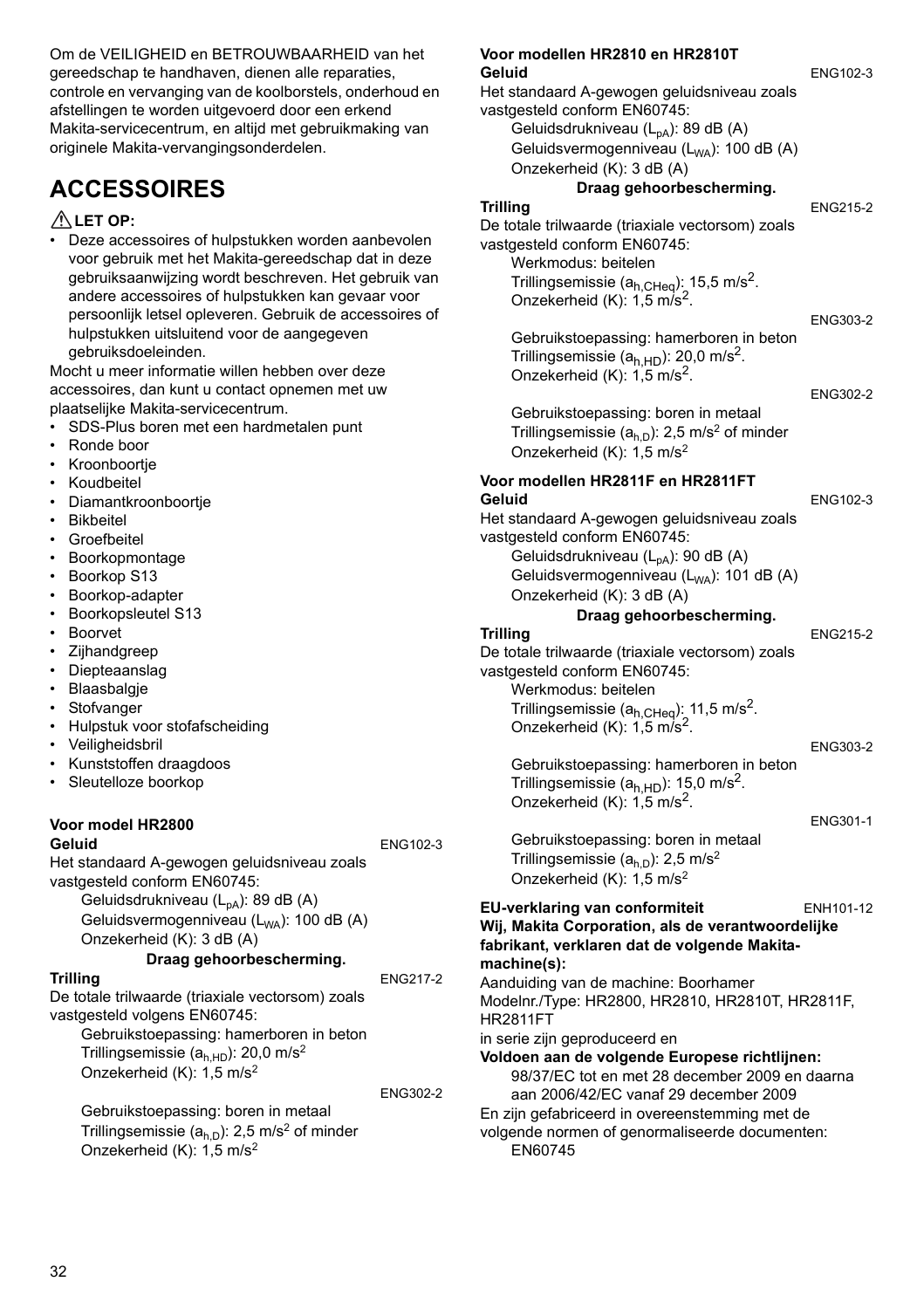De technische documentatie wordt bewaard door onze erkende vertegenwoordiger in Europa, te weten: Makita International Europe Ltd., Michigan Drive, Tongwell, Milton Keynes, MK15 8JD, Engeland

30 januari 2009

 $H2$ 

Tomoyasu Kato **Directeur** Makita Corporation 3-11-8, Sumiyoshi-cho, Anjo, Aichi, JAPAN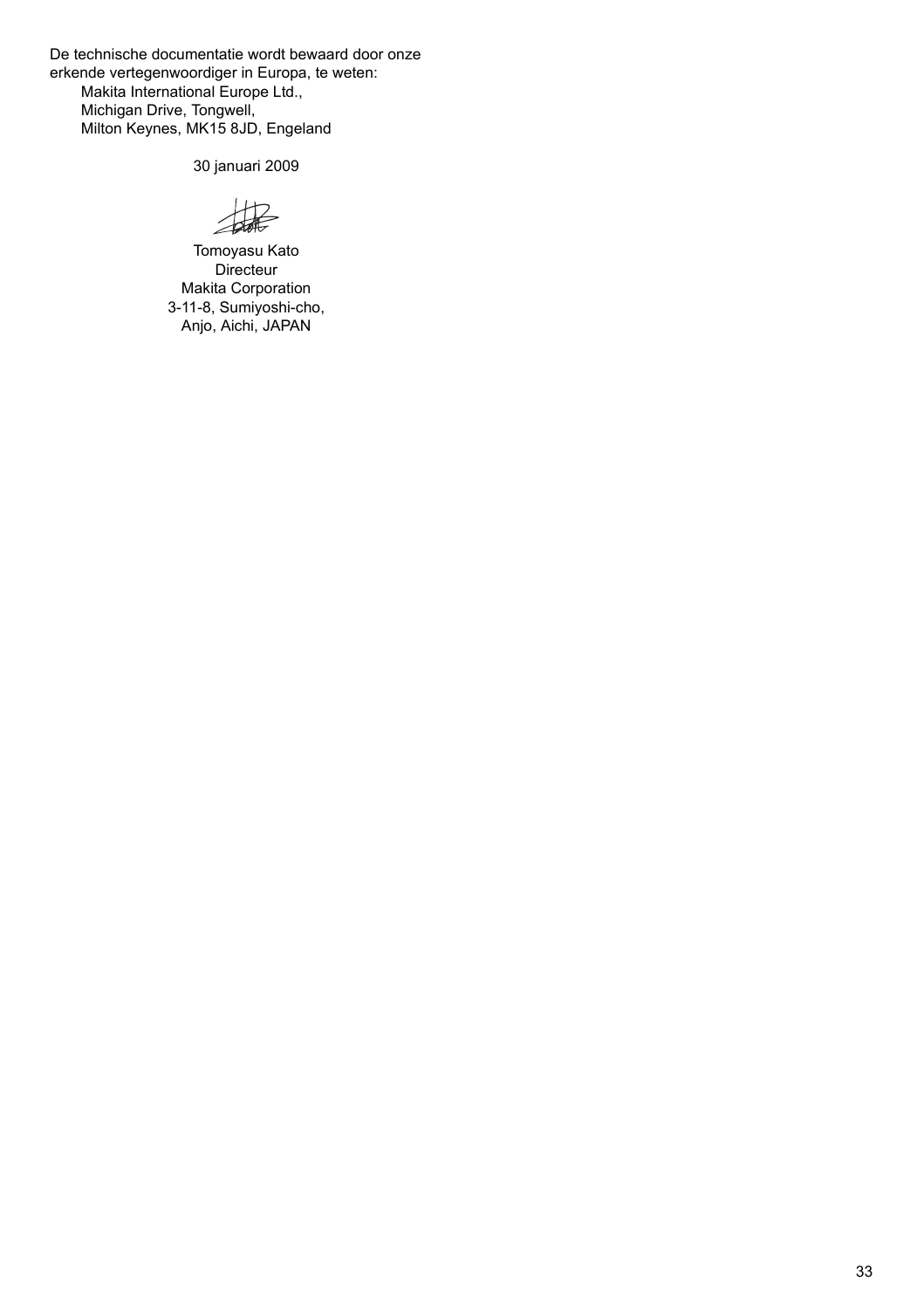# **ESPAÑOL**

- 1. Interruptor disparador
- 2. Lámpara
- 3. Palanca del interruptor de inversión
- 4. Mandril de cambio rápido para SDS-plus
- 5. Línea de la cubierta de cambio
- 6. Cubierta de cambio
- 7. Husillo
- 8. Mandril de cambio rápido de broca

**ESPECIFICACIONES**

## **Descripción y visión general**

- 9. Pomo de cambio de modo de acción
- 10. Base de la empuñadura
- 11 Mango lateral
- 12. Dientes
- 
- 14. Espiga de la broca
- 15. Grasa para brocas
- 16. Broca
	-
- 17. Cubierta del mandril
- 18. Calibre de profundidad
- 19. Tapa contra el polvo
- 20. Bulbo de extracción
- 21. Adaptador de mandril
- 22. Mandril automático
- 23. Camisa
- 24. Anillo

| Modelo                     |          |                                           | HR2800/<br>HR2810 | <b>HR2810T</b>    | <b>HR2811F</b> | <b>HR2811FT</b> |
|----------------------------|----------|-------------------------------------------|-------------------|-------------------|----------------|-----------------|
| Capacidades                | Hormigón | Broca de punta de carburo<br>de tungsteno | 28 mm             |                   |                |                 |
|                            |          | <b>Broca</b>                              | 80 mm             |                   |                |                 |
|                            |          | Broca de punta de diamante<br>(tipo seco) | 80 mm             |                   |                |                 |
|                            | Acero    |                                           | $13 \text{ mm}$   |                   |                |                 |
|                            | Madera   |                                           | 32 mm             |                   |                |                 |
| Velocidad en vacío (mín-1) |          | $0 - 1.100$                               |                   |                   |                |                 |
| Golpes por minuto          |          | $0 - 4.500$                               |                   |                   |                |                 |
| Longitud total             |          | 314 mm                                    | 339 mm            | 320 mm            | 345 mm         |                 |
| Peso neto                  |          | $3,4$ kg                                  | $3,5$ kg          | 3.5 <sub>kq</sub> | $3,6$ kg       |                 |
| Clase de seguridad         |          |                                           | 回川                |                   |                |                 |
|                            |          |                                           |                   |                   |                |                 |

• Debido a nuestro programa continuo de investigación y desarrollo, las especificaciones aquí descritas están sujetas a cambios sin previo aviso.

- Las especificaciones pueden ser diferentes de un país a otro.
- Peso de acuerdo con el procedimiento EPTA 01/2003

#### **Para el modelo HR2800 Uso previsto** ENE042-1

La herramienta se ha diseñado para perforar con percusión y para perforar ladrillo, hormigón y piedra. También es apropiada para taladrar sin impactos en madera, metal, cerámica y plástico.

#### **Para los modelos HR2810, HR2810T, HR2811F, HR2811FT** Uso previsto **ENE043-1**

Esta herramienta está diseñada para perforar con percusión y taladrar ladrillo, hormigón y piedra, así como para trabajos de cincelado. También es apropiada para taladrar sin impactos en madera, metal, cerámica y plástico.

### **Alimentación** ENF002-1

La herramienta debe conectarse solamente a una fuente de alimentación de la misma tensión que la indicada en la placa de características, y sólo puede funcionar con corriente alterna monofásica. El sistema de doble aislamiento de la herramienta cumple con las normas europeas y puede, por lo tanto, usarse también en tomacorrientes sin conductor de tierra.

# **ADVERTENCIAS DE SEGURIDAD DEL MARTILLO ROTATIVO** GEB007-6

**No deje que la comodidad o la familiaridad con el producto (a base de utilizarlo repetidamente) sustituya la estricta observancia de las normas de seguridad del producto en cuestión. Si utiliza esta herramienta de forma no segura o incorrecta, puede sufrir graves daños corporales.** 

- 1. **Utilice protectores para los oídos.** La exposición al ruido puede producir pérdida auditiva.
- 2. **Utilice las empuñaduras auxiliares proporcionadas con la herramienta.** La pérdida de control puede ocasionar daños corporales.
- 3. **Sujete la herramienta eléctrica por las superficies de agarre aisladas al realizar una operación en que el accesorio de corte pueda entrar en contacto con cables ocultos o con su propio cable.** Si entra en contacto con un cable con corriente, puede que las piezas metálicas expuestas de la herramienta eléctrica se carguen también de corriente y que el operario reciba una descarga.
- 4. **Póngase un casco de seguridad, gafas de seguridad y/o una careta protectora. Las gafas**

13. Saliente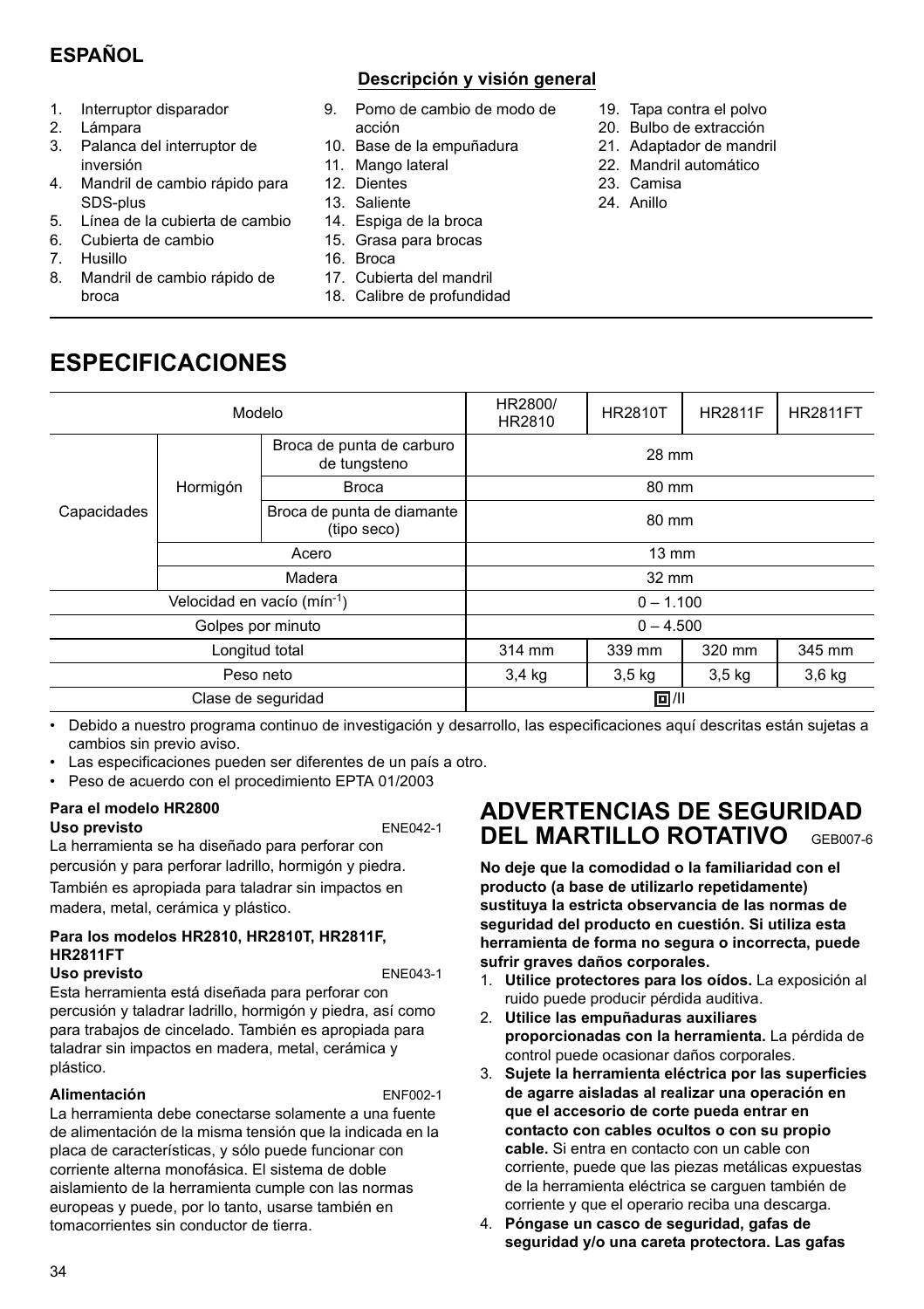**normales o de sol NO son gafas de seguridad. También se recomienda encarecidamente que utilice una mascarilla antipolvo y guantes gruesos acolchados.** 

- 5. **Asegúrese de que la broca esté firmemente sujeta en su lugar antes del uso.**
- 6. **En condiciones normales de funcionamiento, la herramienta está diseñada para producir vibraciones. Los tornillos pueden aflojarse fácilmente, con lo cual se puede averiar la herramienta o puede producirse un accidente. Compruebe que los tornillos estén bien apretados antes del uso.**
- 7. **Si hace frío o la herramienta no se ha utilizado durante un período prolongado, deje que se caliente la herramienta poniéndola en marcha en vacío. De este modo se facilitará la lubricación. Si no se calienta adecuadamente, se dificultará el martilleo.**
- 8. **Colóquese siempre en una posición bien equilibrada. Si utiliza la herramienta en una ubicación elevada, asegúrese de que nadie se encuentre debajo.**
- 9. **Sujete firmemente la herramienta con ambas manos.**
- 10. **Mantenga las manos alejadas de las piezas móviles.**
- 11. **No deje la herramienta encendida. Póngala en marcha solamente cuando la tenga en las manos.**
- 12. **No apunte la herramienta hacia ninguna persona que se encuentre en la zona durante su uso. La broca podría salir disparada y herir gravemente a alguien.**
- 13. **No toque la broca ni las piezas cercanas a ésta inmediatamente después de que hayan estado en funcionamiento; pueden estar extremadamente calientes y producir quemaduras en la piel.**
- 14. **Algunos materiales contienen sustancias químicas que pueden ser tóxicas. Procure evitar la inhalación de polvo y el contacto con la piel. Siga los datos de seguridad del proveedor del material.**

# **GUARDE ESTAS INSTRUCCIONES.**

### **ADVERTENCIA:**

**El MAL USO o la no observancia de las normas de seguridad expuestas en este manual de instrucciones pueden ocasionar graves daños corporales.**

# **DESCRIPCIÓN DEL FUNCIONAMIENTO**

### **PRECAUCIÓN:**

• Asegúrese siempre de que la herramienta esté apagada y desenchufada antes de intentar realizar cualquier tipo de ajuste o comprobación en ella.

# **Funcionamiento del interruptor (Fig. 1)**

### **PRECAUCIÓN:**

• Antes de enchufar la herramienta, asegúrese siempre de que el interruptor disparador funcione como es

debido y de que vuelva a la posición "OFF" (apagado) al soltarlo.

Para poner en marcha la herramienta, simplemente accione el interruptor disparador. La velocidad de la herramienta aumenta al incrementar la presión sobre el interruptor disparador. Suelte el interruptor disparador para detener la herramienta.

# **Encender las lámparas**

### **Para los modelos HR2811F, HR2811FT (Fig. 2)**

### **PRECAUCIÓN:**

• No mire hacia la luz ni mire directamente hacia la fuente de luz.

Para encender la lámpara, tire del disparador. Suelte el disparador para apagarla.

### **NOTA:**

• Utilice un paño seco para limpiar la suciedad del cristal de la lámpara. Procure no rayar el cristal de la lámpara, puesto que puede disminuir el grado de iluminación.

# **Funcionamiento del interruptor de inversión (Fig. 3)**

Esta herramienta está provista de un interruptor de inversión para cambiar la dirección de giro. Apriete la palanca del interruptor de inversión por el lado A para obtener un giro a la derecha o por el lado B para girar a la izquierda.

### **PRECAUCIÓN:**

- Antes de trabajar, compruebe siempre la dirección del giro.
- Utilice el interruptor de inversión sólo cuando la herramienta se haya detenido por completo, ya que, de lo contrario, la herramienta podría averiarse.
- Si utiliza la herramienta en el sentido contrario al de las agujas del reloj, el interruptor disparador se pulsa sólo la mitad y la herramienta funciona a velocidad media.

# **Cambio del mandril de cambio rápido para SDS-plus**

### **Para los modelos HR2810T, HR2811FT**

El mandril de cambio rápido para SDS-plus se puede cambiar fácilmente por el mandril de cambio rápido de broca.

### **Extracción del mandril de cambio rápido para SDSplus (Fig. 4)**

### **PRECAUCIÓN:**

• Antes de extraer el mandril de cambio rápido para SDS-plus, extraiga siempre la broca.

Sujete la cubierta de cambio del mandril de cambio rápido para SDS-plus y gírela en la dirección de la flecha hasta que la línea de la cubierta de cambio se mueva desde el símbolo  $\triangle$  hasta el símbolo  $\triangle$ . Tire con fuerza en la dirección de la flecha.

# **Acoplamiento del mandril de cambio rápido de broca (Fig. 5)**

Compruebe que la línea del mandril de cambio rápido muestre el símbolo  $\triangle$ . Sujete la cubierta de cambio del mandril de cambio rápido de broca y ajuste la línea en el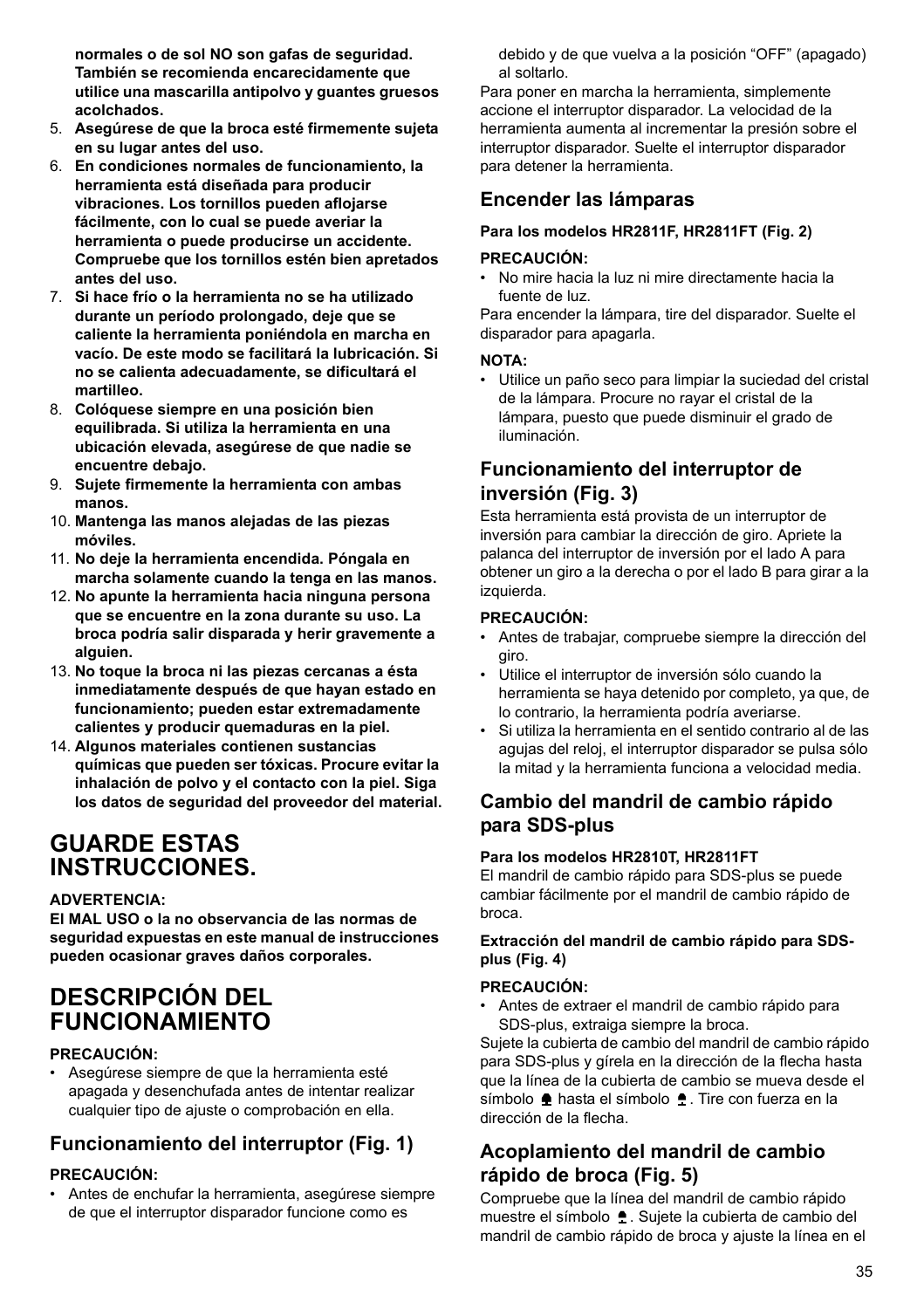símbolo  $\triangle$ . Coloque el mandril de cambio rápido de broca en el husillo de la herramienta.

Sujete la cubierta de cambio del mandril de cambio rápido de broca y gire la línea de la cubierta de cambio hacia el símbolo  $\triangle$  hasta que se pueda oír un clic claramente.

# **Selección del modo de acción**

### **Para el modelo HR2800 (Fig. 6)**

Esta herramienta utiliza un pomo para cambiar el modo de acción. Con la ayuda de este pomo, seleccione uno de los dos modos disponibles según sus necesidades. Para girar solamente, mueva el pomo de manera que la flecha del pomo apunte hacia el símbolo  $\frac{1}{2}$  situado en el cuerpo de la herramienta.

Para girar con percusión, mueva el pomo de manera que la flecha del pomo apunte hacia el símbolo fa situado en el cuerpo de la herramienta.

### **PRECAUCIÓN:**

- Mueva siempre el pomo completamente hacia el símbolo del modo que desee. Si utiliza la herramienta con el pomo situado en una posición entre alguno de los símbolos de modo, la herramienta podría averiarse.
- Utilice el pomo cuando la herramienta se haya detenido por completo,

### **Para los modelos HR2810, HR2810T, HR2811F, HR2811FT**

### **Giro con percusión (Fig. 7)**

Para taladrar hormigón, ladrillo, etc. gire el pomo de cambio del modo de acción al símbolo  $\mathbb{T}$ 8. Utilice una broca con punta de carburo de tungsteno.

### **Sólo giro (Fig. 8)**

Para taladrar hormigón, metal o materiales plásticos, bloquee el botón y gire el pomo de cambio de modo de acción al símbolo  $%$ . Utilice una broca helicoidal o de madera.

### **Sólo percusión (Fig. 9)**

Para trabajos de cincelado, desincrustación o demolición, gire el pomo de cambio de modo de acción al símbolo  $\sqrt[n]{\cdot}$ . Utilice un puntero, un cortafrío, un cincel de desincrustación, etc.

### **PRECAUCIÓN:**

- No gire el pomo de cambio del modo de acción mientras la herramienta está en funcionamiento con carga, ya que, de lo contrario, la herramienta se averiará.
- Para evitar el desgaste prematuro del mecanismo de cambio de modo, asegúrese siempre de que el pomo de cambio del modo de acción queda bien colocado en una de las tres posiciones de modo de acción.

## **Limitador de par de apriete**

El limitador de par de apriete entra en acción cuando se alcanza un cierto nivel de par. El motor se desacoplará del eje de salida. Cuando esto suceda, la broca dejará de girar.

### **PRECAUCIÓN:**

- Desconecte la herramienta tan pronto como actúe el limitador de par de apriete. Ello evitará que la herramienta se desgaste prematuramente.
- Las brocas tales como los sacabocados, que tienden a encallarse o a agarrotarse en el orificio no son

adecuadas para esta herramienta. Esto se debe a que el limitador de par de apriete actúa con demasiada frecuencia.

# **MONTAJE**

### **PRECAUCIÓN:**

• Asegúrese siempre de que la herramienta esté apagada y desenchufada antes de intentar realizar cualquier trabajo en ella.

# **Empuñadura lateral (empuñadura auxiliar) (Fig. 10)**

### **PRECAUCIÓN:**

• Utilice siempre la empuñadura lateral para garantizar un uso seguro.

Instale la empuñadura lateral de forma que los dientes de la base de la empuñadura encajen entre los salientes del portaherramientas. A continuación, apriete la empuñadura girándola hacia la derecha hasta la posición requerida. Se puede girar 360° y se puede fijar en cualquier posición.

### **Grasa para brocas**

En primer lugar, aplique una pequeña cantidad de grasa para brocas (aprox. 0,5 - 1 g) a la cabeza de la espiga de la broca.

De este modo se lubrica el mandril, hecho que alarga su vida útil y suaviza su operación.

## **Instalación o extracción de la broca (Fig. 11)**

Limpie la espiga de la broca y engrásela antes de montarla. **(Fig. 12)**

Introduzca la broca en la herramienta. Gírela y empújela hasta que se enclave.

Después de la instalación, asegúrese siempre de que la broca esté bien sujeta en su lugar; para ello, intente sacarla.

Para extraer la broca, desplace la cubierta del mandril al máximo hacia abajo y tire de la broca hacia fuera. **(Fig. 13)**

# **Ángulo de la broca (cincelado, desincrustación y demolición)**

### **Para los modelos HR2810, HR2810T, HR2811F, HR2811FT (Fig. 14)**

La broca puede fijarse en cualquier ángulo. Para cambiarlo, gire el pomo de cambio del modo de acción hasta el símbolo **O**. Gire la broca al ángulo requerido. Gire el pomo de cambio del modo de acción al símbolo  $\hat{v}$ . Compruebe que la broca ha quedado bien sujeta; para ello, gírela ligeramente. **(Fig. 15)**

# **Calibre de profundidad (Fig. 16)**

El calibre de profundidad es muy útil para realizar agujeros de profundidad uniforme. Afloje la empuñadura lateral e introduzca el calibre de profundidad en el agujero de la empuñadura. Ajuste el calibre a la profundidad deseada y apriete la empuñadura lateral.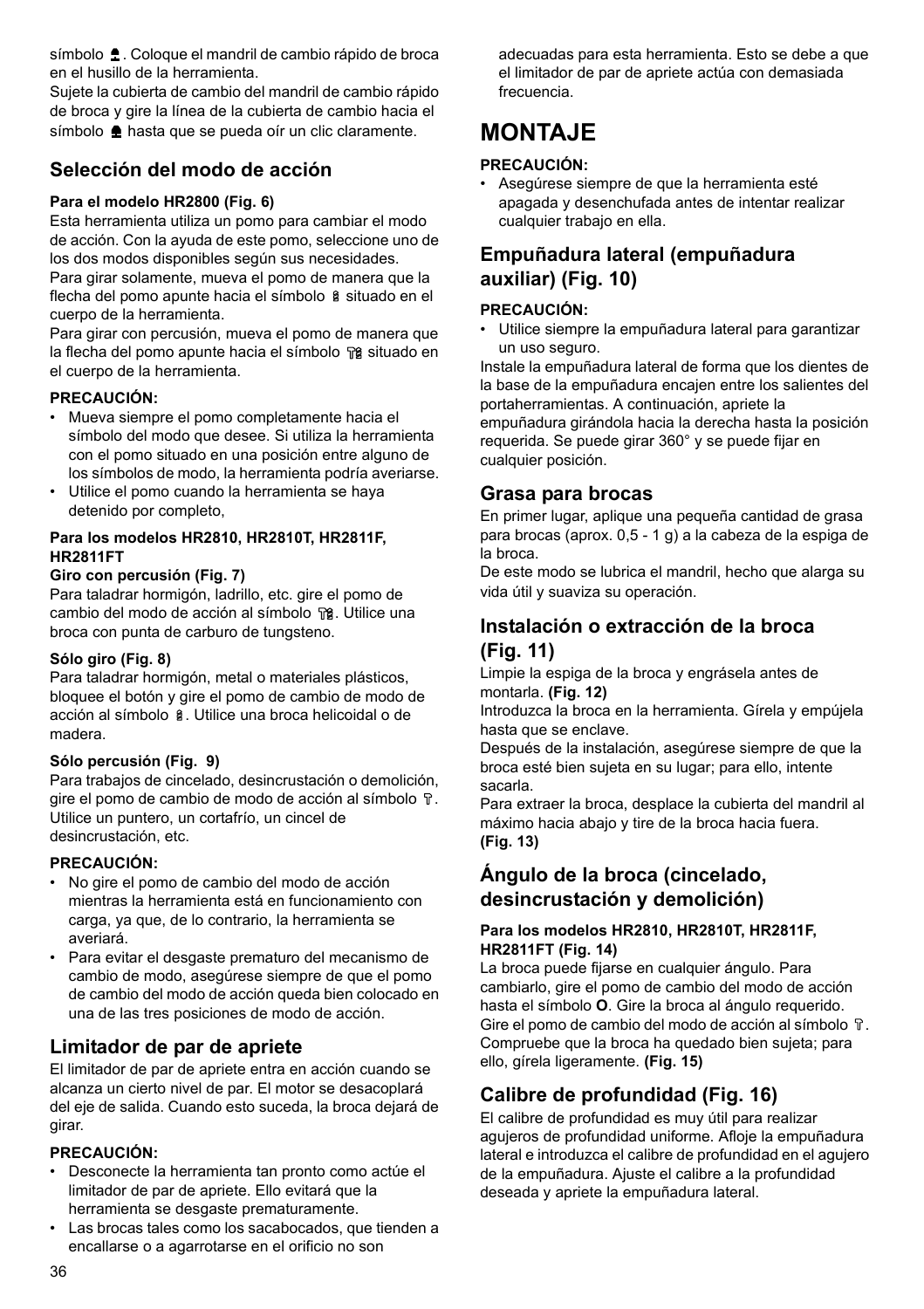### **NOTA:**

• No se puede usar el calibre de profundidad en la posición en la que golpea contra el alojamiento del engranaje.

# **Tapa contra el polvo (Fig. 17)**

Cuando realice operaciones de perforación a una altura por encima de la cabeza, utilice la tapa contra el polvo para impedir que el polvo le caiga encima. Sujete la tapa contra el polvo a la broca tal como indica la figura. Las distintas tapas contra el polvo pueden fijarse a brocas del siguiente tamaño.

|                        | Diámetro de la broca      |
|------------------------|---------------------------|
| Tapa contra el polvo 5 | 6 mm - 14,5 mm            |
| Tapa contra el polvo 9 | $12 \, \text{mm}$ - 16 mm |

# **MANEJO**

### **PRECAUCIÓN:**

• Utilice siempre la empuñadura lateral (mango auxiliar) y sujete firmemente la herramienta por la empuñadura lateral y por el mango del interruptor durante el funcionamiento.

# **Función de perforación con percusión (Fig. 18)**

Coloque el pomo de cambio del modo de acción en el símbolo  $\frac{1}{2}$ . Coloque la broca en el lugar donde desee practicar el orificio y, a continuación, presione el interruptor disparador.

No fuerce la herramienta. Los mejores resultados se obtienen cuando se ejerce una presión suave. Mantenga la herramienta en posición y evite que se desplace fuera del orificio.

No ejerza más presión cuando el orificio se obstruya con restos o partículas de materiales. Pare la herramienta y, a continuación, extraiga la broca parcialmente del orificio. Repita esta operación varias veces hasta que el orificio se limpie y pueda reanudar la perforación.

### **PRECAUCIÓN:**

• En determinadas situaciones, como, por ejemplo, al practicar un agujero, cuando el orificio se tapona con restos y partículas de materiales o cuando se golpean las varas de refuerzo dentro del hormigón, se ejerce una enorme y súbita fuerza de torsión sobre la herramienta y la broca. Utilice siempre la empuñadura lateral (mango auxiliar) y sujete firmemente la herramienta por la empuñadura lateral y por el mango del interruptor durante el funcionamiento. De lo contrario, puede perder el control de la herramienta y sufrir heridas graves.

### **NOTA:**

Al utilizar la herramienta en vacío, la broca puede girar de forma descentrada. La herramienta se centra automáticamente durante la operación. Ello no afecta a la precisión de la perforación.

## **Bulbo de extracción (accesorio opcional) (Fig. 19)**

Tras perforar el orificio, utilice el bulbo de extracción para quitar el polvo y los restos de materiales del orificio.

# **Cincelado/desincrustación/demolición**

### **Para los modelos HR2810, HR2810T, HR2811F, HR2811FT sólo (Fig. 20)**

Coloque el pomo de cambio del modo de acción al  $s<sub>í</sub>$ mbolo  $R$ 

Sujete firmemente la herramienta con ambas manos. Encienda la herramienta y aplique una ligera presión sobre ella para evitar que rebote sin control. Apretar demasiado la herramienta no aumenta la eficacia.

# **Perforación en madera o metal (Fig. 21 y 24)**

### **Para el modelo HR2800, HR28010, HR2810F**

Utilice el conjunto de mandril opcional. Cuando lo instale, consulte "Instalación o extracción de la broca", descrito en la página anterior. Coloque el pomo de cambio del modo de acción de tal manera que el puntero señale el símbolo .

### **Para los modelos HR2810T, HR2811FT**

Utilice el mandril de cambio rápido de broca como equipo estándar. Cuando lo instale, consulte "cambio del mandril de cambio rápido para SDS-plus" descrito en la página anterior. Sujete la anilla y gire la camisa a la izquierda para abrir las mordazas del mandril. Inserte completamente la broca o la punta del destornillador en el mandril. Sujete la anilla con fuerza y gire la camisa a la derecha para sujetar el mandril. Para extraer la broca o la punta del destornillador, sujete la anilla y gire la camisa a la izquierda. Coloque el pomo de cambio del modo de acción al símbolo  $\hat{a}$ . Puede perforar un diámetro máximo de 13 mm en metal y de 32 mm en madera.

### **PRECAUCIÓN:**

- No utilice el "giro con percusión" si el mandril de cambio rápido de broca está montado en la herramienta. El mandril de cambio rápido de broca puede estar dañado. Además, el mandril podría caerse al invertir la herramienta.
- Apretar la herramienta en exceso no acelerará la perforación. De hecho, esta presión excesiva sólo servirá para dañar la punta de la broca, reducir el rendimiento de la herramienta y acortar su vida útil.
- En el momento de realizar el orificio, se ejerce una presión de giro enorme sobre la herramienta y la broca. Sujete firmemente la herramienta y tenga mucho cuidado cuando la broca empieza a perforar el material.
- Para sacar una broca atascada, sólo tiene que ajustar el interruptor de inversión en el giro inverso. Sin embargo, la herramienta puede retroceder bruscamente si no la sujeta con fuerza.
- Sujete siempre las piezas de trabajo pequeñas en una prensa de tornillo o un dispositivo de sujeción similar.

## **Taladrado con la broca de diamante**

Cuando realice operaciones de perforación con brocas de punta de diamante, coloque siempre la palanca de cambio en la posición  $\hat{a}$  para girar solamente.

### **PRECAUCIÓN:**

• Si realiza operaciones de perforación con una broca de punta de diamante utilizando el "giro con percusión", la broca de punta de diamante puede resultar dañada.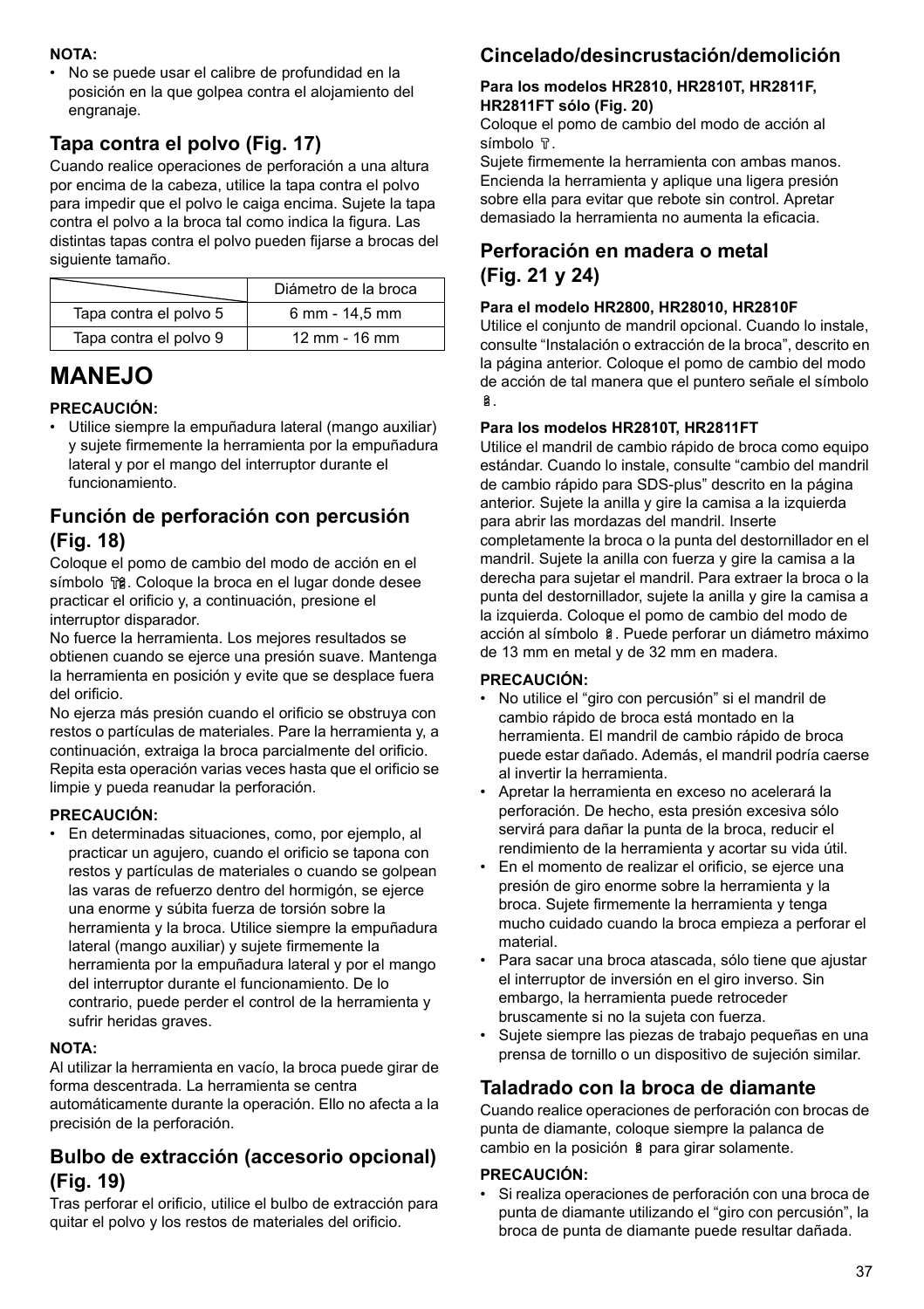# **MANTENIMIENTO**

### **PRECAUCIÓN:**

• Asegúrese siempre de que la herramienta esté apagada y desenchufada antes de intentar realizar cualquier trabajo de inspección o mantenimiento en ella.

Para conservar la SEGURIDAD y la FIABILIDAD del producto, los trabajos de reparación, la inspección y la sustitución de las escobillas de carbón, así como otros trabajos de mantenimiento y ajuste, deberán ser realizados en centros de servicio autorizados de Makita, utilizando siempre piezas de repuesto de Makita.

# **ACCESORIOS**

### **PRECAUCIÓN:**

• Se recomienda el uso de estos accesorios o complementos con la herramienta Makita especificada en este manual. El uso de otros accesorios o complementos puede conllevar el riesgo de ocasionar daños corporales. Utilice los accesorios o

complementos solamente para su fin establecido. Si necesita cualquier ayuda para obtener más información relativa a estos accesorios, pregunte al centro de servicio Makita local.

- Brocas con punta de carburo SDS-Plus
- Puntero
- Broca
- Cortafríos
- Broca de diamante
- Cincel de desincrustación
- Cincel para acanaladuras
- Conjunto de mandril
- Mandril S13
- Adaptador de mandril
- Llave del mandril S13
- Grasa para brocas
- Mango lateral
- Calibre de profundidad
- Bulbo de extracción
- Tapa contra el polvo
- Accesorio para extractor de polvo
- Gafas de seguridad
- Maletín de plástico para el transporte
- Mandril automático

#### **Para el modelo HR2800 Ruido** ENG102-3

Nivel de ruido típico de ponderación A establecido según EN60745:

Nivel de presión de sonido  $(L_{pA})$ : 89 dB (A) Nivel de potencia de sonido  $(L_{WA})$ : 100 dB  $(A)$ Incertidumbre (K): 3 dB (A)

### **Utilice protección para los oídos.**

### **Vibración** ENG217-2

Valor total de vibración (suma de vectores triaxiales) establecido según EN60745:

Modo de trabajo: taladrado de percusión en hormigón Emisión de vibraciones ( $a<sub>h.HD</sub>$ ): 20,0 m/s<sup>2</sup> Incertidumbre (K): 1,5 m/s2

Modo de trabajo: taladrado en metal Emisión de vibraciones  $(a_{h,0})$ : 2,5 m/s<sup>2</sup> o menos Incertidumbre  $(K)$ : 1.5 m/s<sup>2</sup>

#### **Para el modelo Model HR2810, HR2810T Ruido** ENG102-3

Nivel de ruido típico de ponderación A establecido según EN60745:

Nivel de presión de sonido  $(L_{pA})$ : 89 dB  $(A)$ Nivel de potencia de sonido  $(L_{WA})$ : 100 dB (A) Incertidumbre (K): 3 dB (A)

### **Utilice protección para los oídos.**

### **Vibración** ENG215-2

Valor total de vibración (suma de vectores triaxiales) establecido según la EN60745:

Modo de trabajo: función de cincelado Emisión de vibraciones ( $a_{h,CHea}$ ): 15,5 m/s<sup>2</sup> Incertidumbre  $(K)$ : 1.5 m/s<sup>2</sup>

#### ENG303-2

Modo de trabajo: taladrado de percusión en hormigón Emisión de vibraciones ( $a<sub>h,HD</sub>$ ): 20,0 m/s<sup>2</sup> Incertidumbre  $(K)$ : 1,5 m/s<sup>2</sup>

#### ENG302-2

Modo de trabajo: taladrado en metal Emisión de vibraciones  $(a<sub>h,D</sub>)$ : 2,5 m/s<sup>2</sup> o menos Incertidumbre  $(K)$ : 1,5 m/s<sup>2</sup>

### **Para el modelo Model HR2811F, HR2811FT**

#### **Ruido** ENG102-3 Nivel de ruido típico de ponderación A establecido según EN60745:

Nivel de presión de sonido  $(L_{pA})$ : 90 dB (A) Nivel de potencia de sonido  $(L_{WA})$ : 101 dB (A) Incertidumbre (K): 3 dB (A)

### **Utilice protección para los oídos.**

### **Vibración** ENG215-2

Valor total de vibración (suma de vectores triaxiales) establecido según la EN60745:

Modo de trabajo: función de cincelado Emisión de vibraciones ( $a_{h,CHeq}$ ): 11,5 m/s<sup>2</sup> Incertidumbre  $(K)$ : 1,5 m/s<sup>2</sup>

#### ENG303-2

Modo de trabajo: taladrado de percusión en hormigón Emisión de vibraciones ( $a<sub>h,HD</sub>$ ): 15,0 m/s<sup>2</sup> Incertidumbre (K): 1,5 m/s2

```
ENG301-1
```
Modo de trabajo: taladrado en metal Emisión de vibraciones ( $a<sub>h,D</sub>$ ): 2,5 m/s<sup>2</sup> Incertidumbre  $(K)$ : 1,5 m/s<sup>2</sup>

### **Declaración de conformidad de la CE** ENH101-12 **Nosotros, Makita Corporation, en calidad de fabricante responsable, declaramos que las siguientes máquinas Makita:**

Designación de la máquina: Martillo rotativo Nº de modelo/ Tipo: HR2800, HR2810, HR2810T, HR2811F, HR2811FT son de producción serie y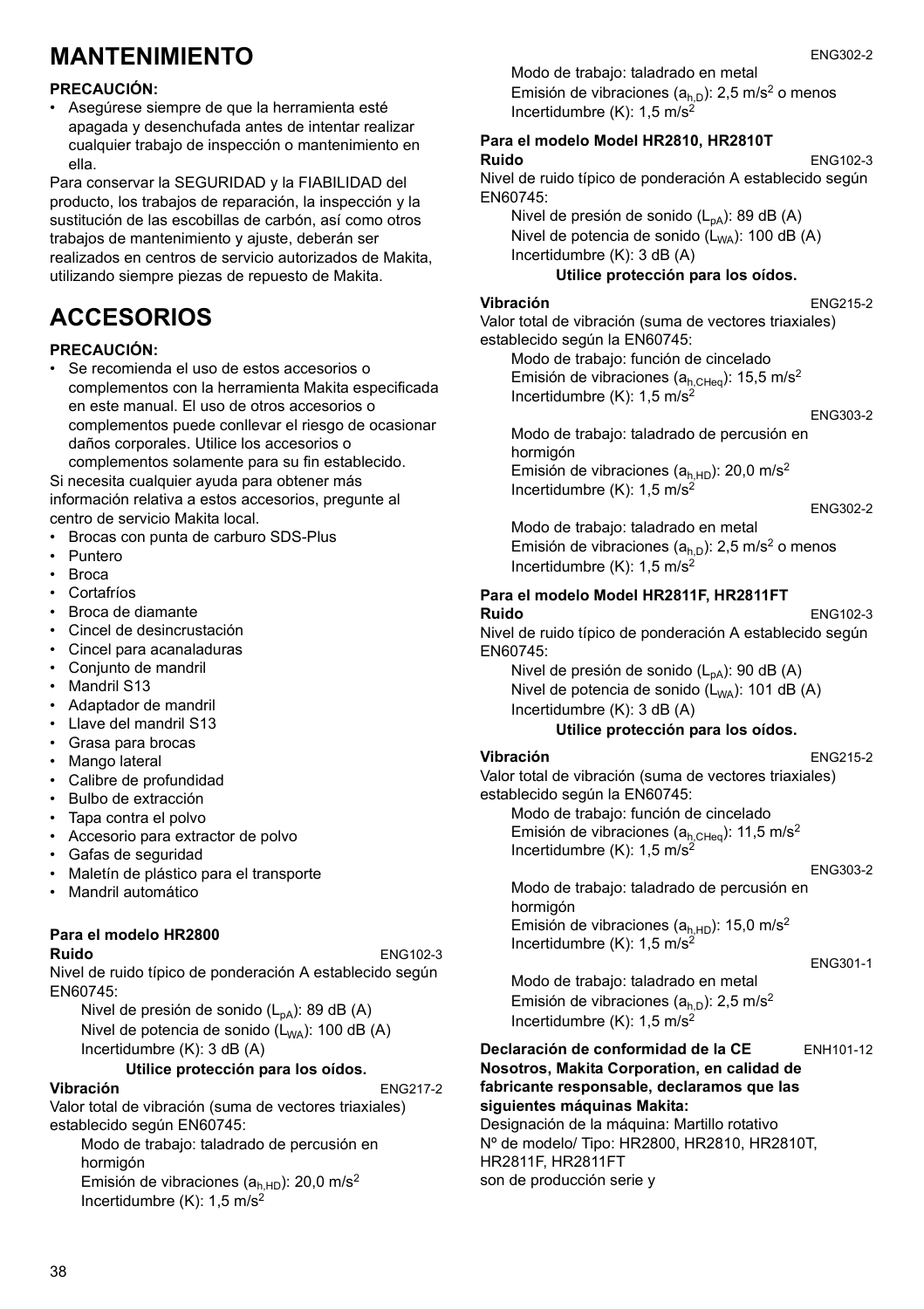**Cumplen con las siguientes Directivas europeas:**

98/37/EC hasta el 28 de diciembre de 2009 y después con 2006/42/EC desde el 29 de diciembre de 2009

Y se han fabricado de acuerdo con los siguientes estándares o documentos estandarizados:

EN60745

La documentación técnica la conserva nuestro

representante autorizado en Europa, que es: Makita International Europe Ltd.,

Michigan, Drive, Tongwell, Milton Keynes, MK15 8JD, Inglaterra

30 de enero de 2009

 $+12$ 

Tomoyasu Kato **Director** Makita Corporation 3-11-8, Sumiyoshi-cho, Anjo, Aichi, JAPAN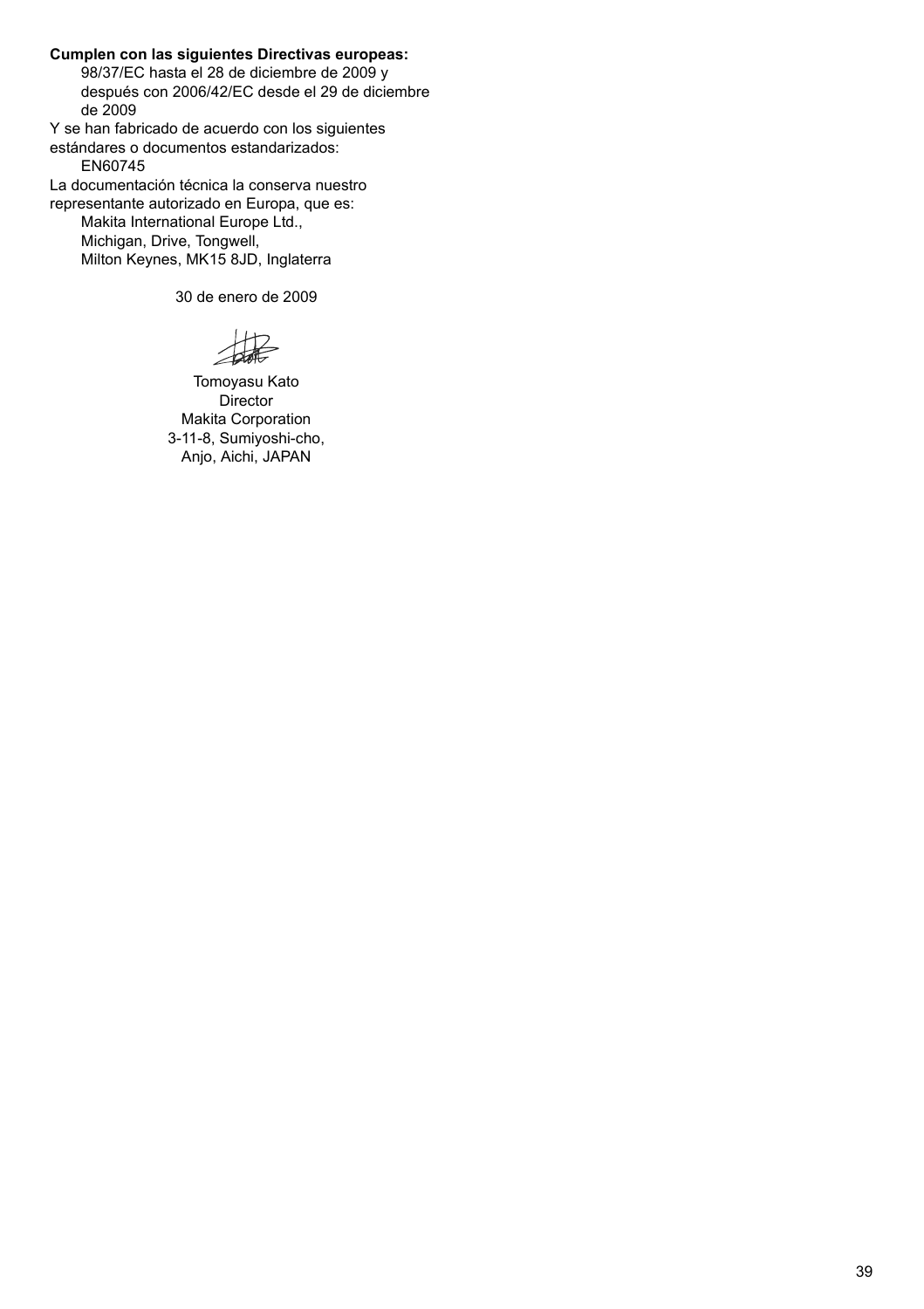# **PORTUGUÊS**

## **Descrição geral**

- 1. Gatilho
- 2. Lâmpada
- 3. Interruptor de inversão de rotação
- 4. Mandril de substituição rápida para brocas SDS-plus
- 5. Linha indicadora da cobertura de substituição
- 6. Cobertura de substituição

**ESPECIFICAÇÕES**

- 7. Fuso
- 8. Mandril de broca de substituição rápida
- 9. Manípulo de mudança do modo de funcionamento
- 10. Base do apoio
- 11 Apoio lateral
- 12. Dentes
- 13. Saliência
- 14. Haste da broca
- 15. Lubrificante para brocas
- 16. Broca
- 17. Cobertura do mandril
- 18. Medidor de profundidade
- 19. Recipiente de pó
- 20. Fole
- 21. Adaptador de mandril
- 22. Mandril de broca sem chave
- 23. Manga
- 24. Anel

| Modelo                                  |         |                                               | HR2800/<br>HR2810 | <b>HR2810T</b>    | <b>HR2811F</b>    | <b>HR2811FT</b> |
|-----------------------------------------|---------|-----------------------------------------------|-------------------|-------------------|-------------------|-----------------|
| Capacidades                             |         | Broca com ponta de<br>carboneto de tungsténio | 28 mm             |                   |                   |                 |
|                                         | Betão   | Broca de coroa                                | 80 mm             |                   |                   |                 |
|                                         |         | Broca de coroa de diamante<br>(tipo seco)     | 80 mm             |                   |                   |                 |
|                                         | Aco     |                                               | $13 \text{ mm}$   |                   |                   |                 |
|                                         | Madeira |                                               | 32 mm             |                   |                   |                 |
| Velocidade de rotação em vazio (mín.-1) |         | $0 - 1.100$                                   |                   |                   |                   |                 |
| Percussões por minuto                   |         | $0 - 4.500$                                   |                   |                   |                   |                 |
| Comprimento total                       |         | 314 mm                                        | 339 mm            | 320 mm            | 345 mm            |                 |
| Peso líquido                            |         | 3,4 kg                                        | $3,5$ kg          | 3.5 <sub>kq</sub> | 3.6 <sub>kq</sub> |                 |
| Classe de segurança                     |         |                                               | 回川                |                   |                   |                 |

• Devido à nossa pesquisa e desenvolvimento constantes, estas especificações estão sujeitas a alteração sem aviso prévio.

- Estas especificações podem diferir de país para país.
- Peso de acordo com procedimento EPTA de 01/2003

#### **Para o modelo HR2800 Utilização prevista** ENE042-1

A ferramenta destina-se a realizar perfuração com percussão e perfuração convencional em tijolo, betão e pedra.

É também adequada para perfurar sem impacto em madeira, metal, cerâmica e plástico.

### **Para os modelos HR2810, HR2810T, HR2811F e HR2811FT**

**Utilização prevista** entre entre ENE043-1

A ferramenta destina-se a realizar perfuração com percussão e perfuração convencional em tijolo, betão e pedra, bem como trabalhos de cinzelagem. É também adequada para perfurar sem impacto em madeira, metal, cerâmica e plástico.

### **Fonte de alimentação** ENF002-1

A ferramenta apenas deve ser ligada a uma fonte de alimentação da mesma tensão que a indicada na chapa de especificações e apenas pode funcionar com uma alimentação de CA monofásica. As ferramentas possuem isolamento duplo, de acordo com as Normas Europeias, e podem, assim, ser igualmente ligadas a tomadas sem fio de terra.

# **AVISOS DE SEGURANÇA DO MARTELO PERFURADOR** GEB007-6

**NÃO deixe que o progressivo à vontade com o produto (resultante de uma utilização frequente) o faça esquecer o estrito cumprimento das regras de segurança de utilização do produto. Se utilizar a ferramenta incorrectamente ou não respeitar as regras de segurança, poderá ferir-se gravemente.** 

- 1. **Use protecção para os ouvidos.** A exposição ao ruído pode provocar a perda de audição.
- 2. **Utilize a(s) pega(s) auxiliar(es) fornecida(s) com a ferramenta.** A perda de controlo pode provocar ferimentos pessoais.
- 3. **Quando executar operações em que acessórios de corte possam entrar em contacto com fios eléctricos ocultos ou com próprio cabo eléctrico da ferramenta, tenha o cuidado de tocar apenas nas superfícies isoladas desses acessórios.** O acessório de corte em contacto com um fio eléctrico ligado à corrente pode electrificar as peças de metal da ferramenta e provocar um choque.
- 4. **Use um capacete de segurança, óculos de protecção e/ou visor de protecção. Os óculos**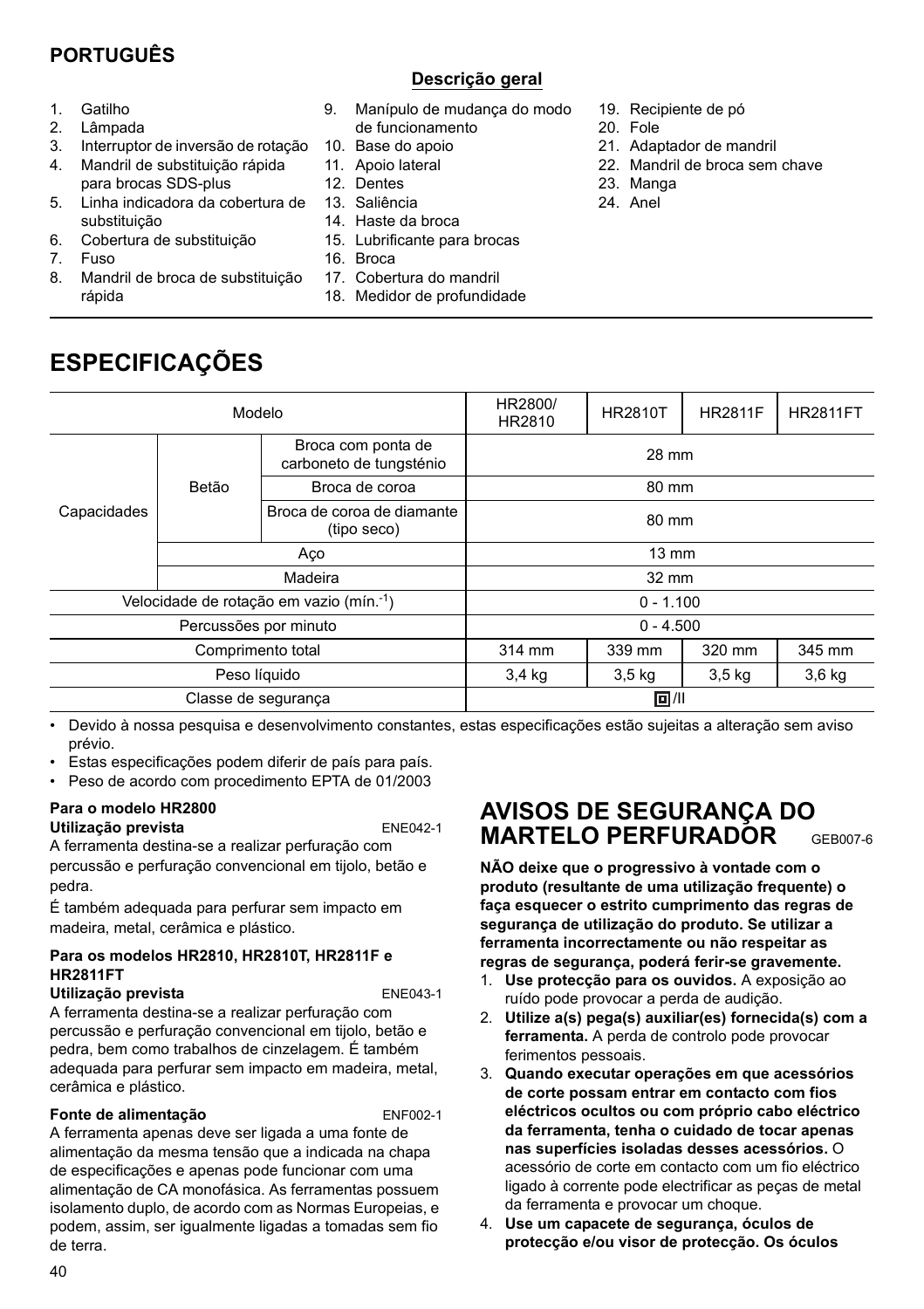**normais ou óculos de sol NÃO são óculos de segurança. É igualmente recomendável que use uma máscara de pó e luvas forradas grossas.** 

- 5. **Certifique-se que a broca fixa no lugar antes de a utilizar.**
- 6. **Em funcionamento normal, a ferramenta está concebida para produzir vibrações. Os parafusos podem soltar-se facilmente, podendo provocar danos ou um acidente. Verifique se os parafusos estão bem apertados antes de utilizar o aparelho.**
- 7. **Em tempo frio ou quando a ferramenta não for usada durante muito tempo, deixe-a arrefecer durante um bocado antes de a utilizar sem carga. Isto melhora a lubrificação. Sem um arrefecimento correcto, o processo de martelagem pode tornarse difícil.**
- 8. **Procure uma posição em pé estável e firme. Se utilizar a ferramenta em locais altos, verifique se não há ninguém por baixo.**
- 9. **Segure a ferramenta com firmeza, com as duas mãos.**
- 10. **Afaste as mãos das peças em movimento.**
- 11. **Não abandone a ferramenta a funcionar. Ponha-a a funcionar apenas quando estiver a segurá-la.**
- 12. **Não aponte a ferramenta a ninguém quando a estiver a utilizar. A broca pode soltar-se e ferir alguém seriamente.**
- 13. **Não toque numa broca nem nos seus componentes logo após a operação porque podem estar demasiado quentes.**
- 14. **Alguns materiais contêm químicos que podem ser tóxicos. Tenha cuidado para evitar a inalação e o contacto da pele com o pó produzido. Obedeça às instruções de segurança do fornecedor do material.**

# **GUARDE ESTAS INSTRUÇÕES.**

### **AVISO:**

**Uma UTILIZAÇÃO INCORRECTA ou o não cumprimento das regras de segurança indicadas neste manual de instruções poderão causar ferimentos graves.** 

# **DESCRIÇÃO DO FUNCIONAMENTO**

### **PRECAUÇÃO:**

• Certifique-se sempre de que a ferramenta está desligada no interruptor e da tomada antes de proceder a ajustes ou realizar testes na mesma.

# **Utilização do gatilho (Fig. 1)**

### **PRECAUÇÃO:**

• Antes de inserir a ficha da ferramenta na tomada, verifique se o gatilho está a funcionar correctamente e se volta à posição "OFF" quando o solta.

Para colocar a ferramenta em funcionamento, prima o gatilho. A velocidade da ferramenta aumenta ao exercer uma maior pressão no gatilho. Para parar a ferramenta, solte o gatilho.

# **Acender as lâmpadas**

### **Para os modelos HR2811F e HR2811FT (Fig. 2)**

### **PRECAUÇÃO:**

• Não olhe directamente para a luz da ferramenta. Para acender a lâmpada, prima o gatilho. Para a apagar, solte o gatilho.

### **NOTA:**

• Para limpar a lâmpada, utilize um pano seco. Tenha cuidado para não riscar a lente da lâmpada, pois poderia diminuir a intensidade da iluminação.

# **Inverter a direcção da rotação (Fig. 3)**

Esta ferramenta tem um interruptor que permite inverter a direcção da rotação. Carregue no interruptor de inversão de rotação do lado A para obter uma rotação no sentido dos ponteiros do relógio ou do lado B para obter uma rotação no sentido contrário ao dos ponteiros do relógio.

### **PRECAUÇÃO:**

- Verifique sempre a direcção da rotação antes de utilizar o equipamento.
- Este interruptor deve ser utilizado apenas quando a ferramenta estiver completamente parada. Se alterar a direcção da rotação antes de a ferramenta parar, pode avariá-la.
- Quando utilizar a ferramenta na rotação para a esquerda, o gatilho é puxado apenas até meio e a ferramenta funciona a meia velocidade.

## **Substituir o mandril de substituição rápida para brocas SDS-plus**

### **Para os modelos HR2810T e HR2811FT**

O mandril de substituição rápida para brocas SDS-plus pode ser facilmente substituído pelo mandril de broca de substituição rápida.

### **Retirar o mandril de substituição rápida para brocas SDS-plus (Fig. 4)**

### **PRECAUÇÃO:**

- Antes de retirar o mandril de substituição rápida para brocas SDS-plus, retire sempre a broca primeiro. Segure a cobertura de substituição do mandril de substituição rápida para brocas SDS-plus e rode-a na direcção da seta até que a linha indicadora da cobertura de substituição se desloque do símbolo para o símbolo
- . Puxe com firmeza na direcção da seta.

# **Encaixar o mandril de broca de substituição rápida (Fig. 5)**

Verifique se a linha indicadora do mandril de broca de substituição rápida mostra o símbolo  $\triangle$ . Segure a cobertura de substituição do mandril de broca de substituição rápida e coloque a linha indicadora no símbolo  $\triangle$ . Coloque o mandril de broca de substituição rápida no fuso da ferramenta.

Segure a cobertura de substituição do mandril de broca de substituição rápida e rode a linha indicadora da cobertura de substituição para o símbolo  $\triangleq$  até ouvir um estalido.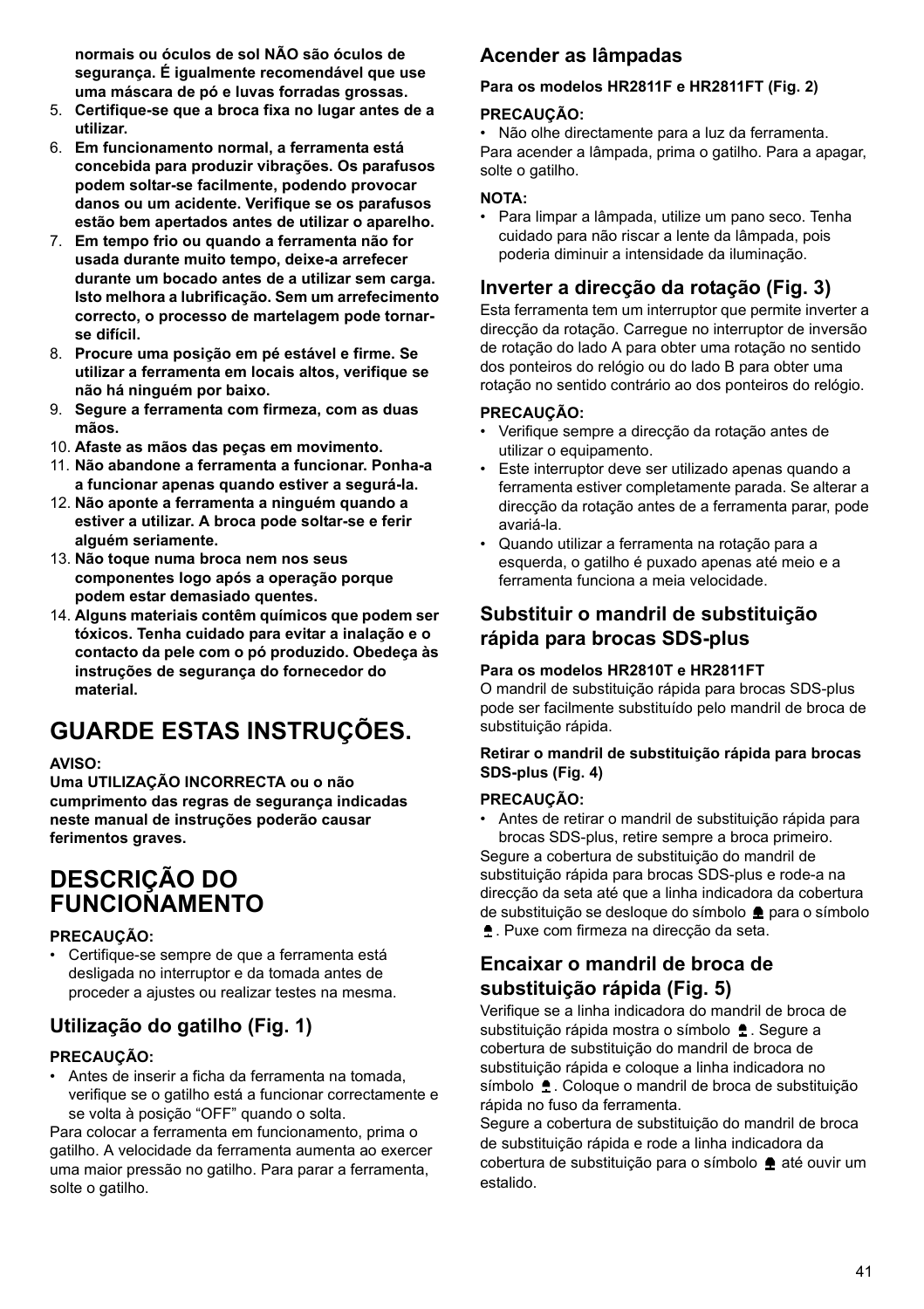# **Seleccionar o modo de funcionamento**

### **Para o modelo HR2800 (Fig. 6)**

Esta ferramenta possui um manípulo que permite seleccionar o modo de funcionamento. Seleccione, dos dois modos disponíveis, o mais apropriado para o trabalho que efectuar.

Para uma perfuração convencional, rode o manípulo até que a seta que se encontra no mesmo aponte para o símbolo  $\hat{a}$  no corpo da ferramenta.

Para uma perfuração com percussão, rode o manípulo até que a seta que se encontra no mesmo aponte para o símbolo <sup>no</sup> no corpo da ferramenta.

### **PRECAUÇÃO:**

- O manípulo deve ficar sempre correctamente posicionado no símbolo do modo pretendido. Se puser a ferramenta a funcionar com o manípulo numa posição indefinida entre os dois símbolos, a ferramenta pode avariar-se.
- Utilize o manípulo apenas quando a ferramenta estiver completamente parada.

### **Para os modelos HR2810, HR2810T, HR2811F e HR2811FT**

### **Perfuração com percussão (Fig. 7)**

Para perfurar em betão, pedra, etc., rode o manípulo de mudança do modo de funcionamento para o símbolo  $\mathbb{T}$ ĝ. Utilize uma broca com ponta de carboneto de tungsténio.

### **Perfuração convencional (Fig. 8)**

Para perfurar em madeira, metal ou plástico, prima o botão de bloqueio e rode o manípulo de mudança do modo de funcionamento para o símbolo  $\hat{z}$ . Utilize uma broca helicoidal ou uma broca para madeira.

### **Percussão (Fig. 9)**

Para desbastar, desencrostar ou demolir, rode o manípulo de mudança do modo de funcionamento para o símbolo  $T$ . Utilize uma ponta de cinzel, buril, cinzel de desbaste, etc.

### **PRECAUÇÃO:**

- Não rode o manípulo de mudança do modo de funcionamento enquanto a ferramenta estiver a funcionar em carga. Pode avariar a ferramenta.
- Para evitar uma rápida deterioração no mecanismo de mudança de modo, certifique-se de que o manípulo de mudança do modo de funcionamento está sempre correctamente posicionado numa das três posições do modo de funcionamento.

## **Limitador de binário**

O limitador de binário actua quando é atingido um determinado nível de binário. O motor desengata do veio de saída. Quando isto acontece, a broca pára de girar.

### **PRECAUÇÃO:**

- Assim que o limitador de binário actuar, desligue a ferramenta imediatamente. Isto ajuda a evitar uma deterioração prematura da ferramenta.
- As brocas com serra para orifícios largos, as quais se costumam prender facilmente nos orifícios, não são adequadas para esta ferramenta. Isto deve-se ao facto de fazerem com que o limitador de binário actue de forma demasiado frequente.

# **MONTAGEM**

### **PRECAUÇÃO:**

• Certifique-se sempre de que a ferramenta está desligada no interruptor e da tomada antes de efectuar qualquer trabalho na mesma.

# **Apoio lateral (pega auxiliar) (Fig. 10)**

### **PRECAUÇÃO:**

• Utilize sempre o apoio lateral para garantir um manuseamento seguro da ferramenta.

Instale o apoio lateral de forma a que os dentes no apoio encaixem nas saliências na extremidade dianteira da ferramenta. Em seguida, aperte a pega, girando-a no sentido dos ponteiros do relógio na posição desejada. A pega pode ser rodada 360° de forma a poder ser fixa em qualquer posição.

## **Lubrificante para brocas**

Revista previamente a cabeça da haste da broca com uma pequena dose de lubrificante (cerca de 0,5 -1 g). A lubrificação do mandril assegura um funcionamento suave e uma maior vida útil.

# **Instalar ou retirar a broca (Fig. 11)**

Limpe a haste da broca e aplique lubrificante na broca antes de a instalar. **(Fig. 12)**

Introduza a broca na ferramenta. Gire a broca e empurrea até encaixar.

Após instalar a broca, certifique-se sempre de que está bem fixa, tentando puxá-la para fora.

Para retirar a broca, puxe a cobertura do mandril completamente para baixo e puxe a broca para fora. **(Fig. 13)**

# **Ângulo da broca (ao desbastar, desencrostar ou demolir)**

### **Para os modelos HR2810, HR2810T, HR2811F e HR2811FT (Fig. 14)**

A broca pode ser fixa no ângulo desejado. Para alterar o ângulo da broca, rode o manípulo de mudança do modo de funcionamento para o símbolo **O**. Rode a broca para o ângulo desejado.

Rode o manípulo de mudança do modo de funcionamento para o símbolo  $\hat{v}$ . Em seguida, certifiquese de que a broca está devidamente fixa, girando-a ligeiramente. **(Fig. 15)**

# **Medidor de profundidade (Fig. 16)**

O medidor de profundidade é conveniente para perfurar orifícios de profundidade uniforme. Liberte o apoio lateral e introduza o medidor de profundidade no orifício do apoio. Ajuste o medidor de profundidade para a profundidade desejada e aperte o apoio lateral.

### **NOTA:**

• O medidor de profundidade não pode ser usado na posição em que bate contra o compartimento do motor.

# **Recipiente de pó (Fig. 17)**

Use o recipiente de pó para impedir que entre pó na ferramenta ou que lhe caia pó em cima ao efectuar perfurações na vertical. Encaixe o recipiente de pó na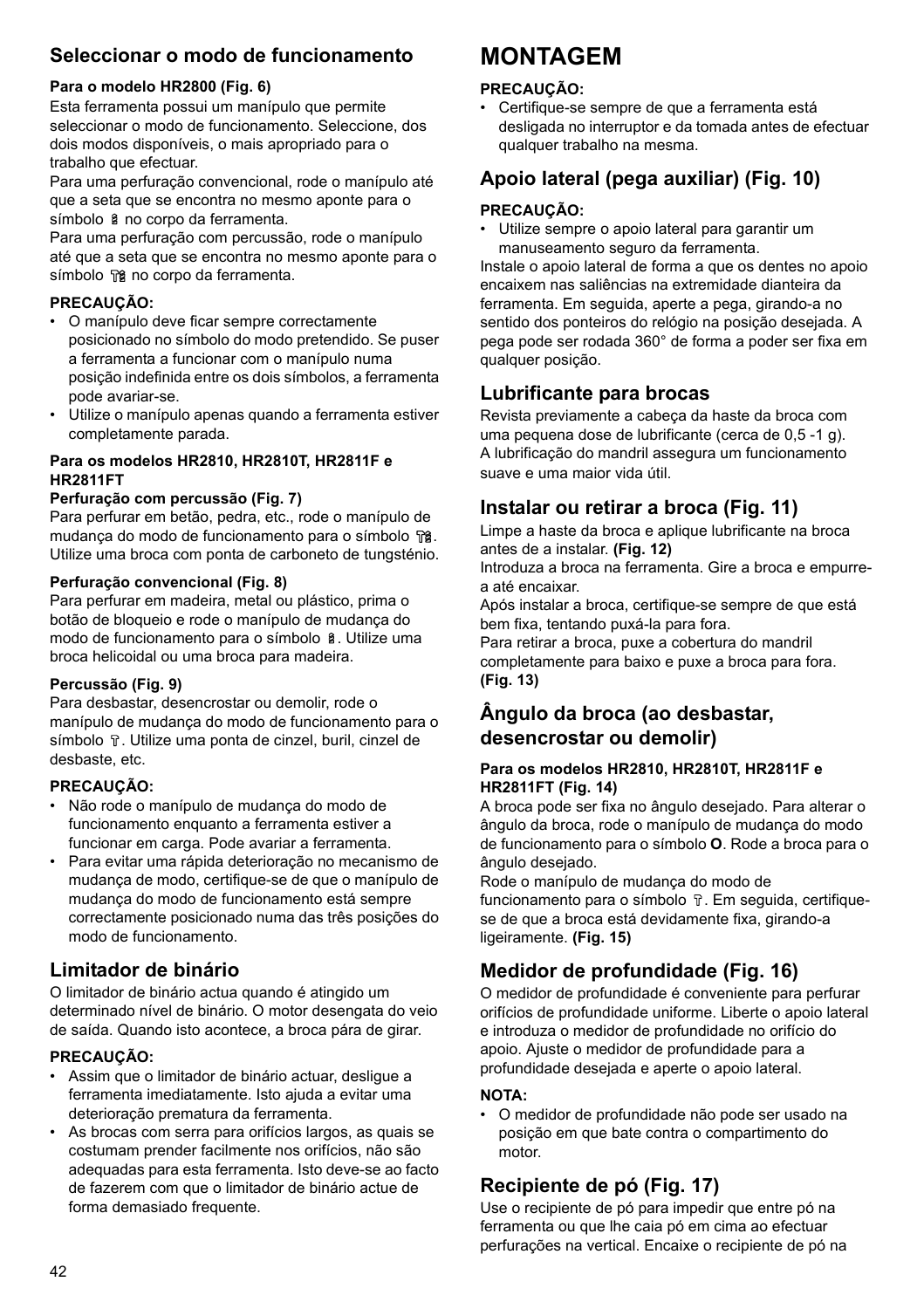broca, tal como indicado na figura. O tamanho das brocas em que o recipiente de pó pode ser encaixado é apresentado a seguir.

|                    | Diâmetro da broca         |
|--------------------|---------------------------|
| Recipiente de pó 5 | 6 mm - 14.5 mm            |
| Recipiente de pó 9 | $12 \, \text{mm}$ - 16 mm |

# **FUNCIONAMENTO**

### **PRECAUÇÃO:**

• Utilize sempre o apoio lateral (pega auxiliar) e segure a ferramenta com firmeza pelo apoio lateral e pela pega do interruptor enquanto trabalha.

# **Perfuração com percussão (Fig. 18)**

Coloque o manípulo de mudança do modo de funcionamento no símbolo <sup>no</sup> . Posicione a broca no ponto onde deseja efectuar a perfuração e prima o gatilho.

Não force a ferramenta. Se aplicar uma leve pressão obterá melhores resultados. Concentre-se em manter a ferramenta na posição correcta e não deixar que a broca saia do orifício.

Não aplique mais pressão quando o orifício começar a ficar entupido com partículas do material perfurado. Em vez disso, coloque a ferramenta a funcionar em vazio e, em seguida, retire parcialmente a broca do orifício. Repetindo este processo várias vezes, limpará o orifício e poderá continuar com a perfuração normal.

### **PRECAUÇÃO:**

• No início da perfuração, quando o orifício começa a ficar entupido com partículas do material que está a ser perfurado ou quando a broca encontra armações de reforço no interior do betão, é exercida uma enorme e repentina força de torção. Utilize sempre o apoio lateral (pega auxiliar) e segure a ferramenta com firmeza pelo apoio lateral e pela pega do interruptor enquanto trabalha. Se não o fizer, poderá perder o controlo da ferramenta e sofrer potenciais ferimentos graves.

### **NOTA:**

Pode ocorrer excentricidade na rotação da broca ao fazer funcionar a ferramenta em vazio. A ferramenta centra-se automaticamente durante o funcionamento normal. Isto não afecta a precisão da perfuração.

# **Fole (acessório opcional) (Fig. 19)**

Depois de perfurar o orifício, utilize o fole para retirar o pó.

## **Desbastar/Desencrostar/Demolir**

### **Apenas para os modelos HR2810, HR2810T, HR2811F e HR2811FT (Fig. 20)**

Coloque o manípulo de mudança do modo de funcionamento no símbolo  $\Gamma$ .

Segure a ferramenta com firmeza, com as duas mãos. Ligue a ferramenta e aplique uma ligeira pressão na mesma, de forma a que a ferramenta não salte descontrolada. Premir a ferramenta com muita força não aumentará a eficiência da perfuração.

# **Perfurar em madeira ou metal (Fig. 21 – 24)**

### **Para os modelos HR2800, HR28010 e HR2810F**

Utilize o mandril de broca opcional. Quando o montar, consulte a secção "Instalar ou retirar a broca" descrita na página anterior. Coloque o manípulo de mudança do modo de funcionamento de forma a que o ponteiro aponte para o símbolo  $\frac{1}{2}$ 

### **Para os modelos HR2810T e HR2811FT**

Utilize o mandril de broca de substituição rápida como um equipamento de série. Quando o montar, consulte a secção "Substituir o mandril de substituição rápida para brocas SDS-plus" descrita na página anterior. Segure o anel e rode a manga no sentido contrário ao dos ponteiros do relógio para abrir as garras do mandril. Introduza a broca no mandril, até ao fundo. Segure o anel com firmeza e rode a manga no sentido dos ponteiros do relógio para apertar o mandril. Para retirar a broca, segure o anel e rode a manga no sentido contrário ao dos ponteiros do relógio. Coloque o manípulo de mudança do modo de funcionamento no símbolo  $\hat{a}$ . Pode perfurar até 13 mm de diâmetro em metal e até 32 mm de diâmetro em madeira.

### **PRECAUÇÃO:**

- Nunca utilize a função de "perfuração com percussão" quando o mandril de broca de substituição rápida estiver montado na ferramenta. Caso contrário, poderia danificar o mandril de broca de substituição rápida. Além disso, o mandril de broca iria soltar-se ao inverter a ferramenta.
- Exercer muita força sobre a ferramenta não irá aumentar a velocidade de perfuração. Na verdade, o excesso de força acabará apenas por danificar a ponta da broca, reduzir o desempenho da ferramenta e diminuir o seu tempo de vida útil.
- No início da perfuração, é exercida uma enorme força de torção na broca e na própria ferramenta. Mantenha a ferramenta firme e concentre-se no posicionamento da broca.
- Uma broca encravada pode ser retirada com facilidade invertendo o respectivo sentido de rotação através do interruptor de inversão de rotação. No entanto, tenha em atenção que, se não a segurar com firmeza, a ferramenta pode retroceder abruptamente.
- Quando trabalhar em peças pequenas, fixe-as num torno ou num dispositivo semelhante.

# **Perfuração com coroa de diamante**

Quando executar perfurações com coroa de diamante, coloque sempre o manípulo de mudança do modo na posição  $\hat{a}$  para usar a função de "perfuração convencional".

### **PRECAUÇÃO:**

• Se efectuar perfurações com coroa de diamante utilizando a função de "perfuração com percussão", a broca de coroa de diamante pode ficar danificada.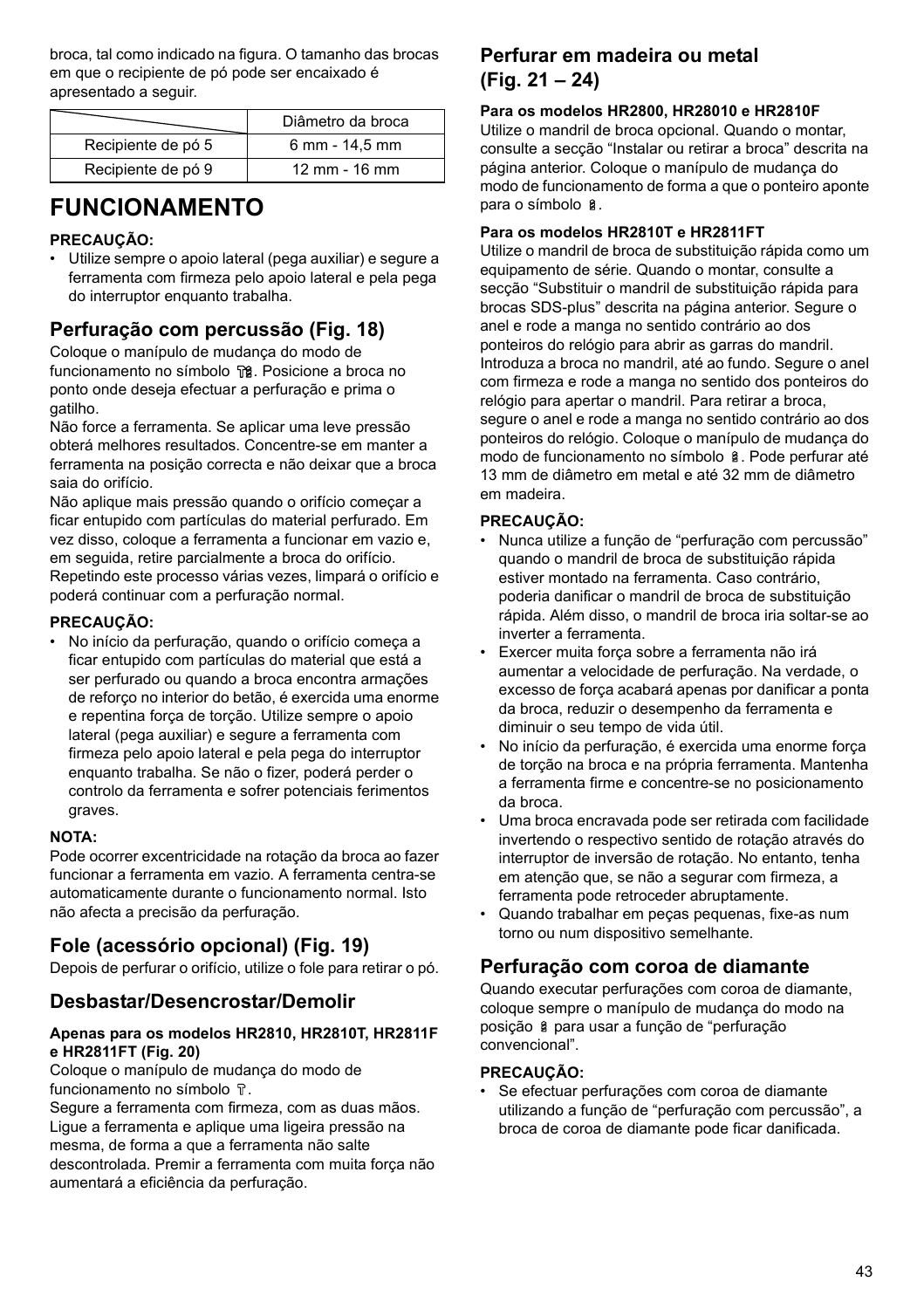# **MANUTENÇÃO**

### **PRECAUÇÃO:**

• Certifique-se sempre de que a ferramenta está desligada no interruptor e da tomada antes de inspeccionar ou fazer a manutenção da ferramenta.

Para manter os níveis de SEGURANÇA e FIABILIDADE, as reparações, inspecção e substituição das escovas de carvão e outras operações de manutenção ou ajuste devem ser executadas por centros de assistência Makita autorizados e, no caso de substituição de peças, estas devem ser igualmente peças originais Makita.

# **ACESSÓRIOS**

### **PRECAUÇÃO:**

• Os seguintes acessórios ou extensões são os recomendados para utilizar com a ferramenta Makita especificada neste manual. A utilização de outros acessórios ou extensões pode provocar ferimentos. Utilize cada acessório ou extensão apenas para o fim indicado.

Se precisar de informações adicionais relativas aos acessórios, contacte o centro local de assistência Makita.

- Brocas com ponta de carboneto SDS-Plus
- Ponta de cinzel
- Broca de coroa
- Buril
- Broca de coroa de diamante
- Cinzel de desbaste
- Cinzel de ranhuragem
- Mandril de broca
- Mandril de broca S13
- Adaptador de mandril
- Chave de mandril S13
- Lubrificante para brocas
- Apoio lateral
- Medidor de profundidade
- Fole
- Recipiente de pó
- Acessório extractor de pó
- Óculos de protecção
- Mala de transporte de plástico
- Mandril de broca sem chave

#### **Para o modelo HR2800 Ruído** ENG102-3

Os níveis acústicos ponderados A típicos foram determinados segundo a EN60745:

Nível de pressão sonora (L<sub>pA</sub>): 89 dB (A) Nível de potência sonora (L<sub>WA</sub>): 100 dB (A) Imprecisão (K): 3 dB (A)

### **Use protecção para os ouvidos.**

### **Vibração** ENG217-2

O valor total da vibração (soma vectorial triaxial) é determinado segundo a EN60745:

Modo de trabalho: martelagem de percussão em cimento Emissão de vibrações  $(a<sub>h.HD</sub>)$ : 20,0 m/s<sup>2</sup>

Imprecisão (K): 1,5 m/s2

ENG302-2

Modo de trabalho: perfuração em metal Emissão de vibração  $(a<sub>h,D</sub>)$ : 2,5 m/s<sup>2</sup> ou menos Imprecisão (K): 1,5 m/s<sup>2</sup>

#### **Para os modelos HR2810 e HR2810T Ruído** ENG102-3

Os níveis acústicos ponderados A típicos foram determinados segundo a EN60745: Nível de pressão sonora  $(L_{pA})$ : 89 dB (A) Nível de potência sonora (L<sub>WA</sub>): 100 dB (A) Imprecisão (K): 3 dB (A)

### **Use protecção para os ouvidos.**

#### **Vibração** ENG215-2

O valor total da vibração (soma vectorial triaxial) determinado segundo a norma EN60745 é: Modo de trabalho: função de cinzelagem Emissão de vibração ( $a_{h,CHeq}$ ): 15,5 m/s<sup>2</sup> Imprecisão (K): 1,5 m/s2

ENG303-2 Modo de trabalho: martelagem de percussão em cimento Emissão de vibração  $(a<sub>hHD</sub>)$ : 20,0 m/s<sup>2</sup> Imprecisão (K): 1,5 m/s<sup>2</sup>

ENG302-2

Modo de trabalho: perfuração em metal Emissão de vibração  $(a<sub>h,D</sub>)$ : 2,5 m/s<sup>2</sup> ou menos Imprecisão (K): 1,5 m/s2

### **Para os modelos HR2811F e HR2811FT Ruído** ENG102-3

Os níveis acústicos ponderados A típicos foram determinados segundo a EN60745: Nível de pressão sonora  $(L_{pA})$ : 90 dB  $(A)$ 

Nível de potência sonora  $(L_{WA})$ : 101 dB (A) Imprecisão (K): 3 dB (A)

### **Use protecção para os ouvidos.**

**Vibração** ENG215-2

O valor total da vibração (soma vectorial triaxial) determinado segundo a norma EN60745 é: Modo de trabalho: função de cinzelagem

Emissão de vibração ( $a_{h,CHeq}$ ): 11,5 m/s<sup>2</sup> Imprecisão (K): 1,5 m/s2

ENG303-2

Modo de trabalho: martelagem de percussão em cimento Emissão de vibração  $(a<sub>h.HD</sub>)$ : 15,0 m/s<sup>2</sup> Imprecisão (K): 1,5 m/s<sup>2</sup>

#### ENG301-1

Modo de trabalho: perfuração em metal Emissão de vibração ( $a_{h, D}$ ): 2,5 m/s<sup>2</sup> Imprecisão (K): 1,5 m/s2

### **Declaração de conformidade EC** ENH101-12

#### **A Makita Corporation, na qualidade do fabricante responsável, declara que a(s) máquina(s) Makita seguinte(s):**

Designação da máquina: Martelo misto N.º de modelo/Tipo: HR2800, HR2810, HR2810T, HR2811F, HR2811FT

são produzidas em série e

### **estão em conformidade com as Directivas Europeias seguintes:**

98/37/EC até 28 de Dezembro de 2009 e, de seguida, com a 2006/42/EC a partir de 29 de Dezembro de 2009

E são fabricadas de acordo com as normas ou os documentos padronizados seguintes:

EN60745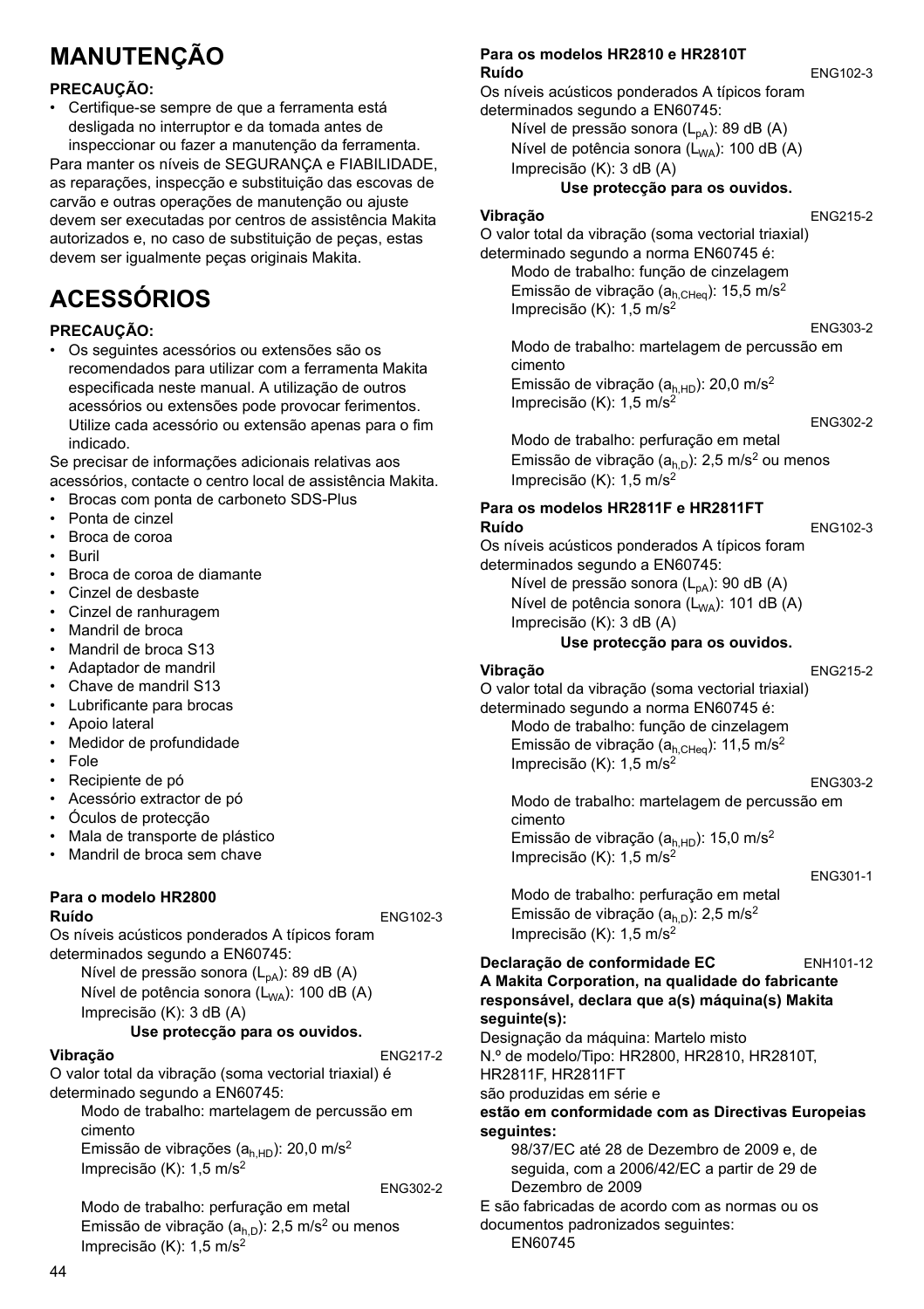A documentação técnica é mantida pelo nosso representante autorizado na Europa, que é: Makita International Europe Ltd., Michigan, Drive, Tongwell, Milton Keynes, MK15 8JD, Inglaterra

30 de Janeiro de 2009

 $H2$ 

Tomoyasu Kato **Director** Makita Corporation 3-11-8, Sumiyoshi-cho, Anjo, Aichi, JAPAN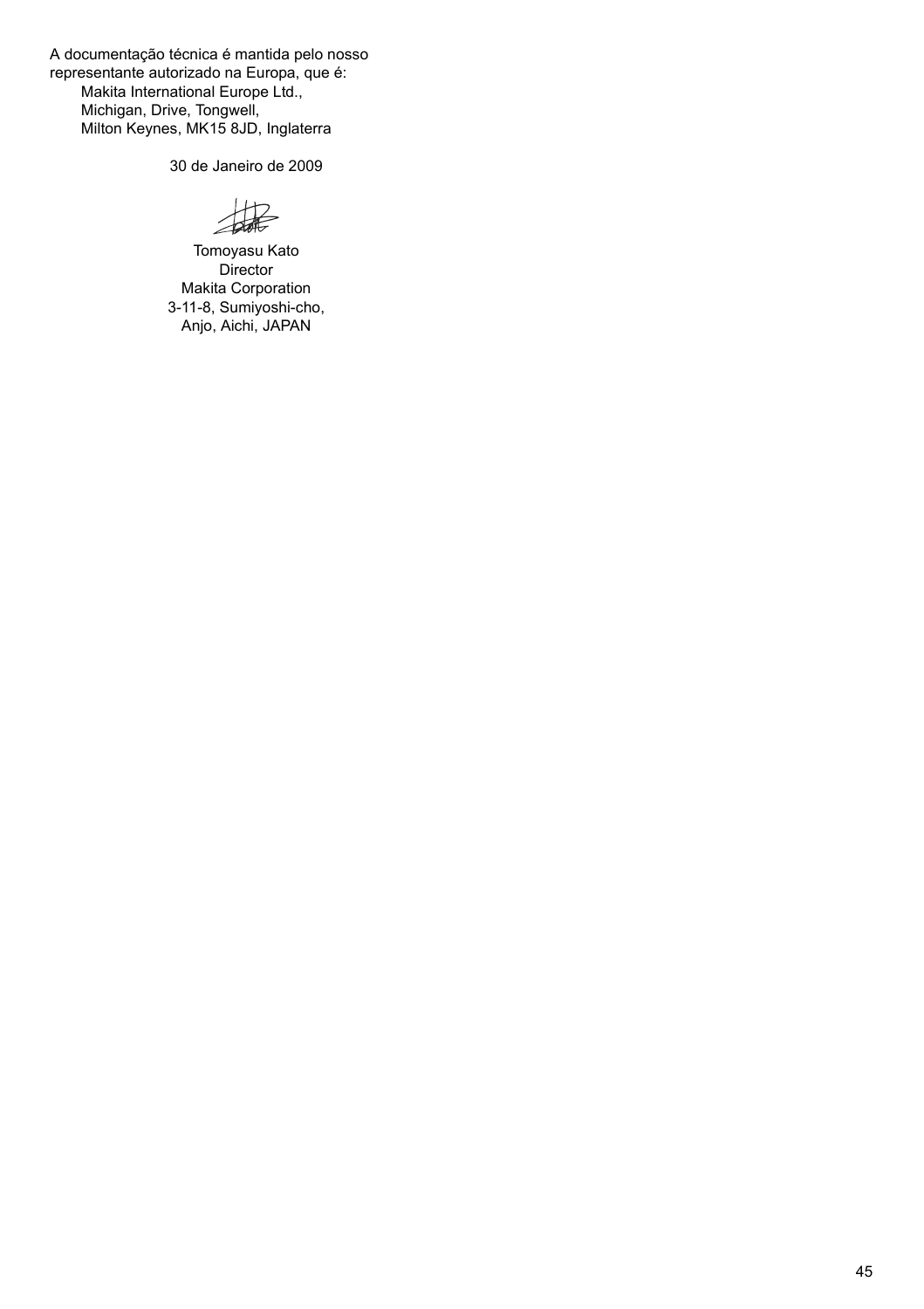# **DANSK**

### **Forklaring til generel oversigt**

- 1. Kontaktgreb
- 2. Lampe
- 3. Skiftekontakthåndtag
- 4. Hurtig udskiftelig patron til SDSplus
- 5. Udskift dæklinje
- 6. Udskift dæksel
- 7. Spindel
- 8. Hurtig udskiftelig borepatron
- 9. Funktionsknap
- 10. Håndtagsbase
- 11. Sidegreb
- 12. Tænder
- 13. Fremspring
- 14. Værktøjsskaft
- 15. Smørelse til spids
- 16. Spids
- 17. Værktøjsholder
- 18. Dybdemåler
- 19. Støvopsamler
- 20. Udblæsningskolbe
- 21. Borepatronadapter
- 22. Nøgleløs borepatron
- 23. Muffe
- 24. Ring

**SPECIFIKATIONER**

| Model                                  |       |                                        | HR2800/<br>HR2810 | <b>HR2810T</b>    | <b>HR2811F</b> | <b>HR2811FT</b> |
|----------------------------------------|-------|----------------------------------------|-------------------|-------------------|----------------|-----------------|
|                                        | Beton | Spids med<br>wolframkarbidforstærkning | 28 mm             |                   |                |                 |
|                                        |       | Kernebor                               | 80 mm             |                   |                |                 |
| Kapaciteter                            |       | Diamantkernebor (tør type)             | 80 mm             |                   |                |                 |
|                                        | Stål  |                                        | $13 \text{ mm}$   |                   |                |                 |
|                                        | Træ   |                                        | 32 mm             |                   |                |                 |
| Hastighed uden belastning $(min^{-1})$ |       | $0 - 1.100$                            |                   |                   |                |                 |
| Slag pr. minut                         |       | $0 - 4.500$                            |                   |                   |                |                 |
| Længde i alt                           |       | 314 mm                                 | 339 mm            | 320 mm            | 345 mm         |                 |
| Nettovægt                              |       | $3,4$ kg                               | $3,5$ kg          | 3.5 <sub>kq</sub> | $3,6$ kg       |                 |
| Sikkerhedsklasse                       |       |                                        | 回川                |                   |                |                 |

• På grund af vores løbende forsknings- og udviklingsprogram kan specifikationerne heri ændres uden forudgående varsel.

- Specifikationerne kan variere fra land til land.
- Vægt i henhold til EPTA-Procedure 01/2003

### **Til Model HR2800**

### **Tiltænkt brug** ENE042-1

Dette værktøj er beregnet til slagboring og boring i mursten, beton og sten.

Det er også velegnet til boring uden slag i træ, metal, keramik og plastik.

### **Til Model HR2810, HR2810T, HR2811F, HR2811FT Tiltænkt brug** ENE043-1

Den tilsigtede brug af dette værktøj er slagboring og boring i mursten, beton og sten samt til mejslingsarbejde. Det er også velegnet til boring uden slag i træ, metal, keramik og plastik.

### **Strømforsyning** ENF002-1

Værktøjet bør kun sluttes til en strømforsyning med den spænding, der er angivet på navnepladen, og det kan kun benyttes med enkeltfaset vekselstrøm. Det er dobbelt isoleret i overensstemmelse med europæisk standard og kan derfor også sluttes til stikkontakter uden jordforbindelse.

# **SIKKERHEDSADVARSLER FOR BRUG AF BOREHAMMER** GEBOOZ-6

**LAD IKKE tryghed eller kendskab til produktet (fra gentagen brug) føre til, at du ikke strengt overholder**  **sikkerhedsreglerne for det gældende produkt. Hvis værktøjet anvendes på usikker eller forkert vis, kan du komme alvorligt til skade.** 

- 1. **Bær høreværn.** Udsættelse for støj kan medføre høreskader.
- 2. **Benyt de ekstra håndtag, der eventuelt leveres med værktøjet.** Hvis du mister kontrollen, kan du komme til skade.
- 3. **Hold maskinen på de isolerede gribeflader, når du udfører arbejde, hvor det skærende tilbehør kan komme i kontakt med skjulte ledninger eller maskinens egen ledning.** Hvis det skærende tilbehør kommer i kontakt med en strømførende ledning, kan udsatte metaldele på maskinen blive strømførende, hvorved operatøren kan få elektrisk stød.
- 4. **Bær hård hovedbeklædning (sikkerhedshjelm), beskyttelsesbriller og/eller ansigtsmaske. Almindelige briller eller solbriller er IKKE beskyttelsesbriller. Det anbefales desuden kraftigt at bære støvmaske og kraftigt polstrede handsker.**
- 5. **Kontroller, at bitten sidder godt fast før brug.**
- 6. **Værktøjet er designet til at forårsage vibration ved normal brug. Skruer kan nemt løsne sig og medføre et nedbrud eller en ulykke. Kontroller før brug, at skruerne sidder stramt.**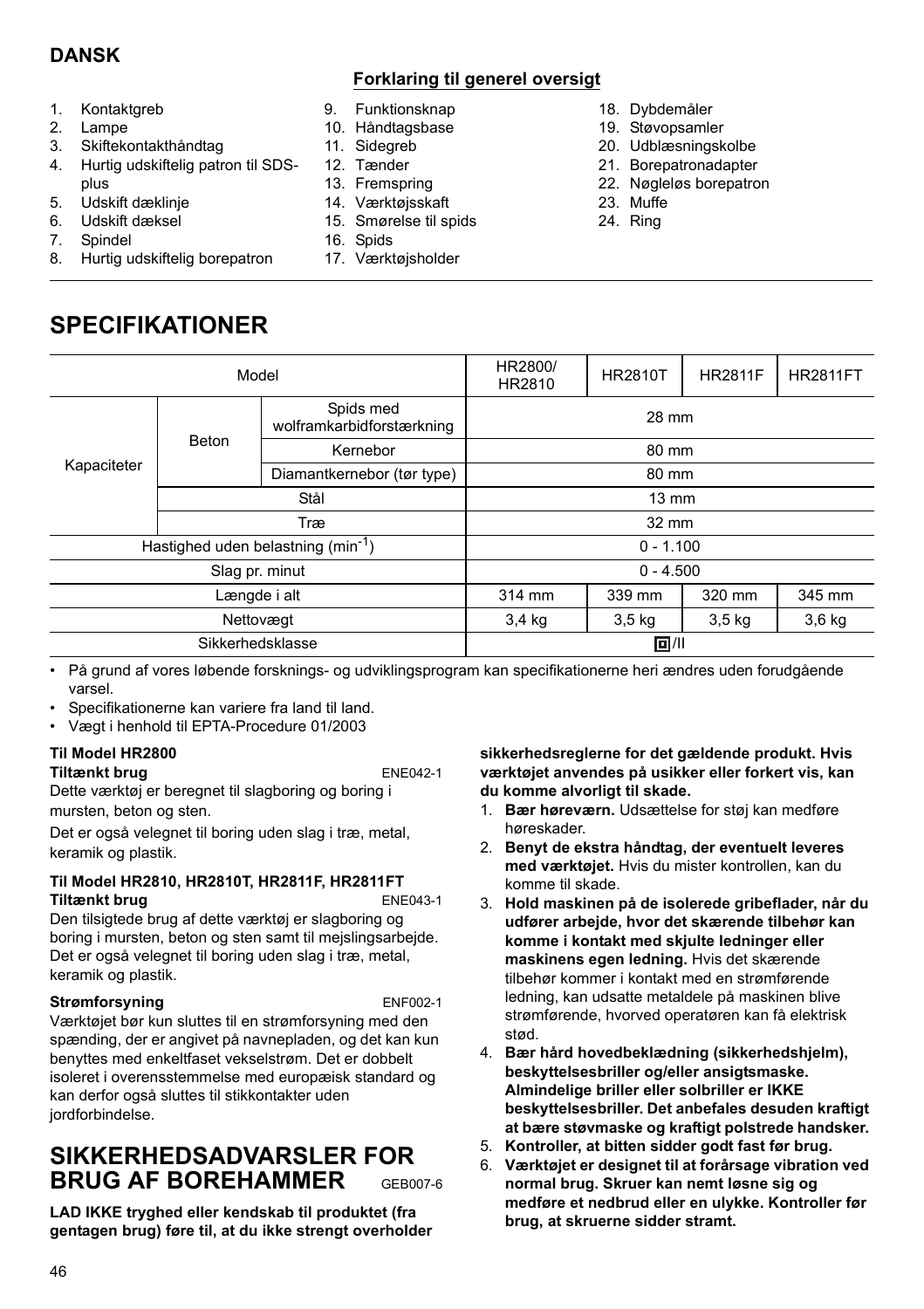- 7. **Under kolde forhold, eller når værktøjet ikke har været anvendt i længere tid, skal du lade værktøjet varme op et stykke tid ved at lade det køre i tomgang. Derved løsnes smøremidlet. Uden korrekt opvarmning kan betjening af hammeren være vanskelig.**
- 8. **Sørg altid for at have et solidt fodfæste. Sørg for, at der ikke er nogen under dig, når du benytter værktøjet på højtliggende steder.**
- 9. **Hold godt fast i værktøjet med begge hænder.**
- 10. **Hold hænderne på afstand af bevægelige dele.**
- 11. **Gå ikke fra værktøjet, mens det kører. Lad kun værktøjet køre, mens du holder det i hænderne.**
- 12. **Ret ikke værktøjet mod personer i nærheden, mens det kører. Bitten kan flyve ud og forårsage alvorlig personskade.**
- 13. **Berør ikke bitten eller dele i nærheden af bitten umiddelbart efter brugen. De kan være meget varme og kan forårsage forbrændinger af huden.**
- 14. **Nogle materialer indeholder kemikalier, som kan være giftige. Sørg for, at forhindre indånding af støv og kontakt med huden. Følg materialeleverandørens sikkerhedsdata.**

# **GEM DISSE INSTRUKTIONER.**

### **ADVARSEL:**

**FEJLAGTIGT BRUG eller manglende overholdelse af de sikkerhedsregler, der gives i denne brugervejledning, kan forårsage alvorlig personskade.**

# **FUNKTIONSBESKRIVELSE**

### **FORSIGTIG:**

• Sørg altid for, at værktøjet er slukket, og at stikket er taget ud af stikkontakten, før De justerer værktøjet eller kontrollerer dets funktion.

# **Betjening af kontakt (Fig. 1)**

### **FORSIGTIG:**

• Før værktøjet tilsluttes, skal De altid kontrollere, at kontaktgrebet reagerer korrekt og vender tilbage til "OFF"-stillingen, når De slipper det.

For at starte værktøjet skal De blot trykke på kontaktgrebet. Værktøjets hastighed forøges ved at trykke hårdere på kontaktgrebet. Slip kontaktgrebet for at stoppe.

## **Tænding af lamperne**

### **Til modeller HR2811F, HR2811FT (Fig. 2)**

### **FORSIGTIG:**

Se ikke direkte ind i lyset eller lyskilden. Træk i kontaktgrebet for at tænde lampen. Slip kontaktgrebet for at slukke den.

### **BEMÆRK:**

• Benyt en tør klud til at tørre snavs af lampens linse. Pas på ikke at ridse lampens linse, da det kan mindske lysstyrken.

# **Betjening af skiftekontakten (Fig. 3)**

Værktøjet har en skiftekontakt til at ændre rotationsretningen. Tryk skiftekontakten mod A-siden for rotation med uret eller mod B-siden for rotation mod uret.

### **FORSIGTIG:**

- Kontroller altid rotationsretningen før anvendelsen.
- Betjen ikke skiftekontakten, før værktøjet er helt stoppet. Hvis rotationsretningen ændres, når værktøjet ikke er helt stoppet, kan det beskadige værktøjet.
- Når du betjener værktøjet, mens det roterer mod urets retning, kan kontaktgrebet kun trykkes halvt ind, og værktøjet kører på halv hastighed.

# **Udskiftning af den hurtig udskiftelige patron til SDS-plus**

### **Til model HR2810T, HR2811FT**

Den hurtigt udskiftelige patron til SDS-Plus kan let udskiftes med den hurtigt udskiftelige borepatron.

### **Fjern den hurtig udskiftelige patron til SDS-plus (Fig. 4)**

### **FORSIGTIG:**

• Før De fjerner den hurtig udskiftelige patron til SDSplus, skal spidsen altid fjernes.

Grib udskiftningsdækslet for den hurtig udskiftelige patron til SDS-plus, og drej det i pilens retning indtil linjen på dækslet flyttes fra  $\triangle$ -symbolet til  $\triangle$ -symbolet. Træk kraftigt i pilens retning.

# **Montering af den hurtig udskiftelige borepatron (Fig. 5)**

Kontroller at linjen på den hurtig udskiftelige borepatron viser  $\triangle$ -symbolet. Grib udskiftningsdækslet for den hurtig udskiftelige borepatron, og sæt linjen til  $\triangle$ -symbolet. Placer den hurtig udskiftelige borepatron på værktøjets spindel.

Grib udskiftningsdækslet for den hurtig udskiftelige borepatron, og drej udskiftningsdækslets linje til  $\triangle$ symbolet, indtil et klik tydeligt kan høres.

# **Valg af funktionstilstand**

### **Til Model HR2800 (Fig. 6)**

Værktøjet har en knap til skift af funktionstilstand. Brug knappen til at vælge den af de to tilstande, der passer til Deres arbejde.

For kun at vælge rotation drejes knappen, så pilen på værktøjet peger mod å-symbolet på værktøjet. For at vælge rotation med slag drejes knappen, så pilen på værktøjet peger mod <sup>58</sup>-symbolet på værktøjet.

### **FORSIGTIG:**

- Indstil altid knappen helt hen til symbolet for den ønskede tilstand. Hvis værktøjet betjenes med knappen placeret midt mellem tilstandssymbolerne, kan værktøjet blive beskadiget.
- Betjen ikke knappen, før værktøjet er helt stoppet.

### **Til modeller HR2810, HR2810T, HR2811F, HR2811FT Rotation med slag (Fig. 7)**

Ved boring i beton, murværk osv. skal funktionsknappen drejes til  $\nabla$  -symbolet. Brug en bit med wolframkarbidforstærkning.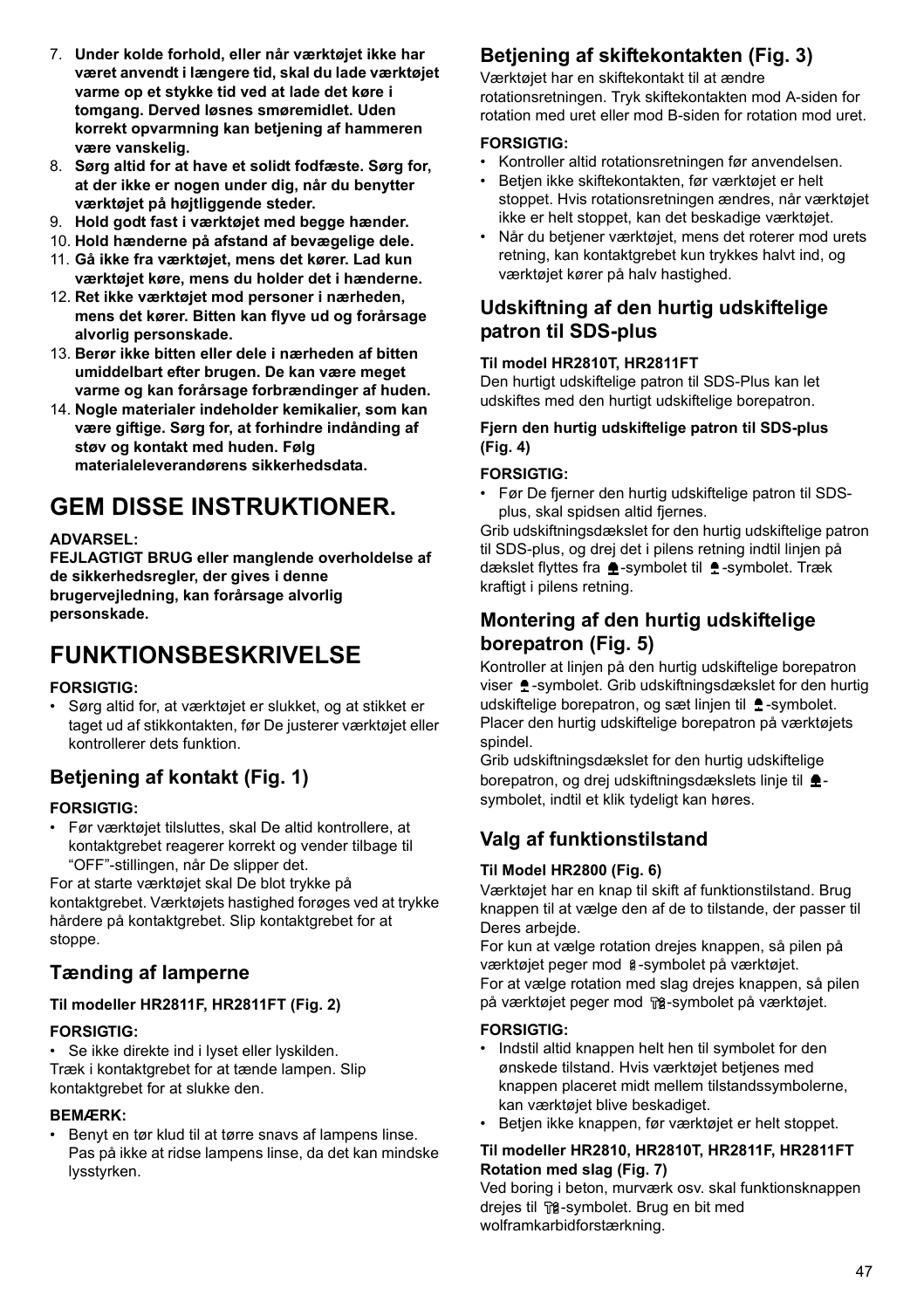### **Kun rotation (Fig. 8)**

Ved boring i træ, metal eller plastikmaterialer skal låseknappen trykkes ned og funktionsknappen drejes til -symbolet. Brug en snegleborsbit eller en træbit.

### **Kun slag (Fig. 9)**

Ved mejslings-, afbanknings- eller nedrivningsbetjeninger skal funktionsknappen drejes til <sub>P-S</sub>ymbolet. Brug en spidshammer, koldmejsel, afbankningsmejsel osv.

### **FORSIGTIG:**

- Drej ikke funktionsknappen, mens værktøjet kører under belastning. Dette vil beskadige værktøjet.
- For at undgå hurtigt slid på mekanismen til funktionsskift skal De sikre Dem, at funktionsknappen altid er sikkert placeret i en af funktionspositionerne.

## **Skridkoblingen**

Skridkoblingen vil udløses, når et vist momentniveau nås. Motoren vil koble fra drivakslen. Når dette sker, holder spidsen op med at dreje rundt.

### **FORSIGTIG:**

- Så snart skridkoblingen udløses, skal værktøjet slukkes med det samme. Dette vil hjælpe med til at forhindre, at værktøjet nedslides for tidligt.
- Spidser såsom hulsave, der napper, eller let sidder fast i hullet, er ikke passende til dette værktøj. Dette er fordi at de vil få skridkoblingen til at udløses for tit.

# **MONTERING**

### **FORSIGTIG:**

• Sørg altid for, at værktøjet er slukket og taget ud af stikkontakten, før De udfører nogen form for arbejde på værktøjet.

# **Sidehåndtag (ekstra håndtag) (Fig. 10)**

### **FORSIGTIG:**

• Anvend altid sidehåndtaget af hensyn til betjeningssikkerheden.

Indsæt sidehåndtaget, så tænderne på håndtaget passer ind mellem fremspringene på værktøjscylinderen. Stram derefter grebet ved at dreje til ønskede position med uret. Det kan svinges 360°, så det kan fastgøres i en hvilken som helst position.

## **Smørelse til spids**

Indsmør halsen på boret med en lille smule fedtstof (cirka  $0, 5 - 1, q$ .

Denne smøring af patronen sikrer en jævn betjening og længere holdbarhed.

# **Montering eller afmontering af spidsen (Fig. 11)**

Rengør værktøjsskaftet, og smør fedtstof på det, før spidsen monteres. **(Fig. 12)**

Sæt spidsen i værktøjet. Drej spidsen, og tryk den ind, indtil den går i indgreb.

Efter montering skal De altid sikre Dem, at spidsen sidder godt fast, ved at forsøge at trække den ud.

For at tage spidsen ud skal patrondækslet trækkes helt ned, hvorefter spidsen fjernes. **(Fig. 13)**

# **Vinkel på bit (under mejsling, afbankning eller nedrivning)**

### **Til modeller HR2810, HR2810T, HR2811F, HR2811FT (Fig. 14)**

Bitten kan fastgøres i den ønskede vinkel. For at ændre vinklen på bitten skal funktionsknappen drejes til **O**symbolet. Drej spidsen til den ønskede vinkel. Rotér funktionsknappen til T-symbolet. Sørg derefter for, at spidsen holdes sikkert på plads, ved at dreje den en smule. **(Fig. 15)**

# **Dybdemåler (Fig. 16)**

Dybdemåleren kan bruges til at bore huller, som har samme dybde. Løsn sidehåndtaget, og isæt dybdemåleren i hullet i sidehåndtaget. Juster dybdemåleren, så den har den ønskede dybde, og stram sidehåndtaget til.

### **BEMÆRK:**

• Dybdemåleren kan ikke bruges i den position, hvor dybdemåleren rammer gearhuset.

# **Støvopsamler (Fig. 17)**

Brug støvopsamleren til at undgå, at støv falder ned over værktøjet og på Dem selv, når der bores over hovedet. Fastgør støvopsamleren til spidsen, sådan som det er vist i figuren. Størrelsen på spidserne, som støvopsamleren kan monteres på, er som følger.

|                | <b>Borediameter</b>       |
|----------------|---------------------------|
| Støvopsamler 5 | 6 mm - 14,5 mm            |
| Støvopsamler 9 | $12 \, \text{mm}$ - 16 mm |

# **BETJENING**

### **FORSIGTIG:**

• Anvend altid sidehåndtaget (ekstra håndtag), og hold godt fast i værktøjet i både sidehåndtaget og kontakthåndtaget under betjening.

# **Betjening ved slagboring (Fig. 18)**

Indstil funktionsknappen til  $\nabla$ g-symbolet. Placer spidsen på det sted, hvor hullet skal bores, og træk i kontaktgrebet.

Brug ikke magt på værktøjet. Et let tryk giver det bedste resultat. Hold værktøjet på positionen, og undgå, at det glider væk fra hullet.

Anvend ikke mere tryk, når hullet bliver tilstoppet med spåner eller partikler. Lad i stedet værktøjet køre i tomgang, og tag spidsen delvist ud af hullet. Når De gentager denne fremgangsmåde flere gange, tømmes hullet, og De kan fortsætte med at bore.

### **FORSIGTIG:**

• Værktøjet og spidsen udsættes for en voldsom og pludselig kraft på det tidspunkt, hvor spidsen bryder igennem, når hullet tilstoppes med spåner og partikler, eller når værktøjet rammer armeringsjern i beton. Anvend altid sidehåndtaget (ekstra håndtag), og hold godt fast i værktøjet i både sidehåndtaget og kontakthåndtaget under betjening. Hvis De ikke gør dette, kan De miste kontrollen med maskinen, hvilket kan forårsage alvorlig personskade.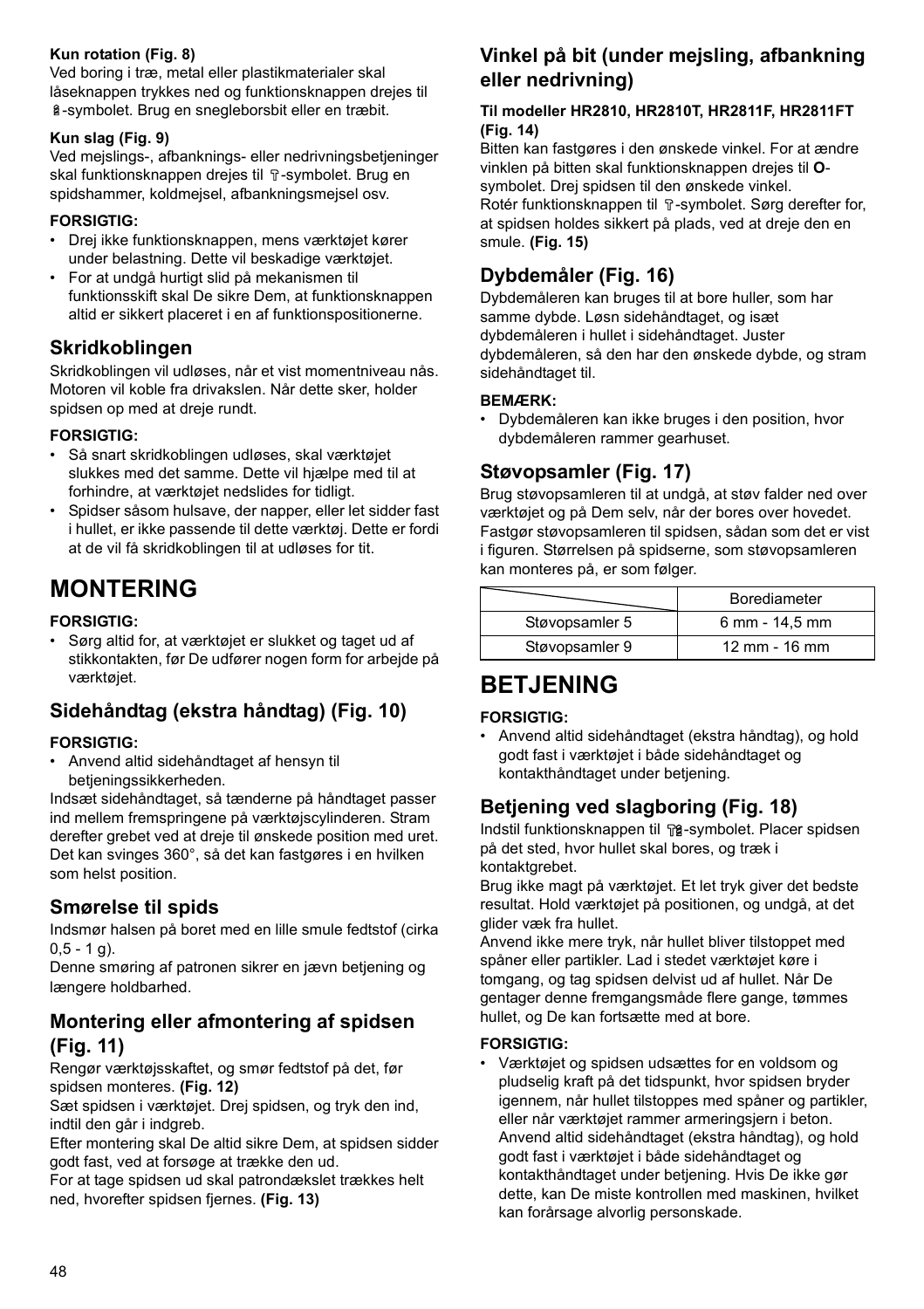### **BEMÆRK:**

Excentricitet i spidsrotationen kan forekomme, når værktøjet betjenes uden belastning. Værktøjet centrerer sig selv under betjening. Dette indvirker ikke på præcisionen under boring.

# **Udblæsningskolbe (fås som tilbehør) (Fig. 19)**

Når hullet er boret, kan De bruge udblæsningskolben til at fierne støv fra hullet.

## **Mejsling/afbankning/nedrivning**

#### **Kun til modeller HR2810, HR2810T, HR2811F, HR2811FT (Fig. 20)**

Indstil funktionsknappen til T-symbolet.

Hold godt fast i værktøjet med begge hænder. Tænd for værktøjet, og tryk let på værktøjet, så det ikke kommer ud af kontrol. Effektiviteten forøges ikke ved at trykke meget hårdt på værktøjet.

## **Boring i træ eller metal (Fig. 21 - 24)**

### **Til Model HR2800, HR28010, HR2810F**

Brug borepatronsættet, som fås som ekstraudstyr. Se "Montering og afmontering af bitten" på forrige side, når den skal monteres. Indstil funktionsknappen således, at pilen peger på §-symbolet.

### **Til model HR2810T, HR2811FT**

Anvend den hurtig udskiftelige borepatron som standardudstyr. Se "Udskiftning af den hurtig udskiftelige patron til SDS-plus" på forrige side, når den skal monteres. Hold i ringen, og drej muffen mod uret for at åbne patronkæberne. Sæt spidsen i patronen, til den ikke kan komme længere ind. Hold godt fast i ringen, og drej muffen med uret for at stramme patronen. Hold fast i ringen, og drej muffen mod uret for at tage spidsen ud. Indstil funktionsknappen til <sup>g</sup>-symbolet. De kan bore med en diameter på op til 13 mm i metal og op til 32 mm i træ.

### **FORSIGTIG:**

- Brug aldrig "rotation med slag", når den hurtig udskiftelige borepatron er monteret på værktøjet. Dette kan skade den hurtig udskiftelige borepatron. Derudover vil borepatronen blive frigjort, når værktøjet skiftes.
- Boringen går ikke hurtigere, hvis De trykker hårdt på værktøjet. Det ekstra tryk vil blot beskadige spidsen, så værktøjets ydelse forringes, og dets levetid forkortes.
- Værktøjet og spidsen er under påvirkning af stærke vridningskræfter på det tidspunkt, hvor spidsen bryder igennem. Hold godt fast i værktøjet, og vær opmærksom, når spidsen begynder at bryde igennem arbeidsemnet.
- Hvis spidsen sidder fast, kan den tages ud ved blot at indstille skiftekontakten til baglæns rotation for at bakke den ud. Vær imidlertid opmærksom på, at værktøjet kan bakke ud pludseligt, hvis De ikke holder godt fast i det.
- Fastgør altid små arbejdsemner i en skruestik eller lignende udstyr til fastgørelse.

## **Boring med diamantkernebor**

Når der bores med diamantkernebor, skal De altid sætte skiftehåndtaget i  $\hat{a}$ -positionen for at benytte indstillingen "kun rotation".

### **FORSIGTIG:**

• Hvis der bores med diamantkernebor i indstillingen "rotation med slag", kan diamantborespidsen blive beskadiget.

# **VEDLIGEHOLDELSE**

### **FORSIGTIG:**

• Sørg altid for, at værktøjet er slukket, og at stikket er taget ud, før De forsøger at udføre inspektion eller vedligeholdelse.

For at holde produktet SIKKERT og PÅLIDELIGT skal reparationer, kontrol og udskiftning af kulbørsterne, samt al anden vedligeholdelse eller justering udføres af autoriserede Makita-servicecentre, der altid benytter Makita-reservedele.

# **TILBEHØR**

### **FORSIGTIG:**

• Dette tilbehør eller ekstraudstyr anbefales til brug med det Makita-værktøj, som er beskrevet i denne brugsanvisning. Brug af andet tilbehør eller ekstraudstyr kan forårsage personskade. Brug kun tilbehør eller ekstraudstyr til det formål, det er beregnet til.

Henvend Dem til Deres lokale Makita-servicecenter, hvis De har brug for hjælp eller yderligere oplysninger vedrørende tilbehøret.

- SDS-Plus karbidforstærkede spidser
- Spidshammer
- Kernebor
- Koldmejsel
- Diamantkernebor
- Afbankningsmejsel
- Kanalmejsel
- Borepatronsæt
- Borepatron S13
- **Patronadapter**
- Patronnøgle S13
- Smørelse til spids
- **Sidegreb**
- Dybdemåler
- Udblæsningskolbe
- **Støvopsamler**
- Sugesæt til støv, ekstraudstyr
- Sikkerhedsbriller
- Plastikbæretaske
- Nøgleløs borepatron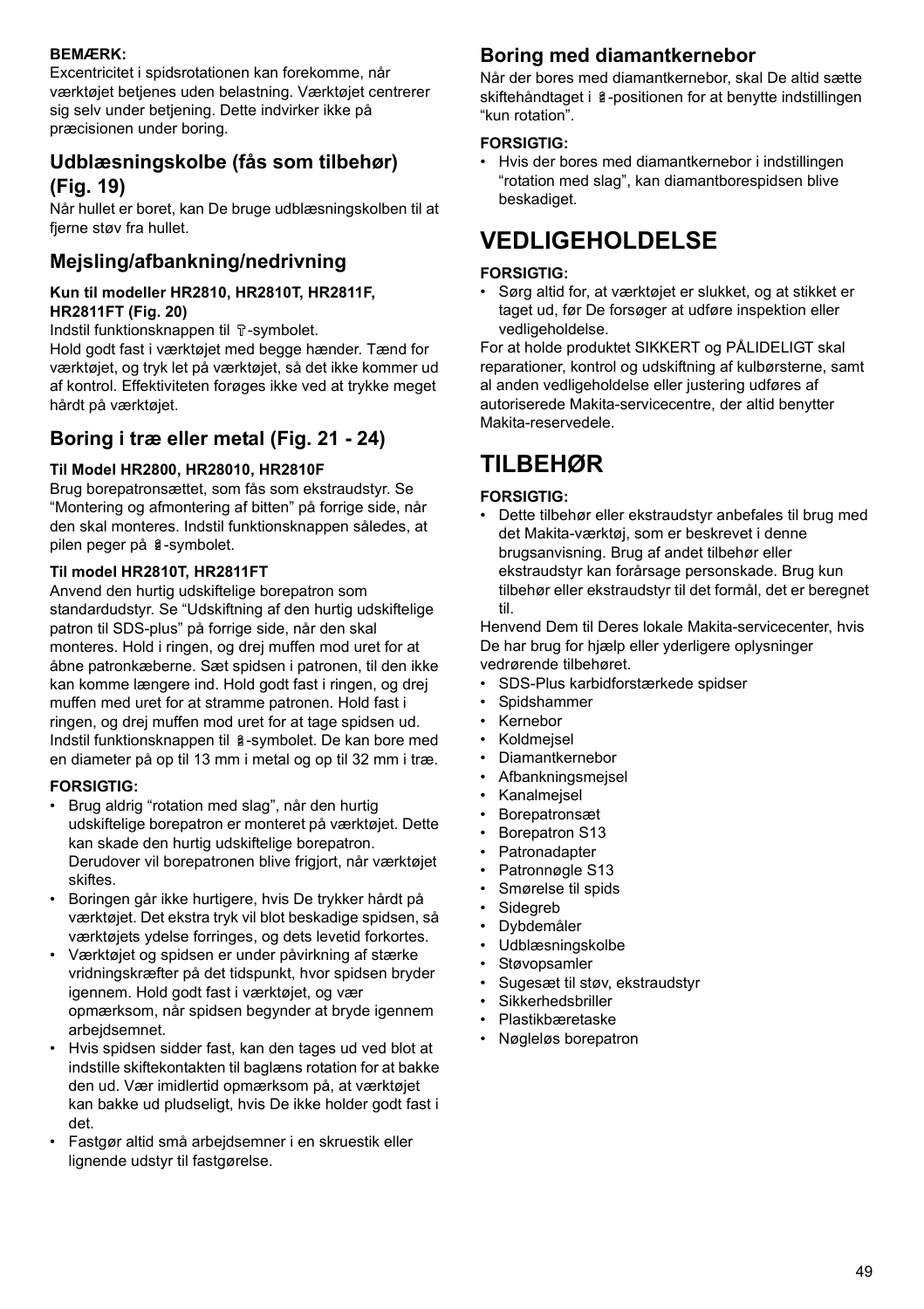| Til Model HR2800<br>Støi                                                                                   | ENG102-3        |
|------------------------------------------------------------------------------------------------------------|-----------------|
| Det typiske A-vægtede lydtryksniveau bestemt i                                                             |                 |
| overensstemmelse med EN60745:<br>Lydtryksniveau (L <sub>pA</sub> ): 89 dB (A)                              |                 |
| Lydkraftniveau (L <sub>WA</sub> ): 100 dB (A)                                                              |                 |
| Usikkerhed (K): 3 dB (A)                                                                                   |                 |
| Bær høreværn.<br><b>Vibration</b>                                                                          | <b>ENG217-2</b> |
| Den samlede vibrationsværdi (treaksiel vektorsum)                                                          |                 |
| bestemt i overensstemmelse med EN60745:<br>Arbeidstilstand: hammerboring i beton                           |                 |
| Vibrationsemission $(ah.HD)$ : 20,0 m/s <sup>2</sup>                                                       |                 |
| Usikkerhed $(K)$ : 1,5 m/s <sup>2</sup>                                                                    |                 |
| Arbejdstilstand: boring i metal                                                                            | ENG302-2        |
| Vibrationsemission $(ah,D)$ : 2,5 m/s <sup>2</sup> eller mindre                                            |                 |
| Usikkerhed $(K)$ : 1,5 m/s <sup>2</sup>                                                                    |                 |
| Til Model HR2810, HR2810T<br>Støi                                                                          | ENG102-3        |
| Det typiske A-vægtede lydtryksniveau bestemt i                                                             |                 |
| overensstemmelse med EN60745:<br>Lydtryksniveau (L <sub>pA</sub> ): 89 dB (A)                              |                 |
| Lydkraftniveau (L <sub>wa</sub> ): 100 dB (A)                                                              |                 |
| Usikkerhed (K): 3 dB (A)                                                                                   |                 |
| Bær høreværn.<br><b>Vibration</b>                                                                          | <b>ENG215-2</b> |
| Den samlede vibrationsværdi (treaksiel vektorsum)                                                          |                 |
| bestemt i overensstemmelse med EN60745:<br>Arbejdstilstand: mejslefunktion                                 |                 |
| Vibrationsemission $(a_{h,CHeq})$ : 15,5 m/s <sup>2</sup><br>Usikkerhed (K): 1,5 m/s <sup>2</sup>          |                 |
|                                                                                                            | ENG303-2        |
| Arbejdstilstand: hammerboring i beton                                                                      |                 |
| Vibrationsemission ( $a_{h,HD}$ ): 20,0 m/s <sup>2</sup><br>Usikkerhed (K): $1,5 \text{ m/s}^2$            |                 |
|                                                                                                            | <b>ENG302-2</b> |
| Arbejdstilstand: boring i metal                                                                            |                 |
| Vibrationsemission $(ah,D)$ : 2,5 m/s <sup>2</sup> eller mindre<br>Usikkerhed $(K)$ : 1,5 m/s <sup>2</sup> |                 |
| Til Model HR2811F, HR2811FT                                                                                |                 |
| Støj                                                                                                       | <b>ENG102-3</b> |
| Det typiske A-vægtede lydtryksniveau bestemt i<br>overensstemmelse med EN60745:                            |                 |
| Lydtryksniveau (L <sub>pA</sub> ): 90 dB (A)                                                               |                 |
| Lydkraftniveau (L <sub>WA</sub> ): 101 dB (A)<br>Usikkerhed (K): 3 dB (A)                                  |                 |
| Bær høreværn.                                                                                              |                 |
| Vibration<br>Den samlede vibrationsværdi (treaksiel vektorsum)                                             | <b>ENG215-2</b> |
| bestemt i overensstemmelse med EN60745:                                                                    |                 |
| Arbejdstilstand: mejslefunktion                                                                            |                 |
| Vibrationsemission ( $a_{h,QHeq}$ ): 11,5 m/s <sup>2</sup><br>Usikkerhed (K): 1,5 m/s <sup>2</sup>         |                 |
|                                                                                                            | ENG303-2        |
| Arbejdstilstand: hammerboring i beton<br>Vibrationsemission ( $a_{h,HD}$ ): 15,0 m/s <sup>2</sup>          |                 |
| Usikkerhed (K): 1,5 m/s <sup>2</sup>                                                                       |                 |
| Arbejdstilstand: boring i metal                                                                            | ENG301-1        |
| Vibrationsemission $(ah,D)$ : 2,5 m/s <sup>2</sup>                                                         |                 |
| Usikkerhed (K): 1,5 m/s <sup>2</sup>                                                                       |                 |

50

#### **EC-erklæring vedrørende overholdelse af standarder** ENH101-12

**Vi, Makita Corporation, erklærer som ansvarlig producent at følgende Makita-maskine(r):** Maskinens betegnelse: Borehammer Modelnummer/ type: HR2800, HR2810, HR2810T, HR2811F, HR2811FT er en produktionsserie og **Overholder følgende europæiske direktiver:** 98/37/EC indtil den 28. december 2009 og derefter 2006/42/EC fra den 29. december 2009 Og er produceret i overensstemmelse med følgende standarder eller standardiserede dokumenter: EN60745 Den tekniske dokumentation findes hos vores autoriserede repræsentant i Europa: Makita International Europe Ltd., Michigan, Drive, Tongwell, Milton Keynes, MK15 8JD, England

30. januar 2009

Tomoyasu Kato Direktør Makita Corporation 3-11-8, Sumiyoshi-cho, Anjo, Aichi, JAPAN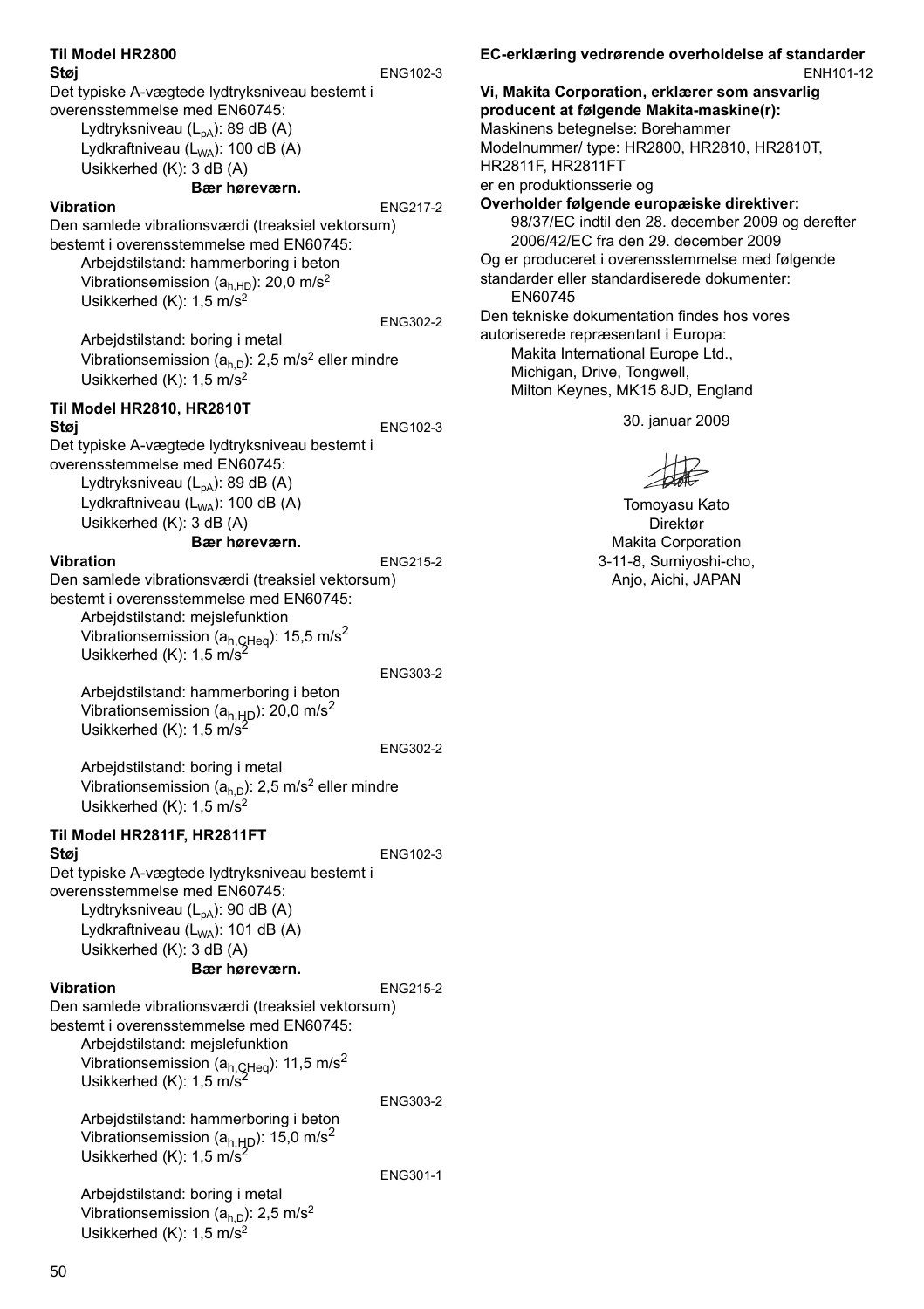# **ΕΛΛΗΝΙΚΑ**

### **Περιγραφή γενικής όψης**

- 1. Σκανδάλη-διακόπτης
- 2. Λάμπα
- 3. Αναστροφικό
- 4. Κεφαλή ταχείας αλλαγής για SDS-12. Δόντια plus
- 5. Γραμμή καλύμματος αλλαγής
- 6. Κάλυμμα αλλαγής
- 7. Άτρακτος
- 8. Κεφαλή δραπάνου ταχείας αλλαγής

**ΠΡΟΔΙΑΓΡΑΦΕΣ**

### 9. Λαβή αλλαγής τρόπου δράσης

- 10. Βάση λαβής
- 11. Πλαϊνή λαβή
- 
- 
- 15. Γράσο για μύτες
- 16. Μύτη
- 17. Κάλυμμα κεφαλής
- 18. Μετρητής βάθους
- 19. Κύπελλο σκόνης
- 20. Φυσητήρι
- 21. Προσαρμογέας κεφαλής
- 22. Κεφαλή δράπανου χωρίς κλειδί
- 23. Περίβλημα
- 24. Δακτύλιος

| Μοντέλο                                    |                                                |             | <b>HR2810T</b>    | <b>HR2811F</b>    | <b>HR2811FT</b> |
|--------------------------------------------|------------------------------------------------|-------------|-------------------|-------------------|-----------------|
|                                            | Μύτη με άκρο<br>βολφραμίου-καρβιδίου           | 28 χλστ     |                   |                   |                 |
| Τσιμέντο                                   | Πυρηνοληπτική μύτη                             | 80 χλστ     |                   |                   |                 |
|                                            | Πυρηνοληπτική μύτη<br>διαμαντιού (ξηρού τύπου) | 80 χλστ     |                   |                   |                 |
| Ατσάλι                                     |                                                | 13 χλστ     |                   |                   |                 |
| Ξύλο                                       |                                                | 32 χλστ     |                   |                   |                 |
| Ταχύτητα χωρίς φορτίο (min <sup>-1</sup> ) |                                                | $0 - 1.100$ |                   |                   |                 |
| Κρούσεις το λεπτό                          |                                                | $0 - 4.500$ |                   |                   |                 |
| Ολικό μήκος                                |                                                | 314 χλστ    | 339 χλστ          | 320 χλστ          | 345 χλστ        |
| Καθαρό βάρος                               |                                                | 3,4 kg      | 3.5 <sub>kg</sub> | 3.5 <sub>kq</sub> | 3,6 kg          |
| Τάξη ασφάλειας                             |                                                |             |                   |                   |                 |
|                                            |                                                |             | HR2800/<br>HR2810 |                   | 回川              |

• Λόγω του συνεχόμενου προγράμματος που εφαρμόζουμε για έρευνα και ανάπτυξη, τα τεχνικά χαρακτηριστικά στο παρόν έντυπο υπόκεινται σε αλλαγή χωρίς προειδοποίηση.

- Τα τεχνικά χαρακτηριστικά μπορεί να διαφέρουν ανάλογα με τη χώρα.
- Βάρος σύμφωνα με την διαδικασία EPTA 01/2003

#### **Για το μοντέλο HR2800 Προοριζόμενη χρήση** ENE042-1

Το εργαλείο προορίζεται για κρουστικό τρυπάνισμα και τρυπάνισμα σε τούβλα, τσιμέντο και πέτρα.

Είναι επίσης κατάλληλο για τρυπάνισμα χωρίς κρούση σε ξύλο, μέταλλο, κεραμικό και πλαστικό.

### **Για τα μοντέλα HR2810, HR2810T, HR2811F, HR2811FT**

**Προοριζόμενη χρήση** ENE043-1 Το εργαλείο προορίζεται για κρουστικό τρυπάνισμα και τρυπάνισμα σε τούβλα, τσιμέντο και πέτρα, καθώς και για καλέμισμα. Είναι επίσης κατάλληλο για τρυπάνισμα χωρίς κρούση σε ξύλο, μέταλλο, κεραμικό και πλαστικό.

### **Ηλεκτρική παροχή** ENF002-1

Το εργαλείο πρέπει να συνδέεται μόνο σε ηλεκτρική παροχή της ίδιας τάσης με αυτήν που αναγράφεται στην πινακίδα ονομαστικών τιμών και μπορεί να λειτουργήσει μόνο με εναλλασσόμενο μονοφασικό ρεύμα. Τα εργαλεία αυτά διαθέτουν διπλή μόνωση που συμμορφώνεται με τα ευρωπαϊκά πρότυπα και συνεπώς μπορούν να συνδεθούν με πρίζες χωρίς γείωση.

# **ΠΡΟΕΙΔΟΠΟΙΗΣΕΙΣ ΑΣΦΑΛΕΙΑΣ ΠΕΡΙΣΤΡΟΦΙΚΟΥ ΔΡΑΠΑΝΟΥ**

GEB007-6

**ΜΗΝ επιτρέψετε στη βολικότητα ή στην εξοικείωσή σας με το προϊόν (που αποκτήθηκε από επανειλημμένη χρήση) να αντικαταστήσει την αυστηρή προσήλωση στους κανόνες ασφάλειας του εν λόγω προϊόντος. Εάν χρησιμοποιήσετε αυτό το εργαλείο με ανασφαλές ή λανθασμένο τρόπο, ενδέχεται να υποστείτε σοβαρό τραυματισμό.** 

- 1. **Να φοράτε ωτοασπίδες.** Η έκθεση σε θόρυβο μπορεί να προκαλέσει απώλεια ακοής.
- 2. **Να χρησιμοποιείτε τη βοηθητική λαβή(ες), εάν παρέχονται με το εργαλείο.** Η απώλεια του ελέγχου μπορεί να προκαλέσει προσωπικό τραυματισμό.
- 3. **Να κρατάτε το ηλεκτρικό εργαλείο από τις μονωμένες λαβές όταν εκτελείτε εργασίες κατά τις οποίες το κοπτικό εξάρτημα μπορεί να έρθει σε επαφή με μη ορατά καλώδια ή με το δικό του καλώδιο τροφοδοσίας.** Αν το κοπτικό εξάρτημα έρθει σε επαφή με κάποιο ηλεκτροφόρο καλώδιο, τα εκτεθειμένα μεταλλικά μέρη του ηλεκτρικού εργαλείου θα γίνουν κι αυτά ηλεκτροφόρα και μπορεί να προκληθεί ηλεκτροπληξία στο χειριστή.

13. Προεξοχή 14. Κολάρο μύτης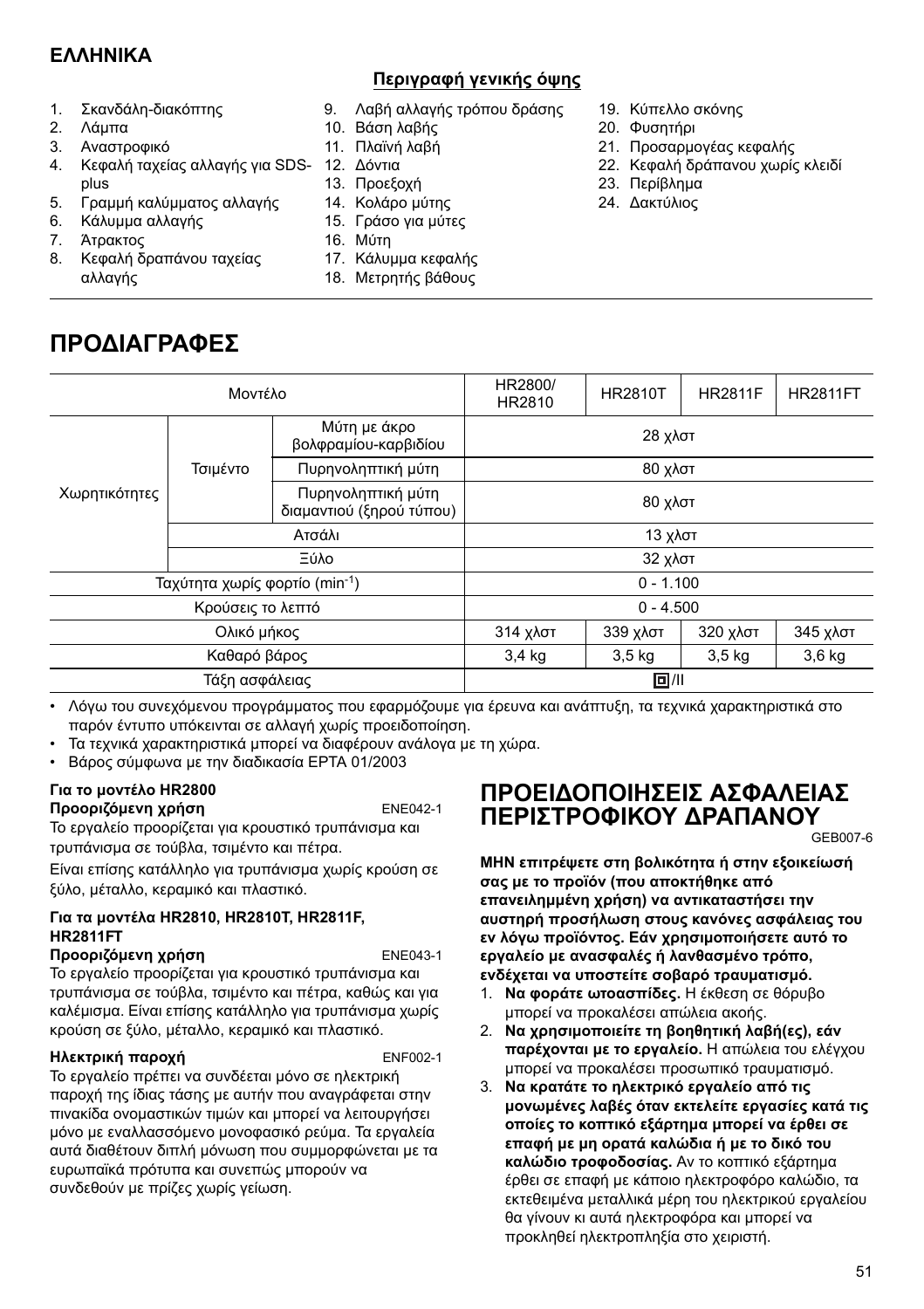- 4. **Να φοράτε ένα σκληρό καπέλο (κράνος ασφάλειας), γυαλιά ασφάλειας ή/και προσωπίδα. Τα συνηθισμένα γυαλιά ή τα γυαλιά ηλίου ΔΕΝ αποτελούν γυαλιά ασφάλειας. Συνιστάται επίσης ένθερμα να φοράτε προσωπίδα κατά της σκόνης και γάντια με παχιά επένδυση.**
- 5. **Πριν θέσετε το εργαλείο σε λειτουργία, βεβαιωθείτε ότι η μύτη είναι ασφαλισμένη στη θέση της.**
- 6. **Σε κανονικές συνθήκες λειτουργίας, το εργαλείο είναι σχεδιασμένο να παράγει κραδασμούς. Οι βίδες μπορούν εύκολα να ξεβιδωθούν και να προκληθεί βλάβη του εργαλείου ή ατύχημα. Πριν θέσετε το εργαλείο σε λειτουργία, ελέγξτε αν οι βίδες είναι σφιγμένες.**
- 7. **Όταν έχει κρύο καιρό ή όταν δεν έχετε χρησιμοποιήσει το εργαλείο για μεγάλη χρονική περίοδο, αφήστε το εργαλείο να λειτουργήσει για λίγη ώρα χωρίς φόρτο. Με αυτό το τρόπο θα κυκλοφορήσει το λιπαντικό. Αν δεν γίνει σωστό ζέσταμα, θα υπάρχει δυσκολία στη λειτουργία σφυρηλάτησης.**
- 8. **Να βεβαιώνεστε πάντοτε ότι στέκεστε σταθερά. Όταν χρησιμοποιείτε το εργαλείο σε υψηλές τοποθεσίες, να βεβαιώνεστε ότι δεν βρίσκεται κανένας από κάτω.**
- 9. **Να κρατάτε το εργαλείο γερά και με τα δύο χέρια.**
- 10. **Μην πλησιάζετε τα χέρια σας σε κινούμενα μέρη.**
- 11. **Μην αφήνετε το εργαλείο σε λειτουργία. Το εργαλείο πρέπει να βρίσκεται σε λειτουργία μόνο όταν το κρατάτε.**
- 12. **Όταν το εργαλείο βρίσκεται σε λειτουργία, μην το στρέφετε προς την κατεύθυνση κανενός ατόμου που βρίσκεται στην περιοχή. Η μύτη μπορεί να εκτοξευτεί και να προκληθεί σοβαρός τραυματισμός σε άλλο άτομο.**
- 13. **Μην αγγίζετε τη μύτη ή τα μέρη που βρίσκονται κοντά στη μύτη αμέσως μετά τη λειτουργία του εργαλείου. Μπορεί να είναι εξαιρετικά θερμά και να προκληθεί έγκαυμα στο δέρμα σας.**
- 14. **Μερικά υλικά περιέχουν χημικές ουσίες που μπορεί να είναι τοξικές. Να προσέχετε ώστε να αποφεύγετε την εισπνοή της σκόνης και την επαφή με το δέρμα. Ακολουθείτε τα δεδομένα ασφάλειας υλικού που παρέχονται από τον προμηθευτή.**

# **ΦΥΛΑΞΤΕ ΑΥΤΕΣ ΤΙΣ ΟΔΗΓΙΕΣ.**

### **ΠΡΟΕΙΔΟΠΟΙΗΣΗ:**

**Η ΛΑΝΘΑΣΜΕΝΗ ΧΡΗΣΗ ή η αμέλεια να ακολουθήσετε τους κανόνες ασφάλειας που διατυπώνονται στο παρόν εγχειρίδιο οδηγιών μπορεί να προκαλέσει σοβαρό προσωπικό τραυματισμό.**

# **ΠΕΡΙΓΡΑΦΗ ΛΕΙΤΟΥΡΓΙΑΣ**

### **ΠΡΟΣΟΧΗ:**

• Να βεβαιώνεστε πάντοτε ότι το εργαλείο είναι σβηστό και αποσυνδεδεμένο από το ηλεκτρικό ρεύμα πριν ρυθμίζετε ή ελέγχετε κάποια λειτουργία του.

# **Δράση διακόπτη (Εικ. 1)**

### **ΠΡΟΣΟΧΗ:**

• Πριν συνδέετε το εργαλείο, πάντοτε να ελέγχετε ότι η σκανδάλη-διακόπτης ενεργοποιείται κανονικά και επιστρέφει στη θέση OFF όταν την αφήνετε.

Για να ξεκινήσετε το εργαλείο, απλά πιέστε τη σκανδάληδιακόπτη. Αν αυξήσετε την πίεση στη σκανδάληδιακόπτη, αυξάνεται η ταχύτητα του εργαλείου. Για να σταματήσετε το εργαλείο, αφήστε τη σκανδάλη-διακόπτη.

# **Άναμμα των λαμπών**

### **Για τα μοντέλα HR2811F, HR2811FT (Εικ. 2)**

### **ΠΡΟΣΟΧΗ:**

• Μην κοιτάτε κατευθείαν μέσα στο φως ή στην πηγή φωτός.

Για να ανάψετε τη λάμπα, τραβήξτε τη σκανδάλη. Για να τη σβήσετε, αφήστε τη σκανδάλη.

### **ΣΗΜΕΙΩΣΗ:**

• Χρησιμοποιήστε ένα στεγνό πανί για να σκουπίσετε τη σκόνη από το φακό της λάμπας. Προσέχετε να μη γρατσουνίσετε το φακό της λάμπας, επειδή μπορεί να μειωθεί η ένταση του φωτισμού.

# **Δράση αναστροφικού (Εικ. 3)**

Το εργαλείο αυτό διαθέτει αναστροφικό για να αλλάζετε την κατεύθυνση περιστροφής. Πατήστε το αναστροφικό από την πλευρά Α για δεξιόστροφη περιστροφή ή από την πλευρά Β για αριστερόστροφη περιστροφή.

### **ΠΡΟΣΟΧΗ:**

- Πριν από τη λειτουργία, να ελέγχετε πάντοτε την κατεύθυνση περιστροφής.
- Να χρησιμοποιείτε το αναστροφικό μόνο όταν το εργαλείο είναι εντελώς ακινητοποιημένο. Αν αλλάξετε την κατεύθυνση περιστροφής πριν ακινητοποιηθεί το εργαλείο, μπορεί να προκληθεί βλάβη στο εργαλείο.
- Κατά τον χειρισμό του εργαλείου με αριστερόστροφη περιστροφή, η σκανδάλη-διακόπτης πιέζεται μόνο μέχρι το μέσο της διαδρομής της και το εργαλείο λειτουργεί στην μισή ταχύτητα.

## **Αλλαγή της κεφαλής ταχείας αλλαγής για SDS-plus**

### **Για τα μοντέλα HR2810T, HR2811FT**

Μπορείτε εύκολα να αλλάζετε την κεφαλή ταχείας αλλαγής για SDS-plus με την κεφαλή δραπάνου ταχείας αλλαγής.

### **Αφαίρεση της κεφαλής ταχείας αλλαγής για SDS-plus (Εικ. 4)**

### **ΠΡΟΣΟΧΗ:**

• Πριν αφαιρέσετε την κεφαλή ταχείας αλλαγής για SDSplus, να αφαιρείτε πάντα τη μύτη.

Πιάστε το κάλυμμα αλλαγής της κεφαλής ταχείας αλλαγής για SDS-plus και περιστρέψτε προς την κατεύθυνση που δείχνει το βέλος έως ότου η γραμμή καλύμματος αλλαγής μετακινηθεί από το σύμβολο **Φ** στο σύμβολο **Φ**.

Τραβήξτε με δύναμη προς την κατεύθυνση του βέλους.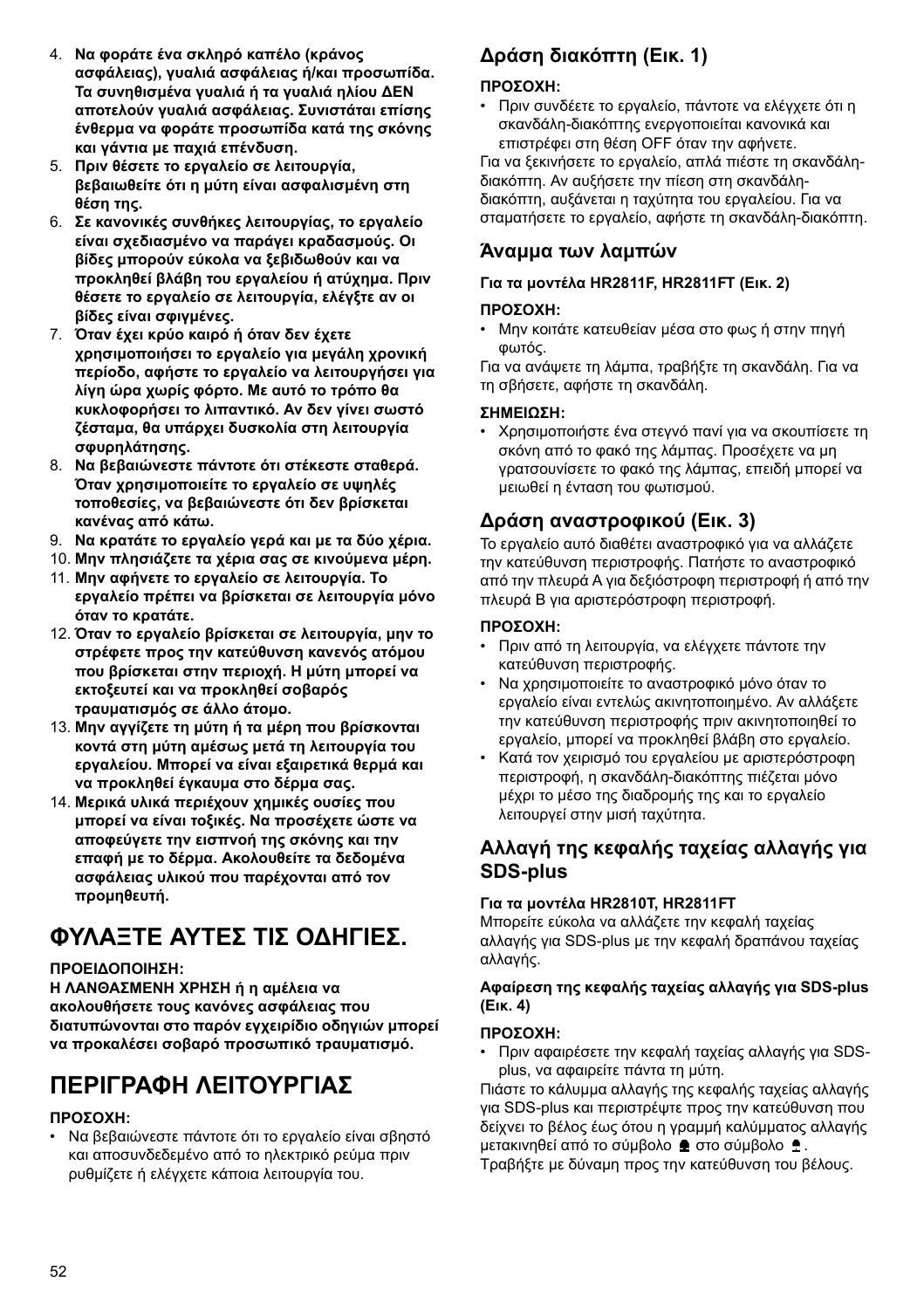# **Προσάρτηση της κεφαλής δραπάνου ταχείας αλλαγής (Εικ. 5)**

Ελέγξτε ότι η γραμμή της κεφαλής δραπάνου ταχείας αλλαγής εμφανίζει το σύμβολο . Πιάστε το κάλυμμα αλλαγής της κεφαλής δραπάνου ταχείας αλλαγής και θέστε τη γραμμή στο σύμβολο <sup>●</sup>. Τοποθετήστε την κεφαλή δραπάνου ταχείας αλλαγής στην άτρακτο του εργαλείου.

Πιάστε το κάλυμμα αλλαγής της κεφαλής δραπάνου ταχείας αλλαγής και περιστρέψτε τη γραμμή καλύμματος αλλαγής στο σύμβολο έως ότου ακούσετε ένα χαρακτηριστικό ήχο «κλικ».

# **Επιλογή του τρόπου δράσης**

### **Για το μοντέλο HR2800 (Εικ. 6)**

Το εργαλείο αυτό χρησιμοποιεί μια λαβή αλλαγής τρόπου δράσης. Επιλέξτε με τη λαβή αυτή έναν από τους δύο τρόπους, ο οποίος είναι κατάλληλος για τις ανάγκες τις εργασίας σας.

Για περιστροφή μόνο, στρέψτε τη λαβή ώστε το βέλος στη λαβή να δείχνει στο σύμβολο στο σώμα του εργαλείου. Για περιστροφή με κρουστική δράση, περιστρέψτε τη λαβή ώστε το βέλος στη λαβή να δείχνει στο σύμβολο στο σώμα του εργαλείου.

### **ΠΡΟΣΟΧΗ:**

- Να ρυθμίζετε πάντοτε τελείως τη λαβή στο σύμβολο για τον τρόπο δράσης που θέλετε. Εάν θέσετε το εργαλείο σε λειτουργία με τη λαβή τοποθετημένη μεταξύ των ενδείξεων τρόπου δράσης, μπορεί να προκληθεί βλάβη στο εργαλείο.
- Χρησιμοποιείτε τη λαβή αφού το εργαλείο είναι εντελώς ακινητοποιημένο.

### **Για τα μοντέλα HR2810, HR2810T, HR2811F, HR2811FT**

### **Περιστροφή με κρούση (Εικ. 7)**

Για τρυπάνισμα σε τσιμέντο, τοιχοποιία, κτλ., περιστρέψτε τη λαβή αλλαγής τρόπου δράσης στο σύμβολο  $\mathbb{T}_2^2$ . Χρησιμοποιήστε μύτη με άκρο βολφραμίου-καρβιδίου.

### **Περιστροφή μόνο (Εικ. 8)**

Για τρυπάνισμα σε ξύλο, μέταλλο ή πλαστικά, ασφαλίστε το κουμπί και περιστρέψτε τη λαβή αλλαγής τρόπου δράσης στο σύμβολο  $\frac{8}{3}$ . Χρησιμοποιήστε μύτη για περιστροφικό τρυπάνισμα ή μύτη για ξύλο.

### **Κρούση μόνο (Εικ. 9)**

Για καλέμισμα, ξύσιμο ή ξήλωμα, περιστρέψτε τη λαβή αλλαγής τρόπου δράσης στο σύμβολο Τ. Χρησιμοποιήστε βελόνι, ψυχρό καλέμι, καλέμι σφυροκοπήματος, κτλ.

### **ΠΡΟΣΟΧΗ:**

- Μην περιστρέφετε τη λαβή αλλαγής τρόπου δράσης όταν λειτουργεί το εργαλείο υπό φορτίο. Θα προκληθεί βλάβη στο εργαλείο.
- Για να αποφεύγετε την ταχεία φθορά του μηχανισμού αλλαγής τρόπου δράσης, βεβαιωθείτε ότι η λαβή αλλαγής τρόπου δράσης πάντα βρίσκεται σε μία από τις τρεις θέσεις τρόπου δράσης.

# **Περιοριστής ροπής**

Ο περιοριστής ροπής θα ενεργοποιηθεί όταν επιτευχθεί ένα ορισμένο επίπεδο ροπής. Το μοτέρ θα αποδεσμευτεί από τον άξονα εξόδου. Όταν συμβεί αυτό, η μύτη θα σταματήσει να περιστρέφεται.

### **ΠΡΟΣΟΧΗ:**

- Μόλις ενεργοποιηθεί ο περιοριστής ροπής, απενεργοποιήστε αμέσως το εργαλείο. Έτσι, θα προληφθεί η πρόωρη φθορά του εργαλείου.
- Μύτες όπως μύτες πριονισμού οπών, οι οποίες τείνουν να μαγκώνουν ή να πιάνονται εύκολα στην οπή, δεν είναι κατάλληλες για αυτό το εργαλείο. Αυτό συμβαίνει επειδή θα προκαλούν τη συχνή ενεργοποίηση του περιοριστή ροπής.

# **ΣΥΝΑΡΜΟΛΟΓΗΣΗ**

### **ΠΡΟΣΟΧΗ:**

• Να βεβαιώνεστε πάντοτε ότι το εργαλείο είναι σβηστό και αποσυνδεδεμένο από το ηλεκτρικό ρεύμα πριν εκτελέσετε οποιαδήποτε εργασία σε αυτό.

# **Πλαϊνή λαβή (βοηθητική λαβή) (Εικ. 10)**

### **ΠΡΟΣΟΧΗ:**

• Να χρησιμοποιείτε πάντα την πλαϊνή λαβή για να εξασφαλίζετε την ασφάλεια κατά τη λειτουργία. Τοποθετήστε την πλαϊνή λαβή έτσι ώστε τα δόντια στη λαβή να προσαρμόζουν ανάμεσα στις προεξοχές στο κύριο τμήμα του εργαλείου. Κατόπιν, περιστρέψτε δεξιόστροφα τη λαβή στην επιθυμητή θέση για να τη σφίξετε. Μπορείτε να την περιστρέψετε κατά 360° ώστε να ασφαλίσει σε οποιαδήποτε θέση.

# **Γράσο για μύτες**

Επικαλύψτε εκ των προτέρων την κεφαλή του κολάρου μύτης με μια μικρή ποσότητα γράσου (περίπου 0,5 έως 1 γρ.).

Αυτή η λίπανση της κεφαλής εξασφαλίζει την ομαλή δράση και τη μακρύτερη διάρκεια λειτουργίας.

# **Τοποθέτηση ή αφαίρεση της μύτης (Εικ. 11)**

Καθαρίστε το κολάρο μύτης και τοποθετήστε γράσο για μύτες πριν τοποθετήσετε τη μύτη. **(Εικ. 12)** Τοποθετήστε τη μύτη στο εργαλείο. Περιστρέψτε τη μύτη και σπρώξτε την προς τα μέσα έως ότου ασφαλίσει. Μετά την τοποθέτηση, να προσπαθείτε πάντοτε να τραβήξετε τη μύτη για να βεβαιωθείτε ότι αυτή είναι ασφαλισμένη στη θέση της.

Για να αφαιρέσετε τη μύτη, τραβήξτε προς τα κάτω το κάλυμμα κεφαλής έως το τέρμα και τραβήξτε τη μύτη προς τα έξω. **(Εικ. 13)**

# **Κλίση μύτης (κατά το καλέμισμα, ξύσιμο ή ξήλωμα)**

### **Για τα μοντέλα HR2810, HR2810T, HR2811F, HR2811FT (Εικ. 14)**

Μπορείτε να ασφαλίσετε τη μύτη στην επιθυμητή κλίση. Για να αλλάξετε την κλίση της μύτης, περιστρέψτε τη λαβή αλλαγής τρόπου δράσης στο σύμβολο **O**. Περιστρέψτε τη μύτη στην επιθυμητή κλίση.

Περιστρέψτε τη λαβή αλλαγής τρόπου δράσης στο σύμβολο Τ. Κατόπιν, περιστρέψτε λίνο τη μύτη για να βεβαιωθείτε ότι είναι καλά ασφαλισμένη στη θέση της. **(Εικ. 15)**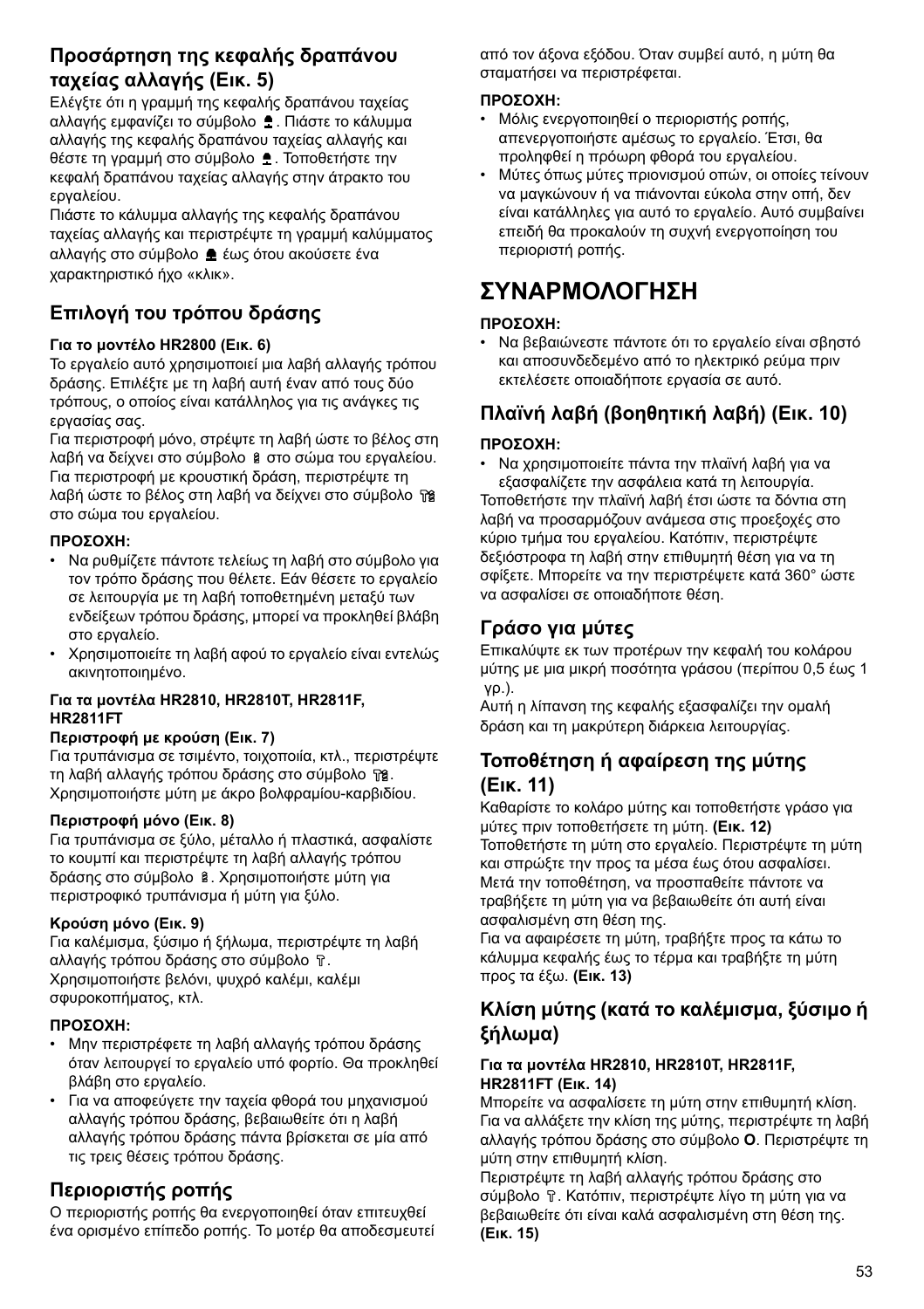# **Μετρητής βάθους (Εικ. 16)**

Ο μετρητής βάθους είναι χρήσιμος για το τρυπάνισμα οπών με ομοιόμορφο βάθος. Ξεσφίξτε την πλαϊνή λαβή και τοποθετήστε τον μετρητή βάθους στην οπή στην πλαϊνή λαβή. Ρυθμίστε το μετρητή βάθους στο επιθυμητό βάθος και σφίξτε την πλαϊνή λαβή.

### **ΣΗΜΕΙΩΣΗ:**

• Ο μετρητής βάθους δεν μπορεί να χρησιμοποιηθεί στη θέση όπου ο μετρητής βάθους χτυπάει επάνω στο περίβλημα γραναζιού.

# **Κύπελλο σκόνης (Εικ. 17)**

Χρησιμοποιήστε το κύπελλο σκόνης για να εμποδίζετε την πτώση της σκόνης επάνω στο εργαλείο και στον εαυτό σας όταν εκτελείτε εργασίες τρυπανίσματος σε ύψος επάνω από το κεφάλι σας. Προσδέστε το κύπελλο σκόνης στη μύτη όπως απεικονίζεται στην εικόνα. Το μέγεθος των μυτών στις οποίες μπορείτε να προσδέσετε το κύπελλο σκόνης είναι ως εξής:

|                  | Διάμετρος μύτης |
|------------------|-----------------|
| Κύπελλο σκόνης 5 | 6 έως 14,5 χλστ |
| Κύπελλο σκόνης 9 | 12 έως 16 χλστ  |

# **ΛΕΙΤΟΥΡΓΙΑ**

### **ΠΡΟΣΟΧΗ:**

• Να χρησιμοποιείτε πάντα την πλαϊνή λαβή (βοηθητική λαβή) και, κατά τη λειτουργία, να κρατάτε το εργαλείο καλά και από την πλαϊνή λαβή και από τη λαβή του διακόπτη.

# **Λειτουργία τρυπανίσματος με κρούση (Εικ. 18)**

Θέστε τη λαβή αλλαγής τρόπου δράσης στο σύμβολο . Τοποθετήστε τη μύτη στη θέση που επιθυμείτε να τρυπανίσετε και κατόπιν τραβήξτε τη σκανδάλη-διακόπτη. Μην ασκείτε δύναμη στο εργαλείο. Θα έχετε καλύτερα αποτελέσματα με ελαφριά πίεση. Να διατηρείτε το εργαλείο στη θέση του και να αποφεύγετε την ολίσθησή του από την οπή.

Μην ασκείτε περισσότερη πίεση σε περίπτωση που η οπή φράξει με θραύσματα ή σωματίδια. Αντ' αυτού, σταματήστε αργά τη λειτουργία του εργαλείου και κατόπιν βγάλτε τη μύτη μερικώς από την οπή. Αν επαναλάβετε τη διαδικασία αυτή μερικές φορές, η οπή θα καθαρίσει και θα μπορείτε να συνεχίσετε κανονικά το τρυπάνισμα.

### **ΠΡΟΣΟΧΗ:**

• Ασκείται μια τεράστια και ξαφνική δύναμη στρέψης στο εργαλείο/μύτη τη στιγμή που διαπερνάται η οπή, όταν η οπή φράσσει με θραύσματα και σωματίδια ή όταν το εργαλείο/μύτη χτυπάει ράβδους ενίσχυσης που είναι ενσωματωμένες στο τσιμέντο. Να χρησιμοποιείτε πάντα την πλαϊνή λαβή (βοηθητική λαβή) και, κατά τη λειτουργία, να κρατάτε το εργαλείο καλά και από την πλαϊνή λαβή και από τη λαβή του διακόπτη. Αν δεν το κάνετε αυτό, μπορεί να έχει ως αποτέλεσμα απώλεια ελέγχου του εργαλείου και πιθανώς σοβαρό τραυματισμό.

### **ΣΗΜΕΙΩΣΗ:**

Ενδεχομένως να προκύψει εκκεντρότητα στην περιστροφή της μύτης όταν θέτετε το εργαλείο σε λειτουργία χωρίς φορτίο. Το εργαλείο κεντράρεται αυτόματα κατά τη λειτουργία. Αυτό δεν επηρεάζει την ακρίβεια του τρυπανίσματος.

# **Φυσητήρι (προαιρετικό αξεσουάρ) (Εικ. 19)**

Μετά από το τρυπάνισμα της οπής, χρησιμοποιήστε το φυσητήρι για να καθαρίσετε τη σκόνη από την οπή.

# **Καλέμισμα/Ξύσιμο/Ξήλωμα**

### **Για τα μοντέλα HR2810, HR2810T, HR2811F, HR2811FT μόνο (Εικ. 20)**

Θέστε τη λαβή αλλαγής τρόπου δράσης στο σύμβολο ... Να κρατάτε το εργαλείο καλά και με τα δύο χέρια. Θέστε το εργαλείο σε λειτουργία και ασκήστε ελαφριά πίεση σε αυτό για να μην αναπηδά ανεξέλεγκτα. Δεν θα αυξηθεί η αποδοτικότητα του εργαλείου αν το πιέζετε πολύ δυνατά.

# **Τρυπάνισμα σε ξύλο ή μέταλλο (Εικ. 21 έως 24)**

### **Για τα μοντέλα HR2800, HR28010, HR2810F**

Χρησιμοποιήστε την προαιρετική διάταξη κεφαλής δράπανου. Όταν την τοποθετείτε, ανατρέξτε στην παράγραφο «Τοποθέτηση ή αφαίρεση της μύτης» που περιγράφεται στην προηγούμενη σελίδα. Θέστε τη λαβή αλλαγής τρόπου δράσης ώστε η ένδειξη να είναι στραμμένη στο σύμβολο  $\frac{8}{3}$ .

### **Για τα μοντέλα HR2810T, HR2811FT**

Χρησιμοποιήστε την κεφαλή δραπάνου ταχείας αλλαγής ως στάνταρ εξοπλισμό. Όταν την τοποθετείτε, ανατρέξτε στην παράγραφο «Αλλαγή της κεφαλής ταχείας αλλαγής για SDS-plus» που περιγράφεται στην προηγούμενη σελίδα. Κρατήστε το δακτύλιο και στρέψτε το περίβλημα αριστερόστροφα για να ανοίξετε τις σιαγόνες κεφαλής. Τοποθετήστε τη μύτη στην κεφαλή έως το τέρμα. Κρατήστε καλά το δακτύλιο και στρέψτε το περίβλημα δεξιόστροφα για να σφίξετε την κεφαλή. Για να βγάλετε τη μύτη, κρατήστε το δακτύλιο και στρέψτε το περίβλημα αριστερόστροφα. Θέστε τη λαβή αλλαγής τρόπου δράσης στο σύμβολο \$. Μπορείτε να τρυπήσετε διάμετρο έως 13 χλστ σε μέταλλο και έως 32 χλστ σε ξύλο.

### **ΠΡΟΣΟΧΗ:**

- Μη χρησιμοποιείτε ποτέ «περιστροφή με κρούση» όταν είναι τοποθετημένη στο εργαλείο η κεφαλή δραπάνου ταχείας αλλαγής. Μπορεί να προκληθεί βλάβη στην κεφαλή δραπάνου ταχείας αλλαγής. Επίσης, η κεφαλή δράπανου θα αποσυνδεθεί και θα πέσει κατά την αναστροφή της κίνησης του εργαλείου.
- Δεν θα επιταχυνθεί το τρυπάνισμα αν πιέζετε υπερβολικά το εργαλείο. Στην πραγματικότητα, αυτή η υπερβολική πίεση θα προκαλέσει απλώς βλάβη στο άκρο της μύτης, θα μειώσει την απόδοση του εργαλείου και θα συντομεύσει την ωφέλιμη διάρκεια ζωής του.
- Ασκείται τεράστια δύναμη στρέψης στο εργαλείο/μύτη τη στιγμή που διαπερνάται η οπή. Κρατήστε το εργαλείο σταθερά και προσέχετε όταν η μύτη ξεκινήσει να διαπερνάει το τεμάχιο εργασίας.
- Μπορείτε να βγάλετε μια μύτη που έχει εμπλακεί ρυθμίζοντας απλώς το αναστροφικό σε αντίστροφη κατεύθυνση περιστροφής ώστε να αποσυρθεί το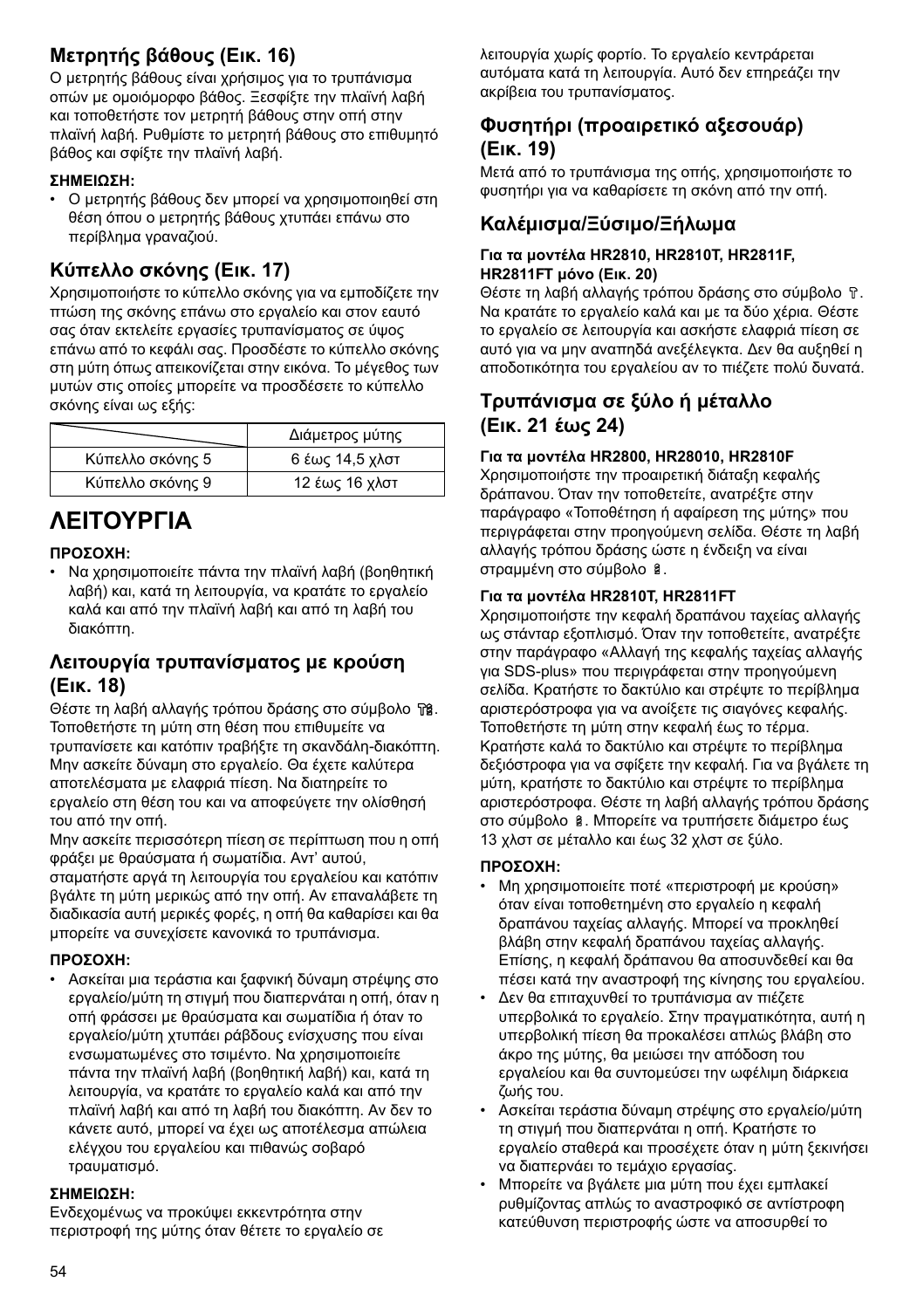εργαλείο. Όμως, το εργαλείο μπορεί να αποσυρθεί απότομα αν δεν το κρατάτε σταθερά.

• Να στερεώνετε πάντοτε τα μικρά τεμάχια εργασίας σε μέγκενη ή παρόμοια συσκευή συγκράτησης.

# **Τρυπάνισμα με πυροληπτική μύτη διαμαντιού**

Όταν πραγματοποιείτε εργασίες τρυπανίσματος με πυροληπτική μύτη διαμαντιού, να ρυθμίζετε πάντα το μοχλό αλλαγής δράσης στη θέση & για να χρησιμοποιείτε τη δράση «περιστροφή μόνο».

### **ΠΡΟΣΟΧΗ:**

• Αν πραγματοποιείτε εργασίες τρυπανίσματος με πυροληπτική μύτη διαμαντιού χρησιμοποιώντας δράση «περιστροφής με κρούση», μπορεί να καταστραφεί η πυρηνοληπτική μύτη διαμαντιού.

# **ΣΥΝΤΗΡΗΣΗ**

### **ΠΡΟΣΟΧΗ:**

• Να βεβαιώνεστε πάντοτε ότι το εργαλείο είναι σβηστό και αποσυνδεδεμένο από το ηλεκτρικό ρεύμα πριν εκτελέσετε οποιαδήποτε εργασία ελέγχου ή συντήρησης σε αυτό.

Για να διατηρείται η ΑΣΦΑΛΕΙΑ και η ΑΞΙΟΠΙΣΤΙΑ του προϊόντος, οι εργασίες επισκευής, ο έλεγχος και η αλλαγή των καρβουνακιών, καθώς και οποιαδήποτε άλλη εργασία συντήρησης και ρύθμισης, θα πρέπει να εκτελούνται σε εξουσιοδοτημένα κέντρα εξυπηρέτησης της Makita, και πάντοτε με τη χρήση ανταλλακτικών της Makita.

# **ΑΞΕΣΟΥΑΡ**

### **ΠΡΟΣΟΧΗ:**

• Συνιστάται η χρήση των παρακάτω αξεσουάρ και εξαρτημάτων με το εργαλείο της Makita μόνο όπως καθορίζεται στο παρόν εγχειρίδιο. Αν χρησιμοποιήσετε άλλα αξεσουάρ ή εξαρτήματα μπορεί να παρουσιαστεί κίνδυνος για πρόκληση ατομικού τραυματισμού. Να χρησιμοποιείτε τα αξεσουάρ και τα εξαρτήματα μόνο για το σκοπό για τον οποίο προορίζονται.

Αν χρειάζεστε κάποια βοήθεια ή περισσότερες πληροφορίες σχετικά με τα αξεσουάρ αυτά, απευθυνθείτε στο πλησιέστερο κέντρο εξυπηρέτησης της Makita.

- Μύτες με άκρο SDS-Plus καρβιδίου
- Βελόνι
- Πυρηνοληπτική μύτη
- Ψυχρό καλέμι
- Πυρηνοληπτική μύτη διαμαντιού
- Καλέμι σφυροκοπήματος
- Καλέμι για αυλάκιασμα
- Διάταξη κεφαλής δράπανου
- Κεφαλή δράπανου S13
- Προσαρμογέας κεφαλής
- Κλειδί κεφαλής S13
- Γράσο για μύτες
- Πλαϊνή λαβή
- Μετρητής βάθους
- Φυσητήρι
- Κύπελλο σκόνης
- Εξάρτημα εξαγωγής σκόνης
- Γυαλιά προστασίας
- Πλαστική θήκη μεταφοράς
- Κεφαλή δράπανου χωρίς κλειδί

#### **Για το μοντέλο HR2800 Θόρυβος** ENG102-3

Το σύνηθες σταθμισμένο επίπεδο θορύβου που έχει καθοριστεί σύμφωνα με την EN60745:

Επίπεδο ηχητικής πίεσης (L<sub>pA</sub>): 89 dB (A) Επίπεδο ηχητικής ισχύος (LWA): 100 dB (A)

Αβεβαιότητα (Κ): 3 dB (A)

### **Να φοράτε ωτοασπίδες.**

**Δόνηση** ENG217-2

Η συνολική τιμή δόνησης (διανυσματικό άθροισμα τριών αξόνων) που έχει καθοριστεί σύμφωνα με την EN60745:

Κατάσταση λειτουργίας: κρουστική διάτρηση σε τσιμέντο

Εκπομπή δόνησης (a<sub>h HD</sub>): 20,0 m/s<sup>2</sup> Αβεβαιότητα (Κ): 1,5 m/s2

#### ENG302-2

Κατάσταση λειτουργίας: διάτρηση σε μέταλλο Εκπομπή δόνησης (a<sub>h,D</sub>): 2,5 m/s<sup>2</sup> ή λιγότερο Αβεβαιότητα (Κ): 1,5 m/s2

# **Για τα μοντέλα HR2810, HR2810T**

# **Θόρυβος** ENG102-3

Το σύνηθες σταθμισμένο επίπεδο θορύβου που έχει καθοριστεί σύμφωνα με την EN60745:

Επίπεδο ηχητικής πίεσης (L<sub>pA</sub>): 89 dB (A) Επίπεδο ηχητικής ισχύος (L<sub>WA</sub>): 100 dB (A) Αβεβαιότητα (Κ): 3 dB (A)

### **Να φοράτε ωτοασπίδες.**

### **Δόνηση** ENG215-2

Η συνολική τιμή δόνησης (διανυσματικό άθροισμα τριών αξόνων) που έχει καθοριστεί σύμφωνα με την EN60745:

Κατάσταση λειτουργίας: καλέμισμα Εκπομπή δόνησης ( $a_{h,CHea}$ ): 15,5 m/s<sup>2</sup> Αβεβαιότητα (Κ): 1,5 m/s2

ENG303-2

Κατάσταση λειτουργίας: κρουστική διάτρηση σε τσιμέντο

Εκπομπή δόνησης (a<sub>h,HD</sub>): 20,0 m/s<sup>2</sup> Αβεβαιότητα (Κ): 1,5 m/s2

ENG302-2

Κατάσταση λειτουργίας: διάτρηση σε μέταλλο Εκπομπή δόνησης (a<sub>h,D</sub>): 2,5 m/s<sup>2</sup> ή λιγότερο Αβεβαιότητα (Κ): 1,5 m/s2

#### **Για τα μοντέλα HR2811F, HR2811FT Θόρυβος** ENG102-3

Το σύνηθες σταθμισμένο επίπεδο θορύβου που έχει καθοριστεί σύμφωνα με την EN60745:

Επίπεδο ηχητικής πίεσης (L<sub>pA</sub>): 90 dB (A) Επίπεδο ηχητικής ισχύος (L<sub>WA</sub>): 101 dB (A) Αβεβαιότητα (Κ): 3 dB (A)

### **Να φοράτε ωτοασπίδες.**

**Δόνηση** ENG215-2

Η συνολική τιμή δόνησης (διανυσματικό άθροισμα τριών αξόνων) που έχει καθοριστεί σύμφωνα με την EN60745:

Κατάσταση λειτουργίας: καλέμισμα Εκπομπή δόνησης ( $a_{h,CHea}$ ): 11,5 m/s<sup>2</sup> Αβεβαιότητα (Κ): 1,5 m/s2

#### ENG303-2

Κατάσταση λειτουργίας: κρουστική διάτρηση σε τσιμέντο Εκπομπή δόνησης (a<sub>h,HD</sub>): 15,0 m/s<sup>2</sup> Αβεβαιότητα (Κ): 1,5 m/s2